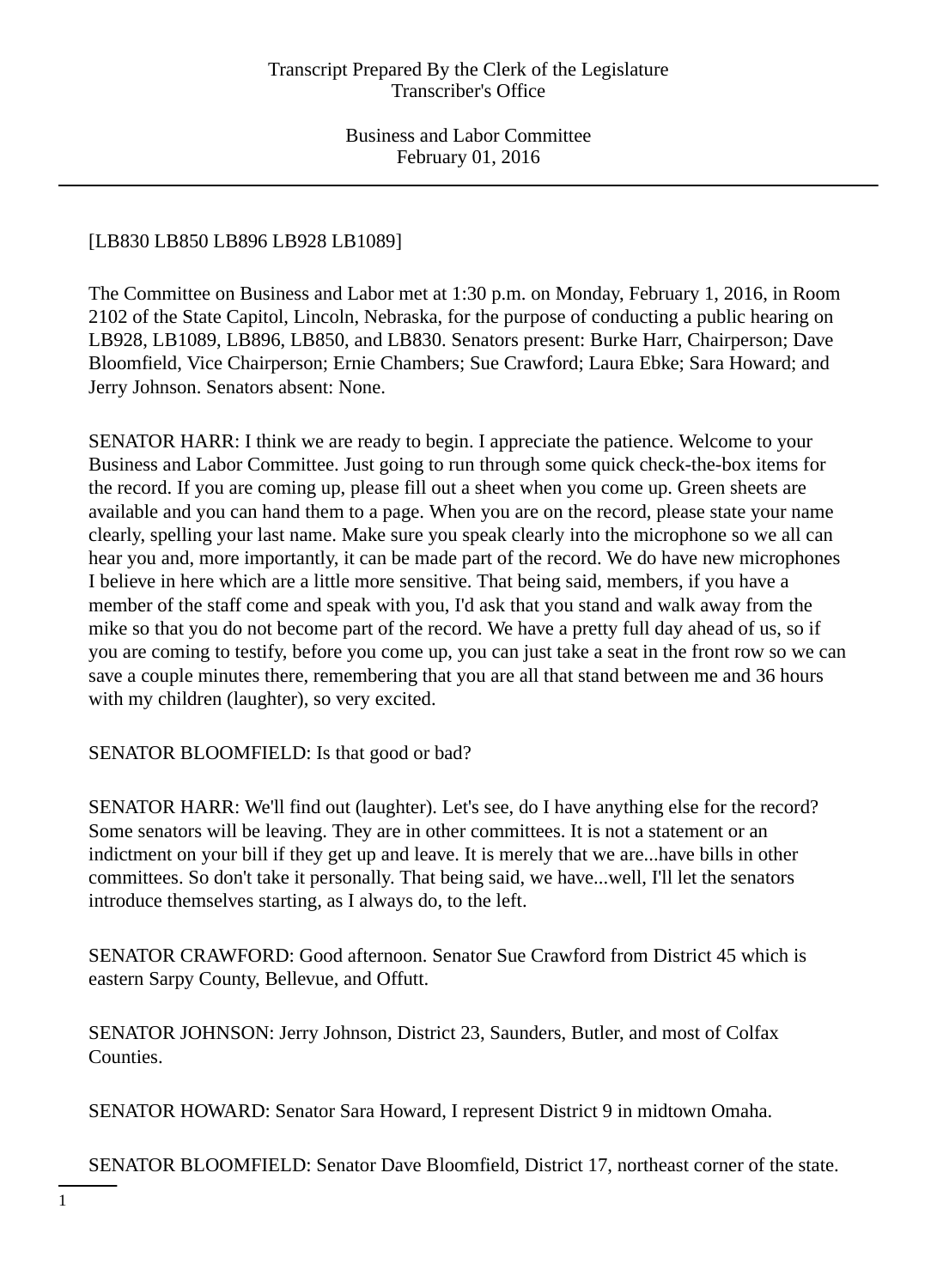SENATOR HARR: And I am Burke Harr, for the record, and my staff is...I have Lauren Williams is the committee clerk to my left and to my right is Meghan Chaffee. Chafee (phonetically)? And we have...is it Chayfee (phonetically) or Chafee (phonetically)?

MEGHAN CHAFFEE: Chayfee (phonetically).

SENATOR HARR: Chayfee (phonetically). And we have page Jordan and...Brenda is making copies right now but she will be back. I think that ends the introductions other than...

SENATOR BLOOMFIELD: Cell phones.

SENATOR HARR: What's that?

SENATOR BLOOMFIELD: Cell phones.

SENATOR HARR: Cell phones, if you have them, please turn them to vibrate. And I think that's it. We have the distinct honor of having the Chair of Appropriations. So if you would, Senator Mello, please approach. Thank you. And he is here on LB928. [LB928]

SENATOR MELLO: Good afternoon, Chairman Harr, members of the Business and Labor Committee. My name is Heath Mello, H-e-a-t-h M-e-l-l-o, and I represent the 5th Legislative District in south Omaha. LB928 would change provisions relating to discriminatory wage practices based on sex. Nebraska can take steps to close the wage gap between men and women in a way that supports strong families and respects our business community. LB928 proposes three main changes including harmonizing revisions, language to improve enforcement and, most notably, it would require provisions relating to wage discrimination based on sex apply to all sizes of employers in the state of Nebraska. LB928 seeks to both strengthen workplace protections for both men and women in Nebraska while establishing public policy that can address the existing wage gap. On average, women in Nebraska make 78.8 cents for every dollar a man makes. Digging deeper into Nebraska data, compared to every dollar a white, non-Hispanic man makes, African-American women make 61.8 cents; Latina women make 54 cents; and Asian-American women make 65.9 cents with, lastly, Native American women making 56.6 cents. Information from Pew Research Center, neighboring Midwestern states, and our Legislative Research Office was used to identify gaps in Nebraska's equal pay law and develop LB928 as part of the solution. Compared to other states, there is one major gap that stands out in Nebraska's policy in this area. The first improvement proposed in LB928 seeks to address that gap. It would eliminate the provision that limits Nebraska's discriminatory wage protections to those employers who...employees, I'm sorry, who work for an employer with 15 or more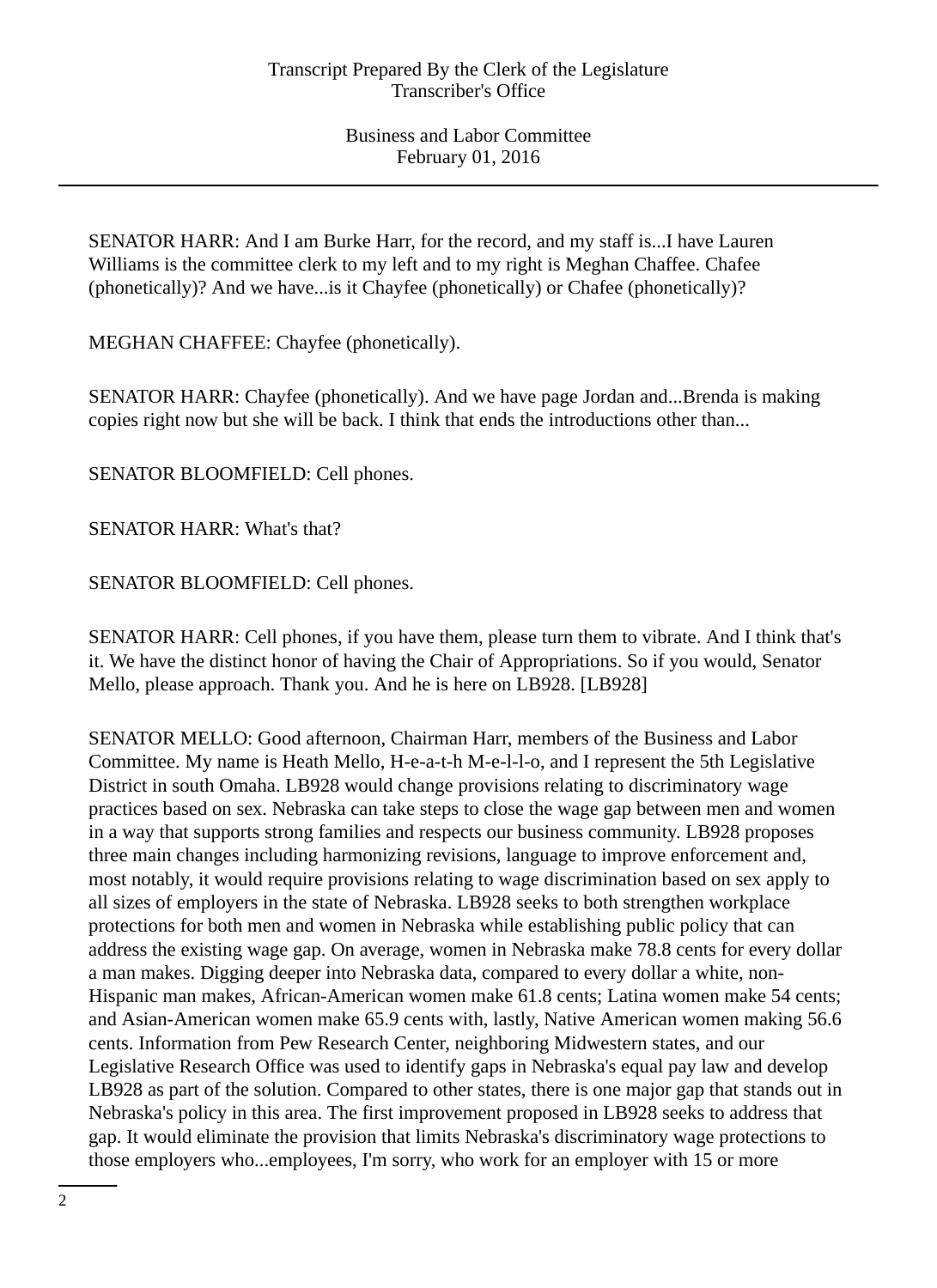Business and Labor Committee February 01, 2016

employees. Forty-five states have some type of protection in place for wage discrimination based on sex. Of those states, six states, including Nebraska, exempt certain employers based on the number of employees that they have. Out of that six states that make a distinction for employer size, Nebraska is the only state--I repeat, Nebraska is the only state--that puts that mark at 15 or more employees. All other states have a lower threshold for when the law applies. Requiring Nebraska's wage discrimination protections based on sex to apply to businesses of all sizes would not go beyond our existing federal law. Rather, eliminating the 15 or more threshold would bring Nebraska in line with 39 other states that do not have an employee size threshold in place. The second change proposed in LB928 would harmonize provisions to provide clarification in accordance with current public policy and existing statutory definitions. The improvement found on page 3, line 6, of the bill would harmonize this section with Chapter 48-1219(1) which codified state policy on discriminatory wage practices based on sex back in 1969. This existing section outlines that "comparable work on jobs which have comparable requirements" is a standard to consider when defining wage discrimination based on sex. This harmonizing change proposed in LB928 would bring the language in line with the intent of state policy already in place. The other harmonizing change proposed in LB928 would clarify that the term "Occupation shall include any industry, trade, business or branch thereof, or any employment or class of employment, but shall not include domestic employment in private homes." The term "occupation" can be found throughout Nebraska's labor laws. Using the term "occupation" rather than "industry" reflects the reality of today's modern work force. The final proposed change would improve enforcement by updating the definition of unlawful employment practice. Those testifying after me will detail the legal and technical aspects of these last changes in the context of a national effort. I recognize that clarifying and harmonizing changes may see more contention or discussion in today's hearing, and it should be noted that this proposal is in no way intended to impede Nebraska businesses that are making every effort to model equitable employment practices. The primary goal of LB928 is to ensure that Nebraska's policy regarding wage discrimination is based...that based on sex is applied fairly and to all sizes of workplaces. As mentioned in a letter of support committee members received from the National Women's Law Center, strengthening the law's protections also enhances incentives for companies to adopt practices to ensure that they are paying employees fairly. Stronger legal protections encourage companies to proactively identify, investigate, and remedy disparities within their work forces, reducing that need for litigation. Again, I believe Nebraska can take steps today to close the wage gap in a way that supports strong families and respects the business community's needs and modernizing our labor laws in this way can be part of preparing Nebraska to compete in our future economy. As always, I look forward to working with the committee and others, other stakeholders, to ensure the language is best for the state of Nebraska. On a personal note, as a parent, obviously I want my daughter to have that same opportunity to grow up in a state that recognizes that no woman of any age should experience wage discrimination no matter what size her workplace is. As I mentioned earlier in my opening,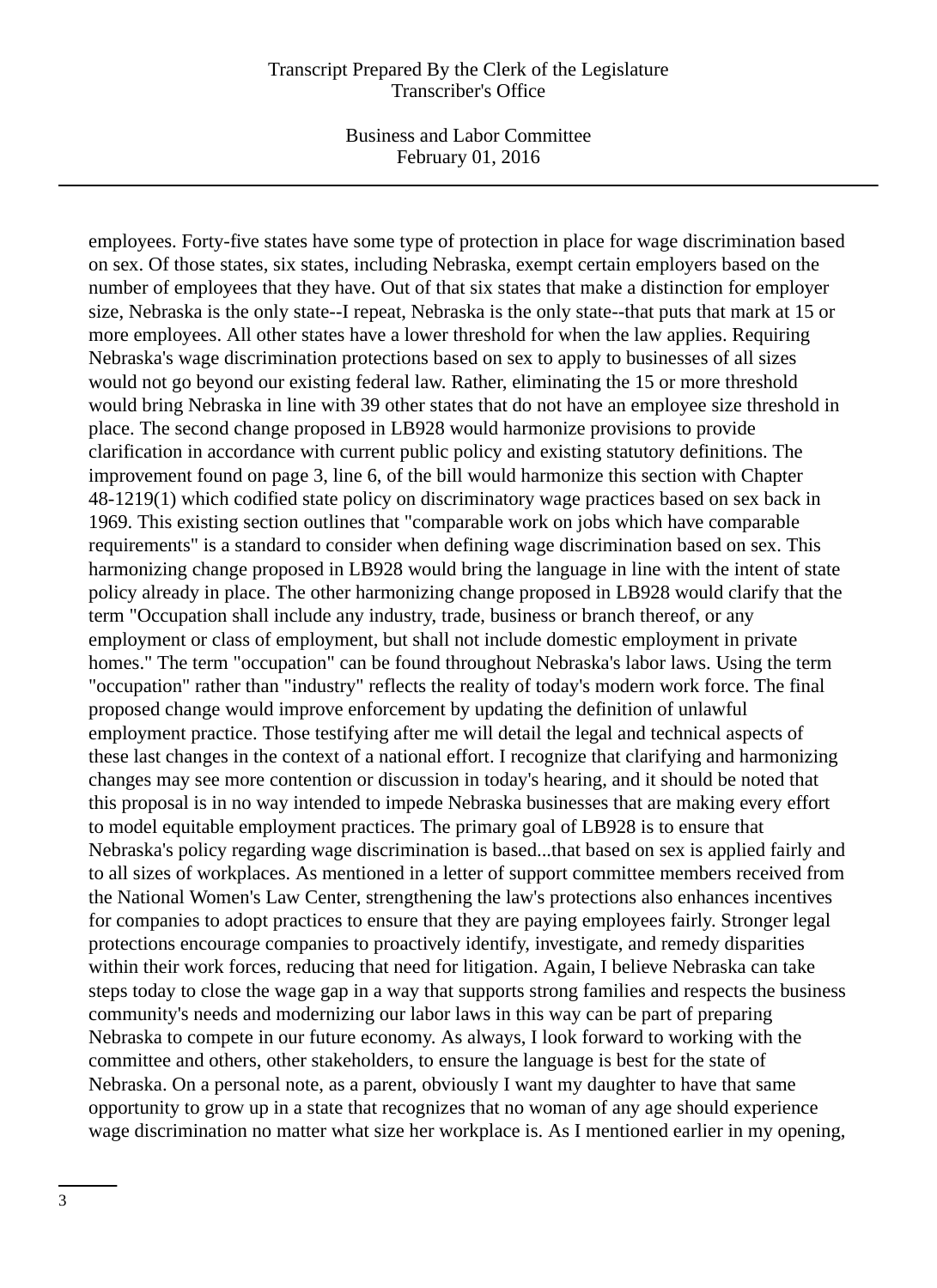there will be several business owners and several experts testifying this afternoon, but I would be happy to entertain any questions the committee may have. [LB928]

SENATOR HARR: Questions for Senator Mello? Senator Crawford. [LB928]

SENATOR CRAWFORD: Thank you, Chairman Harr, and thank you, Senator Mello. I just wondered if you would repeat...you talked about the fact that the comparable language is really harmonizing and making it consistent with other policy intent. I wondered if you would explain that or reiterate that point, please, again. [LB928]

SENATOR MELLO: Well, I think to some extent I think you will hear likely today some opposition to the bill based on that language, concerns brought forward that that language change under our current law opens the state up possibly to more litigation in the process in regards to employees and employers. In drafting it and discussing with stakeholders on this bill, we feel that it's...essentially it's already in place now throughout our labor law statutes. So it's not new language. I think that obviously we're making the argument that this is simply harmonizing existing language in different sections of existing labor law. But the reality is there is a reality that to some extent there are sometimes minor differences in men and women doing the same work that is, quote unquote, comparable, but yet their job title may be slightly different or their job description may be slightly different but the reality is the man is making roughly 22.2 cents more, an hour every dollar on the hour more than their female counterpart, and so the thought being is that this language provides a way to harmonize existing law. I do understand that there will probably be concerns raised that this is...the belief that this is not harmonizing existing law and that it's actually expanding the definition. But that, no doubt, is a discussion that we can have with the committee moving forward. [LB928]

SENATOR CRAWFORD: Thanks. Thank you. [LB928]

SENATOR HARR: Thank you. Any other questions? I'm still confused. What is the difference between equal and comparable? [LB928]

SENATOR MELLO: I think the difference is in regards to comparable being recognized...I think comparable is giving the ability to recognize in scenarios that the work is comparable in nature, that it is essentially similar work without the word, quote unquote, equal work in the sense of the exact same job title, the exact same job description. But the reality is that they're comparable in nature and yet one individual is making less than the other purely based on sex. [LB928]

SENATOR HARR: Can you give an example? [LB928]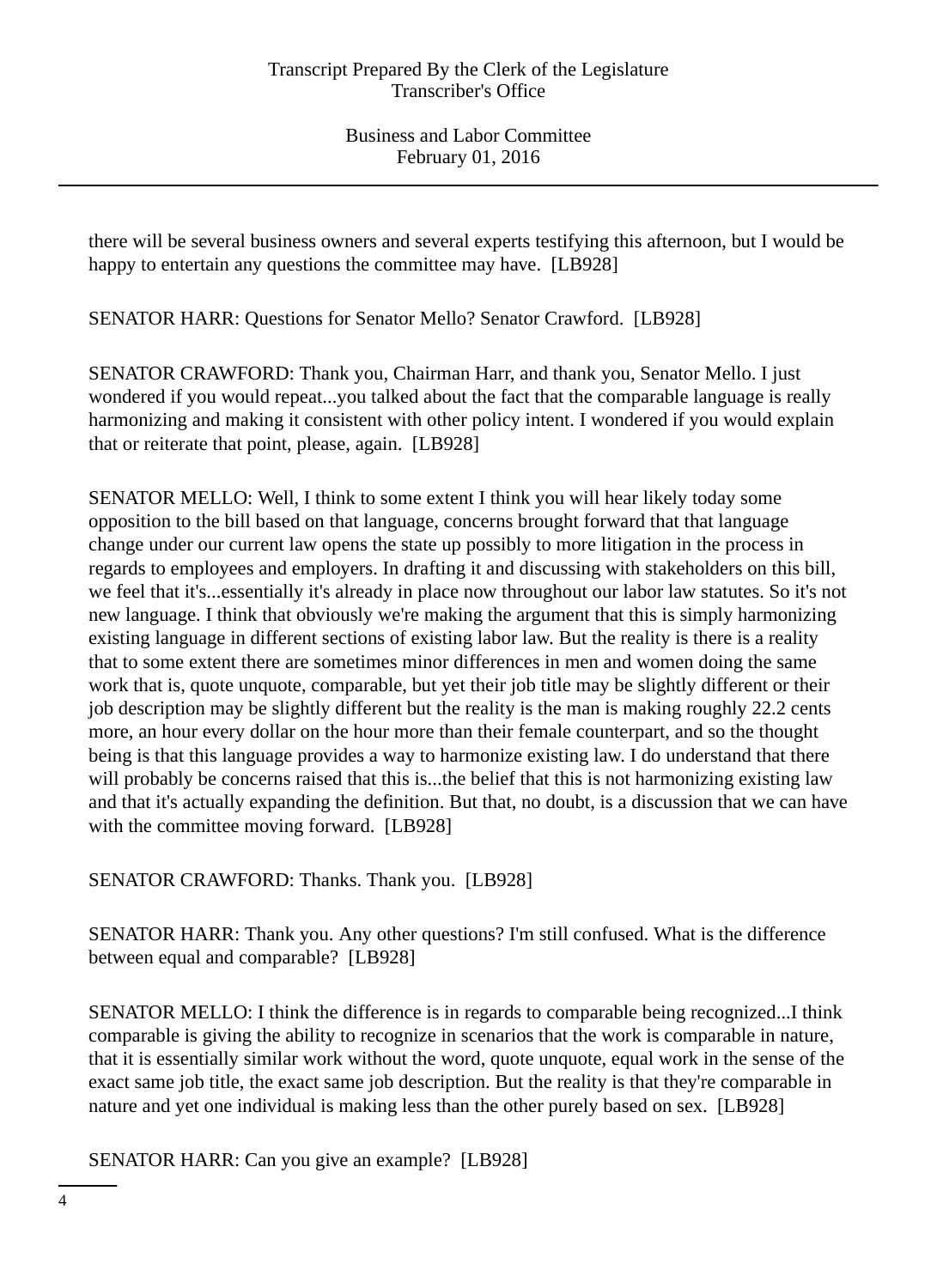SENATOR MELLO: There are going to be plenty of people who testify after me who will walk you through extensive examples. I'd prefer not to steal...in drafting testimony today we've tried to keep things as 30,000 foot as we can knowing that we've got a lot of testifiers who will walk through details. [LB928]

SENATOR HARR: Thank you. Questions? Seeing none, are you planning to stick around for close? [LB928]

SENATOR MELLO: Mr. Chairman, this is a unique request and I had to explain to some of my testifiers I'm actually up right now in Appropriations to open up on a bill as well, so I'm going to leave the committee, testify on my bill in front of Appropriations Committee, and will come back and make the determination whether or not to close afterwards. [LB928]

SENATOR HARR: You should talk to the Chair of Appropriations so that doesn't happen (laughter). Thank you. [LB928]

SENATOR MELLO: Thank you, Mr. Chairman. [LB928]

SENATOR HARR: Anyone here as proponents of LB928? [LB928]

MICHELLE ZYCH: (Exhibit 1) Hello. Good afternoon. Chairman Harr and members of the Business and Labor Committee, my name is Michelle Zych, M-i-c-h-e-l-l-e Z-y-c-h, and I'm the executive director of the Women's Fund of Omaha. We are an organization dedicated to improving the lives of women and girls in the Omaha community. To do this, we identify critical issues through research, fund innovative solutions through grants, and influence dynamic change through advocacy to ensure that every woman and girl has the opportunity and ability to reach her full potential. As an organization that is driven by research, we conduct ongoing studies to take the pulse of our community. When we ask which issues are the most pressing for women, our community consistently points to poverty and the ability of women to become self-sufficient and economically secure to support their families. With these community voices in mind, I'm here today to testify in support of LB928, a bill that we believe will help improve the economic security of women and their families by expanding equal pay for equal work for employees at companies and organizations of all sizes in Nebraska. Both national and Nebraska-based research has shown us that unequal pay, the resultant wage gap, and their impact on women's lives is substantial. In 2015, women in the U.S. who worked full time, year round were only paid 78 cents for every dollar paid to their male counterparts. In Nebraska, the disparity is larger and has been increasing in recent years. Here, white women are paid 75 cents for every dollar paid to their male counterparts. African-American women are paid only 54 cents and Latinas only 59 cents for every dollar paid to their white male counterparts. With these numbers, Nebraska ranks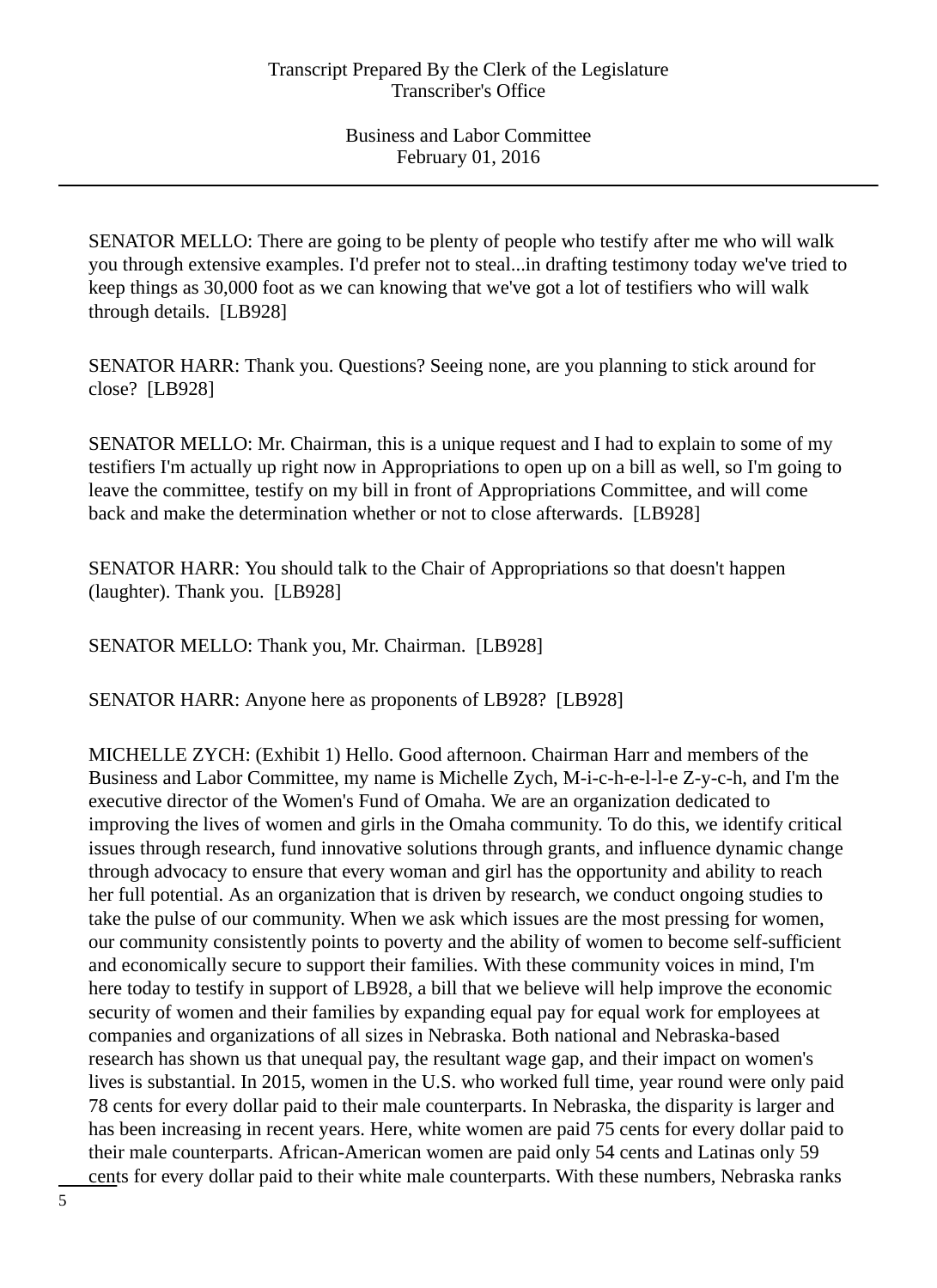Business and Labor Committee February 01, 2016

29th in the U.S. in pay equity, putting us in the bottom half of the nation in regards to securing equal pay for women. As an organization concerned with ensuring economic security and "the good life" for women throughout Omaha, this is an issue of concern. We know that when women receive unequal pay for work, families and communities bear the burden. Closing the wage gap by ensuring equal pay would significantly improve families' finances, both nationally and in Nebraska. In Nebraska, a woman who holds a full-time job is paid around \$35,000 per year while a man who holds a comparable full-time job is paid around \$44,500 per year. This amounts to a yearly wage gap of more than \$9,400 between men and women who work full time in the state. If women were guaranteed equal pay, the additional \$9,400 of income for Nebraska's women would pay for 71 more weeks of food for her family, 7 more months of mortgage and utility payments, 13 more months of rent, or nearly 3,900 gallons of gas. Ensuring equal pay for all women in all work environments also means drastically reducing our rates of poverty. If women received pay equal to that of comparable men, the poverty rate of all working women and their families would fall from 8.1 percent to 3.9 percent--more than half. This would have a significant impact on our state, where more than 78,000 family households are headed by women and where about 30 percent of those families live in poverty. This means that women's wages are key to their families' abilities to make ends meet. Making sure women get paid fairly and eliminating the wage gap would provide all families with the necessary income to attain economic security. However, if current trends continue, Nebraska's women will not see equal pay until the year 2066. That means that a woman in her 20s starting her career today would not likely see pay equity in her working life. Moreover, she will lose around \$435,000 in a 40-year period due to unequal pay. This means that a woman entering the work force today would have to work more than 11 additional years to compensate for the gap caused by unequal pay like the kind currently permitted in law in Nebraska. Therefore, guided by research, the Women's Fund of Omaha supports LB928 and its intent to expand equal pay for equal work for Nebraska's working women. We feel that by making sure that women in all work environments are entitled to this comparable and equal pay, we will be able to help them on a path of achieving economic self-sufficiency and security. This investment will be one that will make it possible for women to support their families and their communities. Thank you for your time and I would be happy to answer any questions. [LB928]

SENATOR HARR: Thank you. Senator Johnson. [LB928]

SENATOR JOHNSON: Thank you, Senator Harr. Several times in your testimony you refer to equal pay, equal work. The bill changes it to comparable. [LB928]

MICHELLE ZYCH: Yeah. [LB928]

SENATOR JOHNSON: What's your feelings towards the change in the wording? [LB928]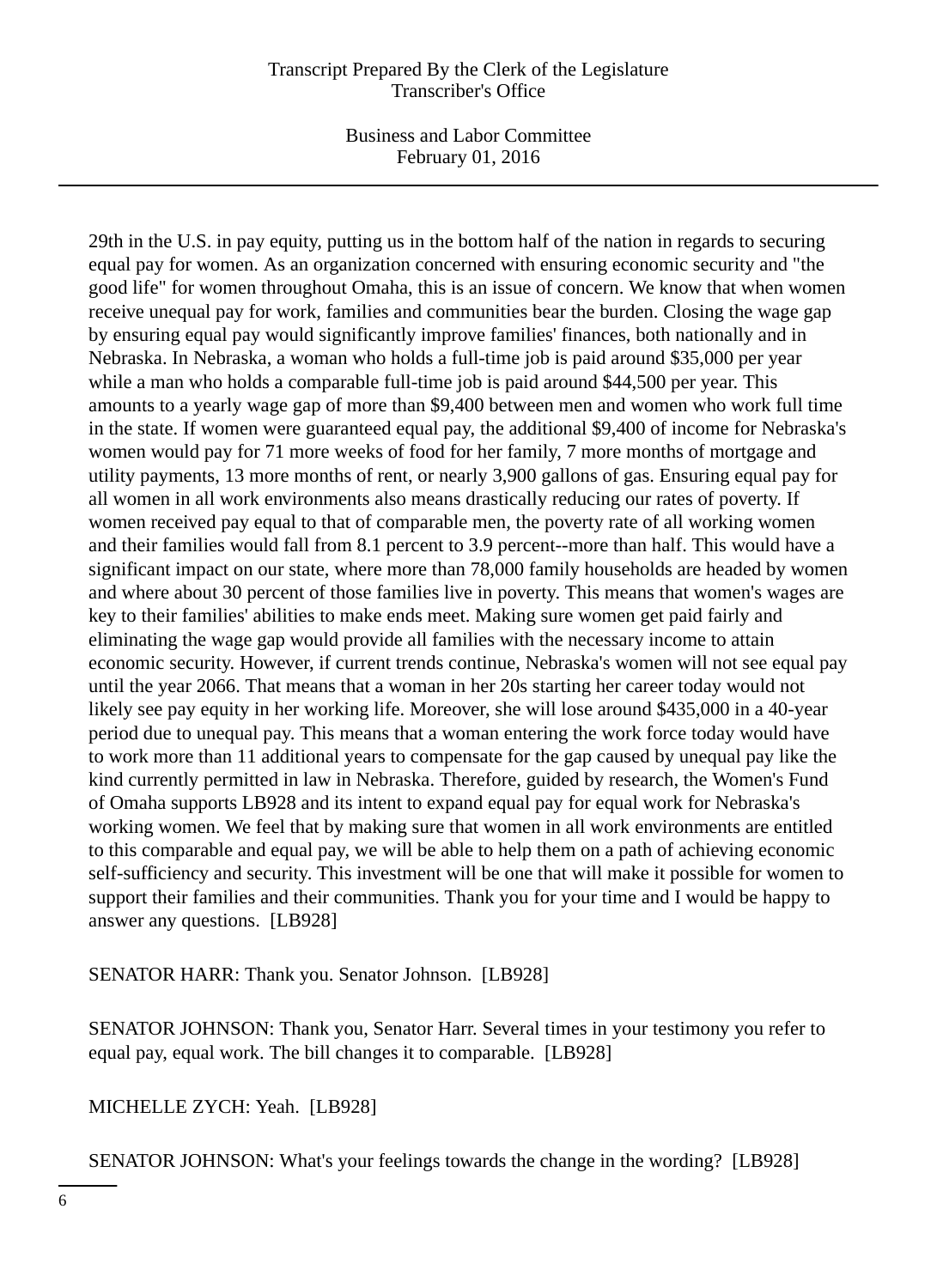MICHELLE ZYCH: I think that the change to comparable makes sense. I would say from our perspective also we kind of see it as one and the same. We want the opportunity to have the ability to make what a position is supposed to make. So whether it's...if it's comparable work, if it's a similar job description, then the amounts paid, the amounts budgeted for that position to make should be comparable and based on what the job description says. [LB928]

SENATOR JOHNSON: I guess my...being in business, to me equal pay is equal; comparable is a judgment as to what's comparable. That's where I struggle with that change in wording. [LB928]

MICHELLE ZYCH: Yeah. [LB928]

SENATOR JOHNSON: Thank you. [LB928]

SENATOR HARR: Any other questions? Can you give me an example of what is comparable versus equal? [LB928]

MICHELLE ZYCH: I don't have one off the top of my head, but I know that there is a lot of folks here who will be able to provide some. And I'm also happy to go back and dig into it a little bit more... [LB928]

SENATOR HARR: Okay. [LB928]

MICHELLE ZYCH: ...and provide more information about the differences for the committee. Again, being an organization rooted in research, we can absolutely dig into that a little bit more and I'm happy to follow up with the committee about that. [LB928]

SENATOR HARR: Great. Thank you very much. Any other questions? Senator Chambers. [LB928]

SENATOR CHAMBERS: Not having come here and being totally ignorant might be of value to me in this regard. To me, as my colleague was saying, equal means same. Comparable obviously doesn't mean the same as equal. It allows for play... [LB928]

MICHELLE ZYCH: Yeah. [LB928]

SENATOR CHAMBERS: ...and a judgment to be made because even if the work is the same, the pay only has to be comparable. And if the person making the decision says, well, you did the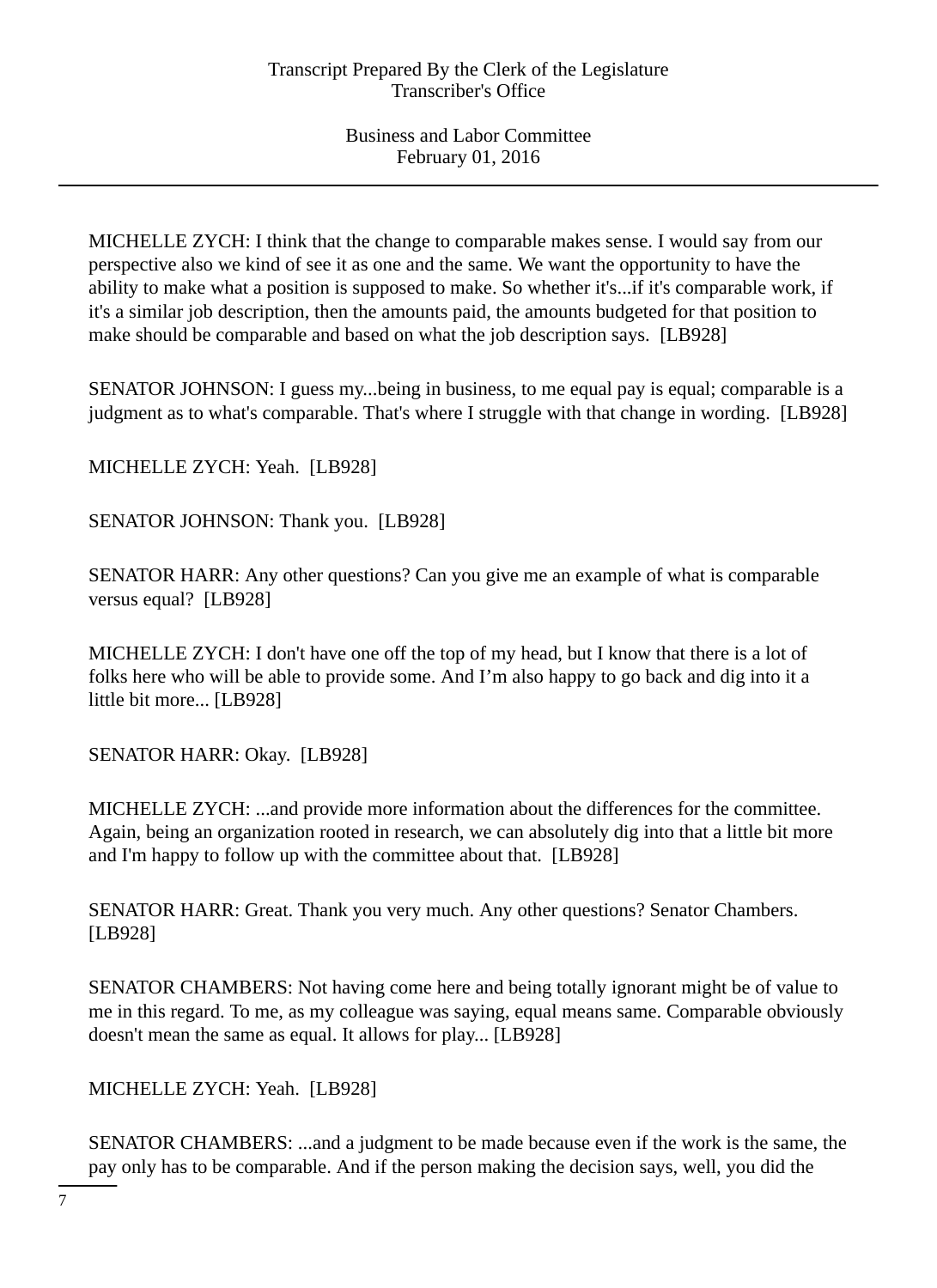same work but I don't really think you need as much money to live as somebody else so based on your circumstances this comparable pay will give you what a woman would get in a situation. So are you in favor of the comparable over equal? [LB928]

MICHELLE ZYCH: I guess I would say that based on what we know, having consistency is important, so have it being able to say that here's what the budget is for whatever position, what the educational experience is, the pay should be comparable from male to female, from any ethnicity, from...as long as the experience and the education is similar. [LB928]

SENATOR CHAMBERS: But why can't you say "same"? Because the only consistency in this regard is that women don't make as much as men make. And I know from experience, not that I experienced, but I was familiar with situations where like at Bell Telephone Company--this was a long time ago when Bell was still a part of AT&T--but there were black women who had worked for an eternity there and they would train white guys and the white guys would become supervisors over them and the black women were not even making as much as white women in the company. So there was a double whammy. I am in favor when we're trying to eliminate discrimination to leave no wiggle room. We say what we mean and mean what we say. So the judgment call will be made by me as a policy maker and I don't think there would be a court that would have difficulty understanding the meaning of the word "equal." [LB928]

MICHELLE ZYCH: Versus comparable. [LB928]

SENATOR CHAMBERS: But when you say "comparable," it does offer an opportunity for this kind of "shenaniganing" that has been going on, just so you know why I'm saying that I think "equal" would be a better word. [LB928]

MICHELLE ZYCH: Completely fair, thank you. [LB928]

SENATOR CHAMBERS: That's all that I have. [LB928]

SENATOR HARR: Any other questions? I should clarify the record. Senator Chambers has joined us, as has Senator Ebke. Thank you very much for your testimony. [LB928]

MICHELLE ZYCH: Thank you. [LB928]

SENATOR HARR: Proponents on LB928. [LB928]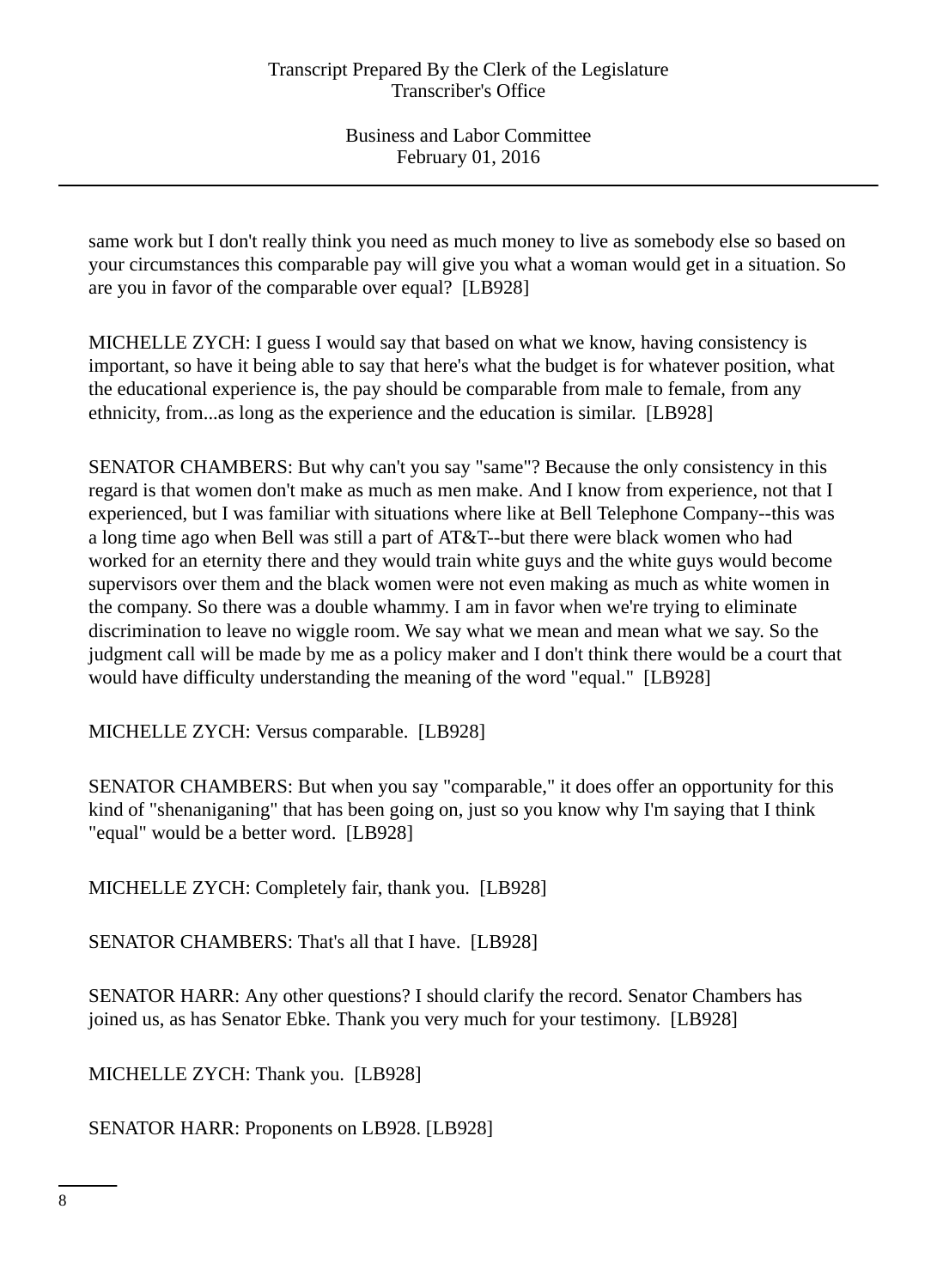Business and Labor Committee February 01, 2016

DANIELLE CONRAD: (Exhibit 2) Good afternoon, Chairman Harr, members of the committee. My name is Danielle Conrad; that's D-a-n-i-e-l-l-e, Conrad, C-o-n-r-a-d. I am here today as a registered lobbyist representing the ACLU of Nebraska. The ACLU of Nebraska serves over 2,000 members statewide and 500,000 nationally. Last biennium our organization took a position on over 100 pieces of unique legislation and our position prevailed an impressive 68 percent of the time. Since 1972, the ACLU's women's rights program has been working to secure gender equality. From a general perspective, it's important to remember that gender discrimination is not only wrong, it's suspect from both a legal and constitutional perspective. Additionally, since 1969 Nebraska law has recognized gender-based pay discrimination in the workplace is bad from a public policy perspective. You can see in the testimony that I've passed around today the very first intent language in 48-1219(1) of Nebraska Revised Statutes, the very first section talks about comparable work on jobs for comparable requirements. That's something that I know has already been in question today in this legislation and that I want to redirect the committee's attention to in terms of the harmonizing position that Senator Mello noted in his introduction. Additionally, we thank Senator Mello for his leadership in introducing this important legislation because the fact of the matter is, even though we've had laws on the books since the late '60s, Nebraska has a persistent and real wage gap problem. I won't go through the statistics again, but the bottom line is we can and we must do better to address this. And there's two solutions pending before this body. I'll take a moment to remind you that Senator Cook introduced legislation last session to ensure that we have better disclosure requirements so that employees can better enforce the spirit and intent of equal pay laws that are already on the books. That's currently pending before this committee carried over from last year. That is a no-cost, commonsense solution to addressing this issue. The second solution that we have before us in this great state is LB928 that Senator Mello brought forth today, also a commonsense, no-cost solution to addressing this issue. I'll direct your attention to the fiscal note. What's important to remember is that we continue to see a wage gap in Nebraska that hurts women, that hurts families, that hurts our economy and that is wrong. We must look to the experience of other states to modernize and evolve our equal pay provisions to ensure that we eliminate technicalities and loopholes, that we provide real teeth to enforcement so that the spirit and intent of our laws can be fully realized and that equal pay, comparable pay becomes the reality that it was intended to be decades ago. As a previous testifier noted, if we take no action, we won't see the pay gap resolve itself until 2066. I think about my toddler at home, my Caroline, and that's not acceptable to think about this issue resolving itself not in her working lifetime. And it's not acceptable for the women workers in Nebraska today. Nebraska consistently ranks as one of the top states for working mothers outside of the household. The Bureau of Labor Statistics show us that over half of all employees in Nebraska work for small businesses. That's why we have to cast the net wider. That's why we have to remove these arbitrary caps at 15 employees and bring it down so that we can ensure equitability and fairness and accountability for all employees and all employers. So we are pleased that Senator Mello brought this forth. We are more than happy to engage in a dialogue with all stakeholders on this issue. We look forward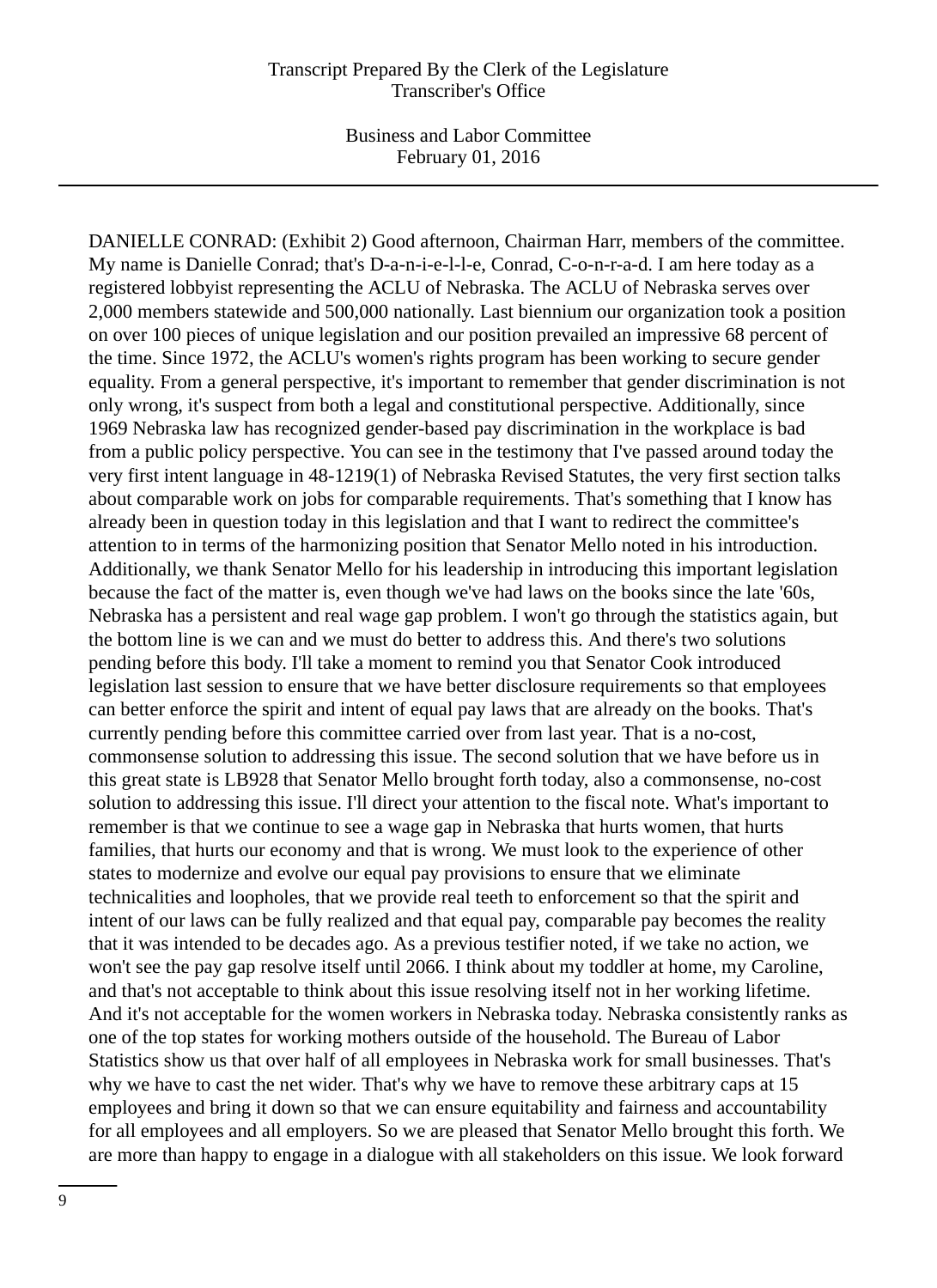to dialogue with the committee. But the key piece here is that this is an appropriate evolution based on best practices from other states about how we can ensure the promise of equal pay finally becomes a reality. And with that, I'm happy to take questions. Senator Harr, I do have some examples of what a difference in terms of comparable and equal might be that I know that you've posed to other testifiers. [LB928]

SENATOR HARR: Great. Thank you. Any questions for Ms. Conrad? Senator Johnson. [LB928]

SENATOR JOHNSON: Thank you again. Does your organization have any data of, by changing the number down to one or more employees, how many employees will be affected by this by the number of employees or number of businesses in the state? [LB928]

DANIELLE CONRAD: Yes, Senator Johnson. It's not a perfect illustration. But if, for example, you look in my testimony and see footnote 9, the "Small Business Administration, Small Business State Profile of Nebraska," and we can pull up and provide you all of the charts that go along with that citation, demonstrates that about 50 percent of all employers in the private sector in Nebraska work for small businesses. Now their definition is not exactly set at 15. I think it's a tiny bit higher than that. But that gives you kind of a general sense about including more people in the application of equal pay laws. [LB928]

SENATOR JOHNSON: Thank you. [LB928]

SENATOR CONRAD: Yep. [LB928]

SENATOR HARR: Senator Chambers. [LB928]

SENATOR CHAMBERS: When I was speaking, I was speaking of the pay aspect. But even when it comes to comparable as opposed to equal work, could you enlighten me? [LB928]

DANIELLE CONRAD: Yes, I'd appreciate... [LB928]

SENATOR CHAMBERS: I know it's difficult, but try. [LB928]

DANIELLE CONRAD: (Laughter) Now I appreciate the opportunity to clarify that point because I think in many ways we've heard some rumblings prehearing today that there's this big issue with the difference between equal pay or comparable pay and in essence it's a nonissue.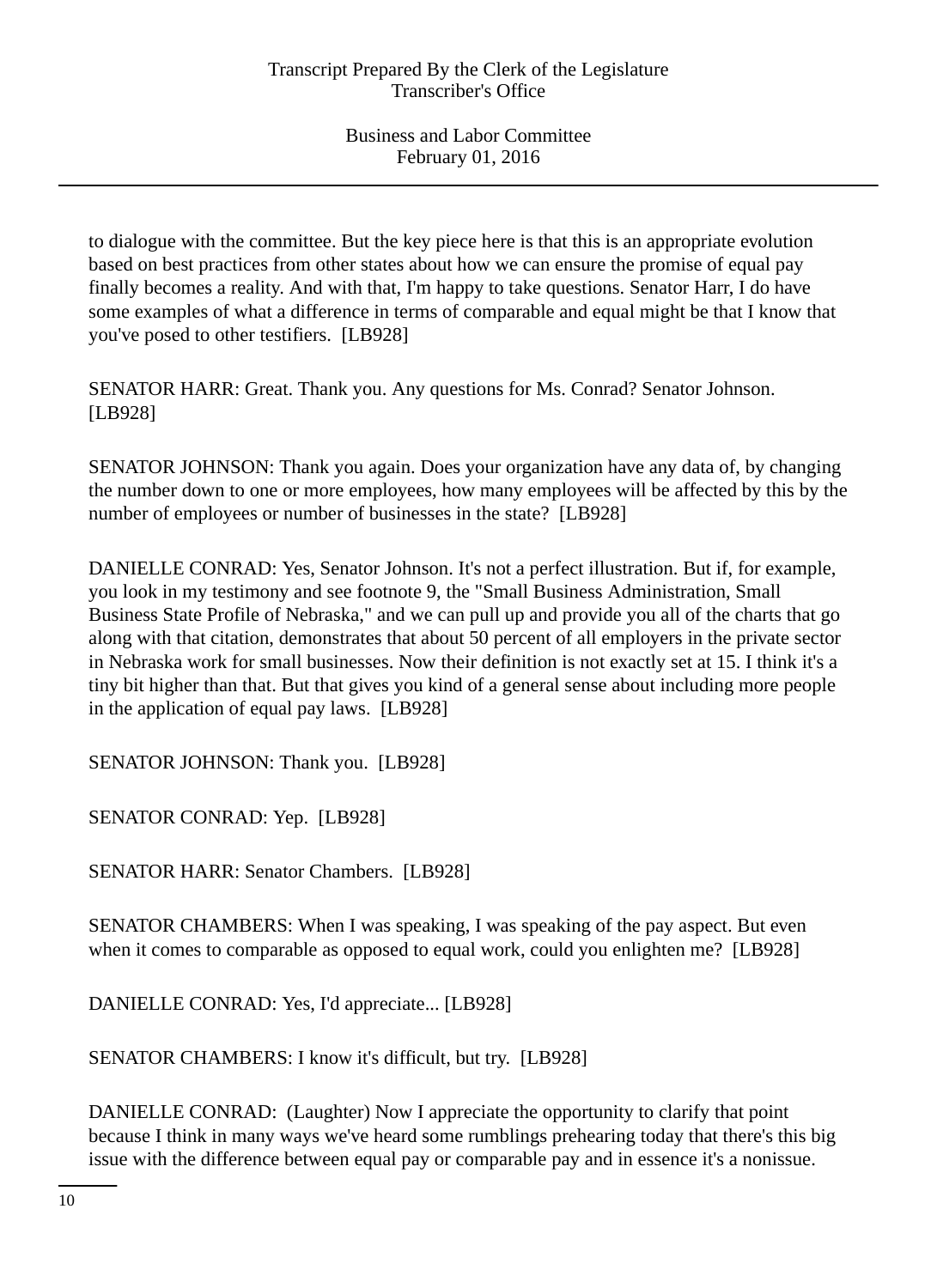Business and Labor Committee February 01, 2016

Again, Nebraska has a clear public policy that compares comparable work and comparable requirements. It requires equal pay for those. So I think that this legislation harmonizes the existing statutory framework. Additionally, it is based on best practices. As we've seen problems with enforcement over decades in trying to bring the reality of equal pay to fruition, we've seen people get off the hook on some loopholes and technicalities. For example, take for a realistic example in a hotel situation where you might advertise for a janitor or a housekeeper. Now there could be some differences to that work. It may not necessarily be comparable. But it might be and it's a better, more appropriate inquiry to look at the comparable nature of the work and the compensation instead of just a straight requirement for janitor to janitor or housekeeper to housekeeper. In the professional environment, an example would be a difference between a secretary and an administrative assistant. The job titles might be different. They're unequal. But the work is comparable and, thus, the compensation should be comparable. [LB928]

SENATOR CHAMBERS: I can understand labeling things differently, but you said these labelings do carry weight the way things are right now. And a woman called a secretary doing one, two, three, a man called an administrative assistant doing the same one, two, three would be paid differently on the basis of the title. [LB928]

DANIELLE CONRAD: They could be under current law. There are some discrepancies from the intent language in the act and in the comparative provisions that come after that. So we'd like to see the language harmonized and follow best practices that allows for a more robust and appropriate inquiry in line of what...ensuring we're getting a good look at apples to apples. [LB928]

SENATOR CHAMBERS: And you know what... [LB928]

DANIELLE CONRAD: Nobody is interested in comparing apples to oranges here, but we just want to make sure that at least the McIntoshes and the Red Delicious are on the same table. [LB928]

SENATOR CHAMBERS: Semislavery, which is embalmed in the law where they're talking about "Occupation," and they always do this, "shall include any industry, trade, business or branch thereof, or any employment or class of employment, but shall not include domestic employment in private homes." White people hire black women. I watched this all time I was growing up. I'd see old black women with these paper shopping bags standing on the street corner in all kind of weather going out to what they called the place. And some of them would go to the end of the line and these white people wouldn't even drive from the place to pick them up at the bus stop. And this is 2016. And why, I'd like to know, is domestic employment not considered a part of any employment or class of employment? If it says domestic employment,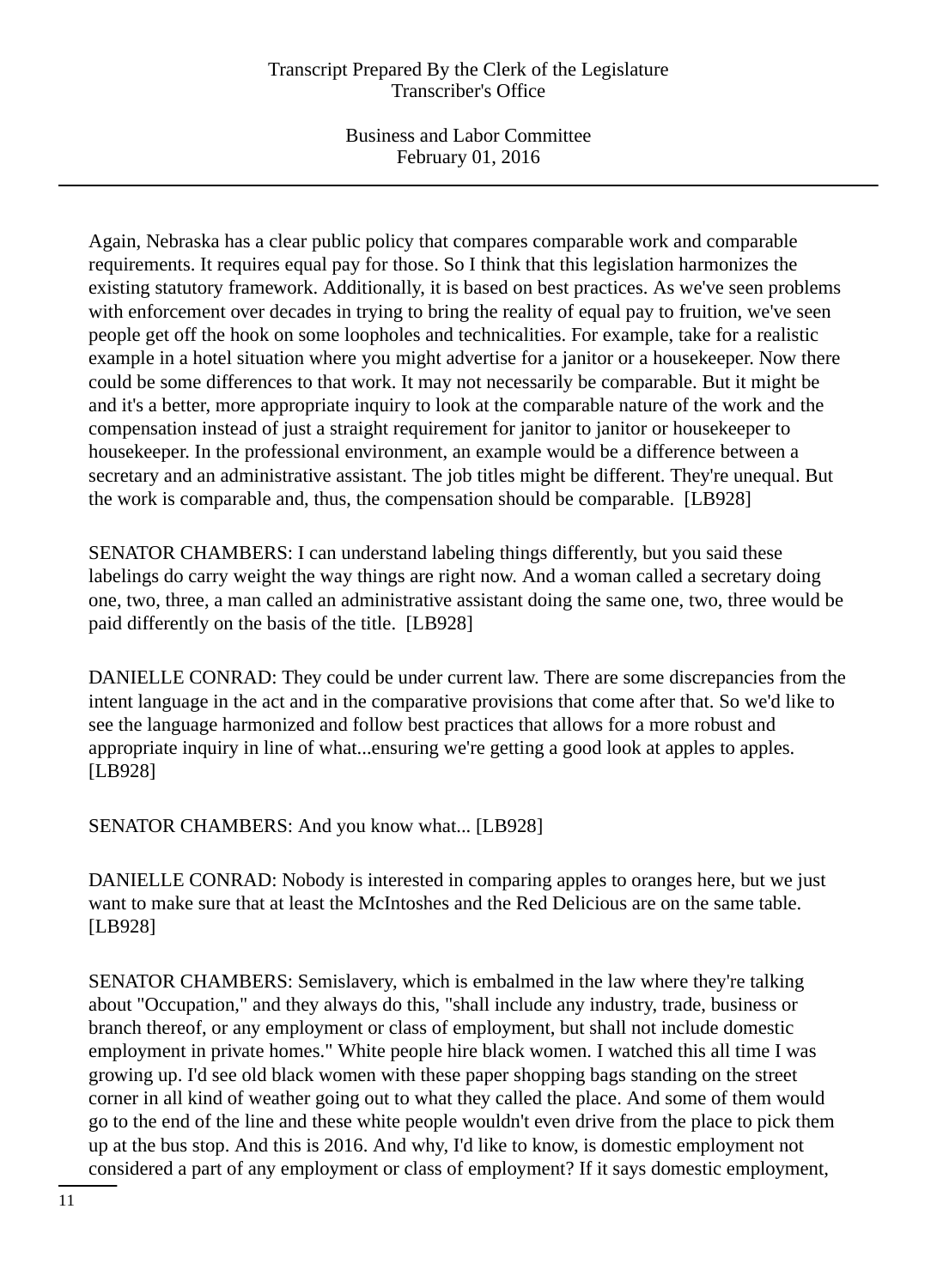that puts it in employment. So they're going to tell me as a black man that when it comes to white people the word "employment" means something if it's any employment, the term "class of employment" means something if it's white people, but when you say domestic employment that's not employment. And they work harder. It's semislavery. It's demeaning. So why don't we strike that? Because that's underlined language. [LB928]

DANIELLE CONRAD: That is proposed as new language, that's right, in this legislation, Senator Chambers. And I think again our position is we'd be willing to work with the committee if they'd like to see that exclusion removed. But I think that in drafting it the legislation that's before you today looks to other areas of Nebraska's employment law and statutory framework. For example, on the employment discrimination act that I worked on many years ago with you, for example, we have an exemption for in-home employment in the application of that piece. I think it was meant to model kind of the private affairs within a business to a certain extent that have been exempted in other aspects of our law. But we would be wide open to casting the net more widely to ensure uniformity if that was something that the committee was interested in discussing. [LB928]

SENATOR CHAMBERS: When a white man is "buttling," is that considered domestic employment? Some people call...he's a butler, but a butler does something, so a butler must be one who "buttles." So when he's "buttling," in fact, they have schools for them. [LB928]

DANIELLE CONRAD: Right, right. [LB928]

SENATOR CHAMBERS: They get a lot of money. So if this bill comes out, I'm going to try to strike that language. I just wanted the body to know. [LB928]

DANIELLE CONRAD: Very good. I appreciate that. [LB928]

SENATOR CHAMBERS: I have to speak for my people. I speak for other people's people, but they don't speak for mine. I've got to do it. And from now on, if mine go down, the ship goes down also. [LB928]

DANIELLE CONRAD: Senator Chambers, we appreciate your robust and consistent advocacy to lift more workers up and out of poverty... [LB928]

SENATOR CHAMBERS: But I've got to start... [LB928]

DANIELLE CONRAD: ...and give them meaningful participation in the economy, so. [LB928]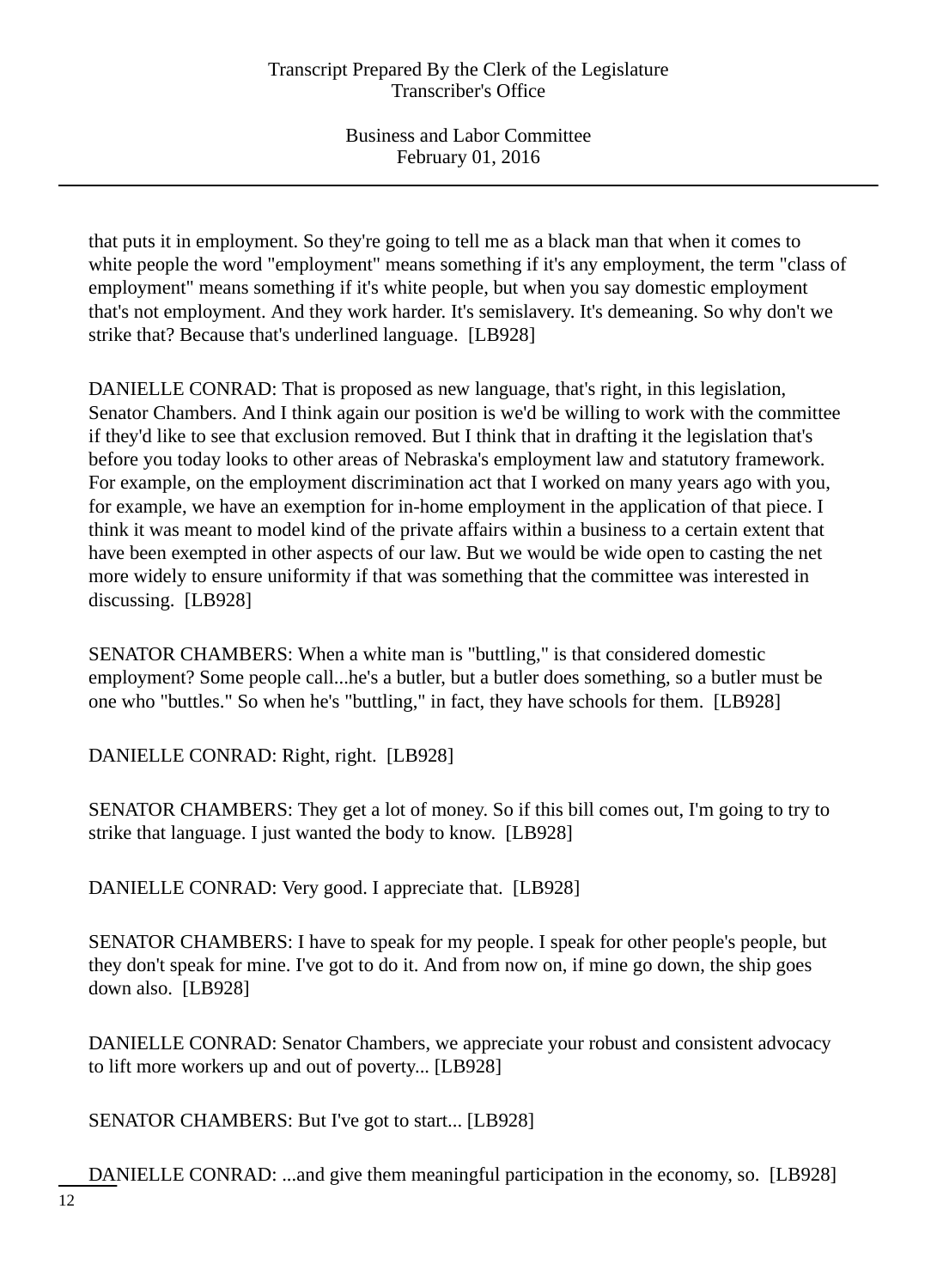SENATOR CHAMBERS: I've got to start narrowing my scope now because I've been too nice. And, see, there are gay and lesbian people whom I've worked with down through the years on issues that I have...I never see it. I've fought for women, mainly white women, and I've said it on the floor there's equality in treatment when it comes to the state's pension program because of me and that white women were the ones who were being cheated. I don't see white women saying, let's strike that language. And if they say, well, then we won't hire them in our house, well, fine, that's all right with me, because they were saying in slavery times, well, if you're not a slave here, you're not going to work anywhere. But the times have to change. And after this I'm not going to say anything more on this bill. But I want it in the record while we're discussing wage disparities, discrimination, this is built for white women primarily. This is a white women's bill and that's why it's before us. I read. I watch the news. I hear a lot of criticism of how women are deprived of rights in the Middle East--school, this, that, and the other. But when I see democracy in action, democracy brings discrimination to black people, denial of the right to vote. And then they go to other countries. They carry that same racist attitude toward the people who live in that country. And a point is reached where a line has to be drawn and at my age I'm not going to be around a lot longer, not just in the Legislature but on this earth. And I wait and I watch and I see how sensitive people are when they talk about these issues until it comes to us. So now there's got to be a change. And all those who want this bill, if the only way they can keep this bill alive is to keep semislavery for black women, then the bill goes and they come where we are, because I'll watch all these people they call angry white men. You know why they're angry? Because they don't get favored treatment anymore. They say, I can't get a job. Yeah, they can get a job but they don't want to take the jobs that are out there. When the thing, meaning the economy, was going real smooth, everything was all right with them. They didn't have to worry about a job. Now they have to scramble like we always have. And when we talked about the unfairness, well, you want something for nothing, you just don't want to work. What about them? They're the ones now. I'm told that these white men are in favor of Trump because they're angry. Angry at what? They still get favored treatment. They're still coddled. They're still like spoiled brats. And then with all of this going for them, they're the ones who come running in here saying, let us have guns and let us have them everywhere. And I watch...listen to public radio. You all may as well listen, because after I say this I'm getting out of here. This white man in Iowa was talking about Muslims and whether he thought all Muslims should be kept out of the country or all stereotypes. He said, well, no, I don't think so. He said, but you know, even in this country, if a lot of people were killed by blonde-haired people I'd kind of wonder about them. Well, when you look at the vast majority of these mass killings in America, they're not by Muslims. They're not by black people. They're by white people. And until some of them commit the crime with a gun, they were so-called law-abiding white people. The only place there's been an occupation with...under arms is by white men. And right now these criminals are telling the federal government, we're not coming out until you tell us we're not going to go to jail. That's these angry white men looking for special treatment again. Then they have the nerve to talk about these law violators, the ones who...well, this is Senator Mello's bill. This is you all's affair. So I'm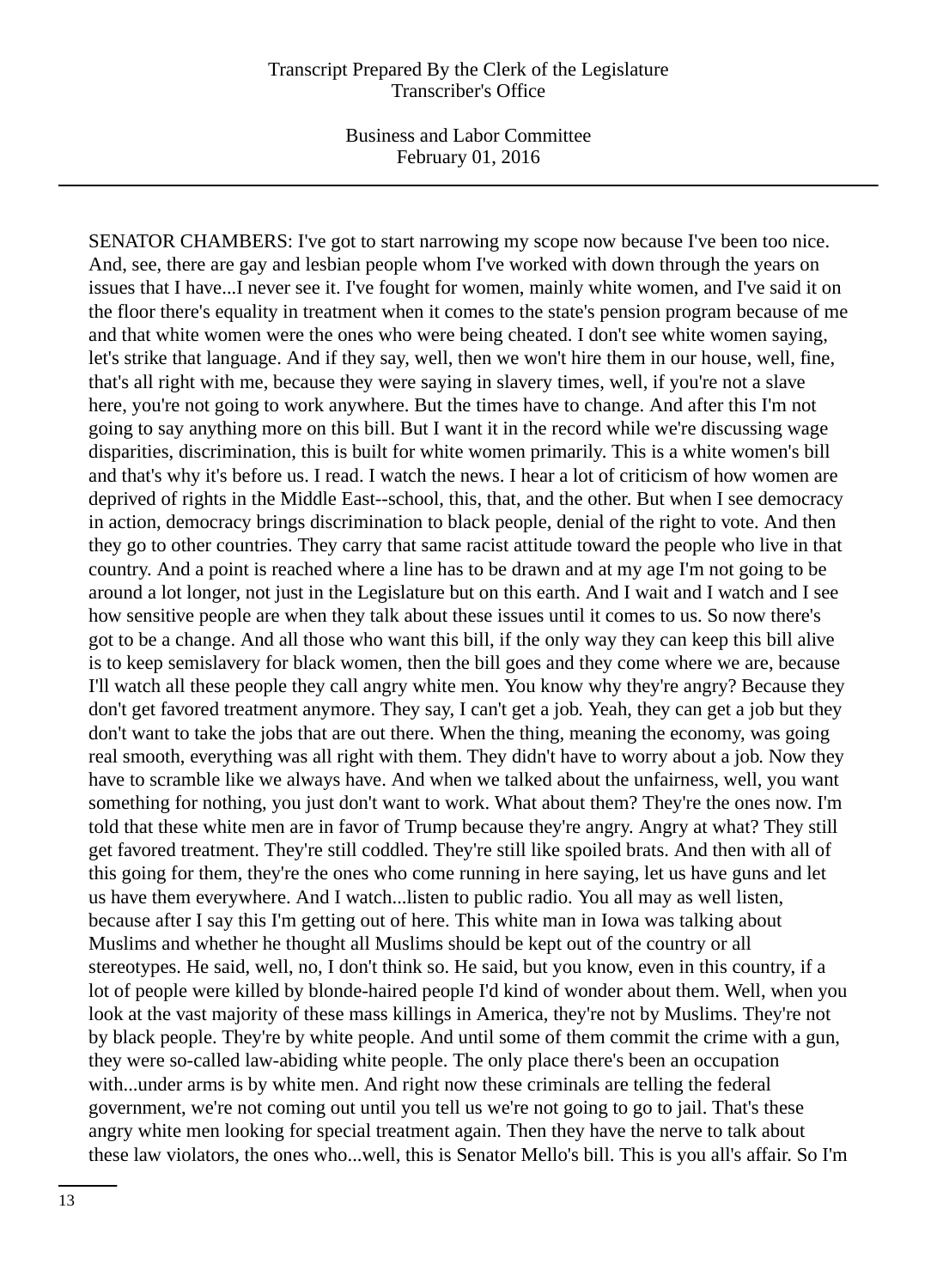Business and Labor Committee February 01, 2016

going to let you all talk about your issues today. It won't be like this all the time. But a point is reached when a man, who is rational and can think, has studied history as I've studied, who pays attention to current events, who watches the legislation that comes through this Legislature will say, enough. But, see, unlike white people, I'm not going to go get a gun and come back here and kill up everybody who is in here or go someplace else where I see people who look like them and kill all of them. I will go. I will simmer down and realize that, as unfair as it is, those of us of my complexion, who are the most despised people all over the world, who are owned as property, who can read the existing constitution, the provisions that recognize slavery, that allowed the slaveholders to count us, and three-fifths of us who were enslaved would be counted to give them representation in the U.S. government when we weren't even recognized as human beings. We got no rights as people. And Roger B. Taney, Chief Justice of the U.S. Supreme Court, a Roman Catholic, said black men have no rights which a white man is bound to respect. Now you let these white men face something like that and see how they do it. They'd be carrying pistols. They'd run and hide. I come here every day. I don't run. I don't hide. When they ganged up on me because I said my ISIS is the police, I didn't run and hide. I stayed there. I came every day and I gave as good as I got. And they bailed out first. But today I can sympathize with people who have problems and white people, women who have problems similar to ours because they have to deal with white men. So I'm going to let you all help those who need help today. But I'm getting out of here. [LB928]

DANIELLE CONRAD: Thank you, Senator. It's always nice to see you. [LB928]

SENATOR CHAMBERS: You say that. [LB928]

DANIELLE CONRAD: I mean that. [LB928]

SENATOR CHAMBERS: No, I know you do (laughter). And you all can...you all don't have to wait until I get too far away to hear the cheering and the applause for my leaving. I've been going through it all my life and I'm older than everybody in here. [LB928]

SENATOR HARR: Thank you, Senator Chambers. Any other questions for Ms. Conrad? Seeing none, thank you. [LB928]

DANIELLE CONRAD: Okay, thank you so much. [LB928]

SENATOR HARR: Any other proponents on LB928? [LB928]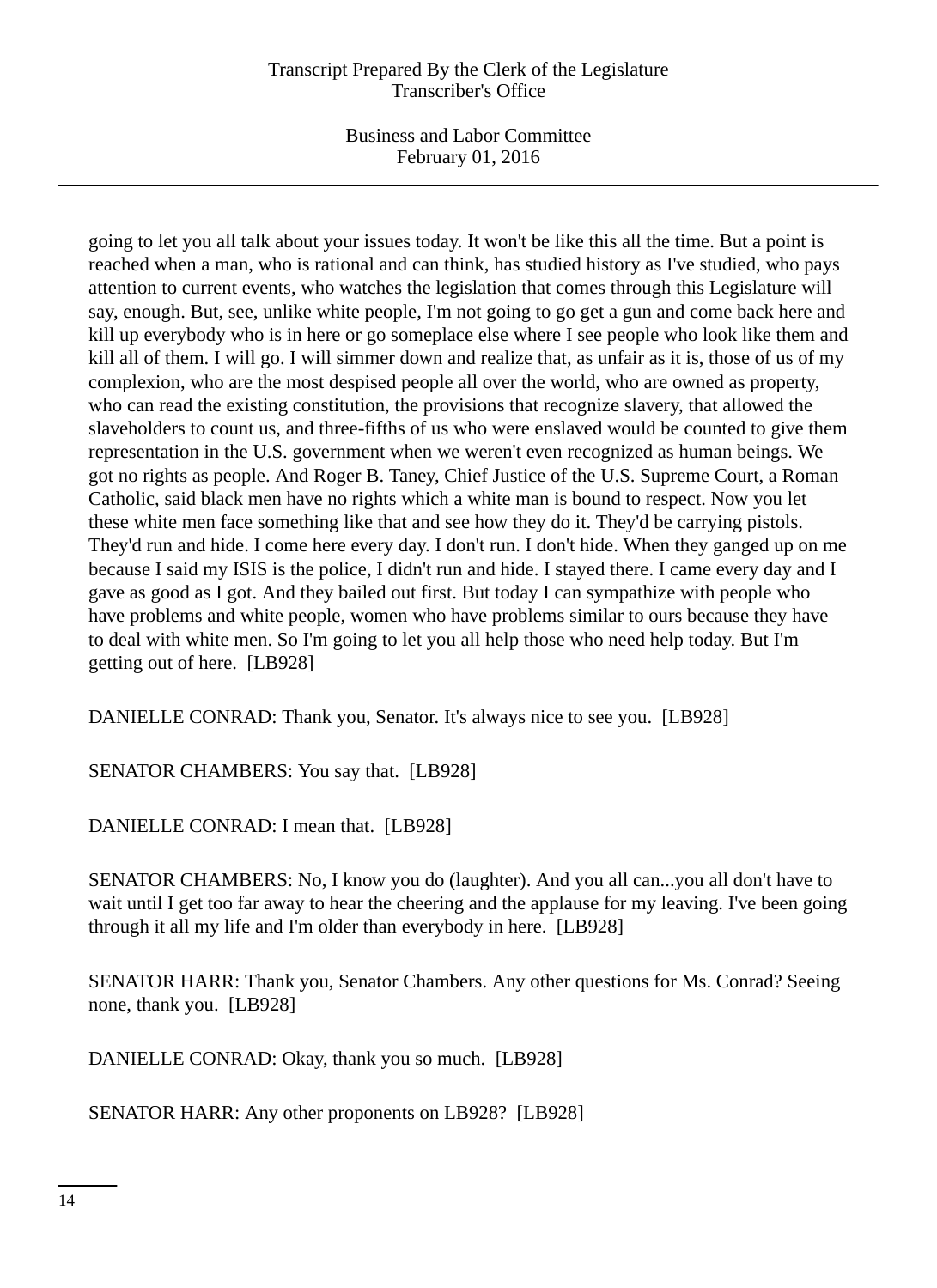Business and Labor Committee February 01, 2016

SUE MARTIN: (Exhibit 3) Good afternoon, Senator Harr and members of the Business and Labor Committee. My name is Sue Martin, S-u-e M-a-r-t-i-n. I am the president of the Nebraska State AFL-CIO. Today I am testifying in support of LB928. Women have made huge strides toward workplace equality in the past half century. It was only in 1944 that the first equal pay bill was introduced into Congress, and the Equal Pay Act, outlawing pay discrimination based on sex, became law in 1963. Since then, women have made incredible advances in the work force, joining virtually every profession and establishing themselves as leaders in every industry. By ending pay discrimination, we could provide a major boost to working families and the economy at large. Pay equity would mean a raise of \$10,876 for working families--real money to help struggling middle class pay rent, afford gas, buy groceries, and provide childcare for America's next generation of workers. Equal pay would mean the poverty rate for working women would be cut in half, lifting almost 3 million women out of poverty. The increased wages would mean \$447.6 billion in additional income circulating in the US economy. Women are often the victims of title discrimination, where they may be paid less based on their job title, not based upon the work they actually do. Such practices make it difficult for women to prove wage discrimination as, on paper, their title and work may be classified differently, though they are providing the same value to the company as men in doing similar work. In many states, this hurdle has been overcome by creating "comparable worth" programs which evaluate a worker based upon their skill, their effort, responsibility, and working conditions. Workers of comparable worth to the company must be paid the same salary. Comparable worth presents the unique opportunity for states to expand their equal pay laws to ensure that women are not paid based on their job title, but upon their actual worth to the company. For these reasons, it is important that equal pay for comparable work extends to all workers and that there is no exemption when it comes to employer size. I ask that you support this bill on behalf of all working men and women in the state of Nebraska. [LB928]

SENATOR HARR: Great. Thank you, Ms. Martin. Any questions? Seeing none, thank you very much for your testimony. [LB928]

SUE MARTIN: Okay, thank you. [LB928]

MIKE MARVIN: (Exhibit 4) Good afternoon, Senator Harr and members of the Business and Labor Committee. My name is Mike Marvin, M-i-k-e M-a-r-v-i-n. I'm the executive director of the Nebraska Association of Public Employees. We are the union representing the vast majority of state employees. I have already submitted my written testimony on this bill and I wasn't going to testify, but I am here because I heard a couple things that I've...and I may have some answers for you or at least a way to point you in those directions. We talk about equal pay for comparable work. Everybody seemed to be confused about how to do that. Right now when we have to negotiate a contract for the state of Nebraska, not every job title is the same from state to state to state. So already existing in state statute is a way to determine a comparable job. If 70 percent of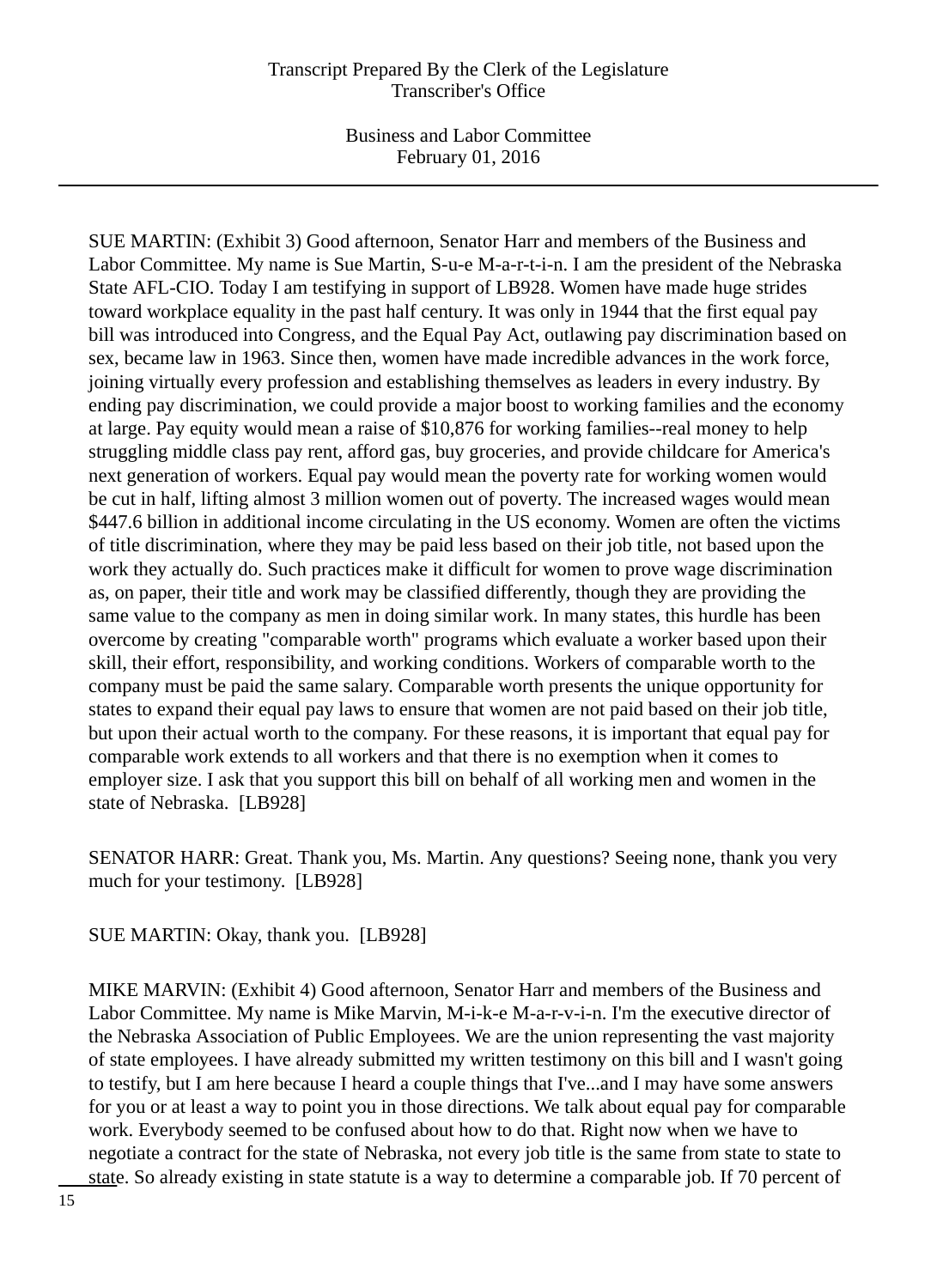the job duties are the same, that is a comparable job for our match when we do our job searches and job matches during negotiations. I don't know if that's helpful or harmful to the bill, but I just saw the confusion on that issue and I thought maybe that might help give you some guidance or clarifications. The other issue that I wanted to touch on is Senator Chambers is exactly right. I drove a bus in Omaha for 26 years. I hauled many black women out to affluent white neighborhoods, dropped them off so they could go clean homes. Some people did pick them up but often those women were left to walk to wherever the home is that they had to take care of. So, you know, I know that many people oftentimes think Senator exaggerates the situation, but I am telling you he does not. I saw it for 26 years with my own eyes. And with that, I'd end my testimony and hopefully it was helpful to you. You have any questions? [LB928]

SENATOR HARR: Thank you. Any questions for Mr. Marvin? [LB928]

# MIKE MARVIN: Thank you. [LB928]

SENATOR HARR: Seeing none, thank you for your brevity. [LB928]

IAN FALLON: (Exhibit 5) Good afternoon, Senator Harr, members of the Business and Labor Committee. My name is Ian Fallon; that's I-a-n F-a-l-l-o-n. I'm a community organizer with the Heartland Workers Center in south Omaha in District 7 and I come before you today to testify in support of LB928. The Heartland Workers Center exists to build up the Latino community in south Omaha. At the core of our mission is a fierce dedication to empower our community through workers' rights education, leadership development, and civic engagement training. Workers from many industries, such as meat packing, construction, sanitation services, etcetera, come to us when they feel an employer has wronged them. After they share their story with us we inform them of their fundamental rights as workers in the state of Nebraska and direct them to the appropriate state agencies or attorneys to seek a remedy for their complaints. The existing gender wage gap is a concern for the Heartland Workers Center because of the recent increase in households headed by single mothers in our community of south Omaha. According to an Omaha World-Herald article from January of 2015, women are increasingly responsible for supporting their families with a single income. In a state where women make less for doing similar or equal work than men, the Legislature should take every step possible to combat wage discrimination. If we do not address this disparity, children in our community will continue to grow up in poverty because their mothers are not paid enough to meet their basic needs. A current employee of ours came to us this summer after leaving the banking industry to work in south Omaha through community organizing. She has shared with us on many occasions how she was often made to sign a contract of not only nondisclosure of wages in regards to discussing compensation with her employees, but she did as a matter of fact have those conversations in secret with her employees. While she had been with the bank for several years and was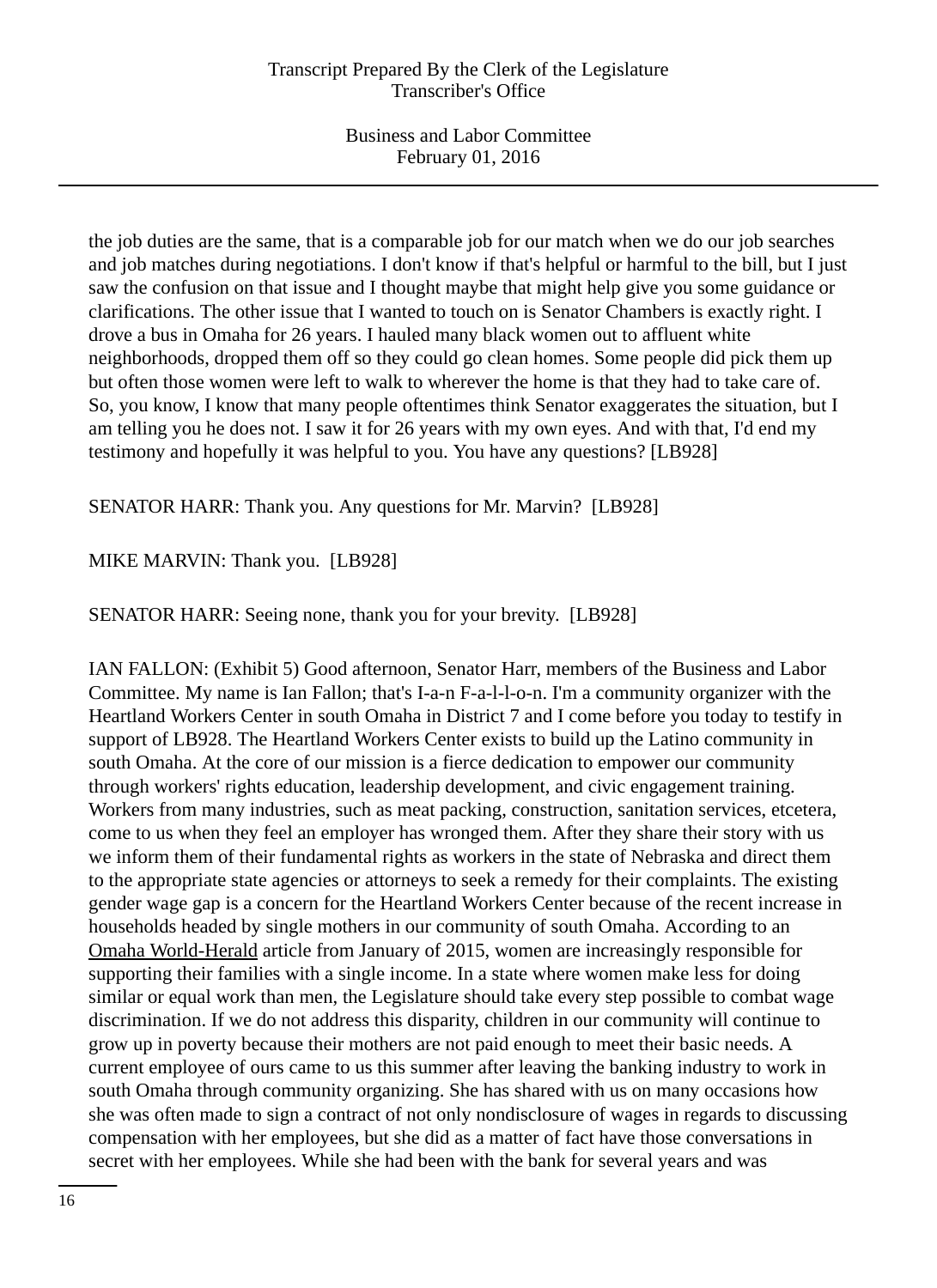compensated more than many of her colleagues, she often heard stories of gender wage discrimination from her female coworkers. In many businesses men make more than women for similar or equal work and LB928 would help to combat this injustice. We hope that this testimony convinces the committee to support LB928 and at this time I'd love to take any questions if there are any. [LB928]

SENATOR HARR: Any questions for Mr. Fallon? Seeing none, thank you and thank you for the work you do. [LB928]

IAN FALLON: Thank you, Senator. [LB928]

SUSAN ANN KOENIG: Chairman Harr, members of the committee, my name is Susan Ann Koenig, K-o-e-n-i-g. I live and work in Legislative District 7 and am the founding partner of Koenig/Dunne Divorce Law. I've been an employer in Nebraska for more than 30 years. And this might be a white women's bill, but I'll venture that it's also maybe an old white women's bill, so I'll get to that in a moment because I don't think anyone has spoken yet to the impact on aging women as we look at what happens when they work for a lifetime and their Social Security is impacted by decades of being paid an unfair wage. I want to tell you a little bit more about my firm and myself because I believe this bill is based on two shared values that our business has and that this committee has, one of being promoting the success in business in Nebraska and the other: doing the right thing. Our law firm is the 2015 recipient of the Better Business Bureau integrity award. I am the 2015 recipient of the excellence award from the Omaha Chamber which promotes business. And I'm a trustee of the Business Ethics Alliance which promotes ethics in business. Now but be clear, I'm here only on behalf of myself and my law firm. Why is this right? The time is right. You've heard that waiting for the existing law as written to get it done is not getting the job done. And I think a half of a century is plenty long to have waited. Congress had hoped, like in so many pieces of federal legislation, that time would get the job done. It hasn't. Senator Johnson, you had a granddaughter who graduated from high school last year. This bill will matter in her world. Senator Bloomfield is facing term limits and this...and, Chairman Harr, for you in your role here, these are opportunities for you to impact these young women on your staff and have some legacy legislation to be proud of. It's an incredible opportunity. It's also right for business. Today's young employees are increasingly interested in workplaces that operate in keeping with their values. They're constantly on the lookout for the next great opportunity and equal treatment increases morale, thus productivity, thus profitability, longevity, and of course reduces the costs of rehiring, retraining, and all of that lost institutional knowledge. Our law firm has become a talent magnet because we believe in equity in the workplace and this bill can do this for more employers. It's right for Nebraska families. You've heard the statistics but I want you to picture what this feels like in the day-to-day life of...we can talk percentages. We can talk about big numbers. But I'm talking about at the end of the month when you've just had 20 percent less to feed, clothe, and shelter your family. And most, you know, most of us are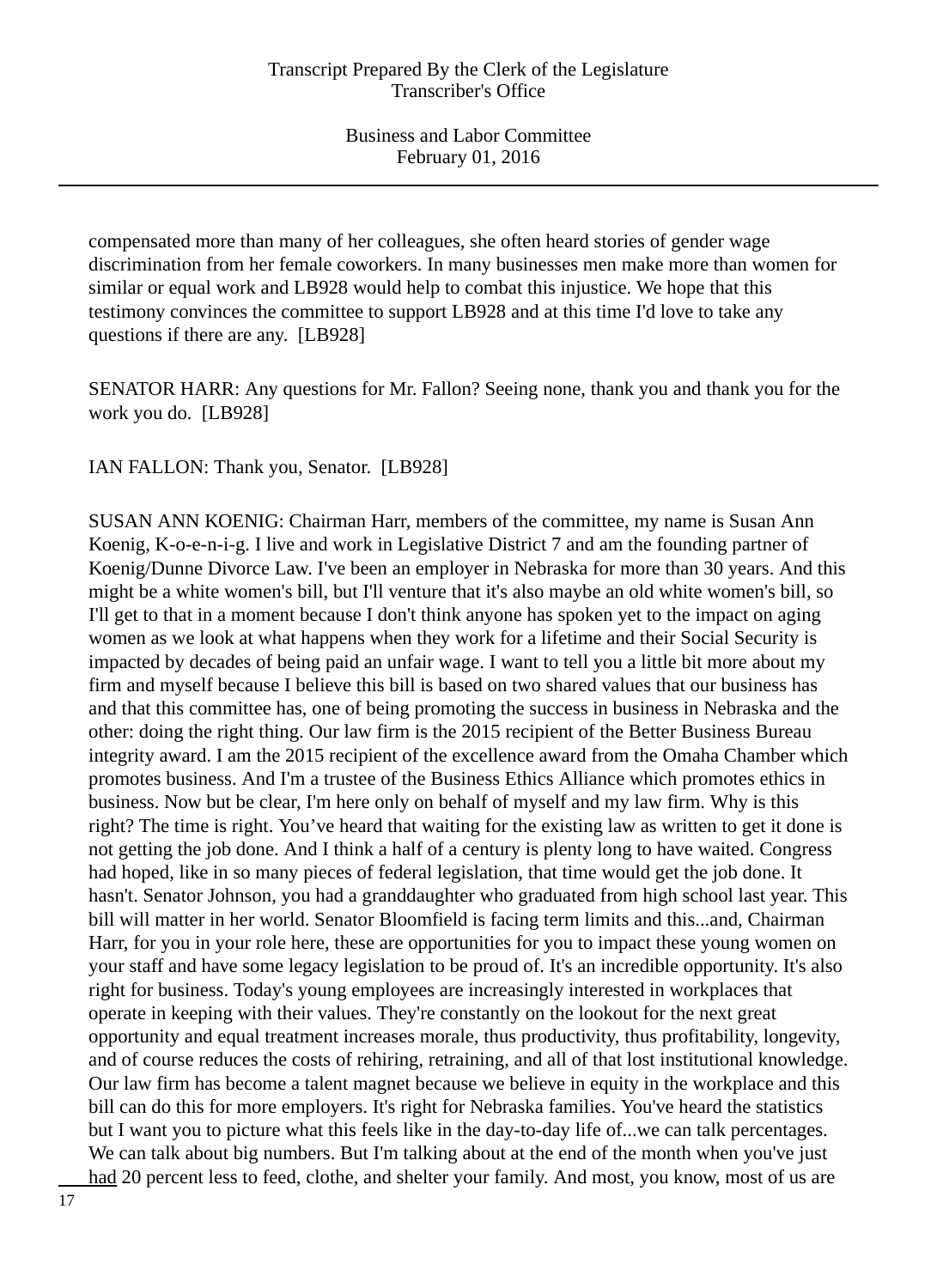living paycheck to paycheck, so we're not just talking about, gosh, should someone like me...and I'm an executive coach as an encore career. I coach CEOs and businesspeople all across the country. It's not...people like me don't need this bill. The people who need it are those who...I mean we need it, yes, it's fairness for all. But who most suffers because of the inequity? As you've heard the statistics, but it's women of color who are suffering the most. And that's why we have an opportunity to here to do, not just because the status quo isn't right, it's wrong, it's very wrong. And this is an opportunity for this committee to maybe not do everything that Senator Chambers wants, but can we please take a small step after 50 years? I think folks have been patient. And so a word about aging women: Social Security is based on your earnings. We have...I'm sorry, I did not anticipate speaking on this issue. I didn't come with statistics on women and aging, but you know how many are living in poverty and this is a very real concern for Nebraska women. So, you know, equality before the law--I love our state motto--this bill creates an opportunity for this. Please, don't miss this opportunity. Happy to answer any questions. [LB928]

SENATOR HARR: Great. Thank you, Ms. Koenig. Any questions? Seeing none, thank you for your testimony. [LB928]

SUSAN ANN KOENIG: Thank you. [LB928]

SENATOR HARR: Thanks for coming down to your Nebraska Legislature. [LB928]

MEGAN HUNT: Hello. Chairman Harr, esteemed members of the Business and Labor Committee, my name is Megan Hunt, M-e-g-a-n H-u-n-t. I'm also away from my child today but I am very grateful for the opportunity to address the committee. It's a great honor. I also agreed with what Senator Chambers said and I'm glad that somebody said it. I agree also that this bill maybe doesn't go far enough but it's time to take a small step in the right direction. I'm a single mother, an engaged community member, president of the nonprofit Safe Space Nebraska, a trustee of the Business Ethics Alliance, an employer in Nebraska for seven years, and the owner of an Omaha-based start-up that employs nine women total, not counting our women contract employees. One of my greatest advantages as a young single mother is that I own my business and I work for myself because, in our broken system that pays lip service to parenting and family values while putting up endless obstacles to contraception, equal pay, medical insurance coverage for mothers, and parental leave, my situation as a woman is not the norm, not even close. I'm encouraged that the Nebraska Legislature has the opportunity this session to diminish one of the greatest barriers to economic progress for women by passing LB928, introduced by Senator Mello, to strengthen our equal pay laws. Equal pay is a woman's right and a worker's right. To not extend equal pay laws to all businesses reinforces a culture where underpaid women are more likely to take extra jobs or leave the work force altogether, where they are more likely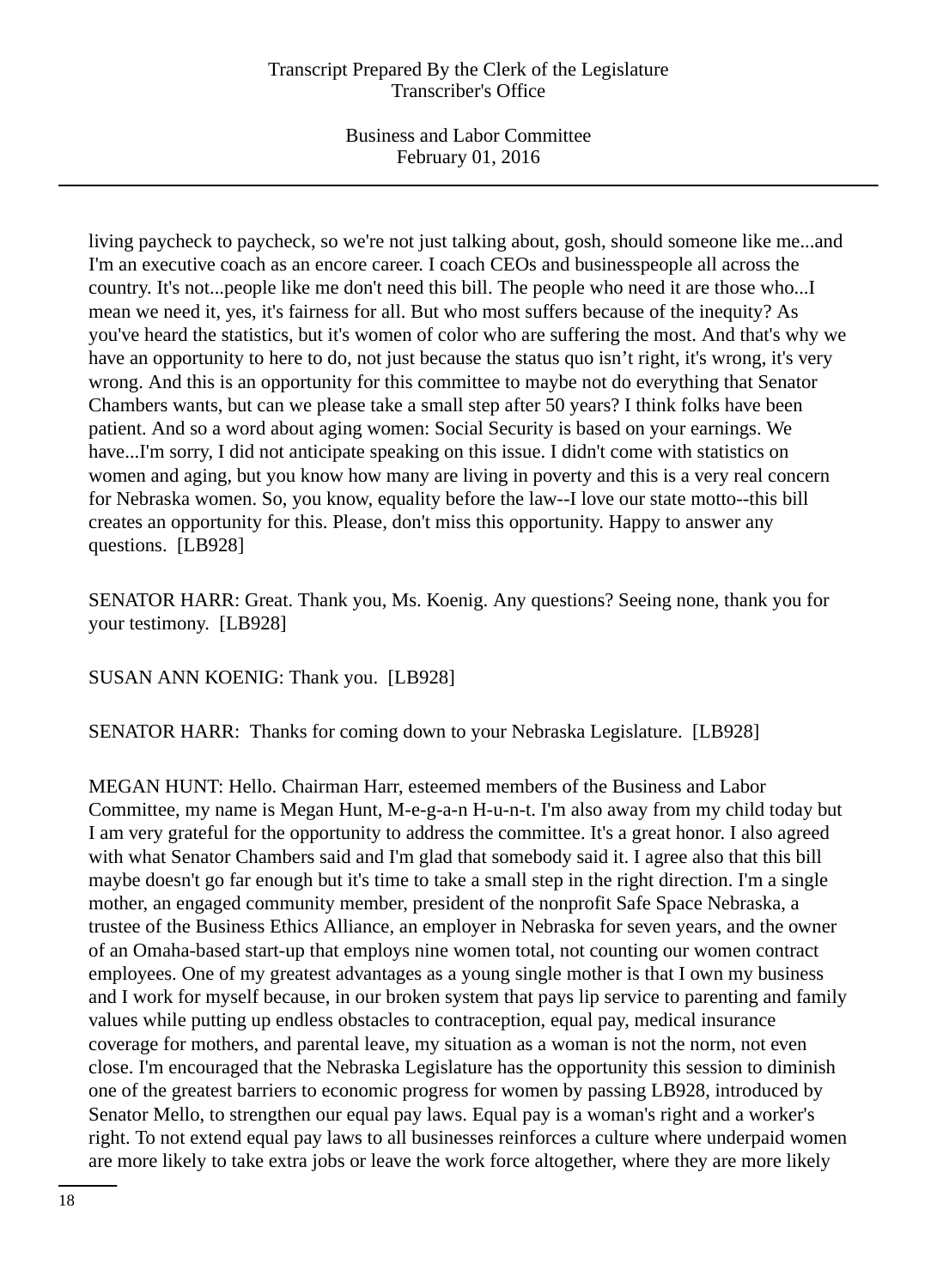Business and Labor Committee February 01, 2016

to remain, and reaffirms the stereotype of professional life as the domain of men. It has been over 50 years since the passage of the Equal Pay Act in 1963, but women in Nebraska still make 78.8 cents for every dollar a man makes. And those earnings are far lower when you drill down into racial disparities in earnings by gender with black women making 61.8 cents and Latina women making only 54 cents. The reasons for these pay disparities are a veritable kaleidoscope of social and economic inequality issues but the Nebraska Legislature has an opportunity now to address one of these factors by adopting a more consistent and effective equal pay law. In addition, I encourage committee members to support LB83, proposed by Senator Cook, to increase transparency and disclosure provisions for employers so that the strides taken forward with this equal pay law in Nebraska can be enforced. When passed, these new standards for equal pay in Nebraska will reflect our values as a state that values its women workers and does not tolerate discriminatory pay practices. In other words, if we are for equal pay, we must also be for ending discriminatory practices that keep workers from knowing when they are being paid less. In addition, we also know that when women make more money, men do better. For couples, when the woman is underpaid, that means less money for the entire household because 60 percent of married couples with children are two-income families. When those women make less, the entire family's standard of living goes down, which ultimately affects children and men just as much as it does women. It's time for progress on this issue in Nebraska to catch up with other states who have already adopted this simple commonsense policy. I own a very small company and the nine women who work for me do not experience a pay gap under my leadership. Please make equal pay the law of the land in Nebraska and ensure that all women, not just the ones with feminist, activist bosses like me, never fall victim to this workplace pay discrimination under this Senate's leadership. Thank you. [LB928]

SENATOR HARR: Great. Thank you, Ms. Hunt. Any questions? Yes, Senator Howard. [LB928]

SENATOR HOWARD: Thank you, Senator Harr. Nice to see you again, Ms. Hunt. [LB928]

MEGAN HUNT: Thank you. [LB928]

SENATOR HOWARD: Thank you for your testimony today. You mentioned that you have nine workers at Hello Holiday now. [LB928]

MEGAN HUNT: That's right. [LB928]

SENATOR HOWARD: Okay. And you currently are exempt from this statute, is that correct? [LB928]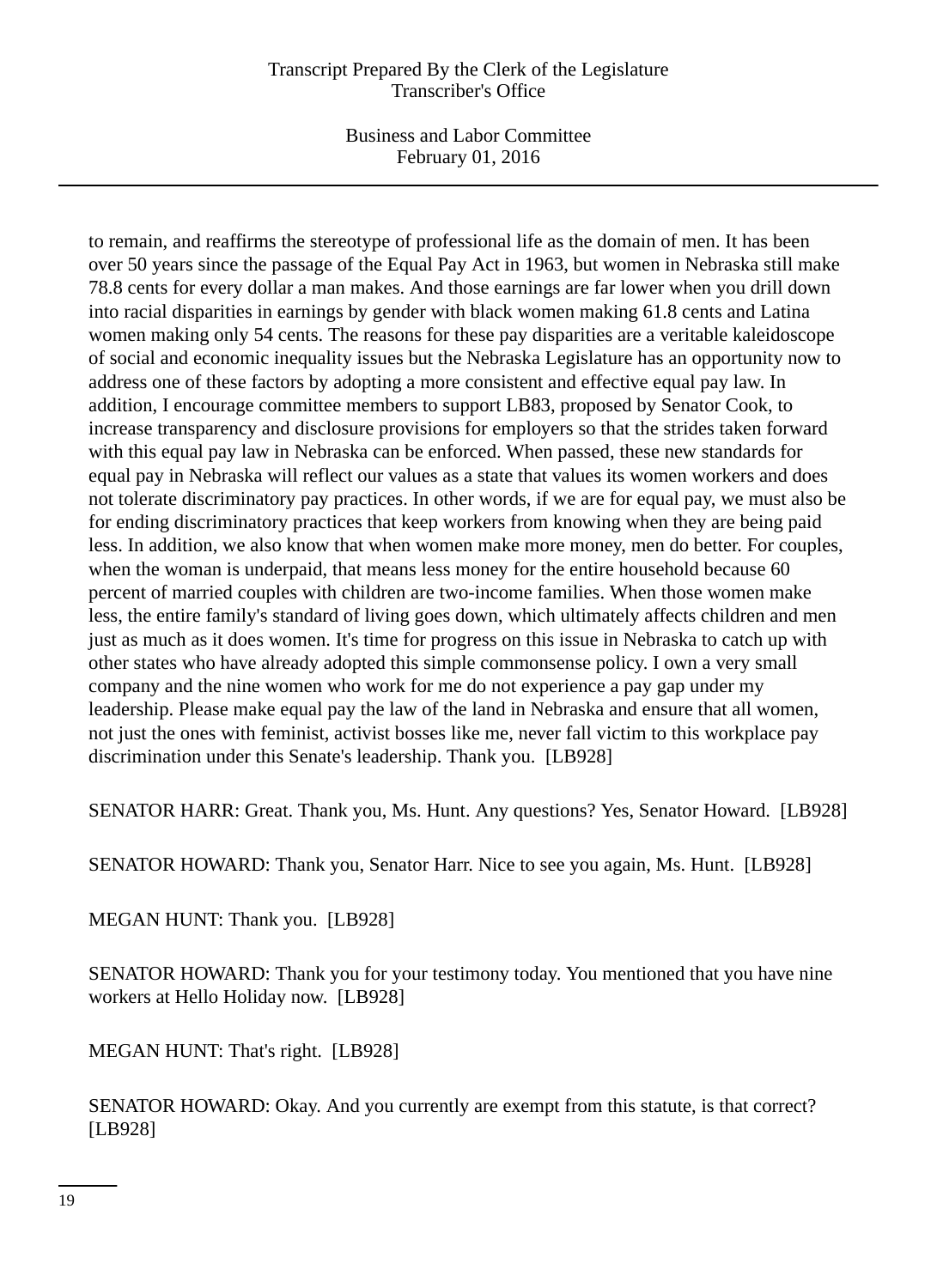MEGAN HUNT: That's right. [LB928]

SENATOR HOWARD: And do you feel as though it wouldn't have any impact on your economic productivity in the future? [LB928]

MEGAN HUNT: No, certainly not. I mean we...as a business owner, I mean, I think it's good business to pay people what they deserve to make. And I don't think that it's holding business owners to too high of a standard to make that a consistent standard across all sizes of businesses. If you can't afford to hire someone and pay them what they're worth, you need to look at your own business and look at yourself and not blame the worker by docking them pay. [LB928]

SENATOR HOWARD: Thank you. [LB928]

SENATOR HARR: Any other questions? Thank you. [LB928]

MEGAN HUNT: Thank you. [LB928]

SENATOR HARR: I just wanted to state you left out an important part of your resume: that you are a constituent of Legislative District 8. [LB928]

MEGAN HUNT: District 8, the best district, yes. [LB928]

SENATOR HARR: So, yes, thank you for making the trip down here. [LB928]

MEGAN HUNT: Thank you, sir. [LB928]

SENATOR HARR: I appreciate your time. Any other proponents, proponents? Is there anyone here to testify against Chairman Mello's LB928? See... [LB928]

RICHARD REISER: Good afternoon, Chairman Harr, members of the committee, and staff. My name is Richard Reiser, R-i-c-h-a-r-d R-e-i-s-e-r, appearing today on behalf of the Nebraska Trucking Association in opposition to the bill. Our opposition mainly comes in the form of drafting of the bill and questions starting with the definition of employer. I think that--which is on page 2 of the bill--I think that employer is a term which has a pretty common understanding in the law what we mean by employer. This definition, however, says, "Employer shall mean any person"--new language--"acting directly or indirectly in the interest of an employer," so it's a circular definition. Employer means person acting directly or indirectly in the interest of a person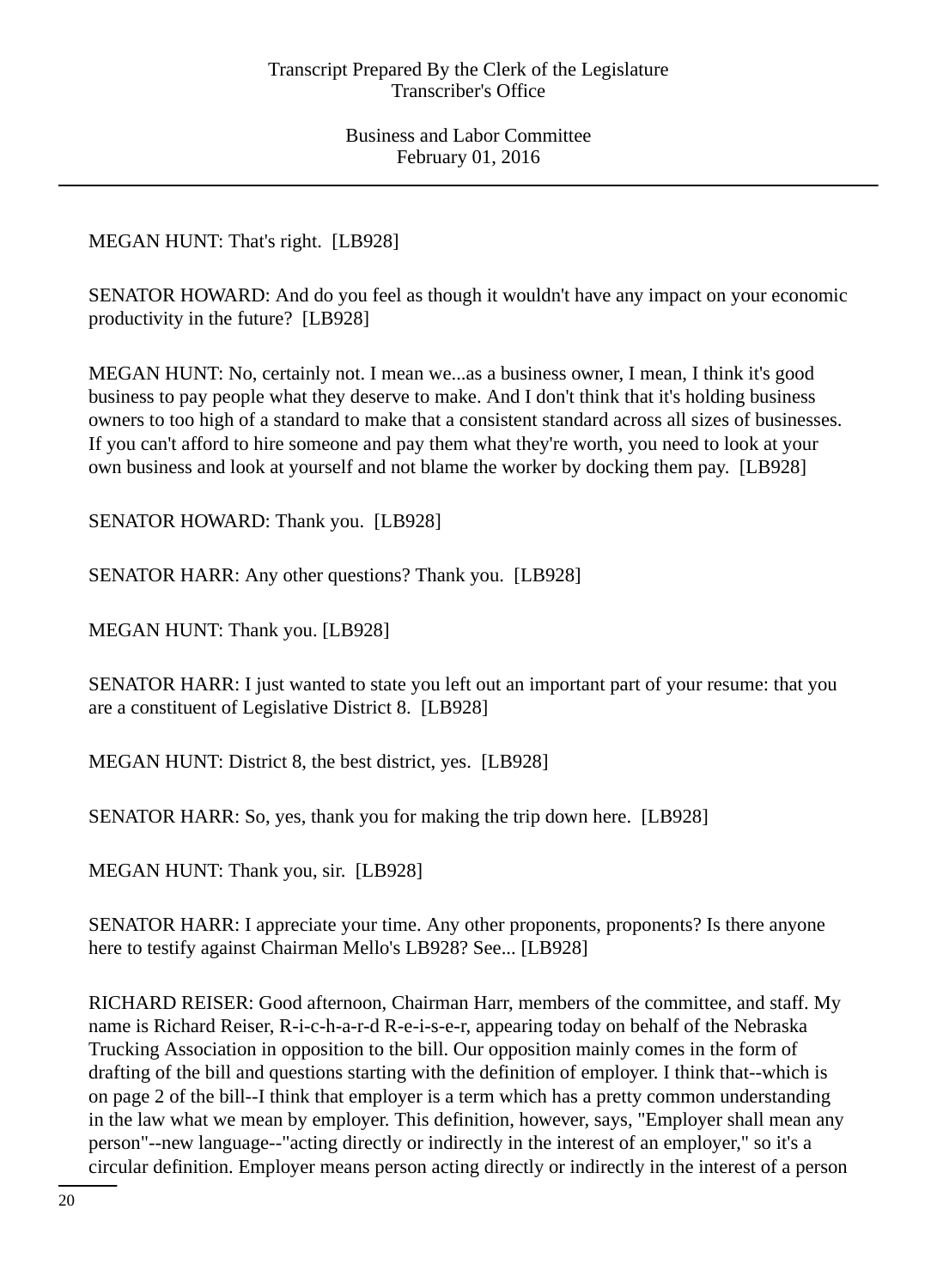Business and Labor Committee February 01, 2016

acting directly or indirectly in the interest of a person and so on. I don't know what the intent of that is. Are we trying to...one way of reading that says that the employer, actual person who hires and pays the person, no longer has responsibility under this act, only the person acting on behalf of that person does. Is the intent to make the HR director or other person responsible for this and not the employer? Secondly, we do have issue with the comparable work requirement, looking at what's changed in the federal law, which this somewhat follows, which would be substantially similar or substantially equal work. But it talks about then with substantially equal skill, effort, responsibility under similar working conditions. For some reason, the language "under similar working conditions" is being stricken from the existing statute here so that would no longer be something that would be considered in determining whether this is really equal work or equal pay. I think that the concept of comparable as opposed to equal, I find no definition of comparable work. There's some testimony that somewhere in the statutes there must be a definition of what comparable means. I haven't found that. It could be there. I just haven't found it. But what we're...with substantially equal work, following again the federal drafting, considering skill, effort, responsibility under similar working conditions would at least offer more, then, to the court in deciding is this really comparable. Equal is something that would be easier to work with than comparable; at least it would give us some more definition. Thank you. [LB928]

SENATOR HARR: Thank you. Any questions for Mr. Reiser? I guess I have a question. You are correct. I was always taught a definition of a word should not be in the definition and yet that seems to have happened with employer. Do you have a recommendation for a better definition of employer? [LB928]

RICHARD REISER: No. [LB928]

SENATOR HARR: Okay. [LB928]

RICHARD REISER: I think that the...you know, I would say with pretty good confidence that the term "employer" is defined in Nebraska statute more than in one place, and I'm sure there would be a definition there that would be acceptable. But in common parlance it's somebody who hires and employs another person for their services. [LB928]

SENATOR HARR: Thank you for pointing that out. I appreciate that. Any other questions? Senator Howard. [LB928]

SENATOR HOWARD: Thank you, Senator Harr. Thank you for your testimony today, Mr. Reiser. I'm curious, can you tell me a little bit about your professional organization? Do you represent trucking companies or truckers individually? [LB928]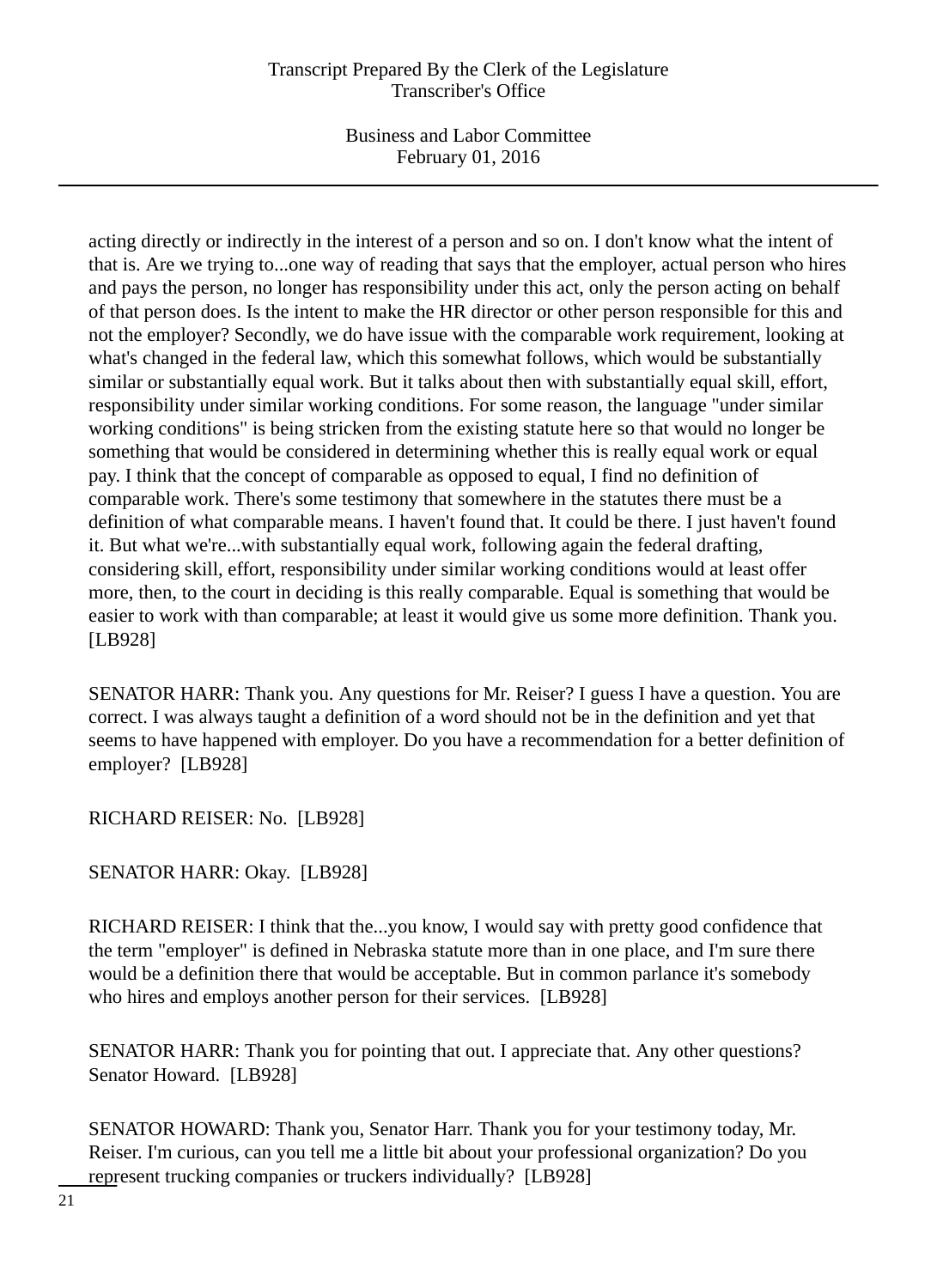RICHARD REISER: Both. [LB928]

SENATOR HOWARD: Okay. [LB928]

RICHARD REISER: Trucking companies are the members; however, we have a lot of small members who are really one person with a truck. [LB928]

SENATOR HOWARD: And so would one person with a truck be impacted by the removal of the 15...by the number 15 for employment? [LB928]

RICHARD REISER: Given...no, because you can't compare. [LB928]

SENATOR HOWARD: Right. [LB928]

RICHARD REISER: One person you can't compare to anybody else. [LB928]

SENATOR HOWARD: There's no comparable, correct. [LB928]

RICHARD REISER: There's nobody comparable to one person. [LB928]

SENATOR HOWARD: So are most of your trucking organizations that are members of yours 15 or more? Are they currently impacted by statute? [LB928]

RICHARD REISER: I would say that most of our members are 15 or less employees who would not be impacted by the current statute. [LB928]

SENATOR HOWARD: And so is the issue more with that they're going to fall under the statute rather than with the language? [LB928]

RICHARD REISER: Actually, I think it's hard to argue against making it apply to all employers. [LB928]

SENATOR HOWARD: Right. [LB928]

RICHARD REISER: The one argument that makes some sense is, and I've had experience with litigating, litigation is horrendously expensive. And you get in a situation where a person can go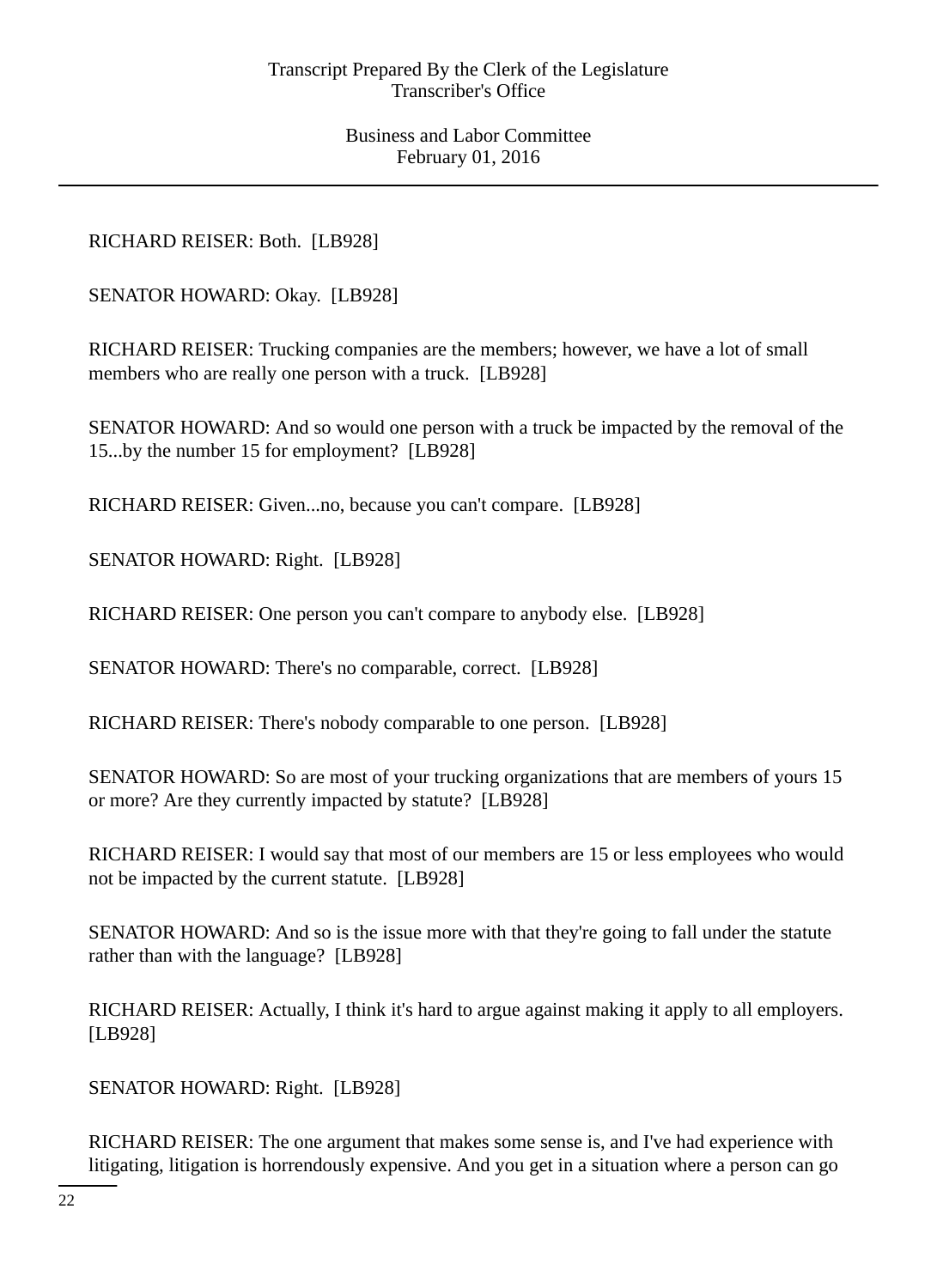in to the NEOC and say, I've been discriminated against. They sign a piece of paper and walk out and that's the end of it. Then it's investigated and the company is hiring somebody to respond to that. And for a small company, many of our members who are very small trucking companies, that cost is horrendous. And, you know, it is just a fertile field for litigation when you start talking about is this job comparable to this other job. If it's the same job, they're both clerk typists that have the same duties and the same hours, it's pretty clear. But when you start trying to compare a rate analyst to a secretary, is that the same job? Is that a comparable job? And sometimes...the only way we're going to get an answer under this is at the end of the litigation when a judge decides if it was, so it can be a real burden on the small employer. [LB928]

SENATOR HOWARD: And have you spoken with Senator Mello about your concerns? Have you started to work with him for some language that would work best for your professional organization? [LB928]

RICHARD REISER: No. [LB928]

SENATOR HOWARD: Okay, thank you. [LB928]

RICHARD REISER: Think I should do that? [LB928]

SENATOR HOWARD: I do. I recommend it. [LB928]

SENATOR HARR: Any other questions? Senator Crawford. [LB928]

SENATOR CRAWFORD: Thank you. Thank you, Chairman Harr. And thank you for your testimony. Are there any particular gender patterns in the trucking industry that you would think might be a particular risk? Like the example that was given before was the janitors versus housekeepers. I mean, is there any kind of gender pattern in the trucking industry where you think there are different genders that hold different kinds of jobs that may create a liability risk in that industry? [LB928]

RICHARD REISER: Off the top of my head, Senator, I can't think of that. I mean obviously the biggest occupation is truck driver. [LB928]

SENATOR CRAWFORD: Right. [LB928]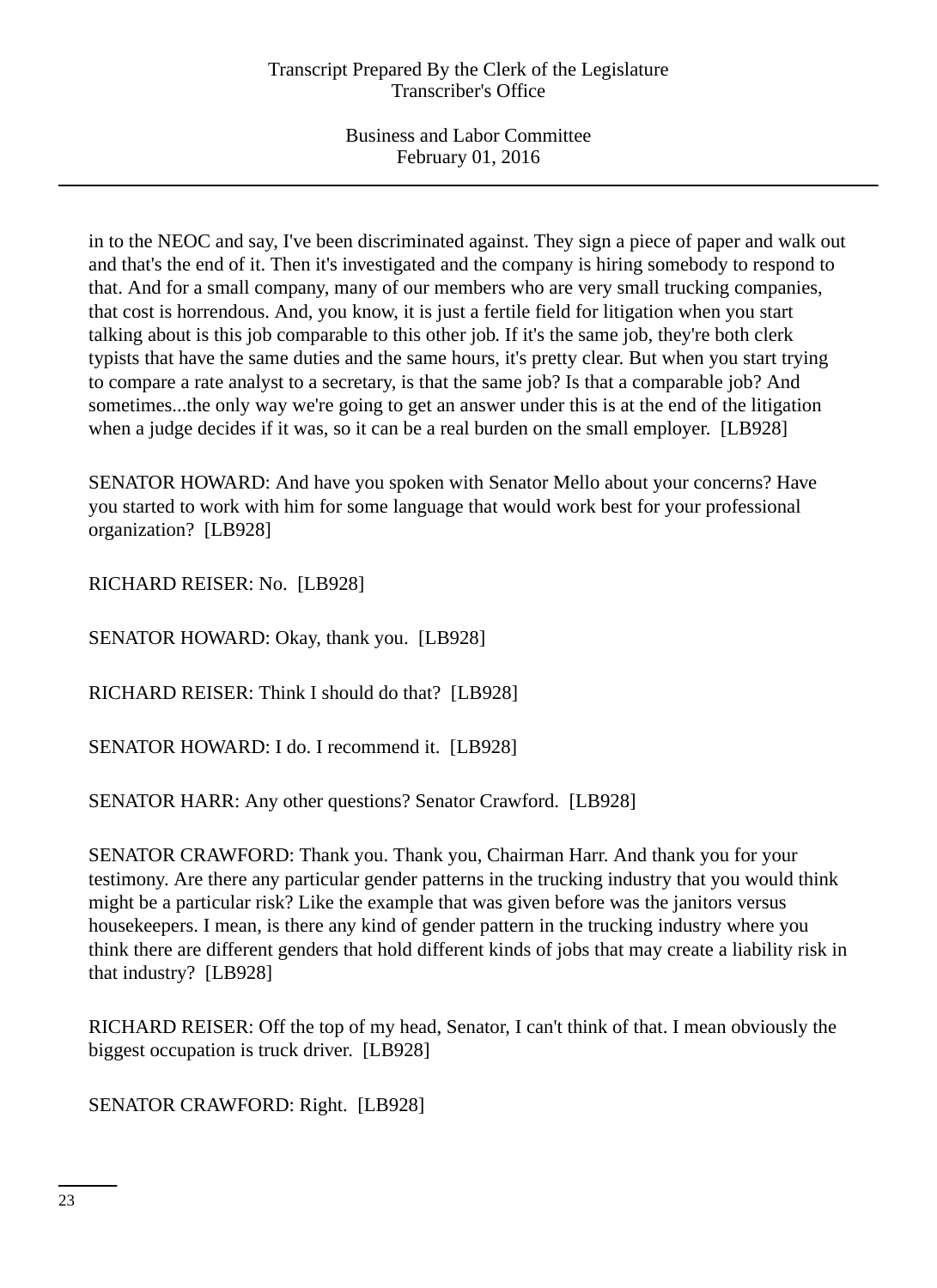RICHARD REISER: And companies I'm familiar with pay all truck drivers the same. They start at the same and there are differences of pay for experience. But there's...I don't see much room for discrimination there. Now when you get into other jobs in the office and in the bigger company, you get into the areas of this person is an accountant I. Does that compare to a dispatcher or a rate analyst? So I don't know. [LB928]

SENATOR CRAWFORD: Thank you. [LB928]

SENATOR HARR: Senator Howard. [LB928]

SENATOR HOWARD: May I ask one? Thank you. You mentioned that there would be an increase in lawsuits because of this bill. Is that your sense of it? [LB928]

RICHARD REISER: I guess I wouldn't want to say there would be an increase. I'm saying that there would be...I think there would be more litigation coming out of the term "comparable" than out of the term "equal." [LB928]

SENATOR HOWARD: Well, would you want to respond to the fiscal note that indicates that there would be no increase? [LB928]

RICHARD REISER: I haven't seen the fiscal note. [LB928]

SENATOR HOWARD: Do you want a copy of it? [LB928]

RICHARD REISER: I'd be glad to read it. [LB928]

SENATOR HOWARD: The fiscal note states that, "The number of additional cases that would be filed...is difficult to determine," but cases have ranged from 1 percent and 3 percent of the total cases filed with the EEOC. An investigator handles about 80 cases per year; and with the broadening of scope the same trend continues, the agency sees no need for additional resources. [LB928]

RICHARD REISER: I guess it says what it says, Senator. If that's the case, you could argue that's not very many cases. [LB928]

SENATOR HOWARD: Certainly. [LB928]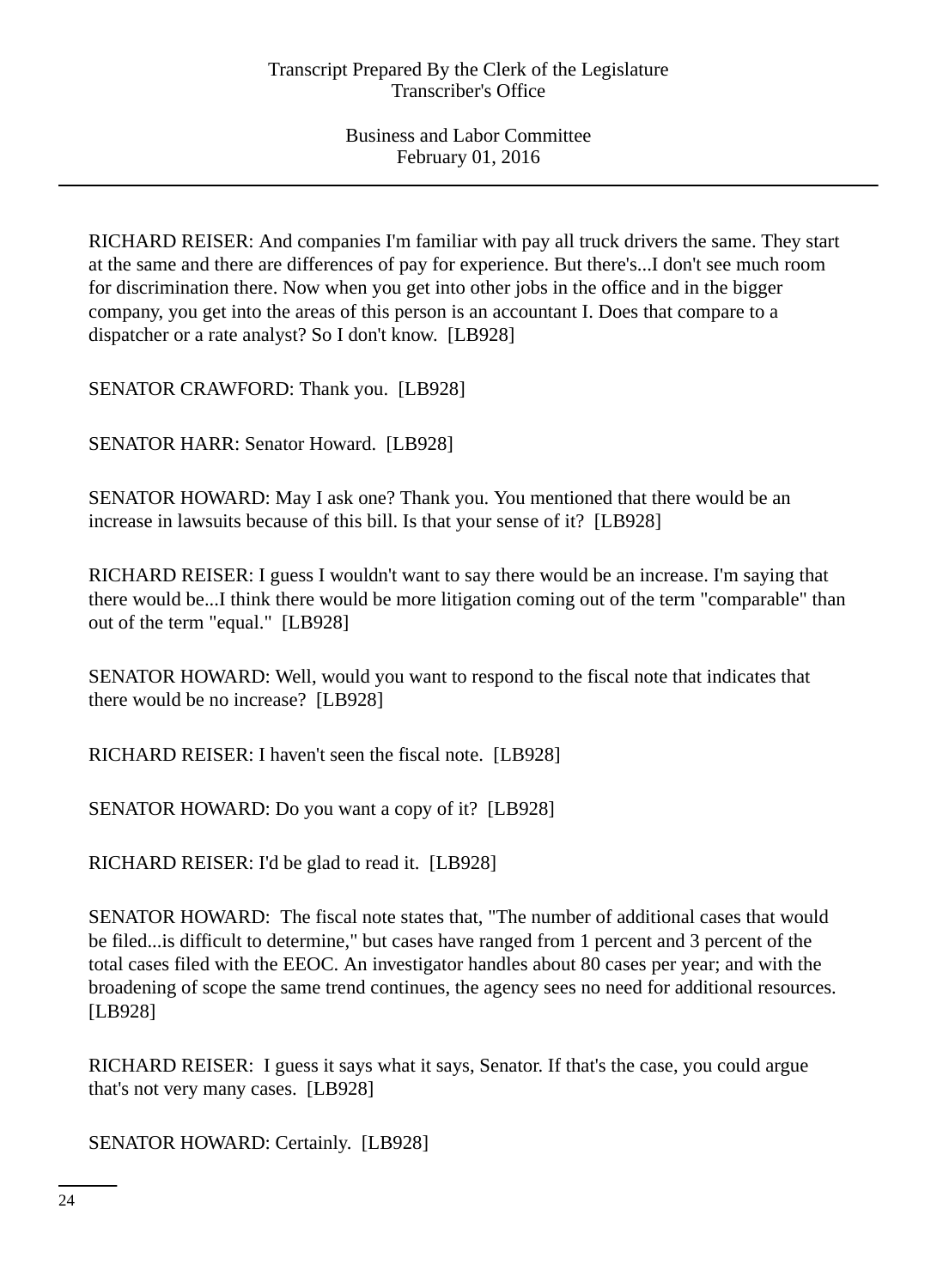RICHARD REISER: But I think changing the terminology from equal to comparable is something that would encourage more litigation because it's a much more gray area trying to determine what is a comparable job, comparable work, as opposed to what is equal work. [LB928]

SENATOR HOWARD: Certainly. Thank you. [LB928]

SENATOR HARR: Senator Ebke. [LB928]

SENATOR EBKE: Thank you. I'm wondering when we start talking about fiscal notes on things like this, and of course the fiscal notes reflect what we think it will cost the state, so do you have any sense of what kind of added cost litigation might impose upon businesses? I mean that's part of the equation, isn't it? [LB928]

RICHARD REISER: It is and I don't have a sense. When you say businesses, the business community, would it be a 2 percent increase or not? I don't know. I do think that the potential impact on a very small business that has to defend a claim that, gee, I'm not getting...my job is comparable and I'm not getting the same wages, I think the cost for a small business of doing that is significant. [LB928]

SENATOR EBKE: I imagine there will be other people testifying behind you that might have an idea about some of this sort of thing and I'd love to hear from anybody if they've got ideas about it. Thank you. [LB928]

SENATOR HARR: Any other questions? I guess I would just comment, you know, on this fiscal note. It says, "If with the broadening of scope the same trend continues," so there's somewhat of an assumption that there wouldn't be more litigation. But that's, as we say in the business, what happens when you assume. So I appreciate your time. Thanks. [LB928]

RICHARD REISER: Thank you. [LB928]

SENATOR HARR: Anyone else here to testify in the negative against LB928? [LB928]

ROBERT EVNEN: Mr. Chairman, members of the committee, my name is Bob Evnen, B-o-b Ev-n-e-n. I'm here today on behalf of the Lincoln Independent Business Association and the Nebraska Chamber of Commerce and Industry. By way of brief background, I am a labor and employment lawyer in Lincoln. I have been practicing labor and employment law for 38 years. And it is apparent that this bill springs from a good heart, and you've heard the testimony today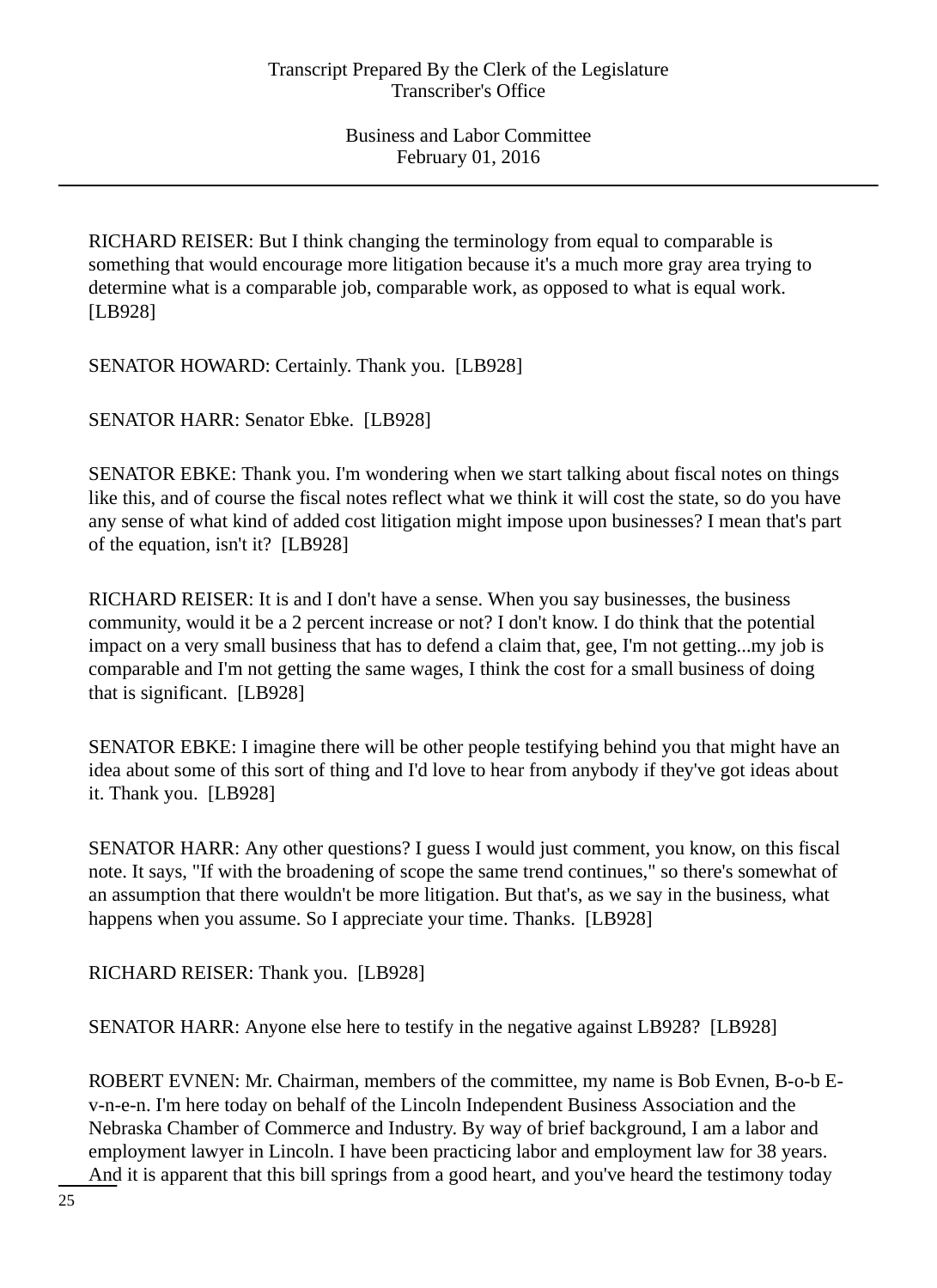Business and Labor Committee February 01, 2016

that demonstrates that. But unfortunately, and meaning no disrespect to Senator Mello, it is...it springs from a good heart but it is not a very good bill. First, Senator Ebke asked about costs. This bill would be incredibly costly for small business in Nebraska. We have a very large number of small businesses in Nebraska that would be impacted by this. Surely the filing of charges at the NEOC would increase. That's a large part of the purpose. And there has been a...there is a reason why current legislation has a 15 employee threshold. The reason is that it was thought that was a threshold at which employers could absorb the cost of responding to charges such as this. If we...I can tell you that employers who have to respond to NEOC charges are going to spend \$5,000 to do it. They're going to spend \$5,000--that's just an average number that I'm giving you based on my own experience over time. That's going to be cost that will be out-ofpocket cost in addition to costs that they incur in having to respond to the charge--management costs, internal costs, costs within the business to collect the information that's required in order to respond. And I would also tell you that based on the NEOC's annual reports, if you average it out, 4.6 percent of the charges that are filed with them result in a reasonable cause finding. These are charges that are taken all the way through investigation to a determination of whether reasonable cause to believe that discrimination occurred does or does not exist. Four-point-six percent of those cases result in findings, a determination that reasonable cause exists, in other words, that for every case of reasonable cause that doesn't mean that an employer has discriminated. What that means is that there is enough information present to push the case forward for a further determination. That means that for every reasonable cause, if you just apply those averages, it's going to be \$95,000 for every reasonable cause finding that comes through. That's a couple of jobs. You want to translate this into what this means? This means jobs. This means a loss of jobs. But that doesn't mean that employees are without a remedy because, as we sit here today, employees with Equal Pay Act claims can bring them, as Senator Mello pointed out, under the Fair Labor Standards Act, which is our federal wage and hour law. That's where the Equal Pay Act appears. Everybody who is entitled to be paid minimum wage or overtime- not everyone, there are exemptions--but the vast majority of employees who are entitled to minimum wage and overtime are also entitled to file Equal Pay Act claims with the federal government, with the NEOC, or directly in court. People who suffer wage discrimination today are not without a remedy. So this isn't a question of remedy or no remedy for someone who has suffered discrimination. There is a remedy in existence today. The NEOC statute today is patterned after the federal Equal Pay Act. It mirrors the federal Equal Pay Act. We have 50 years' worth of decisional law so we can understand how that works, how to apply it. But this bill changes to the concept of comparable worth. And if you'll allow me, I'm going to explain that; and I don't know if I can do it before it turns red but I'll come close. Comparable worth means equal pay for work of equal value. It doesn't mean if you look at the statute today, there are comparators in here in the statute today: skill, effort, responsibility, a seniority system, a merit increase system, a system that measures earning by quantity or quality of production or any other factor other than sex. May I continue? [LB928]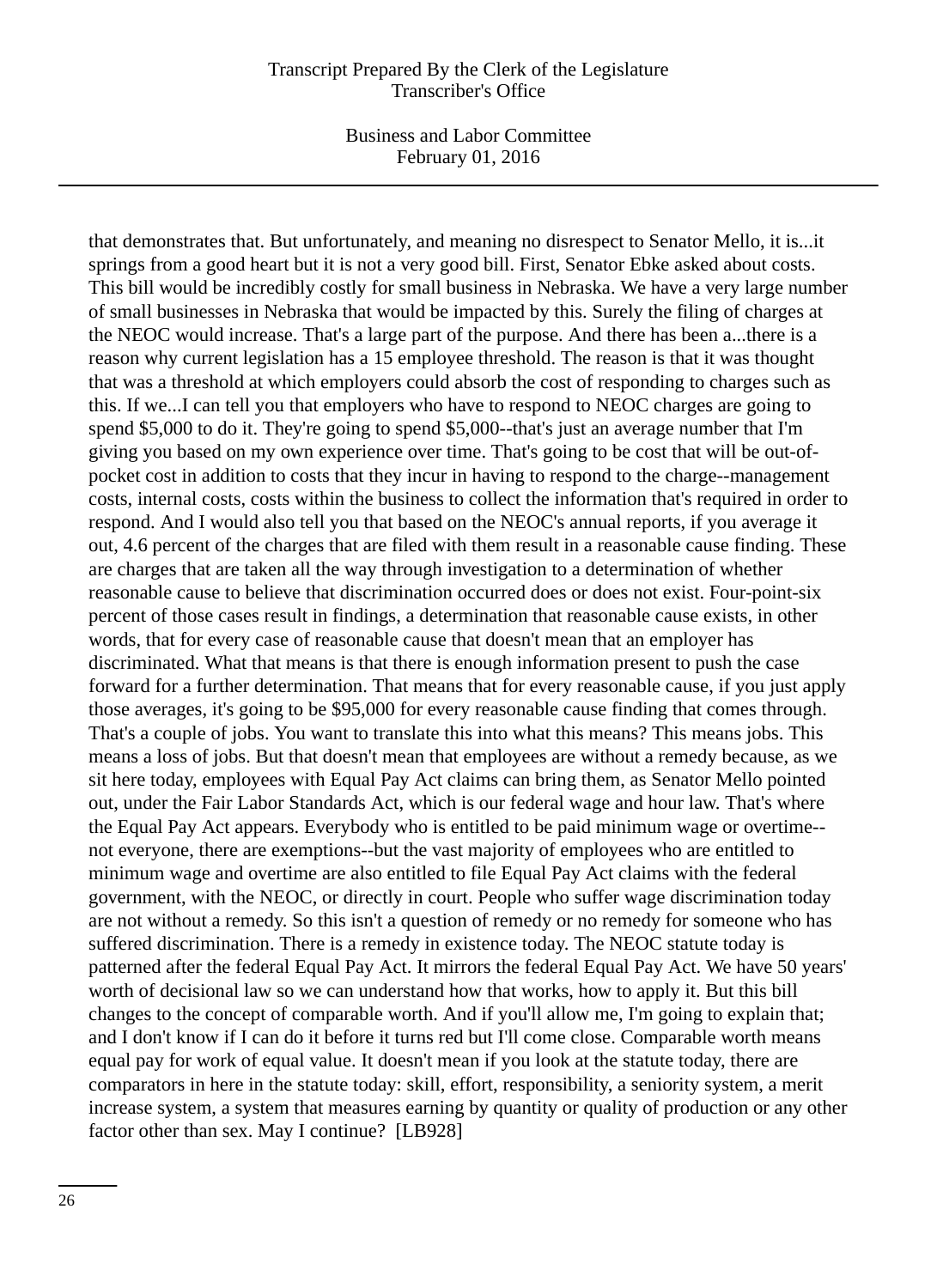SENATOR HARR: Just a second. I think Senator Ebke will have a question. [LB928]

SENATOR EBKE: Yes. I was going to have some questions about that anyhow, the comparable worth versus the equal pay, so if you would, please, continue. [LB928]

ROBERT EVNEN: Thank you. Comparable worth is different than what is currently in the federal law and currently in the state law that follows the federal law. Comparable worth is the concept of equal pay for work of equal value. So if we have a custodian over here who is a woman and we have an administrative assistant over here who is a man and the woman who is the custodian feels she isn't being paid fairly, then someone has to evaluate the value of her job as a custodian as against the value of his job as administrative assistant and see whether that value to the company is comparable. How do you figure that out? Who is going to figure that out? Comparable worth is not the way we're approaching equal pay today. And one of the daunting problems is, who is supposed to figure out whether work is of equal value? This is much different than the idea of the comparability of the work, the experience, and the talents of the people who hold similar jobs and it is not tied to job titles. So that's in a brief nutshell the concept of comparable worth which is introduced in this statute and that we just...that we do not have today. I have a couple of other points. One had to do with who does this apply to in terms of employees and the other is statute of limitations. So if I'm asked a question, I'll answer that. [LB928]

SENATOR HARR: Any other questions for Mr. Evnen? Senator Johnson. [LB928]

SENATOR JOHNSON: Thank you. I'm going to go back to statements that might have been made earlier where we compared a janitor to a housekeeper. And I'm thinking maybe in the...I'll say the hotel industry, you might have somebody that has the title of a janitor. Housekeepers we probably know pretty much what they do. We know what a janitor does. So if a man was hired as a housekeeper in that situation, is there discrimination there because there they would be working side by side? Do you know of a...I mean... [LB928]

ROBERT EVNEN: Sure. The classic example of an Equal Pay Act case is where you have a man who holds a position and a woman who holds the same position and a man is paid more and a woman is paid less. And the question is, is that for some legitimate reason based on skill, experience, knowledge, responsibility? [LB928]

SENATOR JOHNSON: Have you seen that as...of an instance where there has been claims and... [LB928]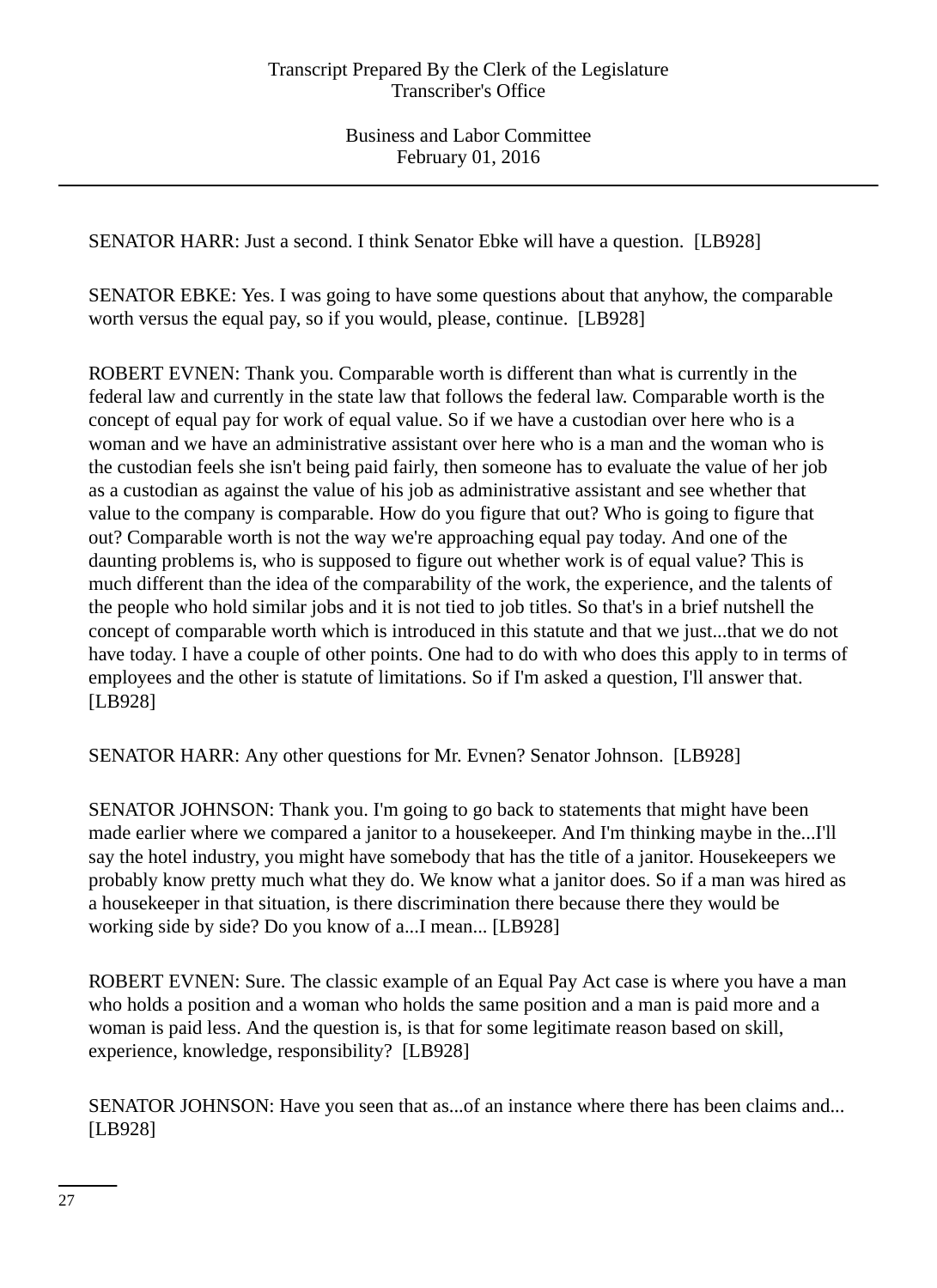ROBERT EVNEN: Sure. We take Equal Pay Act claims where that's the issue. They're not simple claims to litigate. They tend to be more expensive claims because these elements are...we know what elements have to be compared but it's not always easy to compare them. But the answer to your question is, yes, we have seen claims... [LB928]

SENATOR JOHNSON: To me that's equal pay. I mean that goes back to that equal pay comparable. [LB928]

ROBERT EVNEN: Right. We have that today. [LB928]

SENATOR JOHNSON: Yeah. [LB928]

ROBERT EVNEN: And then we have it for everybody today because of the wage and hour law, the Fair Labor Standards Act. [LB928]

SENATOR JOHNSON: Thank you. [LB928]

SENATOR HARR: Senator Howard. [LB928]

SENATOR HOWARD: Thank you, Senator Harr. Thank you for your testimony today. Just out of curiosity, because I am still trying to get my arms around this, if I was an administrative assistant and I found out that I was being paid less than a man who was a secretary at an employer that had less than 15 employees, can you tell me a little bit about my redress? [LB928]

ROBERT EVNEN: Your redress is to the NEO...to the, I'm sorry, to the EEOC, the U.S. Equal Employment Opportunity Commission, which enforces the Equal Pay Act. And your redress is also into... [LB928]

SENATOR HOWARD: And so is there anything in state statute that reinforce... [LB928]

ROBERT EVNEN: I'm sorry? [LB928]

SENATOR HOWARD: Is there anything in state statute that would reinforce that? [LB928]

ROBERT EVNEN: There is nothing in state statute for employers who have fewer than 15 employees. If the question is, what redress do I have, the answer is you have redress to the federal agency and you have redress to the federal courts. [LB928]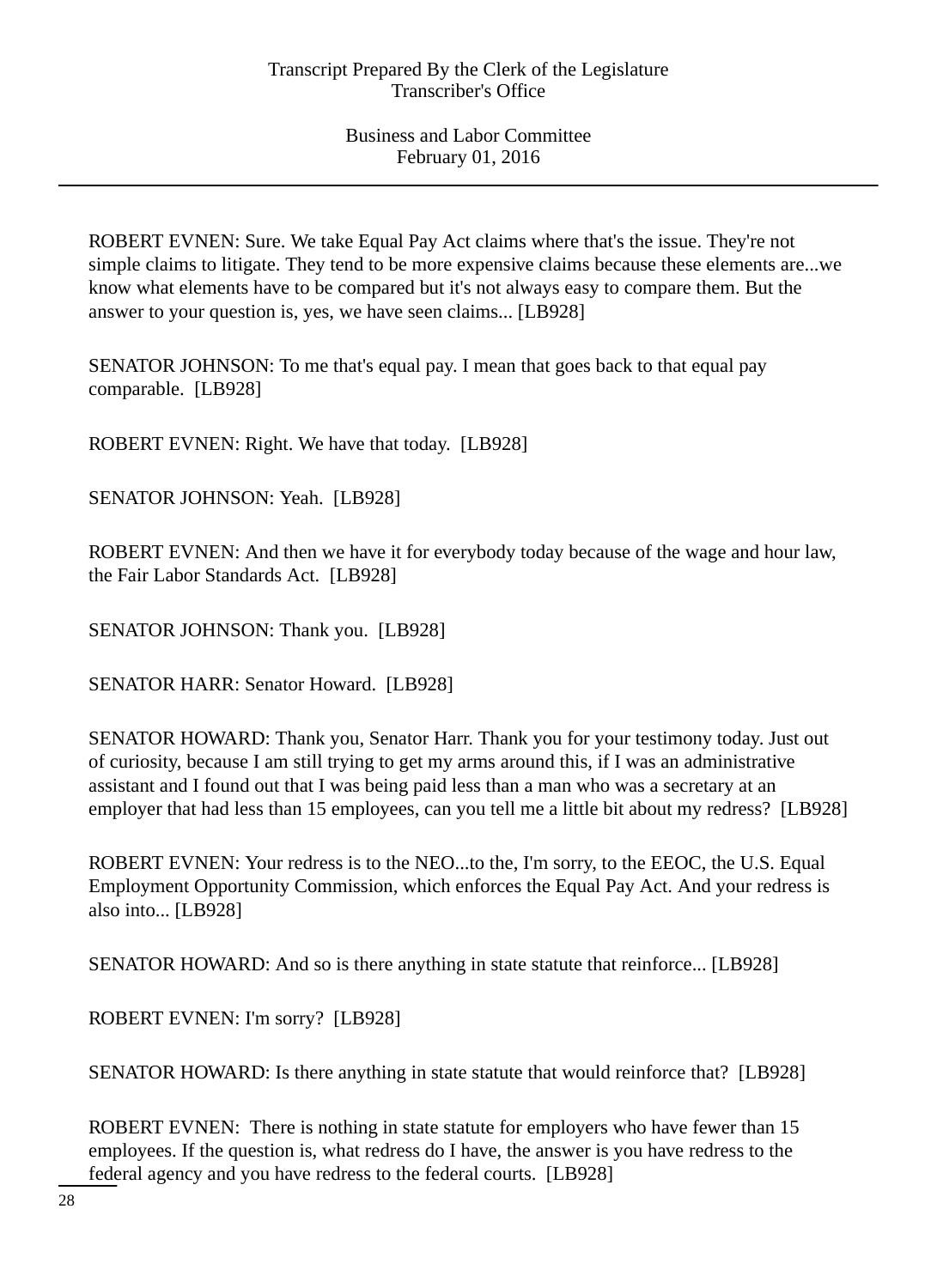SENATOR HOWARD: So in essence this would be reiterating what's already in existence on the federal level? [LB928]

ROBERT EVNEN: This would be...yes, in...you say reiterating. What this does is it opens up another avenue in which employees can now go to the NEOC and file charges and at the NEOC we have these cost structures that are really pretty oppressive for small businesses. It is the reason that...and we've had the Equal Pay Act under federal law, as I've said. But it is a big expense for small businesses to absorb these charges and respond to them. [LB928]

SENATOR HOWARD: And the expense is already there based on federal law. [LB928]

ROBERT EVNEN: The expense would be there if there were filings at the EEOC. If there were federal court filings, yes, there would be expenses. Now the question is, need we open up another avenue and another load of expense for small employers? [LB928]

SENATOR HOWARD: Would... [LB928]

ROBERT EVNEN: I think not and the people who I... [LB928]

SENATOR HOWARD: Would you recommend that maybe the best insurance against a claim of wage discrimination would just be to pay people equally? [LB928]

ROBERT EVNEN: Senator, I...that's a terrific question. We heard testimony from a proponent who has a business and has the pick of the...pick of whoever she wants because of the way that she pays and provides benefits. The way that we can address this without having to have some state agency that decides comparable value, some state agency that weighs this for small employers that have a heavy burden, if small employers want to have top-notch employees, they're going to have to address this because, as this...as the people in this room attest today, women are not going to sit around and go to workplaces where they're abused. So if you have the opportunity to go find a better place to work where you're paid better, you will take it. And that's the market. The discipline of the market is a very powerful thing, particularly today. [LB928]

SENATOR HOWARD: Thank you for your testimony today. [LB928]

ROBERT EVNEN: Thank you. [LB928]

SENATOR HARR: Any other questions? Senator Crawford. [LB928]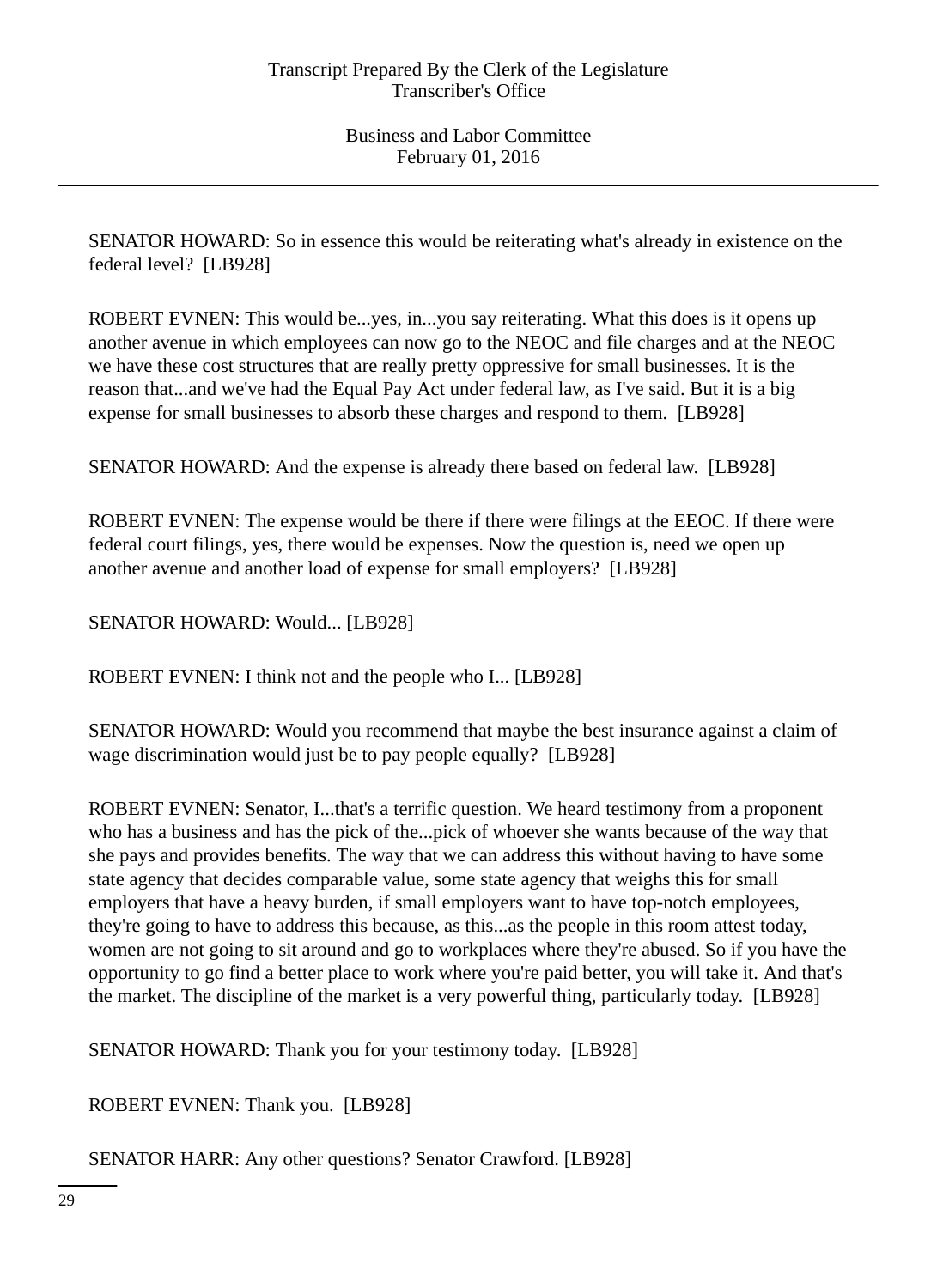SENATOR CRAWFORD: Yes. Thank you, Chairman Harr. And thank you for your testimony. Just wanted to come back to the point that you were making about the Nebraska...the NEOC cost being greater than the EEOC. Is that true? If an employee goes to the NEOC, is that a more expensive process for an employer than if someone went to the EEOC and why? [LB928]

ROBERT EVNEN: I would say that the costs are probably roughly comparable. [LB928]

SENATOR CRAWFORD: Okay. [LB928]

ROBERT EVNEN: The difficulty is you open up an avenue where you have this percentage and the cost that I just described... [LB928]

SENATOR CRAWFORD: So... [LB928]

ROBERT EVNEN: ...in a circumstance where we already have redress through the federal agency. [LB928]

SENATOR CRAWFORD: And so all employers...employees, excuse me, have the federal redress. [LB928]

ROBERT EVNEN: Any...sorry. [LB928]

SENATOR CRAWFORD: And this bill would provide more employees with the state option. [LB928]

ROBERT EVNEN: No, the employees...the vast majority of employees in this state, regardless of the size of their employer, are covered by the Fair Labor Standards Act, which is the minimum wage and overtime law. And the Equal Pay Act applies to all of those employees who have minimum wage and overtime. There are certain exceptions. [LB928]

SENATOR CRAWFORD: Okay. [LB928]

ROBERT EVNEN: So it doesn't really expand the coverage. What it does is it provides this new avenue. It adds the concept of comparable worth. It also expands the definition of employer to encompass people who we thought were independent contractors. There's no sure...there's no certainty now about who is an employer. It's another difficulty with the bill. And it also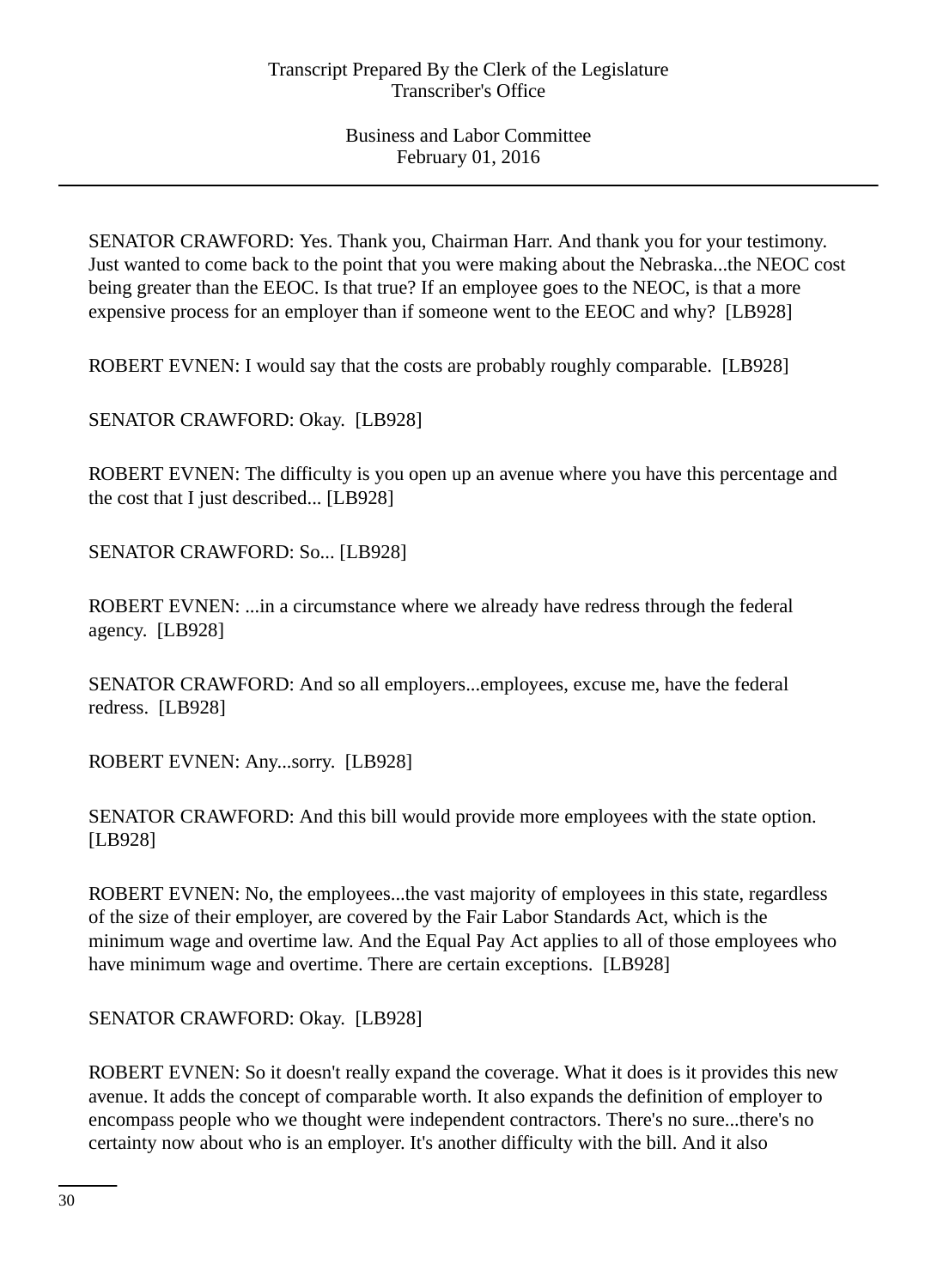introduces a concept that really changes the statute of limitations so that it's nearly unlimited. [LB928]

SENATOR CRAWFORD: I have one more follow-up. So can an employee who has...thinks that they have been subject to wage discrimination, can they seek redress at the state and federal level both at the same time? [LB928]

ROBERT EVNEN: They can if the employer has 15 or more employees. [LB928]

SENATOR CRAWFORD: Okay, thank you. [LB928]

SENATOR HARR: Thank you. I have a quick question. What would we need to do to harmonize the state language with the federal language? [LB928]

ROBERT EVNEN: We don't need to do anything. We don't need any changes to do that. [LB928]

SENATOR HARR: Okay, well,... [LB928]

ROBERT EVNEN: It's currently harmonized and I'm going to say one thing that... [LB928]

SENATOR HARR: Well, they're not harmonized though because the state is 15 or more and the...is the only difference the number of employees? If not,... [LB928]

ROBERT EVNEN: Oh, okay. [LB928]

SENATOR HARR: ...you know, are there other changes so that they cover the same? Because I am sure you agree with me that local control is better and a government closer to the people is better and when you deal with the federal bureaucracy it's easier to get lost. And so I understand your concern about the EEOC versus the NEOC, but I just...if the concept is good, of nondiscrimination, which I don't think anyone in this room is standing up for discrimination, so I guess what I would like to do is find a way to make this closer to the people in a way that's still fair and equitable. So my question is, how do we harmonize this? [LB928]

ROBERT EVNEN: If you want to make it closer to the people in a way that's fair and equitable, then what you would do is you trade a state law for a federal law. You wouldn't add another layer which is the state. That isn't fair and equitable to the people who are trying to provide jobs in this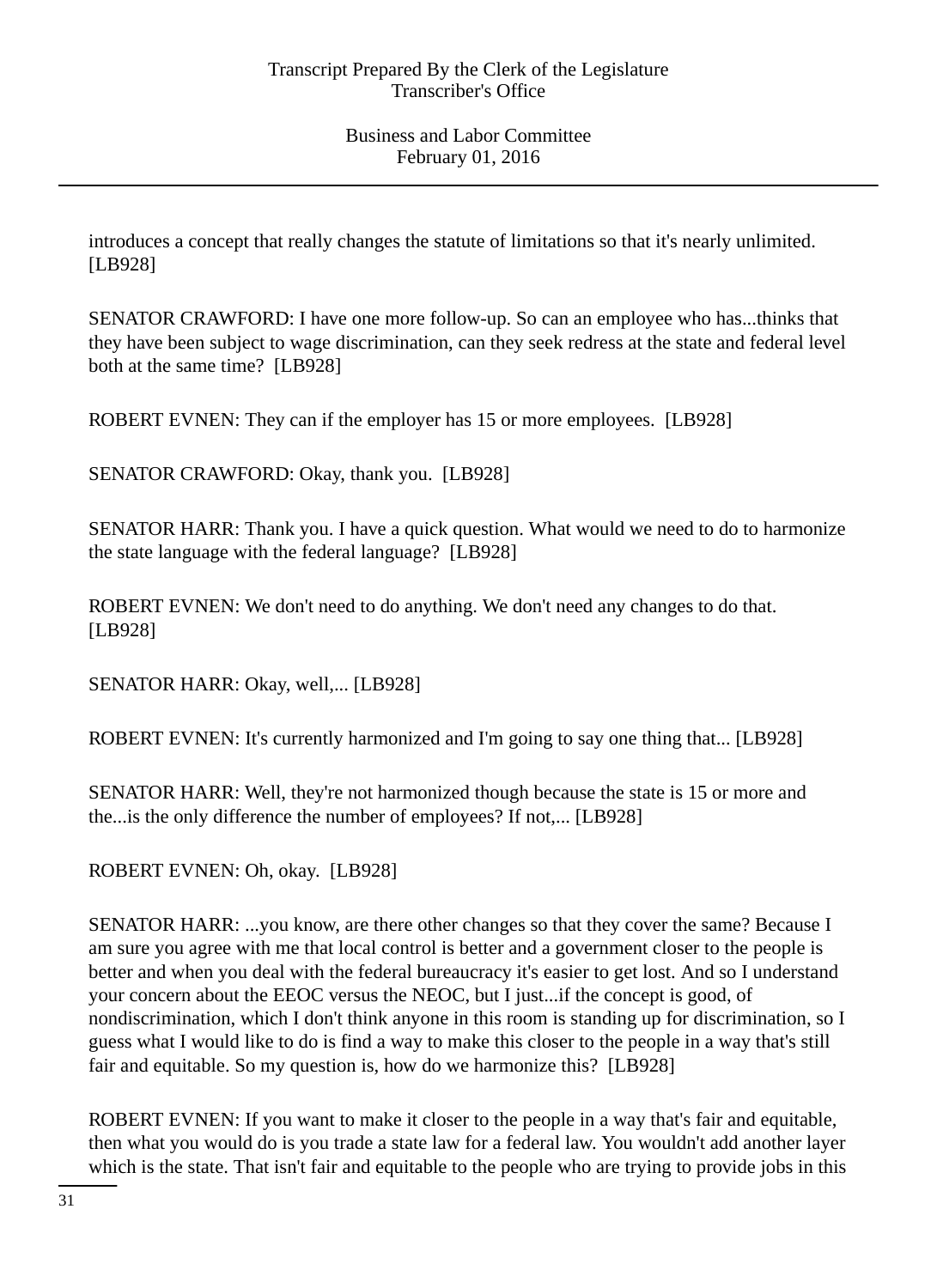state for employees, as imperfectly as they may be doing it. But can I respond to your question about how is it the same and how is it different? [LB928]

SENATOR HARR: Yeah, please. [LB928]

ROBERT EVNEN: From the standpoint of the substantive claim under the Equal Pay Act, the current state law is the same as the federal law, the EPA, the Equal Pay Act. The 15 employee threshold is something that applies to our state statute that does not apply to the federal Equal Pay Act. The federal Equal Pay Act applies to a greater number of employees who are covered by the Fair Labor Standards Act. Sorry to get into all these statutes. There is a change in federal law related to the statute of limitations and that's reflected in Senator Mello's bill that if someone believes that they were treated unfairly 20 years ago and they were given a wage increase, they can bring a claim today. And the question is, is that wise? [LB928]

SENATOR HARR: Is that the... [LB928]

ROBERT EVNEN: The Congress has done that. Is that wise? That's a fair policy question to ask. I would tell you that it runs contrary to the purpose of these employment discrimination statutes when they were first adopted which was to have a speedy, impartial, competent resolution of claims both for the benefit of the employee and the benefit of the employer and that now here's a change which will expand the statute of limitations that permits long past difficulties to sit and simmer for decades before they have to be raised. That's one difference that I would say, Senator, is ill advised. The second is a change in the definition of employer which is confusing and itself will engender lots and lots of disputes, difficulties. [LB928]

SENATOR HARR: Fair. And the statute of limitations change, that's the Lily Ledbetter commonly on the federal level (inaudible)? [LB928]

ROBERT EVNEN: Correct. [LB928]

SENATOR HARR: Okay. And I think we're going to have a claims bill on that later for the whole committee to know on an issue similar to that. Okay, well, hey, thank you for coming to your Nebraska Legislature. [LB928]

ROBERT EVNEN: Thank you, Mr. Chairman. [LB928]

SENATOR HARR: Any other questions based on my questions? [LB928]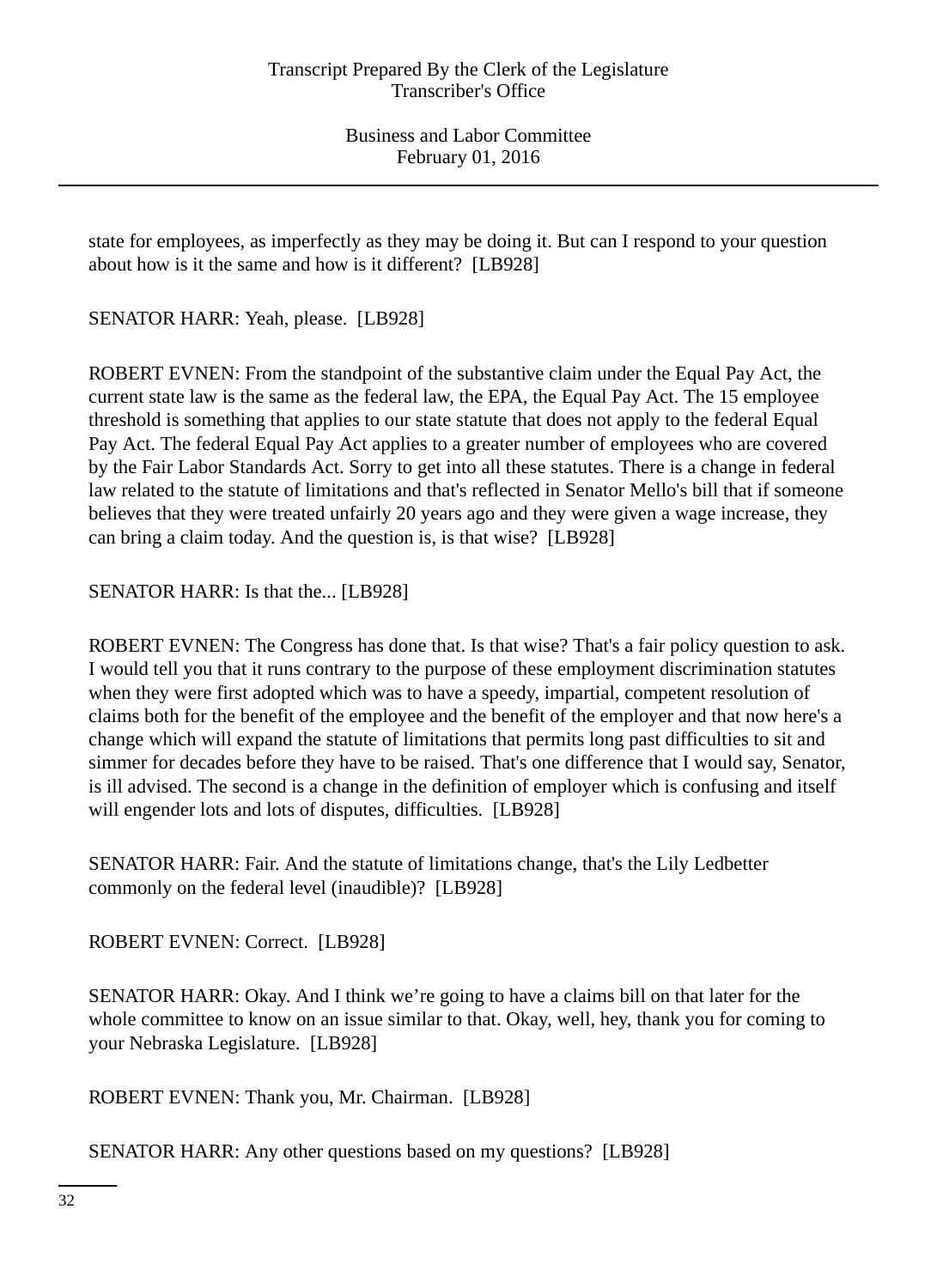SENATOR HOWARD: Senator. [LB928]

SENATOR HARR: Oh, Senator Howard. [LB928]

SENATOR HOWARD: This is my last one, I promise. I just wanted to clarify a point. You mentioned that employers are really focused on competitive wages and that if a woman didn't want to be paid less she would go somewhere where she could be paid more. And just so I'm sure about your intention, you're not blaming women for accepting less money, right? [LB928]

ROBERT EVNEN: What I'm...no, I'm not. What I am saying is that we...there are historical inequities. This law in 1963 was designed to address them. There are avenues of redress available that are being taken. I can't comment on all the statistics that have been cited to you today. I have not seen them and so I have no comment on them, pro or con. But what I can say is that in the workplace of 2016, that employers are a lot more attuned to their employees, their employees' needs, what it takes to attract and retain good, solid, qualified employees today than they might have been when this law was passed. So it seems to me that there has been a lot of progress made in the marketplace. And I don't mean to suggest that there have not been inequities or that inequities don't exist today. I don't say that. But what I do say is I think employers today are a lot more tuned in than they were a few decades ago. [LB928]

SENATOR HOWARD: That's very reassuring. That gives me the impression that this wouldn't be as much of a burden for businesses. But thank you for your testimony today. [LB928]

ROBERT EVNEN: Thank you all. [LB928]

SENATOR HARR: Thank you, Mr. Evnen. Mr. Hallstrom, welcome back. [LB928]

ROBERT HALLSTROM: (Exhibit 6) Chairman Harr, members of the committee, my name is Robert J. Hallstrom. I appear before you today as a registered lobbyist for the National Federation of Independent Business to testify in opposition to LB928. I have also signed in, in opposition, on behalf of Nebraska Bankers Association. While I've gone into more detail in my testimony, you've heard much of what I intend to cover. Obviously the legislation changes the standard from equal pay for equal work to equal pay for comparable work. I think the witnesses before me have already outlined the difficulties in the change of that standard. If you look at the federal Equal Pay Act, equal pay for men and women based on performing substantially equal work, equal work, substantially equal work, comparable, all of those terms clearly have to have different meanings because they're different words. You had asked, Senator Harr, a number of witnesses to give you examples of the difference between comparable and equal and what I took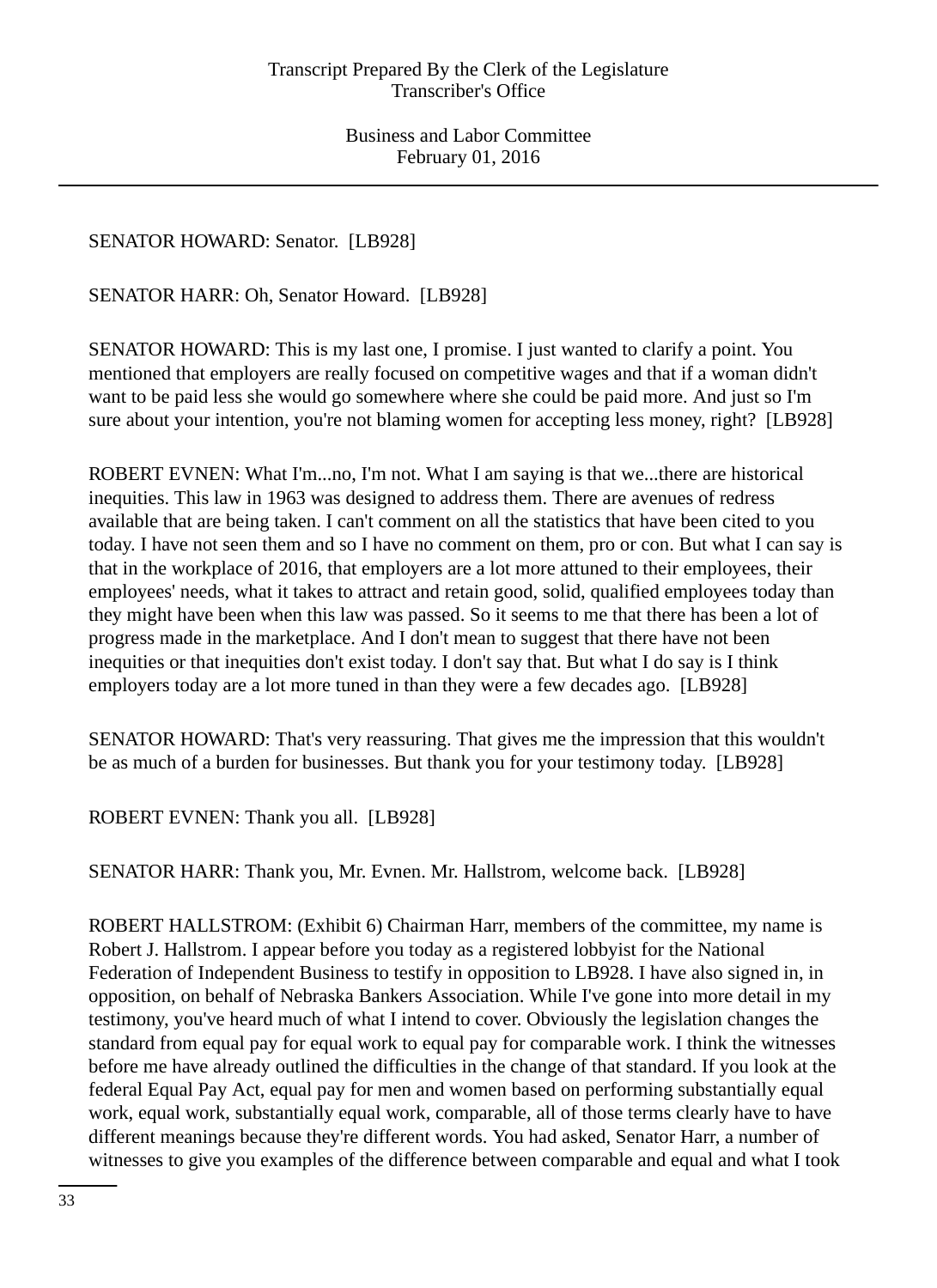away from listening back there is that they had a circular definition of comparable is comparable. And so I think that therein lies the difficulty. The second issue that I was going to touch on, Mr. Evnen talked in the end of his comments about the statute of limitations. The provisions of the last section of the bill that has the new language focuses in on the issue of what I call a continuing violation approach where you can have simmering claims of discrimination that as long as they are receiving either wages or even retirement benefits, perhaps many years after they've left the work force, that they could raise an issue. We've had a lot of discussions with regard to issues of statute of limitations and statute of repose and statute of repose are out there to ensure that you don't have an unlimited time period within which somebody can come back after memories have faded many years hence and bring a claim that...particularly in this area where it could be a he-said-she-said type of situation that you'd prefer to have those, number one, taken care of expeditiously for the benefit of the employee, but also not to put the employer at a disadvantage because of claims brought many, many years after the initial discrimination had occurred. Be happy to address any questions. [LB928]

SENATOR HARR: Thank you, Mr. Hallstrom. Senator Ebke. [LB928]

SENATOR EBKE: Thank you, Chairman Harr. The whole statute of limitations thing has me befuddled a little bit. As one who worked managing a restaurant back in 1985, I sometimes thought that I wasn't getting paid what the guys, the male managers within the group were getting paid. And I had no way of knowing that for sure. But is your understanding of the bill that it would allow me to today go back and raise an issue in that regard? [LB928]

ROBERT HALLSTROM: Well, in the bill, Senator, and from my testimony on page 1, I've kind of touched on the fact that they're touching on the establishment of an unlawful employment practice, and then it goes in and tells you what constitutes an unlawful employment practice. And then at the end it says, "including each time wages, benefits, or other compensation is paid," so those constitute a separate violation each time that wages are paid pursuant to a practice that had originally been discriminatory in nature would be the way I would interpret that. [LB928]

SENATOR EBKE: So how would...if you have an unlimited statute of limitations, I mean, there's a lot of businesses that kind of come and go, appear and disappear. What would be the obligations on employers to maintain some sort of, oh, I don't know, coverage for the long term? Or would there be no...are you following what I'm saying sort of? [LB928]

ROBERT HALLSTROM: Yeah, I'm not sure how your liability coverage might come into play, but certainly in a situation like that, recordkeeping and the ability to document whether there was or was not a discriminatory practice is going to be a key in any litigation. And that's why the passage of many, many years may make that much more unlikely that the employer is going to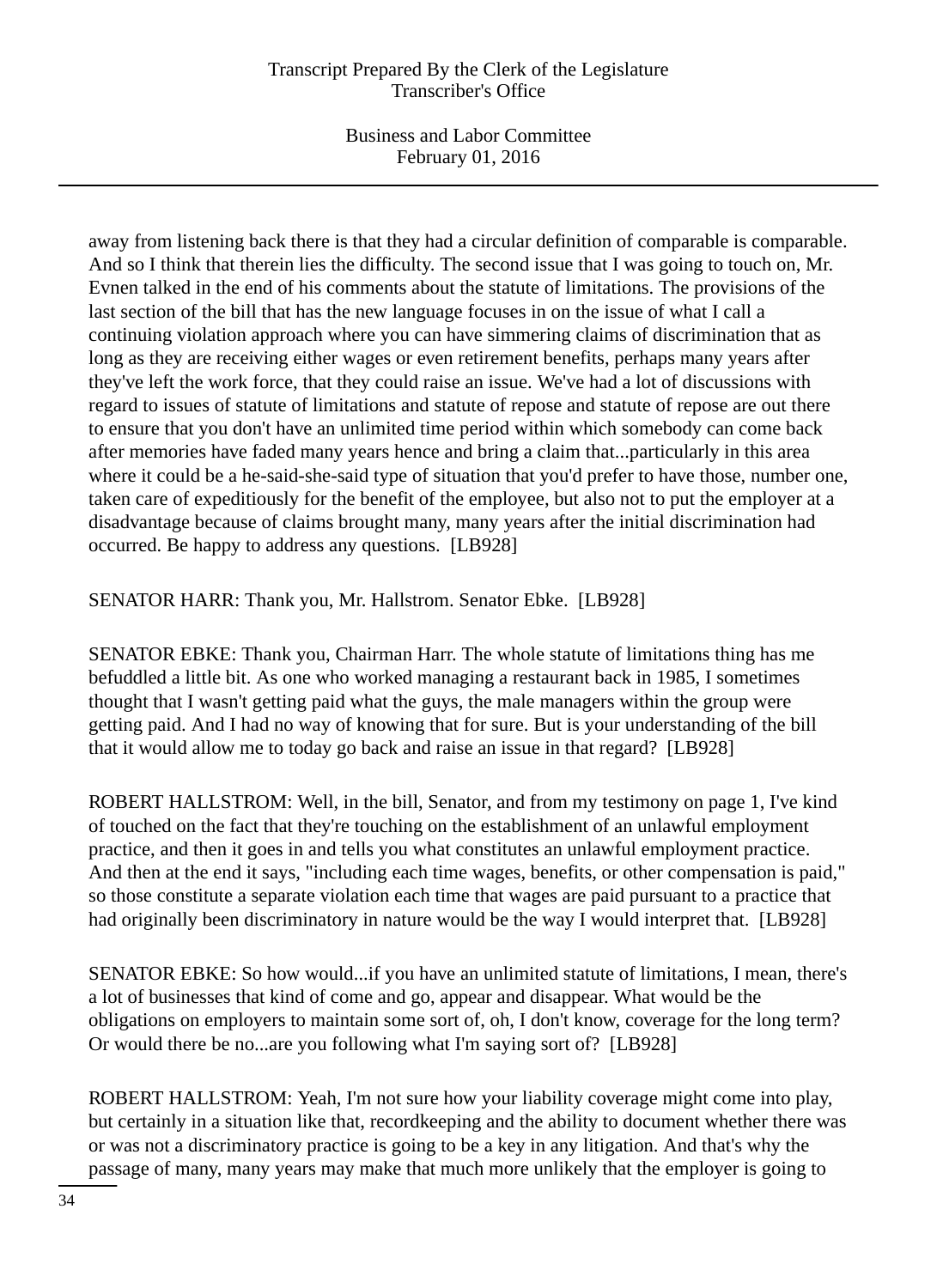be able to go back and reflect from an evidentiary standpoint what it is that they did or didn't do that may or may not have been discriminatory in nature. [LB928]

SENATOR EBKE: Thank you. [LB928]

SENATOR HARR: At all times though the burden of proof would be on the employee, correct, to prove? [LB928]

ROBERT HALLSTROM: I believe that's correct. [LB928]

SENATOR HARR: Okay, thank you, or, excuse me, the plaintiff, which would generally be the employee. [LB928]

ROBERT HALLSTROM: Yeah, yes. [LB928]

SENATOR HARR: Senator Crawford. [LB928]

SENATOR CRAWFORD: Thank you, Chairman. First I just had a clarifying question. In the testimony it talks about a "pension annuity check rule" as one of your concerns about the bill and I was just trying to find that in the bill. I wondered if you could indicate what your concern is on that. [LB928]

ROBERT HALLSTROM: I think that's just a way of referring to the continuing payment aspect that as long as you're receiving either wages or retirement benefits that it's a continuing pension annuity that there are payments many years after you've even left the work force, for example, where you could still have the underpinnings of raising and bringing a discrimination claim. [LB928]

SENATOR CRAWFORD: And the part of the bill where you see that vulnerability or concern is where? [LB928]

ROBERT HALLSTROM: It's the new language towards the end of the bill, Senator. I apologize, I don't have... [LB928]

SENATOR CRAWFORD: Okay, the benefits, okay. [LB928]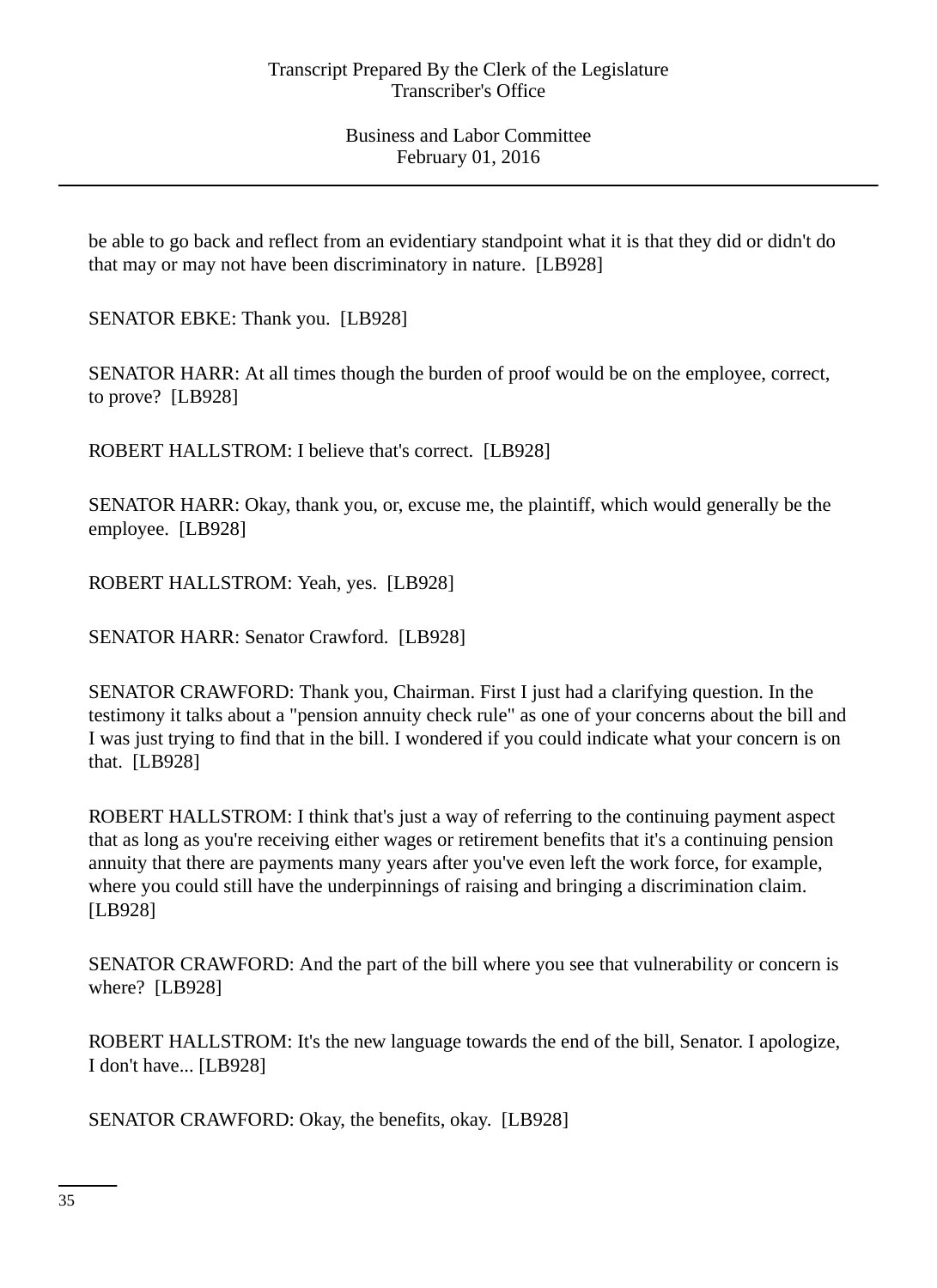ROBERT HALLSTROM: It says, "including each time wages, benefits, or other compensation is paid." On page 1 of my testimony I've got in the paragraph at the bottom... [LB928]

SENATOR CRAWFORD: Ah, here we go. I see. [LB928]

ROBERT HALLSTROM: Yeah. [LB928]

SENATOR CRAWFORD: Thank you. [LB928]

ROBERT HALLSTROM: And it's a brand-new paragraph, language towards the back of the bill. I can't tell you what page it's on. [LB928]

SENATOR CRAWFORD: Okay. Thank you. Another question I had, the...in your testimony you talk about the federal Equal Pay Act providing protections in terms of substantially equal work. Is that word "substantially" in the Equal Pay Act or is that your adjective there? [LB928]

ROBERT HALLSTROM: Well, I would defer to Mr. Evnen and his 38 years of practice. [LB928]

SENATOR CRAWFORD: Okay. [LB928]

ROBERT HALLSTROM: I drew that from some materials regarding a description of the Equal Pay Act. I think Mr. Reiser's testimony included that language as well, and some additional descriptive terminology which may have come directly from the act in that case. [LB928]

SENATOR CRAWFORD: Thank you. I just have one final question. I think, you know, a key part of the testimony is that we have many of these protections already, there is redress opportunities already. So, I guess, how would you explain the disconnect between there being ample redress opportunities and the differences in wages that women receive that we've heard about earlier in testimony? [LB928]

ROBERT HALLSTROM: Yeah. And, Senator, again, I'm not going...I'm not here to dispute those statistics. [LB928]

SENATOR CRAWFORD: Okay. [LB928]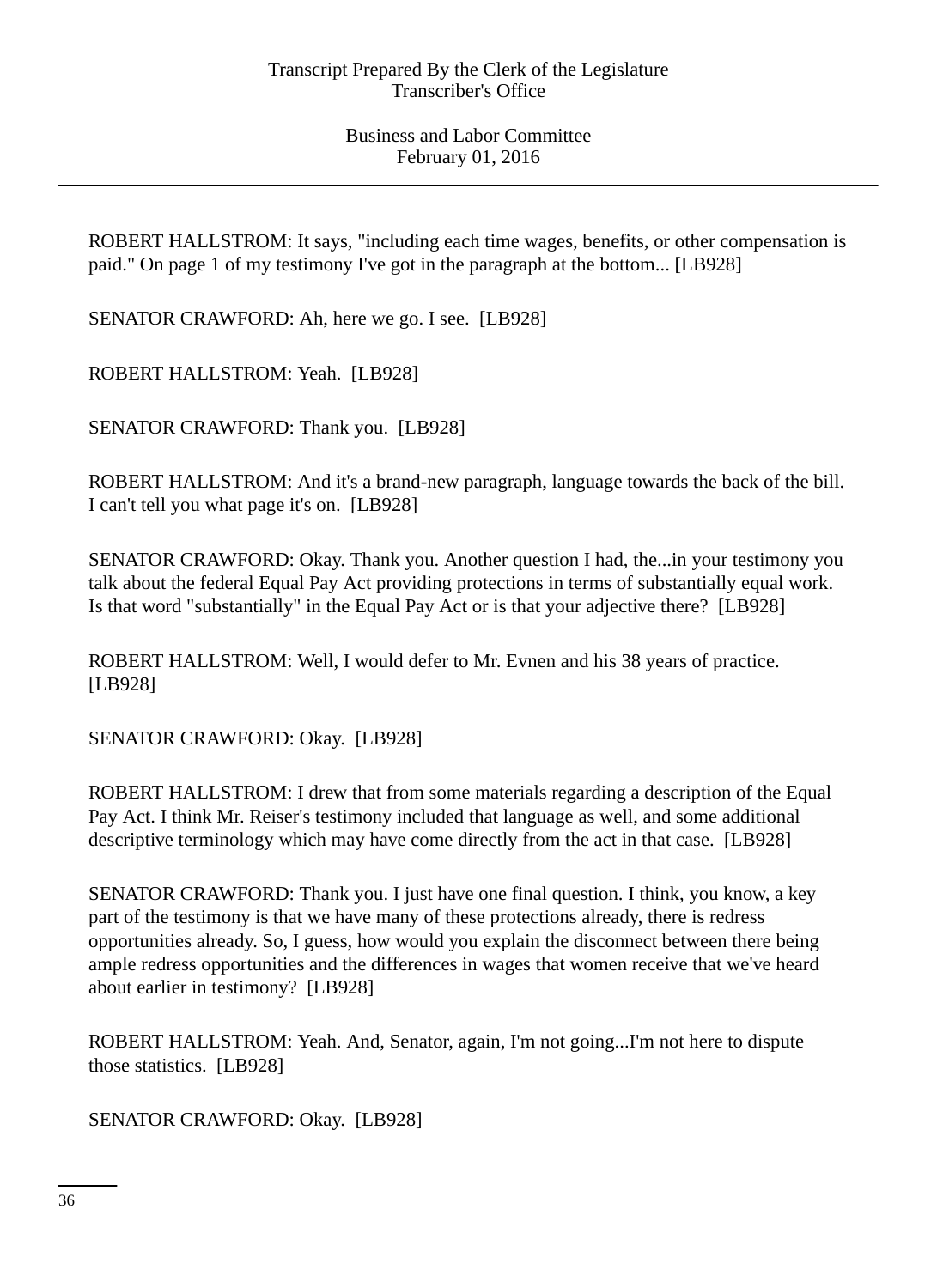ROBERT HALLSTROM: But obviously I've not seen them. I can't verify one way or the other their accuracy. [LB928]

SENATOR CRAWFORD: Just in principle, not...yeah. [LB928]

ROBERT HALLSTROM: I'm not sure why the disparity would exist. You know, if you go down to a comparability standard, as Mr. Marvin suggested, and I don't know what statute that's in, but for purposes of labor negotiations perhaps a 70 percent comparability standard might be appropriate. I would find it hard to believe that a 70 percent comparability standard would be appropriate in this context where we've traditionally been equal pay for equal work or equal pay for substantially equal work type of concept that I'm not sure 70 percent comparability is probably what rises to the level of the standard that ought to apply. But I can't begin to tell you why that disparity continues to exist. I would agree with Mr. Evnen, you know, and you see examples. I'm certainly not doing a promotion for the business, but traditionally employers have been worried about if you have leave that people might not come back or if you give them unlimited leave they might take unlimited leave. And the company Hudl has shown that there's some innovative things that are being done out in the marketplace. And I think there are a number of small employers, similar to what Mr. Evnen suggested, that are out there realizing what the changing marketplace is and certainly perhaps later than it should have been recognized, but they are making those changes and innovations to adapt to the millennials and the new marketplace and the employees that they're facing. [LB928]

SENATOR CRAWFORD: Thank you. [LB928]

SENATOR HARR: Thank you, Senator Crawford. Any other questions for Mr. Hallstrom? Seeing none, thank you. [LB928]

ROBERT HALLSTROM: Thank you. [LB928]

SENATOR HARR: Anyone else here as an opponent of LB928? Anyone here in the neutral capacity? Seeing none, Mr. Chairman, you are welcome to return to the hot seat. [LB928]

SENATOR MELLO: Thank you, Chairman Harr. Members of the committee, I'm glad I was able to get out of my other hearing to hear a little bit of the end of the supporter testimony but, more importantly, to hear some of the opposition testimony because I think to some extent, if anything you heard, was there's some concern in regards to definitional language which, as always, we can sit down I think collectively and find ways to negotiate sometimes those difficult legal redefinitions of employer amongst many other things. But to some extent it was a bit disturbing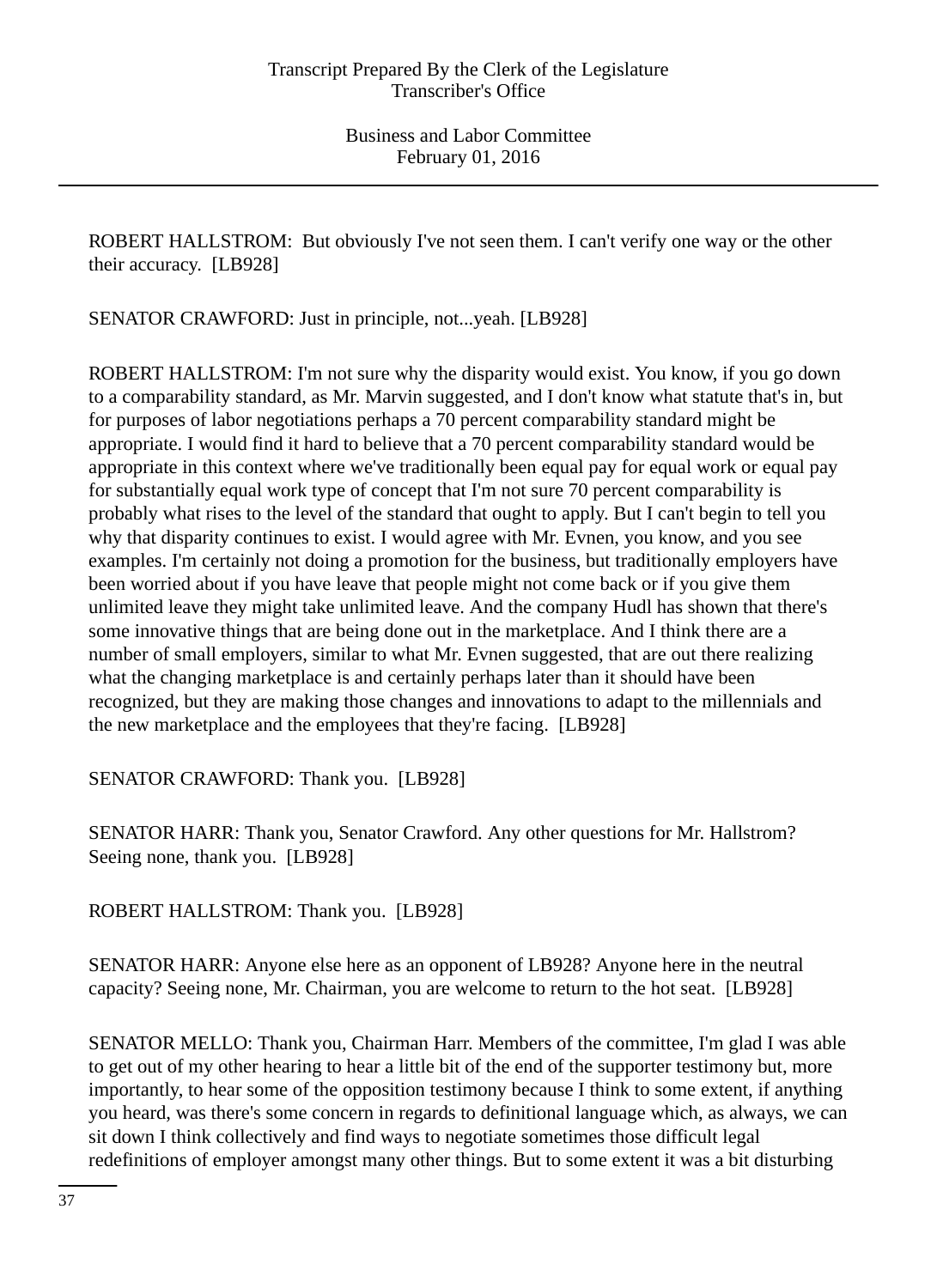Business and Labor Committee February 01, 2016

to not hear someone explain how over 53 years since this Nebraska wage discrimination law has been in place we've been able to solve the wage gap. And to some extent it's a bit disturbing to hear that if...to some extent I think Senator Howard asked a follow-up question that simply a marketplace solution should solve this problem, but it's 53 years later and women are still making 21.8 cents...21.2 cents, I'm sorry, less on the dollar than men in the state of Nebraska. And I didn't hear a market solution to solve that. The reason why is because the crux of this bill, as you heard through I think some very good questions from the committee, simply takes the existing federal law and mirrors it in state law when it comes to business size of discrimination. And the reality is you have a 21.2 percent wage discrimination because it's more difficult to go to the federal level to file a wage discrimination case. Mr. Evnen, while being a good man, readily knows that it's more difficult to go to the EEOC than the Nebraska Equal Opportunity Commission, which is one of the reasons why this committee supported last year and the Legislature passed making sure that when women have pregnancy discrimination cases it's easier for them to go to the NEOC instead of EEOC at the federal level. So what we did last year as a Legislature and what this committee did in regards to pregnancy discrimination we're trying to do right now with wage discrimination, which is mirror the state law to the federal law when it comes to businesses of a certain size. I think we could all agree that a lot has changed in our economy since 1963, not simply the issue of the size of an employer in regards to number of employees of whether or not a company should pay a woman less than a man right now in 2016. To some extent, my hope would be that we could work through...I know, I completely understand some of the definitional concerns and changes regarding comparable versus equal. I think that is a best practice. I think you will see over time that is where the law will take us. I think to some extent the definitional argument you've heard in regards to the definition of employer, for us to change the state law to mirror the federal law in regards to eliminating the restriction of 15 or fewer employees don't apply to equal pay will have to come with a definition that works in regards to employer. But I think the thing that troubled me probably the most is some belief that this issue is simply...can just be solved if people go to the federal level. And I don't think this is an indictment of one level of government over the other. My concern is that to some extent, if that simply was the case, we wouldn't have LB928 today. If there was simply redress at the federal level, it solved this problem for women across Nebraska, we wouldn't be here. There would be no need because they would have their...they would have all of their wage discrimination cases solved at the federal level. But the reality is we know it's more expensive, it's more tedious, and, as I think Senator Harr mentioned, a government that's closer to people to be able to address issues closer to home is much easier to deal with than obviously the federal government. So with that being said, there's a number of other items I could go into. I can appreciate the testifiers today in support of the bill raising this issue that the issue has obviously not gone away over a number of years. Will LB928 solve the problem? No, I would never tell you it would solve the problem. There's a number of issues that I think we need to consider collaboratively in a comprehensive way to address equal pay and wage discrimination in this state. But to give women, particularly women, another course to seek redress in regards to wage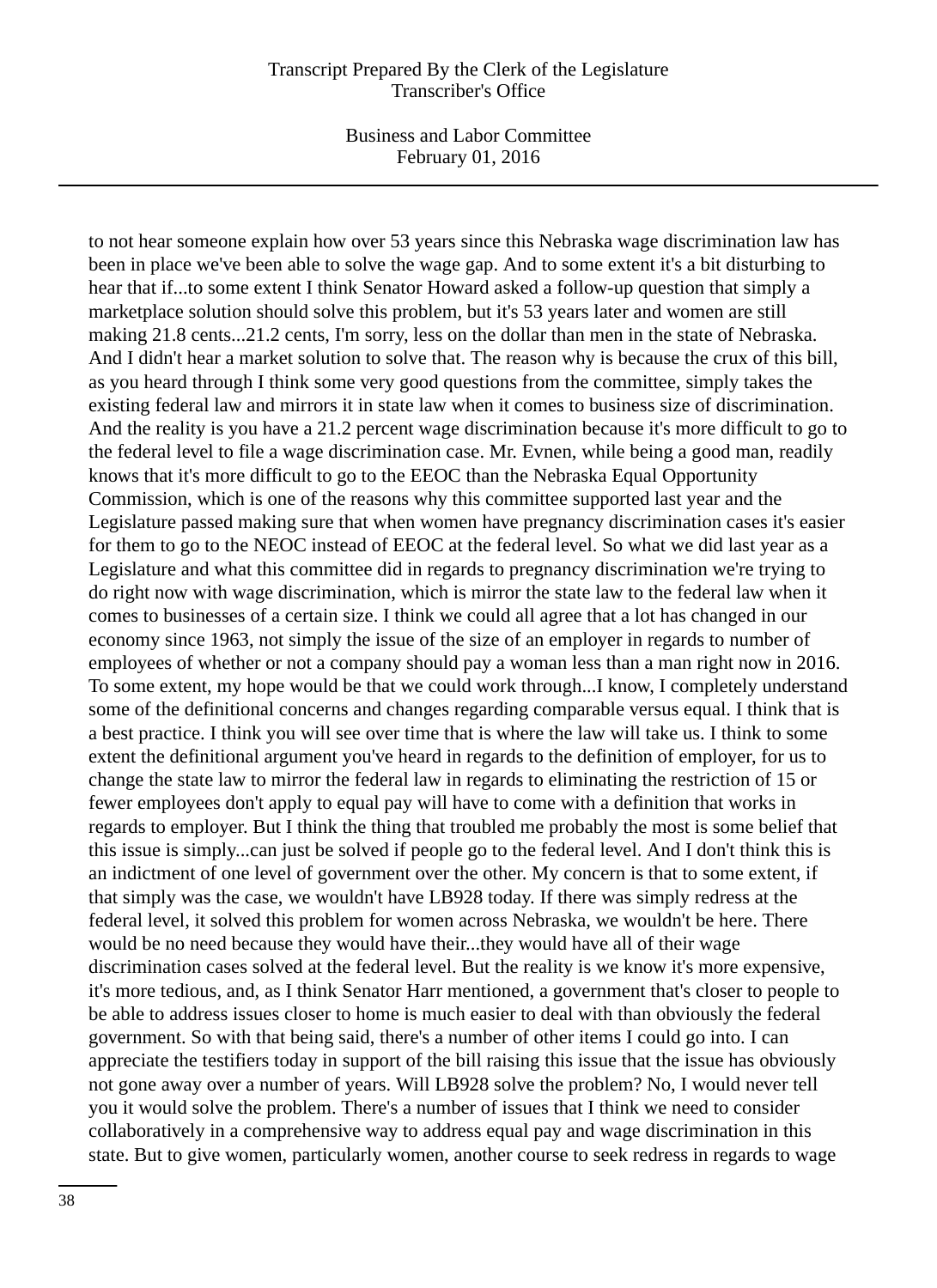discrimination does not impact small businesses any more than them going to the federal level. And I would make an argument, dealing with the NEOC through the appropriations process, learning about their case filings--and, yes, I've gone through their annual reports as well- overwhelmingly businesses in Nebraska prefer to deal with the NEOC instead of the EEOC. We heard that last year in regards to the pregnancy discrimination bill as well that going through the state route instead of the federal route is preferred for employers because it's easier to work with instead of the federal government. With that I look forward to working with the committee and other stakeholders to try to find a compromise on our ability to move forward with LB928. Thank you, Mr. Chairman. [LB928]

SENATOR HARR: Thank you, Senator Mello. Any questions? Senator Crawford. [LB928]

SENATOR CRAWFORD: Thank you, Chairman Harr, and thank you, Senator Mello. I just wanted to come back to the comparable issue just for a moment. Your bill talks about comparable work clear and I think there was some discussion about comparable worth where someone would have to, like, assess a value of a job to a company. But my understanding from your bill is that it's clearly comparable work so it would be more along the lines of the discussion of tasks as opposed to value. Is that correct? Or what do you intend with the language? [LB928]

SENATOR MELLO: Nope, Senator Crawford, I think the bill is very clear. I heard that opposition testimony as well and it kind of caught me off guard as well because I don't see the word "worth" anywhere in legislative statute and I think, if anything, that may be an argument against wanting to see the bill move forward. But I think the bill is fairly clear in regards to comparable work, specific tasks that are required due to a specific job or job requirements. So I think the bill was fairly clear in regards to that very distinct definitional change of work versus worth. [LB928]

SENATOR CRAWFORD: Thank you. [LB928]

SENATOR HARR: (Exhibits 7-11) Thank you, Senator Mello. Thank you. And if I could read into the record, we have letters of support from the Nebraska Equal Opportunity Commission; the National Women's Law Center; the NAPE from Mike Marvin; Kim Quick of the Teamsters; and Tessa Foreman from Nebraskans for Peace; and we have one letter of opposition from Mr. Robert Andersen of the Nebraska Cooperative Council. With that, we will end the hearing on LB928 and we will move on to LB1089 with Senator Hansen who is making his way to the front right now. Welcome, Senator Hansen, to your Business and Labor Committee. [LB928]

SENATOR HANSEN: Thank you. Good afternoon, Chairman Harr and members of the Business and Labor Committee. My name is Senator Matt Hansen, for the record, M-a-t-t H-a-n-s-e-n,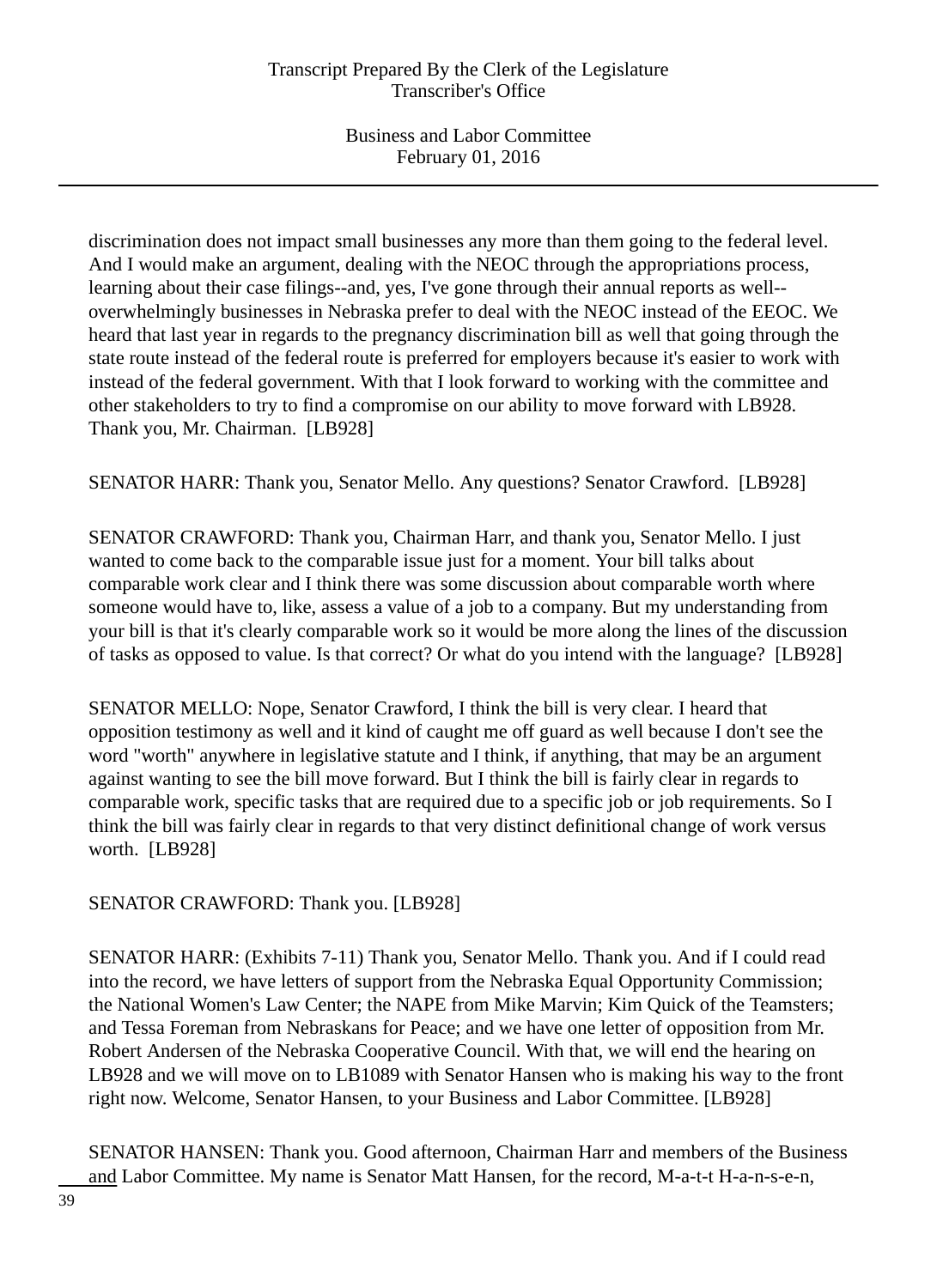Business and Labor Committee February 01, 2016

representing District 26 in northeast Lincoln. I'm here today to introduce LB1089 which would increase the minimum wage by persons compensated by way of gratuities, commonly referred to as tipped minimum wage. Our state's tipped minimum wage, which is currently \$2.13 an hour, has not changed since 1991 when the federal tipped minimum wage was uncoupled from the standard minimum wage. At that point in 1991, the federal minimum wage was \$4.25 with the tipped minimum wage being 50 percent of that wage. This bill would increase the tipped minimum wage from the current \$2.13 per hour to an index rate of the standard minimum wage. This would 40 percent or \$3.60 of the current \$9 minimum wage starting on August 1 of this year, and 50 percent, or \$4.50, of the current \$9 rate starting on January 1, 2017. Indexing the tipped minimum wage to 50 percent of the standard minimum wage would put it back to where it has historically been. I believe this is good public policy and will put us in line with some of the states that surround Nebraska. Iowa currently pays tipped employees \$4.35 an hour; Colorado, \$4.98; and Missouri, \$3.67. Overall, 31 states have higher tipped minimum wages than Nebraska. Further, as I'm sure you all might have noticed, the voters of Nebraska overwhelmingly supported a traditional minimum wage increase on the ballot in 2014. I believe the majority of Nebraskans would support a tipped minimum wage increase as well. In closing, I would ask the committee to advance LB1089 to General File and to support hardworking Nebraskans. Thank you. [LB1089]

SENATOR HARR: Thank you, Senator Hansen, for your testimony. Any questions for Senator Hansen? I have one quick question. So currently a tipped employee makes \$2.13 an hour. [LB1089]

SENATOR HANSEN: Yes. [LB1089]

SENATOR HARR: However, if their tips do not equal the minimum wage, their employer is required to pay that difference, is that correct? [LB1089]

SENATOR HANSEN: That's my understanding, yes. [LB1089]

SENATOR HARR: Okay. I have no further questions. Any other questions based on mine? Seeing none, thank you. Will you be sticking around for closing and opening on LB896? [LB1089]

SENATOR HANSEN: I plan on it, yes. [LB1089]

SENATOR HARR: Great. Thank you. Anyone here a proponent of LB1089? Welcome. [LB1089]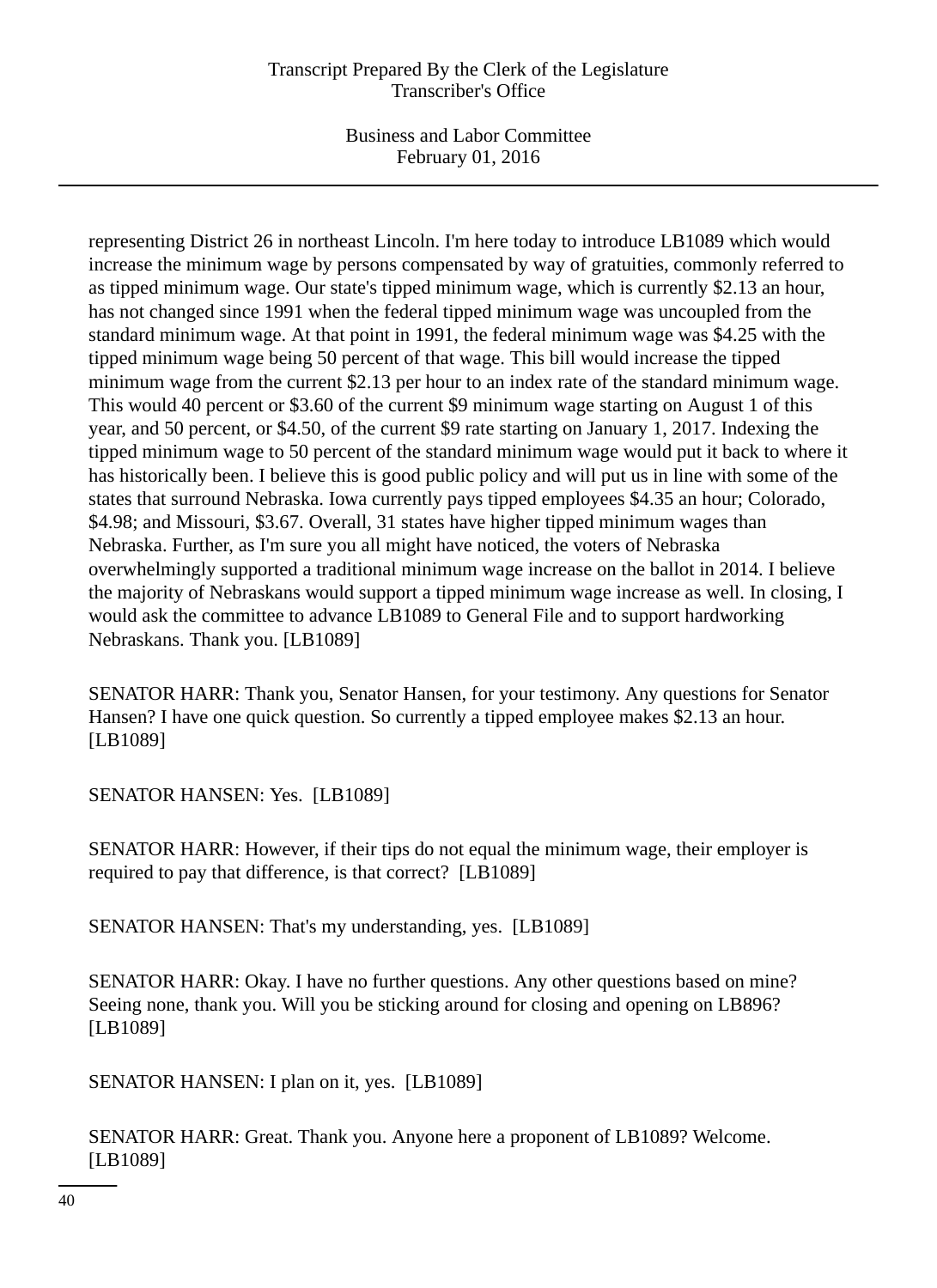SONIA BENTLEY: Thank you for having me. My name is Sonia Bentley. I have come here today to ask this committee to support this bill for many reasons, not the least of which being that I am a waitress and have been my entire life. This is not the first time myself and others have come to this Legislature to ask you to support hardworking, blue-collar Nebraska families, to protect us from billion dollar out-of-state corporate entities and their lobbyists. We have been here before many, many times begging you to do right by us and our families. I say to you again, no employer should be able to pay any employee \$2 an hour, not in America. But every year here in Nebraska, our lawmakers give a windfall of cheap labor to special interest groups and turn their backs on us. As a waitress, I am truly grateful for the generosity of my customers. I know that they also work extremely hard for their money. There should not be an expectation by lawmakers that consumers will pay the majority of the salary of the employees of a private corporation. I understand there are federal laws intended to protect servers. The problem with that being that there is no one, no one in Nebraska that is either able or willing to enforce these laws. What good does it do to have a labor law that is completely ignored by an entire industry and broken at will with no regard and no consequences. When it comes time for opponents to speak on killing this bill, I predict that we will see all of the usual suspects with all of the usual excuses. Lobbyists will stand and do their best to put us in our proper place. They will call us lazy and stupid and tell us that our jobs are intended for children. I have heard these degrading comments before, sometimes from members of this Legislature. But I am here to tell you these are not just jobs for children; these jobs are how we feed our children. Opponents of raising wages will tell us that we just do not understand the way that the economy works and that by advocating for a decent living wage for ourselves, we are digging our own graves. As a bluecollar worker in Nebraska, I say that we've got one foot in that grave already. We're half starved to death and we have nothing to lose. Lobbyists try very hard to tie job loss and high consumer prices to rising minimum wage. But that argument just does not hold under scrutiny. Jobs are outsourced and lost to technology and prices rise steadily every year without fail. It is not about supply and demand or labor or anything except corporate greed and political corruption. When other tactics fail, lobbyists will try and convince us that it is small business owners that they represent. But ask yourselves, who is it that pays these lobbyists salaries and who stands to gain the most by their efforts? It is certainly not main street Nebraska. These lobbyists work for the interest of the same corporate giants that starved out the mom-and-pop storefronts in the first place. What small business owner in their right mind would align themselves with these carpetbaggers? Please consider voting in favor of LB1089 today because these hardworking blue-collar Nebraska families, your neighbors, desperately need this raise because they deserve it and because it is two and a half decades overdue. Thank you for your time. [LB1089]

SENATOR HARR: Thank you, Ms. Bentley. Can you, for the record, please spell your last name. [LB1089]

SONIA BENTLEY: B-e-n-t-l-e-y. [LB1089]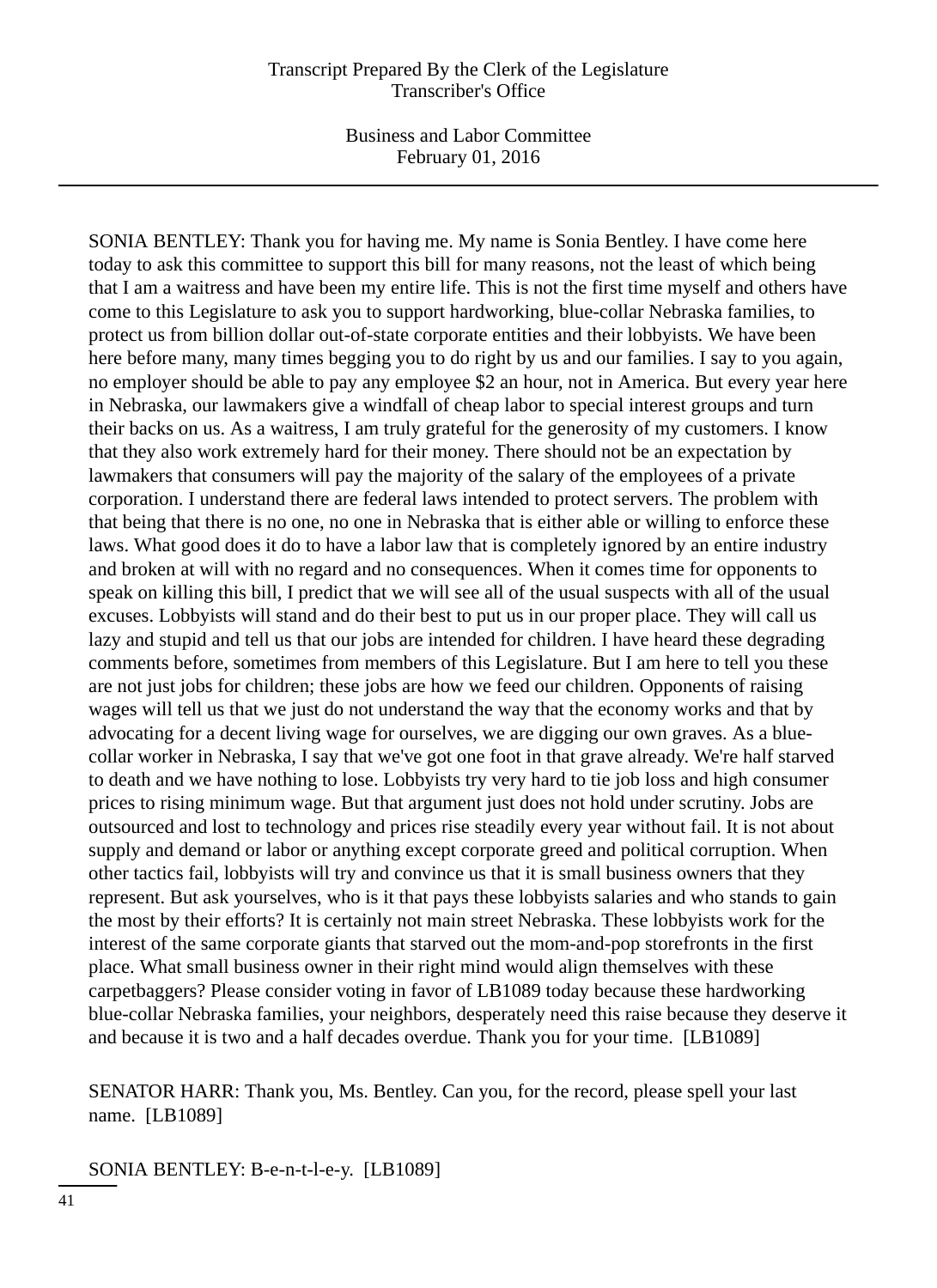SENATOR HARR: Great. Thank you. Any questions for Ms. Bentley? Senator Johnson. [LB1089]

SENATOR JOHNSON: Thank you, Senator Harr. Can...do you feel that you're getting a fair share based on Senator Harr's question earlier where the employer is to make up the difference in order for you to get a \$9 minimum wage? [LB1089]

SONIA BENTLEY: Absolutely not because if anyone here has ever been a server they know that if you bring to your employer the fact that you have not made minimum wage in that day or in that week, the response is always to you, then you must not be doing your job right. Perhaps you should look for another. They will tell us sometimes that we're independent contractors, which is a lie, all sorts of tactics that they use. And because in...to bodies like this, people can come and say, there's already laws that protect these people. They spoke earlier of the federal Fair Labor Standards Act. There's a portion of that that is called the dual jobs portion of that law. And what that is intended to do is to regulate the sort of duties or the amount of duties other than directly waiting on tables that a subminimum wage employee, because that's what they call us, subminimum wage employees, what they can do for that \$2 an hour. Those laws are routinely broken. I would be surprised if anyone here had even heard of that portion of that law. Or most employers certainly do not. There's no one there to educate them. That's not part of what they are taught when they open a business. So, no, I'm not satisfied and I doubt that anyone who works for \$2.13 an hour at the, you know, discretion of an employer that is not held to a law that's already on the books. That's a pretense of the law. It's not even a real law, unfortunately. [LB1089]

SENATOR JOHNSON: Thank you. [LB1089]

SENATOR HARR: Any other questions? Let me just state that we have a great committee here and I don't think anyone would take your work or you personally as lazy or stupid. We greatly honor what you do do. [LB1089]

SONIA BENTLEY: Thank you, Senator Harr. [LB1089]

SENATOR HARR: Especially when you deal with my family. So I want to thank you. But you know, it is a profession, what you do, and hopefully we can look for ways to treat it accordingly. [LB1089]

SONIA BENTLEY: Thank you. Very often they don't say it directly, but it is implied, you know, every time that...and sometimes they do say it directly, sadly. [LB1089]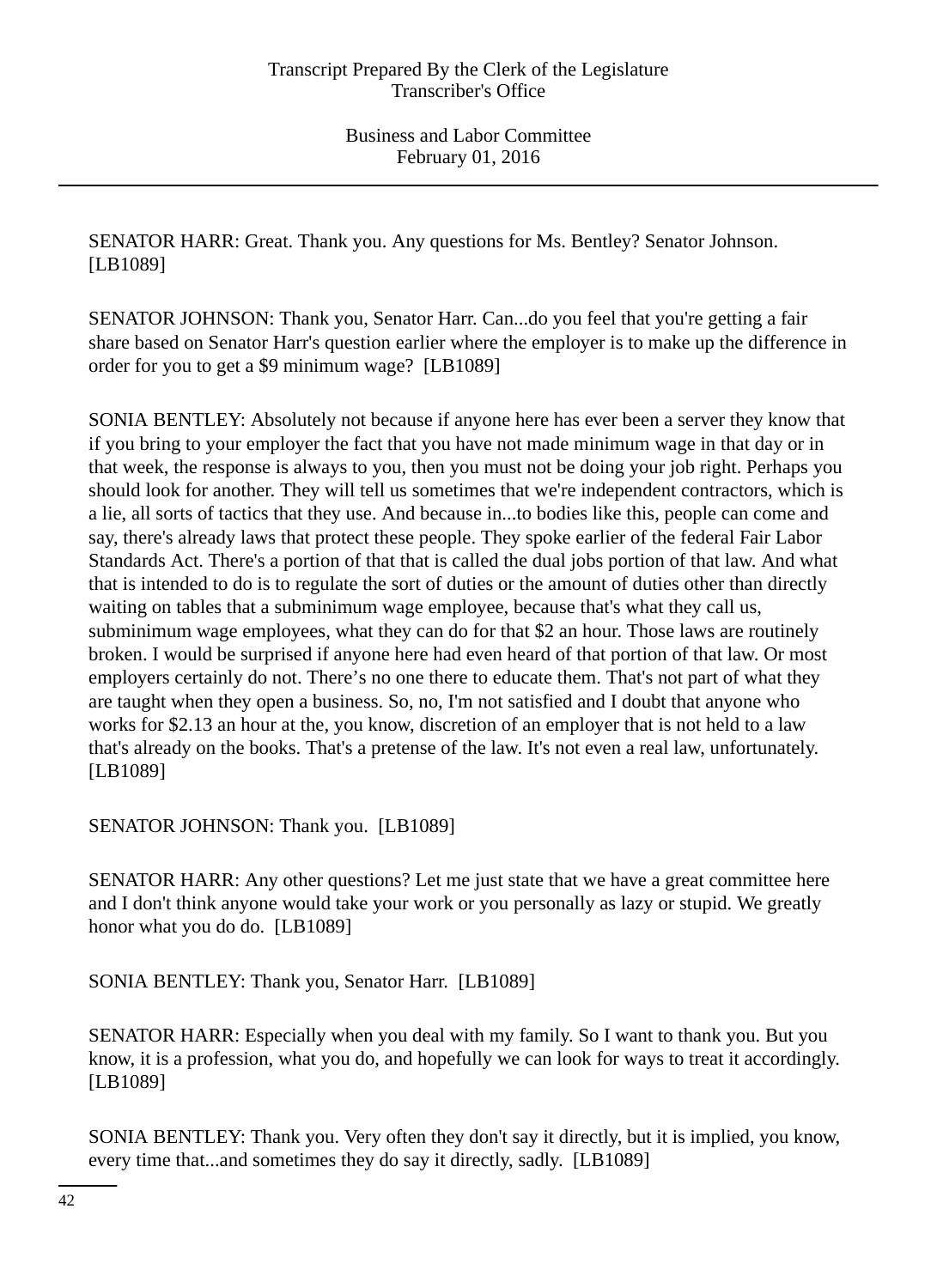### SENATOR HARR: Thank you very much. [LB1089]

SONIA BENTLEY: Thank you for your time. [LB1089]

SENATOR HARR: Any other proponents? LB1089. [LB1089]

THOMAS BRODER: Thomas Broder, B-r-o-d-e-r. Good afternoon to the honored members of the committee. I currently reside in Omaha. I started waiting tables in that city over 25 years ago and we still make the same hourly wage, \$2.13 an hour. There are currently 19 states that have laws that exceed the federal minimums. In Arizona where I've also recently lived and worked, the server minimum wage has seen an increase from \$3.60 an hour to \$5.05 an hour in the last three years alone. Since 1991, there have been 14 raises in the House of Representatives and 15 in the Senate. These have been to reflect rising costs and were granted to politicians by themselves, yet minimum wage themselves have only seen 7 increases. While this doesn't apply to the Nebraska legislation--I understand you're not paid that much by comparison--I'd like to point out that the last raise that was passed for you folks was done in the first round. Two thirteen an hour does not even cover the taxes and quite often working a second job, if it's in the service industry, doesn't help that situation. You have to get another job, say, working in a convenience store where you're actually getting an hourly wage which quite generally is a minimum wage to make up for that lack of taxes. So the money that you're taking there is less than your usual, whatever, 30 percent bracket that you may be included in. And even as I was in Arizona at \$5 an hour working a 40 hour week, the checks were generally zero or less than \$10 in my particular instance. Additional wages being given at this point can help people decrease use on food stamps and other forms of assistance. Tips are not always guaranteed. An individual leaving 10 percent when the industry normal is 15 percent to 20 percent, when someone leaves me a 10 percent tip I'm forced to actually pay Uncle Sam to have waited on that person by the time I tip out a busser, a food runner, any other people that are required by the employers. Employers require extra duties to be performed: grinding coffee, filling ice bins, sweeping and mopping the floor, removing trash, cleaning bathrooms, refilling condiments. While this is supposedly covered by Fair Labor Standards Act that more 20 percent of your time on the clock shall be allowed to do these extra duties, once again as you've recently heard, there are no one who enforces these laws or bringing it to your employer's attention that they are abusing that law generally will wind up in termination. The said increase in the wages in Arizona hasn't seemed to hurt the businesses. They currently are one of the top ten cities in which to open up a restaurant. I implore you to do the correct thing. People are tired of politicians being directed by lobbyists and special interest groups. Please look after your constituents. [LB1089]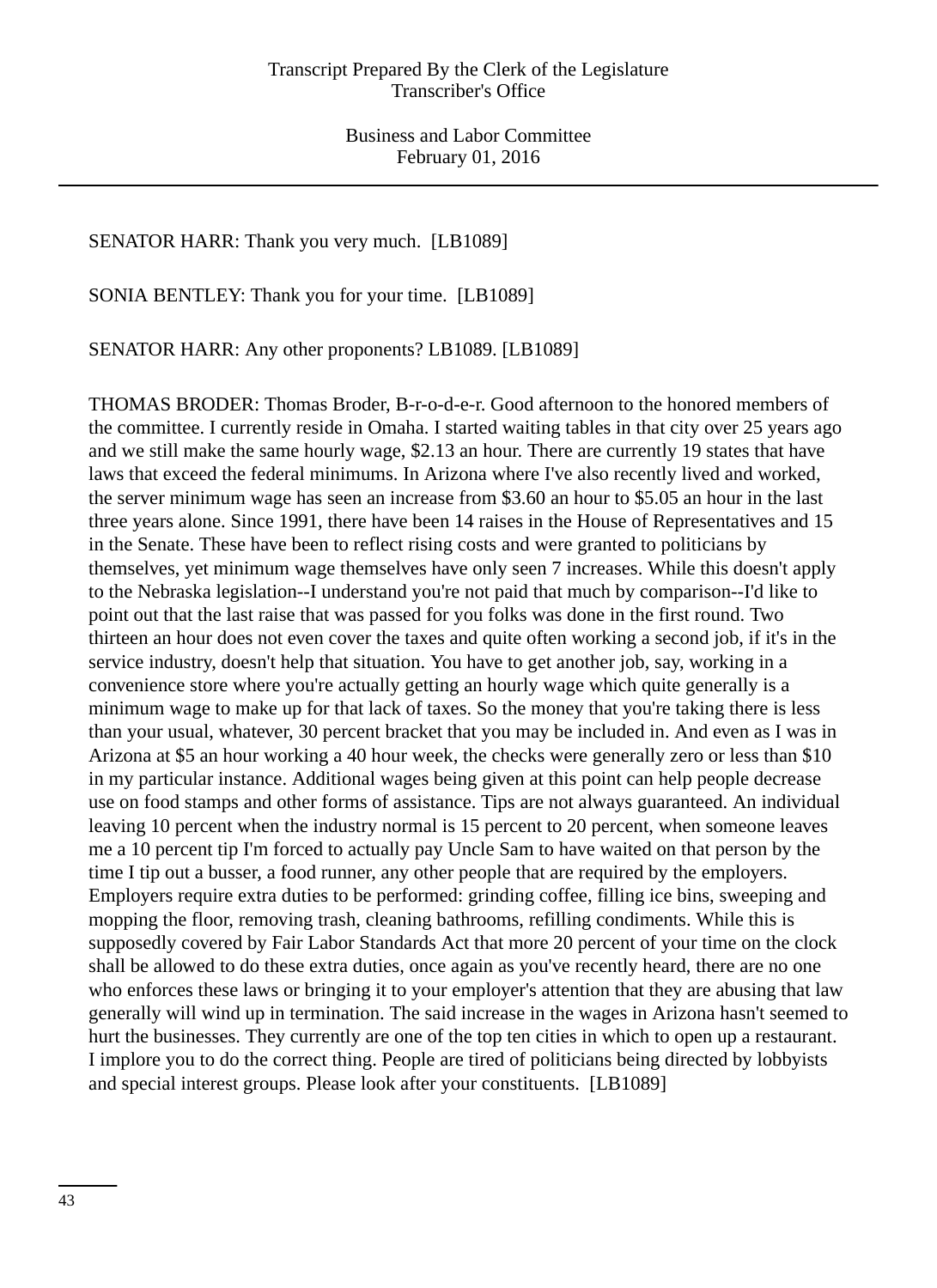SENATOR HARR: Thank you, Mr. Broder. Any questions? Seeing none, thank you for taking the time to come down and testify. We appreciate and always like to hear from individuals. [LB1089]

THOMAS BRODER: Thank you. Have a nice day. [LB1089]

DREW SCHENDT: (Exhibit 1) Good afternoon, Chairman Harr and members of the Business and Labor Committee. My name is Drew Schendt, S-c-h-e-n-d-t, and I'm here today supporting LB1089. I work part time at Lazlo's in the Haymarket, so I would be directly be impacted by this legislation. I've heard representatives from the restaurant industry argue, as they likely will today, that servers make too much money and don't need a raise. Keep in mind this bill would mean a raise for most servers because \$2.13 is not only the minimum wage, it's the industry standard. The reality is many tipped workers live in poverty. I've distributed a fact sheet produced by the Restaurant Opportunity Centers United that highlights some statistics relating to tipped workers. But with limited time today, I would like to instead focus my statements on the power and balances that are at play. Being paid such a low base rate puts servers on the losing end of power dynamics both with customers and with their employers. The current base wage literally amounts to zero dollar paychecks and often a tax bill come April. So servers rely entirely on tips for take-home pay. This means that customers have complete control over tipped workers' pay. And for many women, this means tolerating sexual harassment to avoid losing their income. And of course, there is no requirement for customers that their tip reflect the quality of their service. With regard to employers, our time costs them next to nothing, therefore, they have no incentive to respect it. From the restaurant's perspective, you might as well staff the front of the house as if it's going to be very busy because if it is busy then you're prepared. And if it's not busy you're only out \$2.13 an hour per person and the servers take the brunt of that financial hit. Raising the tipped minimum wage would reduce this incentive to gamble with our time at our expense. The fight over the tipped minimum wage unfortunately has been completely one-sided because of the power of the restaurant lobby and the susceptibility of servers to retaliation. Management has the ability to manipulate a server's income through the shifts and sections they are given so it isn't worth the risk for most servers to speak out on these issues or even to make sure that they are compensated when their tips and base pay don't amount to minimum wage. I know at least one restaurant downtown only recently changed a tip-out policy that violated the Fair Labor Standards Act. And there are others I believe to be currently in violation, yet ignorance of the law and fear of retaliation has kept anyone from challenging them. Meanwhile, the Nebraska Restaurant Association caters dinners for late-night legislative sessions and we know that they don't even have to ask anyone to get someone to filibuster this bill. All of the chips are stacked against us in this fight, so please keep in mind as you hear from restaurant owners claiming that they can't afford the increase, that there are so many single mothers raising children on tips that don't have the luxury to engage you in the same way. It has been 25 years since the last time the tipped minimum wage was raised, so this increase is long overdue. And the bill would re-tailor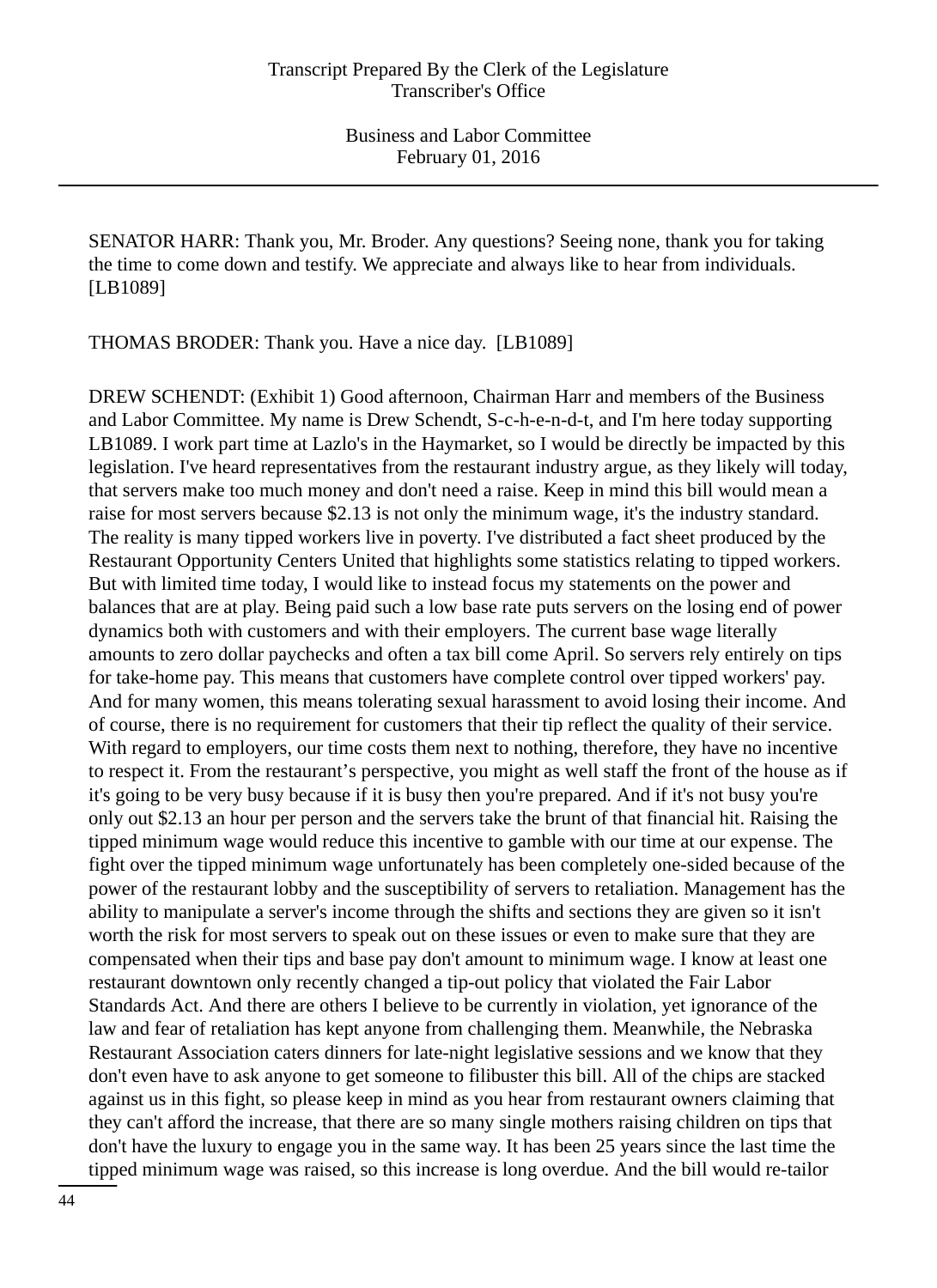the tipped minimum wage to the regular minimum wage so we hopefully wouldn't have to wait another 25 years for the next one. I'd ask that you please advance LB1089 out of committee to General File. And with that, I'd be happy to take any questions. [LB1089]

SENATOR HARR: Any questions for Mr. Schendt? Seeing none...Senator Crawford. [LB1089]

SENATOR CRAWFORD: Thank you, Chairman Harr, and thank you for your testimony and talking about your personal experience. You briefly mentioned that you felt there weren't enforcements of tip-out policy. I wonder if you wouldn't mind explaining what that means. [LB1089]

DREW SCHENDT: So what I was directly referencing there is there is a provision in the Fair Labor Standards Act that prohibits employers from forcing tipped employees to share their tips with employees that are generally not tipped. It is commonplace in certain restaurants to make the servers tip out the kitchen, for instance. In these instance, basically they're using the custom of tipping to subsidize their obligation to pay a fair wage to their kitchen. Some restaurants, when they're called out on this like if you press the issue, they might change the policy. But I know there's others where people still have to tip that out. But as far as making up the difference when you don't actually reach minimum wage, that's calculated over a two-week pay period. So if one day, for instance, on an 11:00 game day, Husker game day, we opened early and we were required to be there at I want to say 9:00. And I'm sure you all know it's not cheap or easy to get to the Haymarket on a Husker game day. But we don't serve breakfast. We didn't really get any business and prior games would tell you that. But we didn't have any choice in the matter. So basically our other days that we did make enough completely counteracted all of that. So you actually don't get anything made up because your other day made up for that. So your protection in theory only covers you for minimum wage for the pay period, but then also there's no enforcement of that. A lot of businesses are...will compensate accordingly if they're good actors. But if you didn't reach minimum wage for that pay period, you basically are left with a choice to fight for that. It might come down to like \$20, \$30, \$40 which is going to be eaten up by taxes anyway where then your employer has complete control over your schedule and the sections that you work. So it is not worth it for most people to speak out. [LB1089]

SENATOR CRAWFORD: Thank you. [LB1089]

SENATOR HARR: Excellent. Any other questions? It's nice to see there's life after being a page. (Laughter) Anyone else here proponents of LB1089? [LB1089]

IAN FALLON: (Exhibit 2) Members of the committee, once again, good afternoon. Before I start in on my written testimony, I'd just like to take a moment to recognize the bravery of the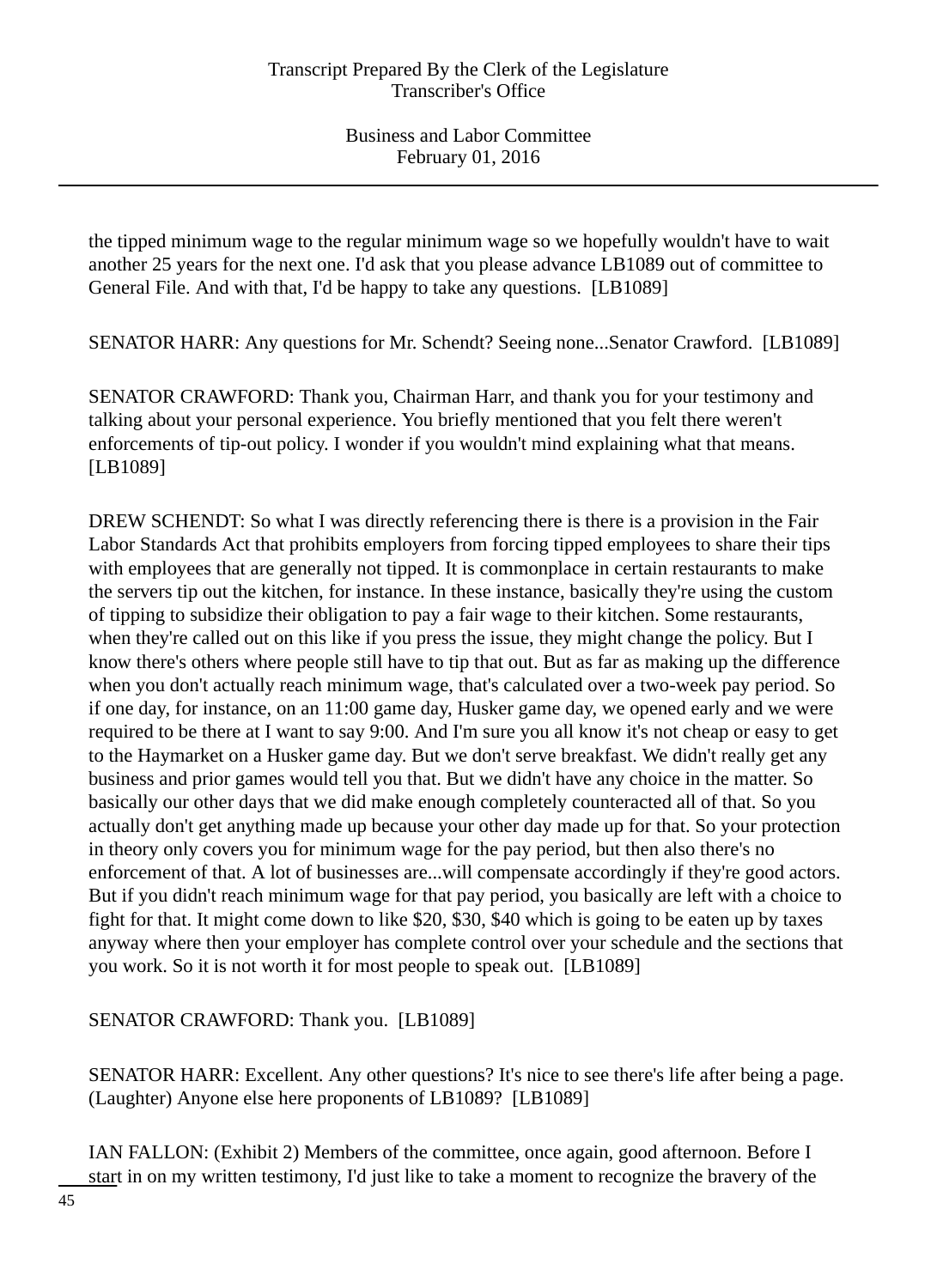Business and Labor Committee February 01, 2016

workers that have testified already today. There's a lot of fear in the restaurant industry and the people that work the low wages at these restaurants and it's immensely brave the things that they've said in speaking out. What you might see in my testimony is I've actually changed the names of our clients who come to us for assistance out of respect for their privacy and to protect their identity. So I just think it's important that the committee recognizes the bravery of these workers. But with that, I'll start in on my testimony. One of our clients...once again, for the record, my name is Ian Fallon, I-a-n F-a-l-l-o-n, I'm community organizer with the Heartland Workers Center in south Omaha in District 7. One of our clients Julie, works at a Mexican restaurant in west Omaha and she and her coworkers are paid via gratuities for their work as waiters and waitresses. At this restaurant she makes a generous \$2.50 an hour which is, to be fair, \$0.37 more than her employers are required to pay her. Tipped employees at this restaurant put all tips earned over the course of a day's work into a pot to be divided evenly amongst them, so many times they do not even get to take home the hard-earned wages that they have earned. On days where workers do not make enough in tips to meet the current minimum wage of \$9 an hour where an employer is required to meet that minimum wage, oftentimes as has been stated before me, employers do not meet that minimum wage, unfortunately. Obviously the minimum wage for employees compensated by gratuities is too low. At the Heartland Workers Center we've heard dozens if not hundreds of stories similar to Maria's, where workers are not fully compensated for their labor. Increasing the cash minimum wage for tipped employees would help to assure that these workers are compensated fairly for the work they do and would help our state lead in defending the dignity of workers. That concludes my testimony and I'd love to take any questions if there are any. [LB1089]

SENATOR HARR: Thank you, Mr. Fallon. Any questions for Mr. Fallon? Seeing none, thank you again for coming to testify. [LB1089]

IAN FALLON: Thank you. [LB1089]

SENATOR HARR: Any other proponents? [LB1089]

KEN SMITH: (Exhibit 3) Chairman Harr, members of the Business and Labor committee, my name is Ken Smith; it's K-e-n S-m-i-t-h. I'm a staff attorney in the economic justice program at Nebraska Appleseed. I appreciate the opportunity today to testify in support of LB1089. Just a side note, you'll note the testimony I'm passing around bears the name of James Goddard from our office. I am here on his behalf and on behalf of Appleseed. Recently, Nebraskans went to the ballot box and voted to raise the minimum wage affirming that in this state hard work should pay. However, the tipped minimum wage was not included in this standard and it should be increased to ensure that tipped workers are also making a reasonable wage. As lawmakers, it may be infrequent that you can be sure that you are working in lockstep with the public opinion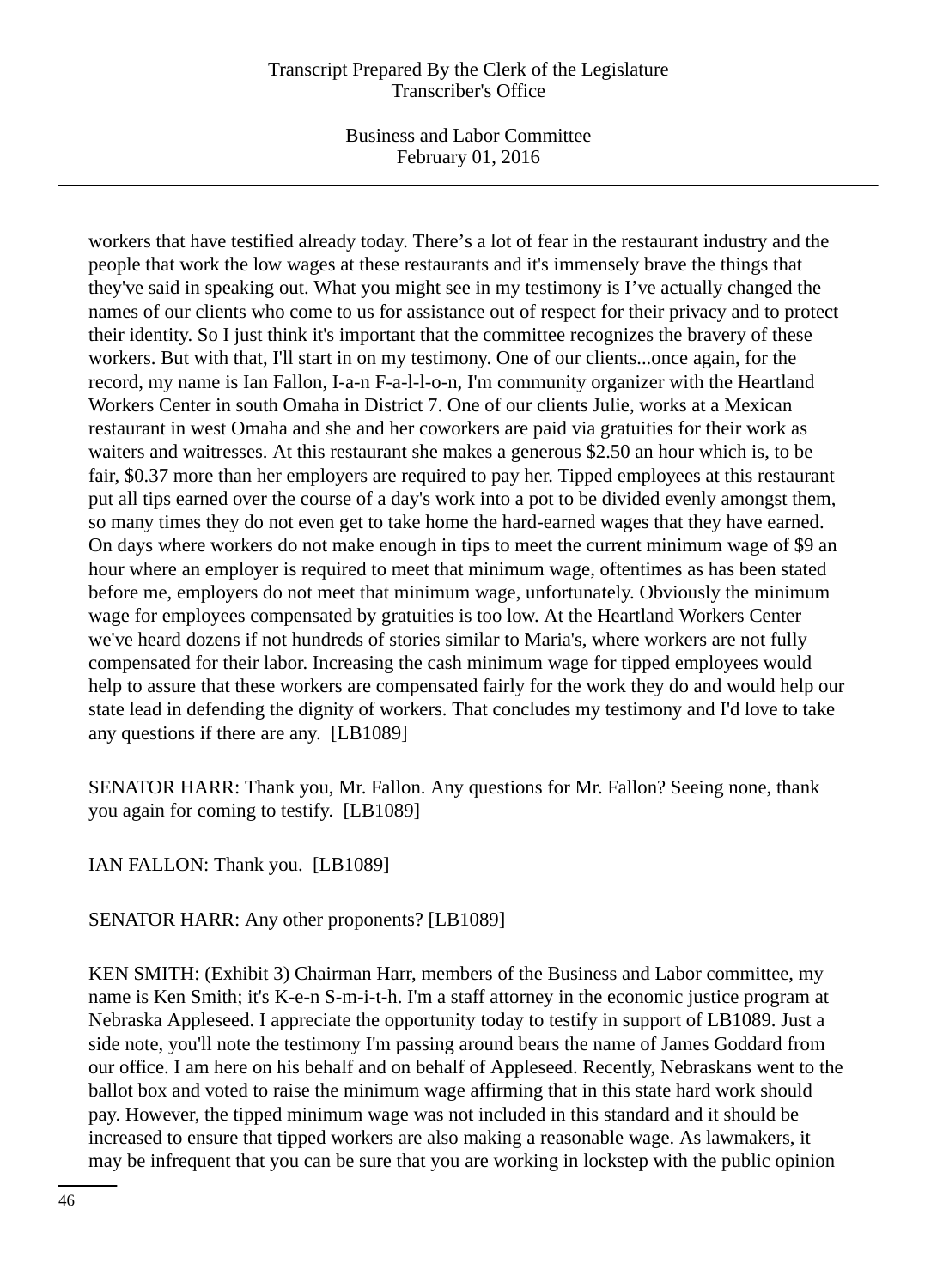Business and Labor Committee February 01, 2016

of Nebraskans. Passing LB1089 would be doing exactly that. Nebraska's current tipped minimum wage, as Senator Hansen and many others before me have said, is \$2.13 an hour and has remained unchanged for two and a half decades. Although the law requires employers to ensure that a worker's wages plus tips amounts to minimum wage, as you have heard, this does not always happen, it is incredibly hard to enforce this, and many workers may be unaware of this requirement. We have seen that tipped workers in this state earn a median wage of \$8 an hour, but this does not tell the whole story in Nebraska. There are some tipped workers that are in high-end industries that may make more gratuities. And within the restaurant industry, there may be a disparity between higher end restaurants, as opposed to maybe a Village Inn in terms of what a worker may take home. Moreover, in Nebraska, tipped restaurant workers are living in poverty at four times the rate of the rest of the Nebraskan work force. The majority of these workers are women and many of them are parents. So because LB1089 would bring tipped wages into line with recent wage increases that are already in place, because it would affirm the dignity of work and support hardworking Nebraskans and their families, we thank Senator Hansen for bringing this legislation and would urge the committee to consider it favorably. With that, I'd answer any questions. [LB1089]

SENATOR HARR: Thank you, Mr. Smith. Senator Johnson. [LB1089]

SENATOR JOHNSON: Thank you. The more I become involved in this committee and look at this system or this bill and the way we pay, the more discomfort I have with it. Back when 10 percent was a good tip for good service, it now appears to me, because I'm learning more about it, but I think most people think, boy, you know, now they're...we're having a gratuity because it's either added on the ticket or it's there. It's forced on us. Some businesses had a--I don't know what they call it, a corporate cost or something like that--automatic and then it says does not include gratuity. How effective is that part of...where does that money go that's in that category where they might add a corporate fee to the bill? Does that go toward the wage or does that cover corporate? [LB1089]

KEN SMITH: I would have to look at that specifically and get back to you. I would certainly be willing and able to do that. I can tell you that in spite of the protections that may be in place, we still see the numbers that I just spoke to in terms of the level of poverty and the difficulty that people in this industry consistently have. With that, I would like the opportunity, if you'd allow, to look into that and I can get back to you. [LB1089]

SENATOR JOHNSON: Okay. Thank you. [LB1089]

SENATOR HARR: Any other questions? I guess I have a question for you. So I see occasionally, it'll say parties of six or more, we add automatically a gratuity of 18 percent. Can you tell me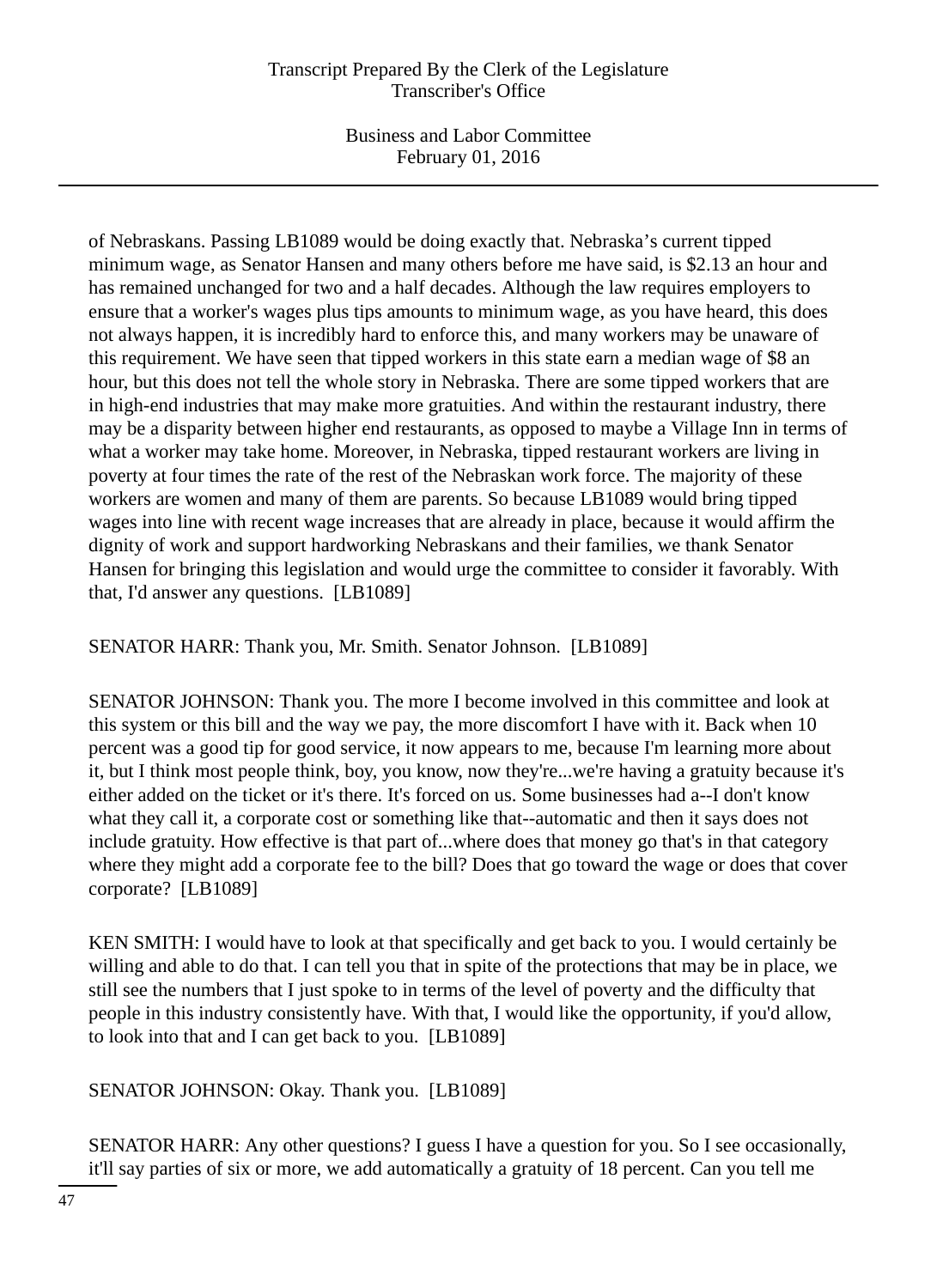how those treated differently for tax purposes, if you know, than if I give 18 percent voluntarily? [LB1089]

KEN SMITH: And again, I am...for tax purposes, I am unaware of how that's treated. [LB1089]

SENATOR HARR: Okay. [LB1089]

KEN SMITH: If you...I could...I would not want to misstate so I would like to, again, if I could have the opportunity to get back to you. [LB1089]

SENATOR HARR: Great. Thank you very much. Senator Crawford. [LB1089]

SENATOR CRAWFORD: Thank you, Chairman Harr. See, that made me think of another question. So I think one of the other issues with the tipped wage and making up the tipped wage is the tax treatment of the wages. And I just wondered if you had any research or evidence that that creates challenges in terms of bankruptcy or payday loans when people get to that point where they have to pay those taxes because they haven't been withheld because it's tipped instead of the other wages. I didn't know if that was any part of this issue in your...to your knowledge or not. [LB1089]

KEN SMITH: That is not, in our viewing of the bill, I guess that's not something that we've really looked at in terms of again the tax treatment of this and the implications that would have. I...there is certainly a rational basis for that question and I could look into it. [LB1089]

SENATOR CRAWFORD: Thank you. [LB1089]

KEN SMITH: And I think we should. [LB1089]

SENATOR CRAWFORD: Thank you. [LB1089]

SENATOR HARR: Great. Thank you very much. Appreciate you time. [LB1089]

KEN SMITH: Thank you. [LB1089]

SENATOR HARR: Proponents. [LB1089]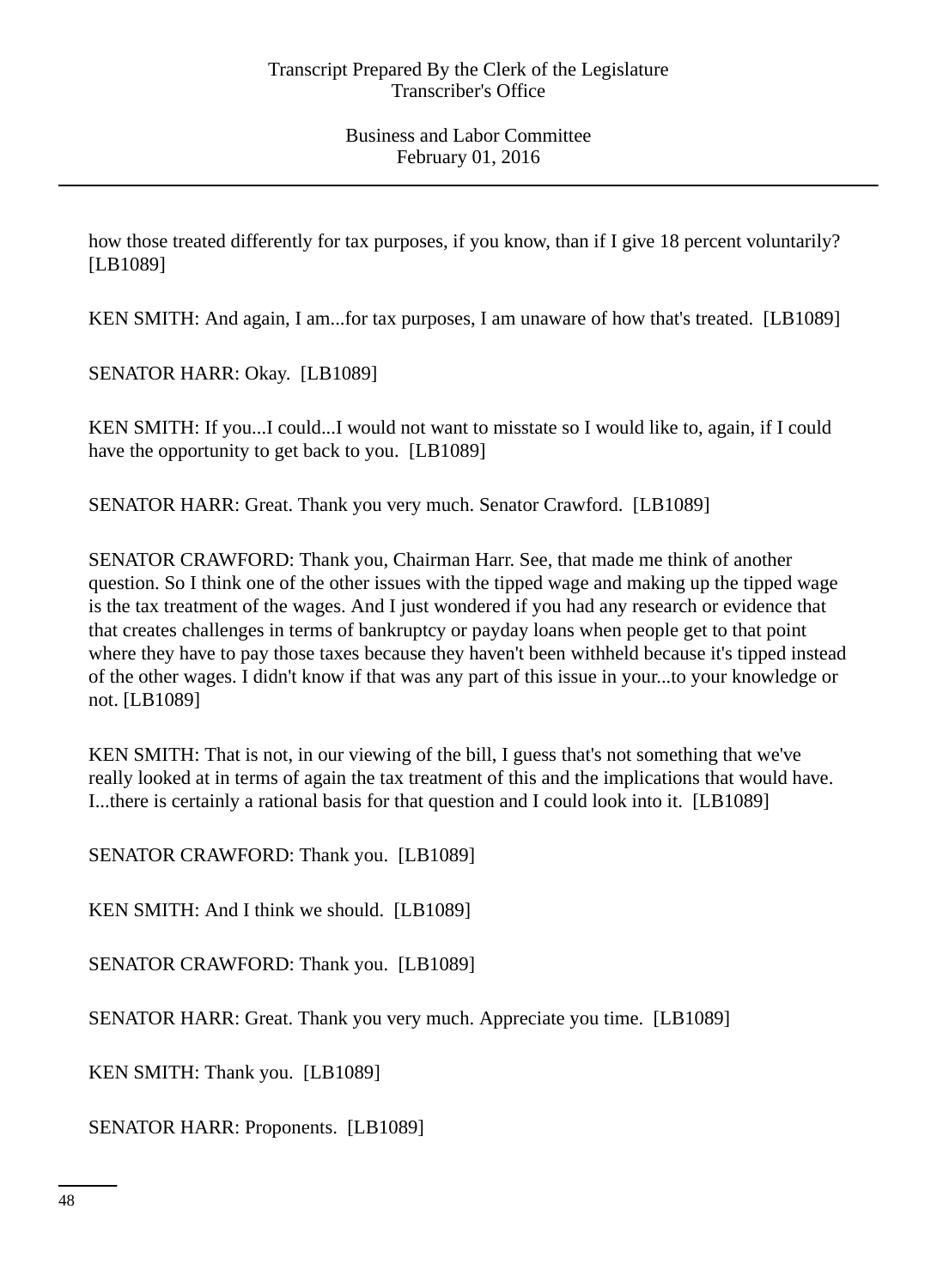Business and Labor Committee February 01, 2016

SUE MARTIN: (Exhibit 4) Good afternoon again. My name is Susan Martin with the...S-u-s-a-n M-a-r-t-i-n, with the Nebraska State AFL-CIO. I am testifying today in support of LB1089. While some tipped workers may earn enough in tips to bring their hourly earnings well above the minimum wage, the vast majority of tipped workers earn low wages just above the minimum wage. Tipped workers are more than twice as likely to fall under the federal poverty line and nearly three times as likely to rely on food stamps as the average worker according to a 2011 study by the Economic Policy Institute. Tips are notoriously erratic, varying from shift to shift and from season to season. Tipped workers are hit especially hard during economic downturns as financially squeezed consumers often have no choice but to leave smaller tips or cut back on spending at diners and salons altogether. A higher tipped minimum wage would help cushion the impact of these fluctuations and ensure a guaranteed basic income for tipped workers. A 2013 study from the University of California-Berkeley examines each instance of an increase in the tipped minimum wage on the state level since 1990 and finds that each 10 percent increase boosts earnings for tipped workers by .45 percent. This model policy has proven effective in reducing poverty among tipped workers in the seven states involved in the study. Tipped workers were 25 percent less likely to fall under the federal poverty line compared to states with lower tipped minimum wages. A 2013 analysis from the from the University of California-Berkeley examines every increase in the tipped minimum wage on the state...sorry...yeah--and concludes that the evidence does not indicate that there are significant negative effects on tipped wages or regular minimum wages at the levels experienced in the U.S. since 1990 in full-service establishments. For example, in Washington, Oregon, Nevada, and Alaska, the tipped minimum wage ranges from \$7.75 per hour up to \$9.19 per hour and over 360 percent higher than the current \$2.13 federal tipped minimum wage, yet restaurant industry job growth in all of these states is projected to significantly exceed the national average. Providing tipped workers a stable base income paid directly by their employers is a key step for improving the economic security and working conditions of low-paid tipped workers. I ask you...that you support LB1089. [LB1089]

SENATOR HARR: Thank you, Ms. Martin. Any questions? Seeing none, thank you for your time. Any other proponents on LB1089? Seeing none, opponents. [LB1089]

JIM PARTINGTON: (Exhibit 5) Senator Harr, members of the committee, my name is Jim Partington, P-a-r-t-i-n-g-t-o-n. I appreciate the opportunity to represent the Nebraska Restaurant Association and testify in opposition to LB1089 and the very large increase proposed for the Nebraska tipped wage. The American practice of tipping was introduced after the Civil War by Americans returning from European tours and has been controversial since that time. Some opponents of tipping believe that it creates or exacerbates the class divide between tipper and tippee. Others are concerned that it allows the employer to shift part of the wage burden to customers and that it hides the real cost of dining. Tipped employees in the restaurant industry generally like tipping as part of their compensation because it allows them to earn more based on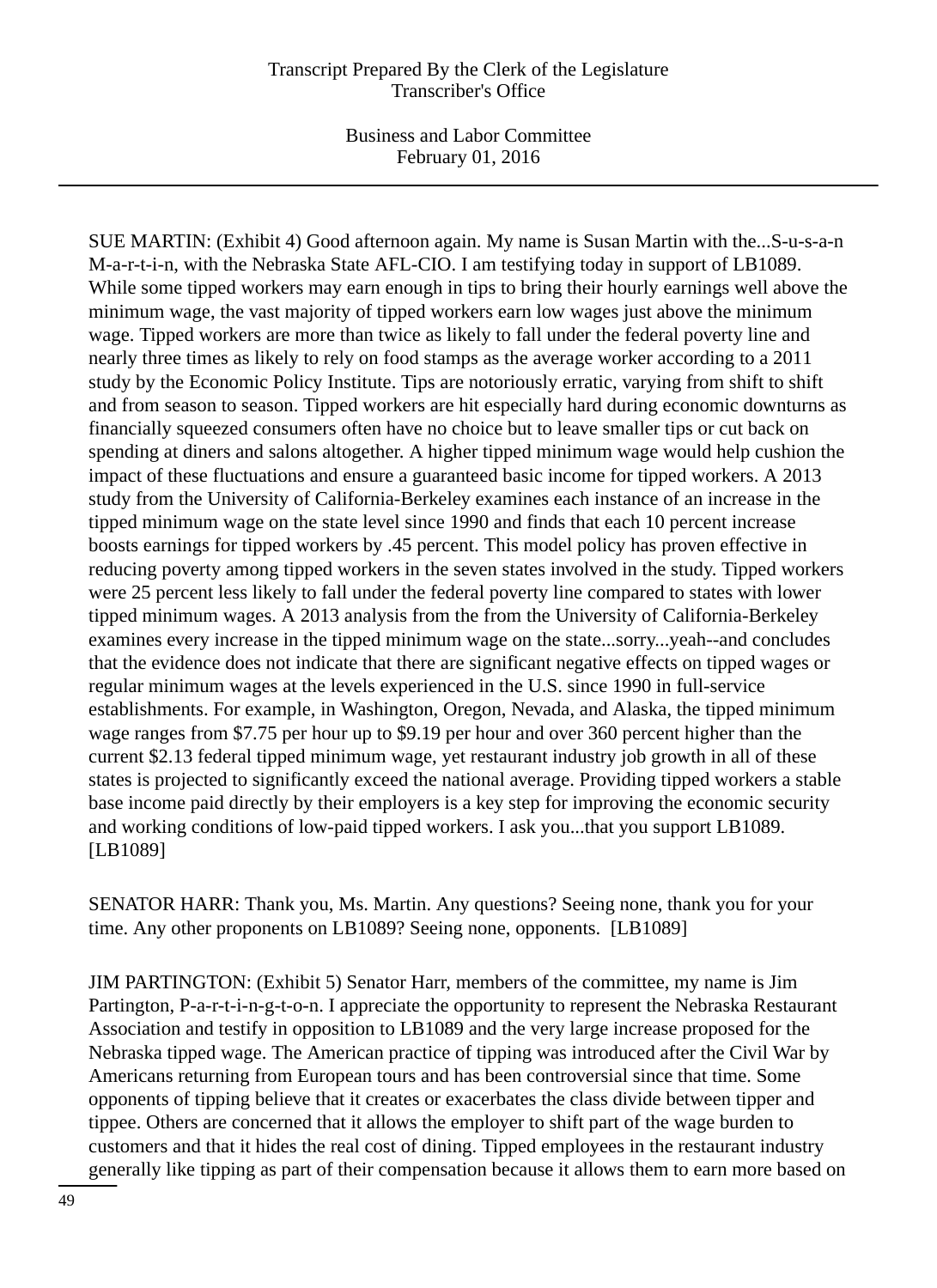Business and Labor Committee February 01, 2016

the quality of the service they provide. At the present tip credit wage, a server in a small restaurant in Norfolk, Nebraska, can earn over \$15 an hour and in the larger cities that can be up to \$25 an hour. In those rare instances when the tip wage and tip income don't equal the minimum wage, the restaurant makes up the difference so no restaurant employee earns less than minimum wage. Tipped employees are some of the most highly compensated employees in the restaurant industry. The point is often made that the minimum tipped wage has remained static for years while the minimum wage has increased. Two points regarding this: The basic minimum wage has risen significantly in Nebraska and all restaurant employees earn at least the minimum wage; and menu prices have also increased over the years and since tips are calculated as a percent of the total tab, tip income has kept pace with inflation. Restaurant owners like tipping because it ensures excellent service and a good customer experience. It provides a direct link between the customer, performance of the server, and server compensation. Acknowledging the validity of an earlier concern about tipping that I mentioned, that it reduces the cost of labor to the employer by transferring it to the customer, it's important to note that in all businesses, the cost of goods and services is transferred to the customer in some way. Tipping is one of several traditional ways of transferring these costs that has the additional benefit of encouraging excellent service. Cost of labor ranks with cost of goods as one of two major expenses for the restaurant industry. LB1089 would increase hourly pay for tipped employees by \$2.30 an hour. Depending on how many tips they collected, that could be an hourly pay increase of between 10 percent and 15 percent for some of the most highly compensated employees in the industry. Given the low profit margins in the industry, this would almost certainly limit options for increasing compensation for other groups of employees equally deserving. Options available for accommodating a wage increase of this magnitude include increasing menu prices resulting in reduced patronage, hiring fewer employees resulting in reduced customer service, less compensation for nontipped restaurant staff, or imposing service charges and eliminating tipping is another proposal. None of these options are attractive, but the one having the least negative impact on the bottom line would be the last one and this would result in less income for tipped employees. I'll conclude my testimony with the following thoughts. No restaurant employee earn less than the minimum wage. Menu prices rise over time with inflation and since tips are a percent of the total tab, tip income automatically increases with inflation. And increasing the minimum tip wage limits wage options for other restaurant staff. I appreciate the opportunity to testify in opposition to this legislation and look forward to answering any questions you may have. [LB1089]

SENATOR HARR: Thank you, Mr. Partington. Senator Johnson. [LB1089]

SENATOR JOHNSON: Thank you. My question earlier was this additional fee, and I know one restaurant in Lincoln that I go to once a year for a Christmas party. We pay our own ticket and there's a fee added on right before the gratuity. What does that fee go for? [LB1089]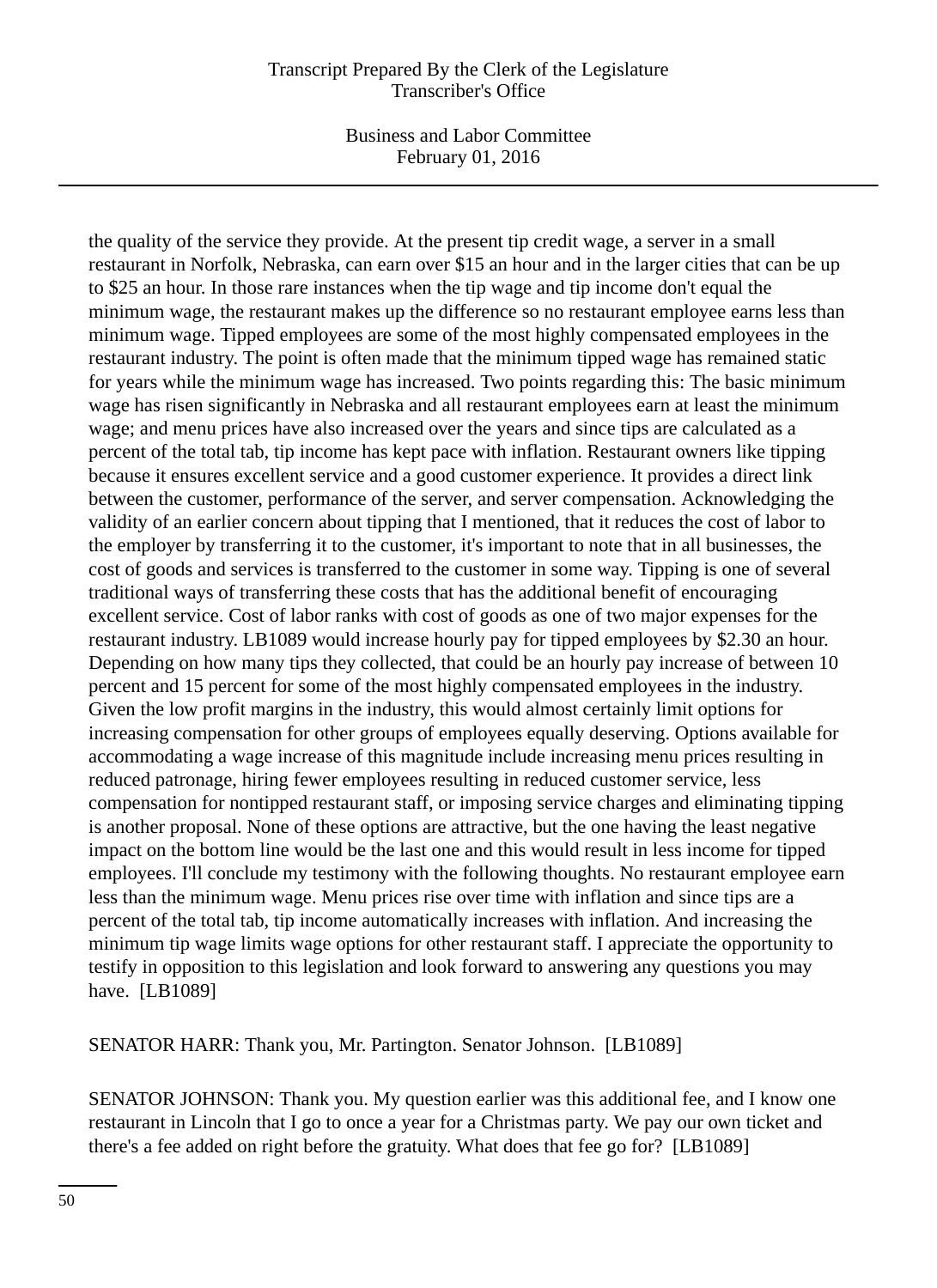JIM PARTINGTON: That fee is a service charge that the restaurants impose because sometimes customers come in and if they're a large party, they sometimes don't even tip. So in those situations, the restaurant imposes a tip fee, a 20 percent service fee on the tab which is distributed back to the restaurant, the tipped employees. So the...(inaudible). [LB1089]

SENATOR JOHNSON: So they select when they're putting it on, or is that automatic and on every ticket that goes out? [LB1089]

JIM PARTINGTON: That's only...well, it depends on...it could be however the restaurant wants to do it, how they decide to do it. But it could be one parties of six or more, ten or more, just to make sure that there is some service compensation for the wait staff. And you have a party of 12 doesn't come in and just walk out without, you know, taking up hours of time and walks with no...leaving no compensation at all. Now if you impose a service charge, that service charge is revenue for the restaurant and they distribute it back to the employees and it then is part of their wage and it's taxed. The tax is deducted before it comes back. [LB1089]

SENATOR JOHNSON: Okay. Thank you. [LB1089]

SENATOR HARR: So I just want to clarify that for the record. So if a restaurant hypothetically puts a, for simplicity's sake, a \$25 service fee on versus a \$25 tip, can you explain how that's handled differently as far as by what's the ultimate result to the waiter or waitress? [LB1089]

JIM PARTINGTON: The \$25 tip goes directly to the employee. The employee is required to report that tip income to the restaurant owner so that the proper taxes can be deducted from it. The \$25 service charge is revenue that goes back to the restaurant but then is redistributed by the restaurant. [LB1089]

SENATOR HARR: Okay. So they may not pay the whole \$25. They may only pay \$10 of that, \$5 of it, is that correct? [LB1089]

JIM PARTINGTON: That... [LB1089]

SENATOR HARR: It would be up to the discretion of that restaurant. [LB1089]

JIM PARTINGTON: It's up to the discretion of the restaurant. In most cases, I would think the purpose was to put...to make sure that a tip was provided and they would distribute it back to the restaurant. But it does...the revenue goes to the restaurant. [LB1089]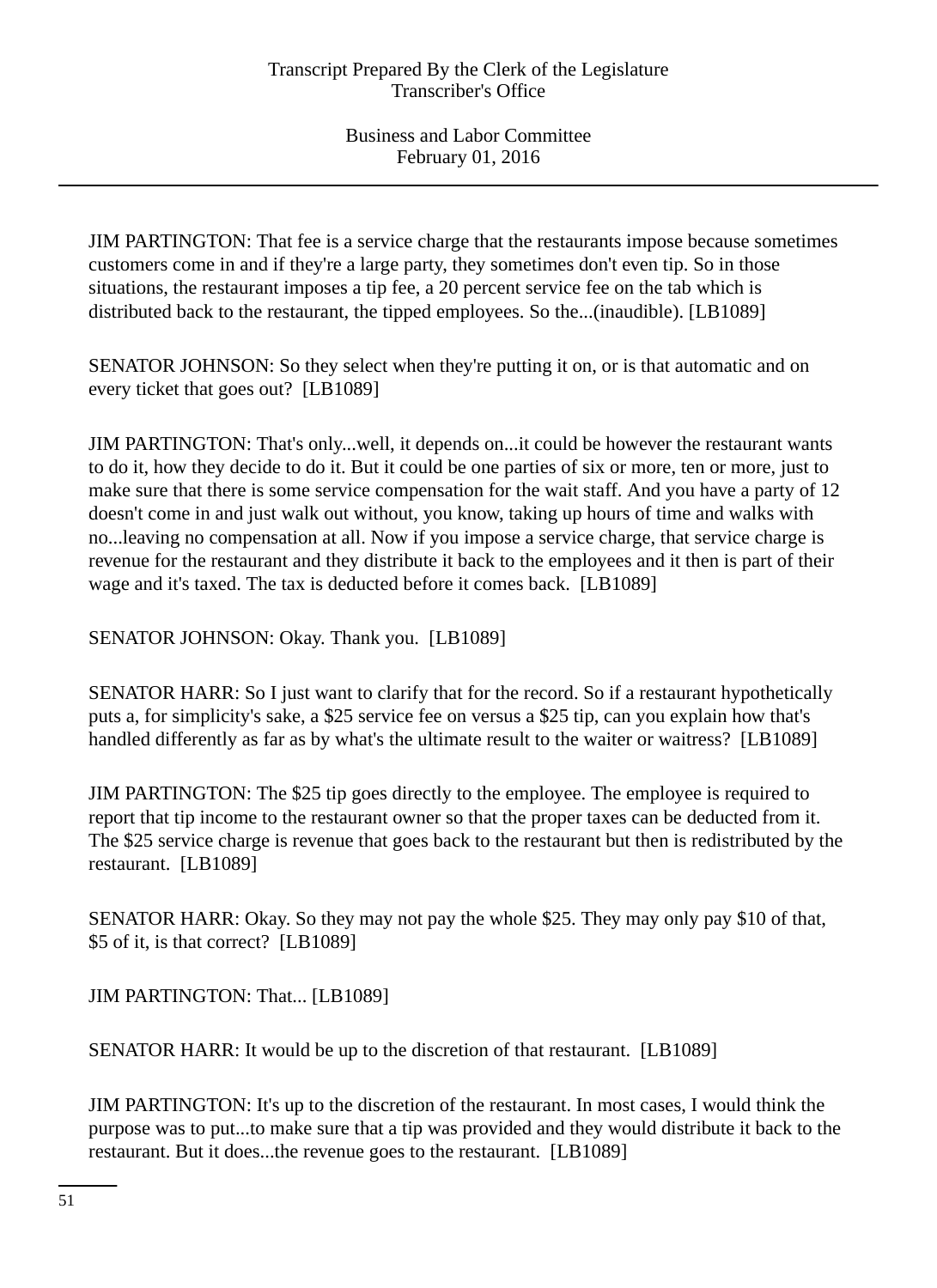SENATOR HARR: Okay. [LB1089]

JIM PARTINGTON: And it's distributed by them. [LB1089]

SENATOR HARR: Senator Crawford. [LB1089]

SENATOR CRAWFORD: Thank you, Chairman Harr, and thank you for coming to testify. Could you explain the standard practice and rules about having a tipped worker share their tips with other employees in the restaurant. [LB1089]

JIM PARTINGTON: There's a tip pool option that you can employ which you can then take tips and share them with other staff other than the wait staff, but it has to be someone in the direct line of service. You can't share them with chefs. You can't share them with, you know...so there has to be a connection with the direct service. And it can get a little confusing to try to verify that. But tip pooling, the tip pool of wages all still belong to the employees, but they're distributed across a broader spectrum of employees, all of which have to be in the line of direct service to the customer. [LB1089]

SENATOR CRAWFORD: So then when you're determining whether or not an employee has made the minimum wage, is it the...is the...are the tips that they've had to share, is it after the sharing for each employee? So you're looking to see whether or not they meet minimum wage after they've shared the tips and the net tips that they receive in that period. [LB1089]

JIM PARTINGTON: I think, as I understand the question, that the answer is yes. The...whatever share of the tips they got plus the tip wage, if it doesn't come up to the minimum wage then the restaurant has to make up the difference. [LB1089]

SENATOR CRAWFORD: Are there any...would you say there are any standard sort of set practices that you often see in terms of how much of those wages get shared to other service employees? [LB1089]

JIM PARTINGTON: I can't give you a standard answer for that. [LB1089]

SENATOR CRAWFORD: Okay. Thank you. [LB1089]

JIM PARTINGTON: Yeah. [LB1089]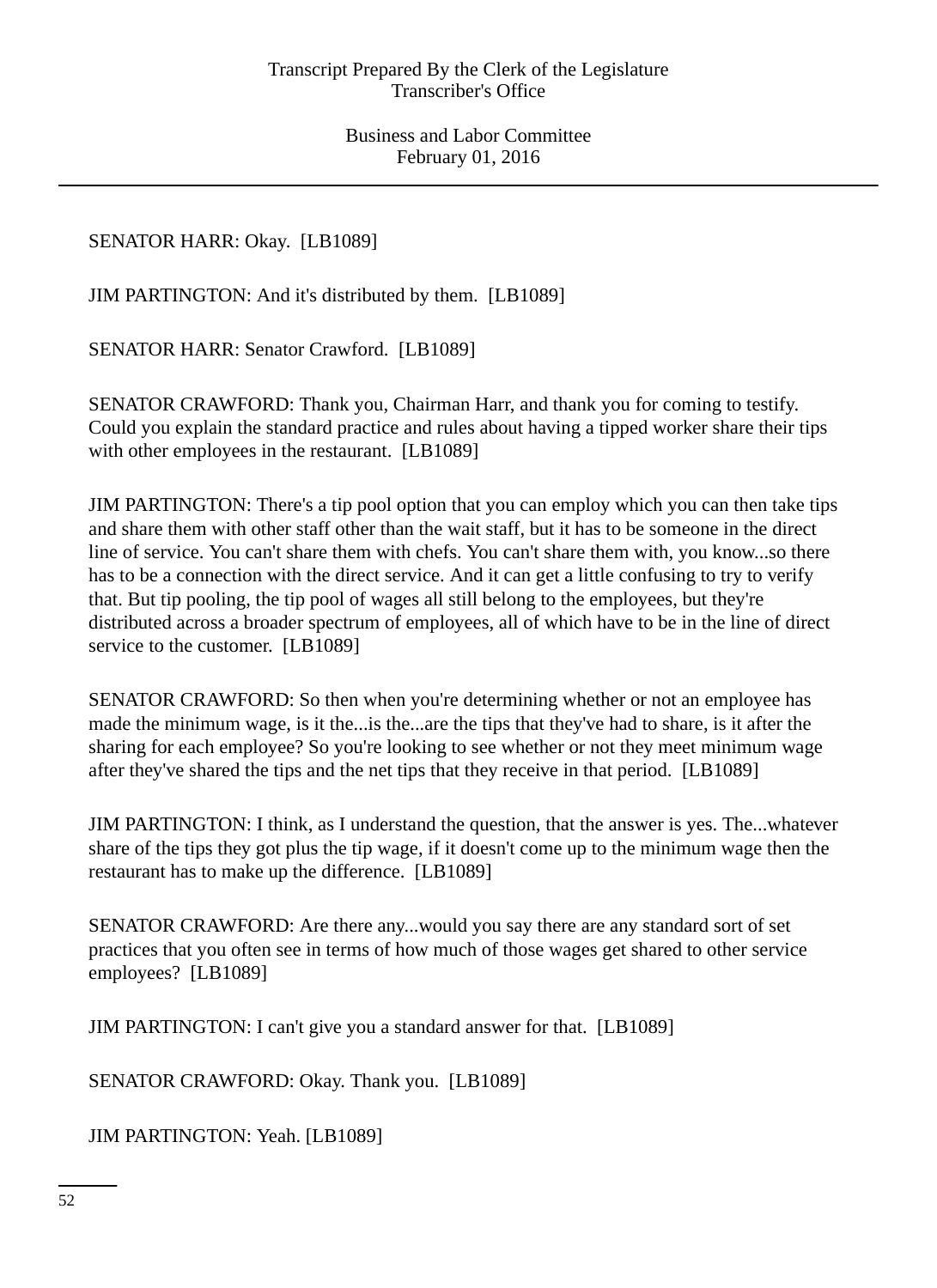SENATOR HARR: No other questions. Thank you very much for your time. [LB1089]

JIM PARTINGTON: Thank you very much. [LB1089]

COBY MACH: (Exhibit 6) Good afternoon, Mr. Chairman, members of the committee. My name is Coby Mach, C-o-b-y M-a-c-h. I am the president of the Lincoln Independent Business Association, a member organization with about 1,300 businesses in Lincoln, opposing this bill. At the onset, we believe it is important to acknowledge what you have already acknowledged today, and that as of January 1 of this year, the Nebraska minimum wage for all employees is \$9 an hour. So by state law, all tipped workers are receiving the minimum wage approved by the Nebraska voters \$9 per hour. Furthermore, the proposed increase would more than double the hourly wage amount paid by employers to tipped employees. This means that employers will have to do more than double their budget for payroll expenses in less than a year's time. A more than 100 percent increase in direct payroll obligations of these businesses will have a major impact and particularly on those who run smaller operations. LB1089 also increases the burden on the business owner to pay increased payroll taxes. The following restaurants have one thing in common: Big Vinny's Pizza, Teppanyaki Grill, Lee's Taste of China, Pizza Hut at Gateway, Brix and Stone, Godfathers at 10th and South, Sebastian's Table, La Mexicana, Duggan's Pub, and Heidelberg's south. That is just a sample of the restaurants in Lincoln that closed their doors during 2015. In 2014, Lincoln saw a total of thirty six restaurants close. The restaurant business is a tough one in which to find success and this bill, we believe, will make it even more difficult. We visited with a Lincoln restaurant owner who owns six Lincoln locations. He provided us with a spreadsheet that I've distributed for you to reference. Among the six locations this owner has calculated that it will cost his business \$154,590 a year in additional wages if you pass the bill. This \$154,000 will inevitably be passed on to customers through price increases or will result in staff being reduced. The figure also does not include additional costs for payroll taxes to the state or to the federal government. The owner further notes that in 2014, his bartenders and wait staff reported \$1,289,000 in tips earned for the year. Their reported tips averaged just over \$10 per hour. That is the reported tips. Considering the figures provided, the problem, in our opinion, may not be that workers are underpaid by their employer. Instead, it appears if you'll notice on the worksheet that workers may not be fully reporting cash tips earned. Notably, at one location, restaurant staff reported average tips from customers paying with a credit card equaling 22 percent of their total ticket. That's 22 percent being paid with a credit card over the course of a year, their average. Workers at the same location however reported only receiving 2 percent in tips when customers paid in cash. Other locations reported averaged anywhere from 4 percent to 9 percent tip values when paid with cash. It is difficult to believe that customers paying with cash actually provide an average of 2 percent in tips. We suspect that there are other issues with underreporting of cash tips and fear that the increased payroll burden on employers outweighs any purported need for an increase in the tipped minimum wage. By the way, that document provides you several years for you to compare with. And I will tell you that this is, while the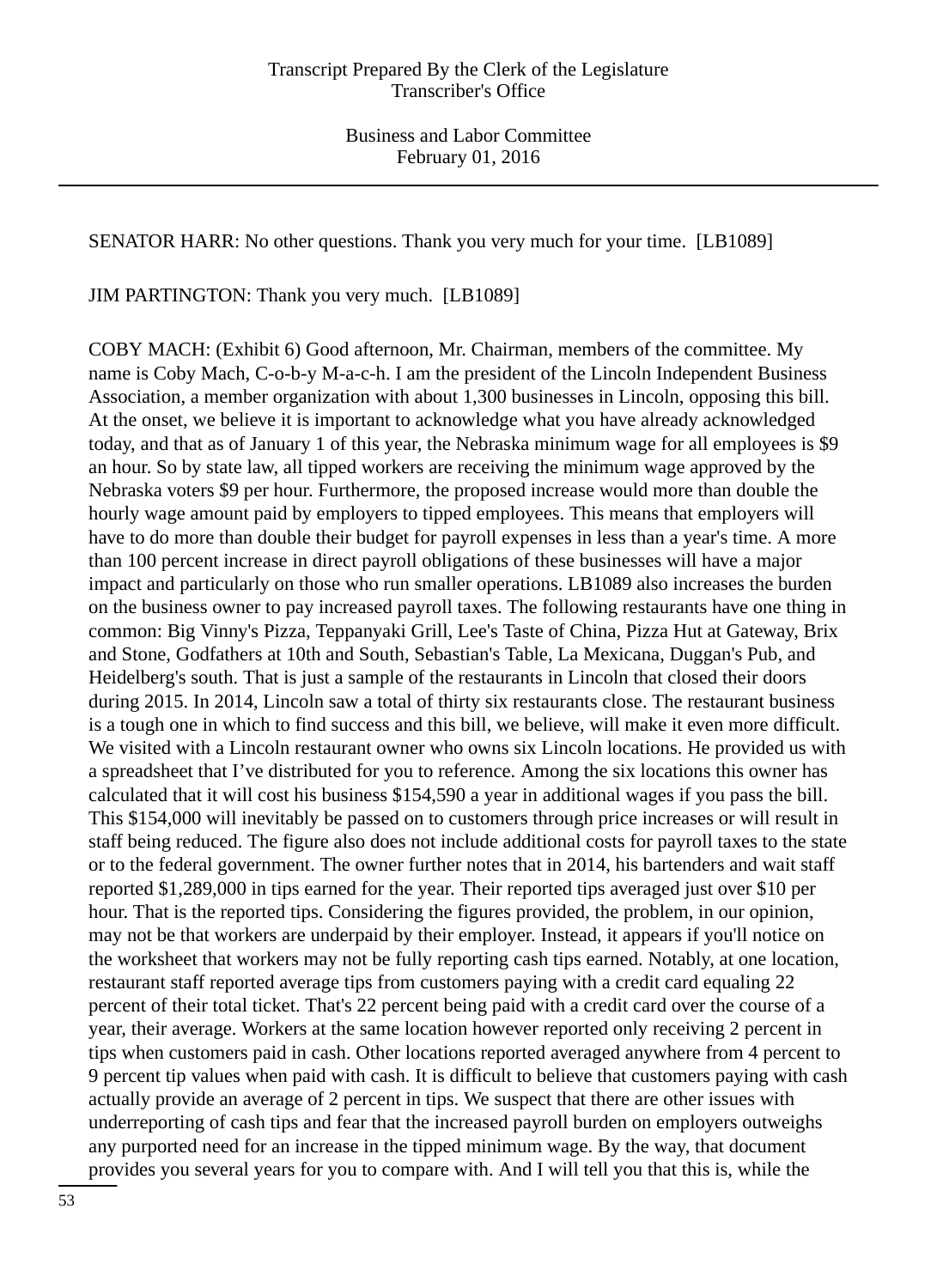restaurant owner would certainly brag about their food and it is good food and their bartenders provide a nice service, it is not the higher end restaurant that I think some were referring to earlier. Service workers who rely on tips do deserve sufficient wages. And the tipped employees are guaranteed to receive the minimum wage of \$9 an hour approved by Nebraska voters. But as you can see, certainly in the cases presented today, they're getting more. I'd be happy to try and answer any questions you have. [LB1089]

SENATOR HARR: Any questions for Mr. Mach? Senator Howard. [LB1089]

SENATOR HOWARD: Thank you, Senator Harr. Thank you for your testimony today, Mr. Mach. You have a radio voice. (Laughter) [LB1089]

COBY MACH: I did it once or twice, yes. [LB1089]

SENATOR HOWARD: I wanted to ask you, when somebody pays with a credit card and they tip on the credit card, is there a portion that's removed by the credit card companies? [LB1089]

COBY MACH: There is a portion that is, yes. [LB1089]

SENATOR HOWARD: How much do you think that is? [LB1089]

COBY MACH: Probably anywhere 2.25 percent to 3 percent. [LB1089]

SENATOR HOWARD: Okay. Thank you. [LB1089]

SENATOR HARR: Any other questions? I have a question for you. You talk about the competitive nature of restaurants and that if restaurants were forced to pay minimum wage, they may not be able to compete. However, I did a little study and found out that Runza, Burger King, McDonald's, Amigos, Wendy's, and the list goes on, there are a number of restaurants that already pay minimum wage are not only surviving but thriving. So how do you account for the fact that some restaurants are able to pay minimum wage and others are not? [LB1089]

COBY MACH: Well, when you're in a fast food environment, you're turning over a lot more food and conceivably you're turning over more profit because you're turning it through a drive through with a long line of cars as well as people that come in and sit down. I will also say that even at the sit-down restaurant level, they still are paying minimum wage whether it's through the tip or in a combination of a minimum tipped wage. [LB1089]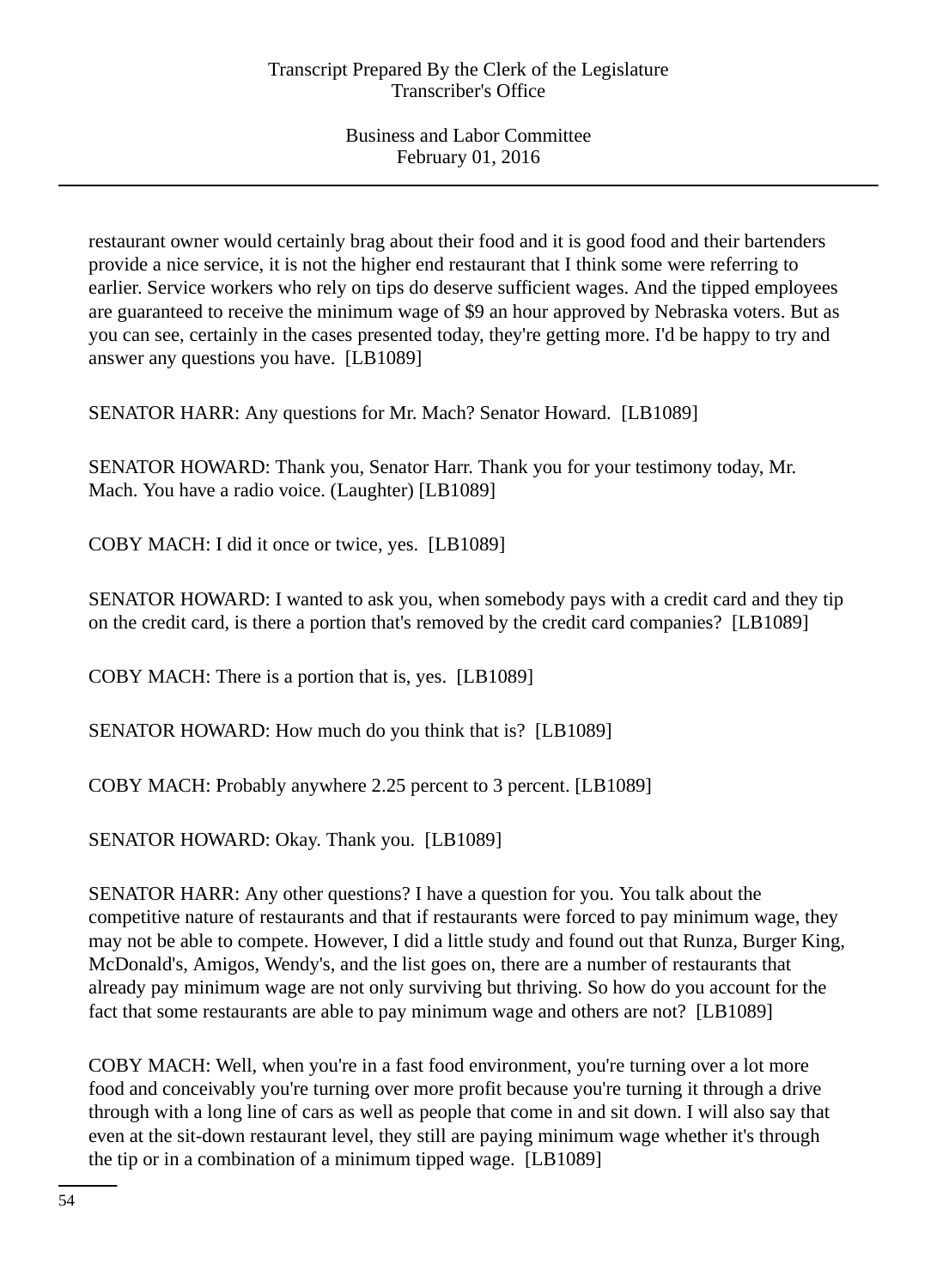SENATOR HARR: But the...your statement earlier was that the employer would have to double their payroll. [LB1089]

COBY MACH: Correct. [LB1089]

SENATOR HARR: So they aren't paying minimum wage. The employee, I don't doubt receives minimum wage. It's whether the employer pays that minimum wage and there's a difference. And the difference is you and me, the customer, paying that difference. So I guess my question, and I think you answered it, is...and I don't think anyone disputes the fact that fast food restaurants are highly competitive, probably more so than a lot of small restaurants and they're able to find a way to afford to pay that larger labor cost and still survive and expand. [LB1089]

COBY MACH: When they also don't have wait staff. [LB1089]

SENATOR HARR: But they still pay minimum wage and are able to survive. They do pay for...you have...the job of waiter does a lot of what a person behind the counter at a fast food restaurant would do, which is to take the order, which is to clean up, which is to mop the floors, take out the garbage, all the testimony we've heard here that waiters and waitresses are expected to do. [LB1089]

COBY MACH: And addressing the doubling of the salary, every restaurant owner, if this bill passes, would have to double the wages that they're paying within one year's time as a minimum wage, provided that tips aren't making up some of those dollars. [LB1089]

SENATOR HARR: All right. I appreciate your testimony. Thank you. [LB1089]

COBY MACH: Okay. Thank you. [LB1089]

ROBERT HALLSTROM: (Exhibit 7) Chairman Harr, members of the committee, my name is Robert J. Hallstrom, H-a-l-l-s-t-r-o-m. I appear before you today on behalf of the National Federation of Independent Business in opposition to LB1089. I've also been asked by the Nebraska Chamber of Commerce and Industry to express their opposition to the bill as well and have signed in on their behalf for that purpose. I don't have too much to add to the record other than we also do not believe that the tipped employee minimum wage should be increased without a similar increase on the federal level. I do want to appreciate Senator Howard for noting Mr. Mach's radio voice. I realize that he and I have a little bit in common. I've frequently been told that I had to face made for radio. (Laughter) So with that, I'll take any questions that you might have. [LB1089]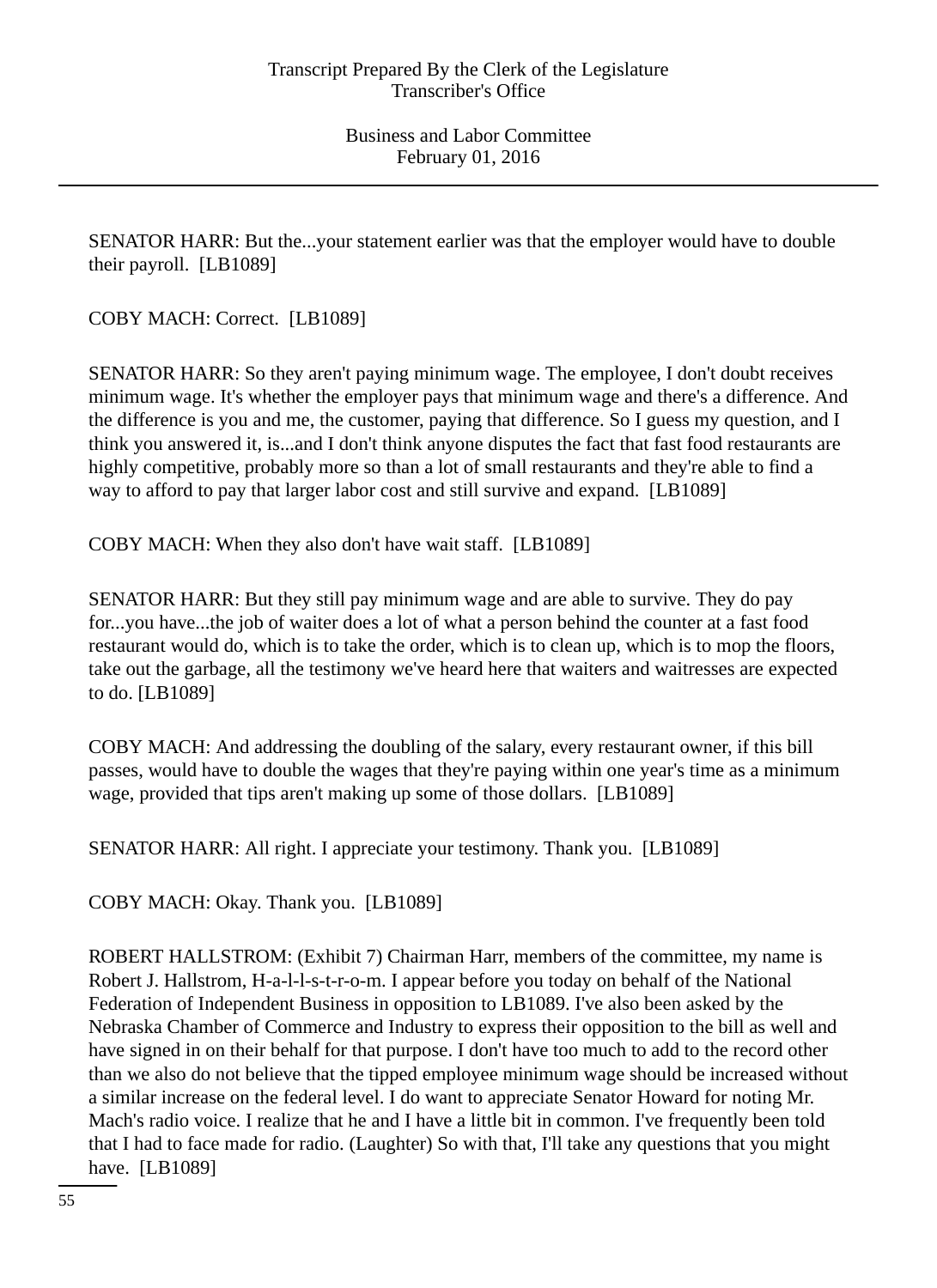SENATOR HARR: Any questions for Mr. Hallstrom? Seeing none, thank you. Anyone here in opposition to LB1089? Seeing none, any in the neutral capacity? Also seeing none, Senator Hansen, would you like to close? [LB1089]

SENATOR HANSEN: Yes, I would. Thank you, Chairman and members of the committee. Let me start off by saying I intentionally kept my introduction short because I knew the testifiers following me would have more powerful stories than I could possibly convey what it's like to currently work as a tipped minimum wage, or in the case of some of the advocacy groups, the clients they worked with. And I'm very thankful to all of those who spoke and testified...spoke in support of the bill today. I think one thing that you could summarize from all of those stories is there's not another group of employees, another clump of employees that are so dependent on their hour-to-hour wages as restaurant employees. Similar to some of the stories I've heard, I knew, certainly had friends who worked in the service industry and would talk about getting a banquet room or several large tables who all kind of cheaped out on the tip and they went from potentially having a great night on a busy night to being below minimum wage that had to catch up with a series of their other attempts over the course of the two-week pay period. And I think that is an important thing that was highlighted in the testimony is for a given shift, you can work essentially below minimum wage as long as you make above minimum wage for other shifts and it all balances out in the end. That being said...so that being said, I think there's several things related to enforcement that both group have--proponents and opponents--have identified. I think that's a separate issue not necessarily related to here as this bill does not increase any enforcement teeth. But I think that might be something that I personally look into or maybe with the committee look into enforcement of some of our minimum wage laws, especially for employees across the state. A couple things, one, Nebraska Appleseed referenced...I believe the testifier referenced that the median wage in Nebraska for tipped minimum wages is \$8. Assuming that data was from last year, that was right at minimum wage which indicates that there are a significant portion, if that's the median, half are less than that. There's a significant portion of minimum wage workers who are working less than minimum wage and are then having to hopefully have their employers catch them up. I have statistics on a national level from a few years ago. There was also...pegged it at about \$8.90...\$8.92 an hour, which if that...it's not necessarily Nebraska specific, but that's also below our minimum wage which would indicate that over half of employees have to be caught up. Finally, if the major concern is time line, we're being too aggressive on the restaurant industry, I would certainly welcome working with the committee on maybe a different rollout plan. But I think ultimately getting back to the 50 percent of minimum wage is where we should go. With that, I'll close. [LB1089]

SENATOR HARR: Thank you, Senator Hansen. Any questions? Seeing none, don't go anywhere. And we do have some letters in support while you're preparing for your next bill. (Exhibits 7-9) We have a letter in support from Voices for Children, and also from Nebraskans for Peace; and in opposition we have a letter from the National Federation of Independent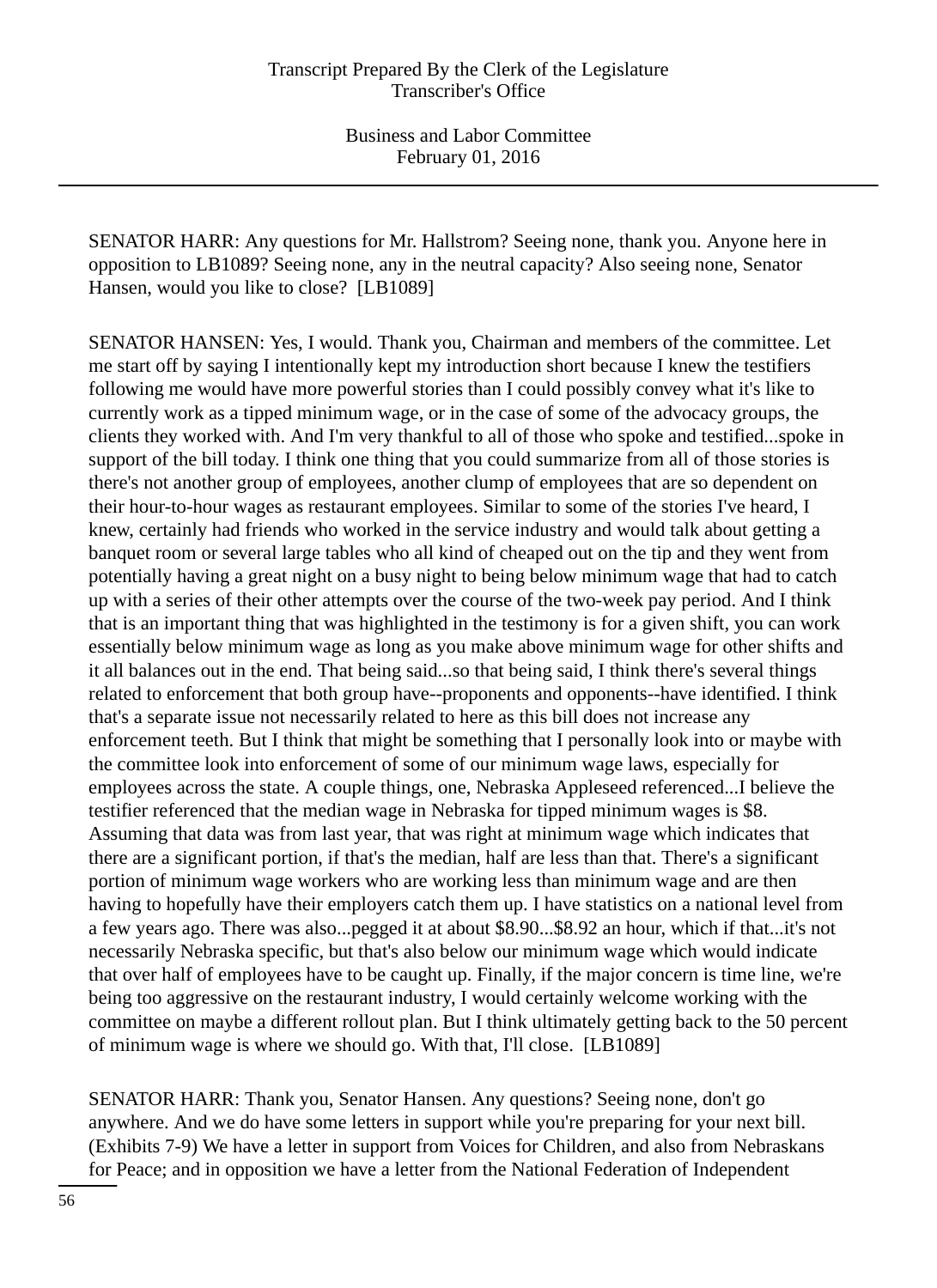Businesses, but we had the pleasure of hearing from Mr. Hallstrom firsthand as well. And at that, that closes LB1089 and we are ready to move on to LB896. Senator Hansen. [LB1089]

SENATOR HANSEN: Thank you, Senator Harr and members of the Business and Labor Committee. Long time, no see. My name for the record is State Senator Matt Hansen, M-a-t-t Ha-n-s-e-n, representing northeast Lincoln and District 26. I'm here before you today to introduce LB896. This bill would require longevity pay increases for state employees to recognize their length of service and their commitment to the state of Nebraska. Such pay increases shall be based on the length of service of the state employees. And it was my intent that this bill should cover all employees in addition to any other pay increases provided in state law or in any other collective bargaining agreement. These increases in pay would begin with a pay increase of six and one-quarter cent per hour, or \$.0625 per hour, or its equivalent for a full-time salaried employee, on the fifth anniversary of his or her date of hire. And it would increase from there in five-year increments of the same size until finally a pay increase of \$.50 per hour, or its equivalent for a salaried employee, on the 40th anniversary of his or her date of hire. This bill stemmed from a discussion I had following our first ACCESSNebraska hearing. Throughout that hearing and a previous tour of the Lincoln Call Center, committee members heard about how turnover had been a difficult issue in the center and caused difficulty in keeping staffing levels at an appropriate level. It was after that hearing that longevity pay was suggested as a means to start addressing this employee turnover and then began the process that ultimately led to this bill. Certainly issues related to turnover are not limited to a single department. For example, just this weekend the Lincoln Journal Star ran an article that noticed that a majority of the Corrections Department staff and administrators said, and I quote, the primary change the department could make to keep people from leaving would be a salary advancement each year. Further, there is some precedent for longevity pay except by statute with over a dozen states doing so including our neighbors South Dakota and Wyoming. It was during a comparison of these states that we came up with the amounts proposed in this bill. Finally, several things that should be noted including what is mentioned in the fiscal note. First, that the university and state colleges are excluded from this bill which is both my intent and understanding. Secondly, the fiscal note states that the collective bargaining supersedes state law. I do not argue with that fundamental assumption, but I will note there are testifiers behind me who can speak more specifically on collective bargaining and the issues of collective bargaining and longevity pay including specifically some conversations in the past that relay that legislation was necessary for longevity pay to apply to collective bargaining employees. With that, I'll close my introduction and ask the committee to advance LB896 to General File. [LB896]

SENATOR HARR: Thank you, Senator Hansen. Any questions? Senator Howard. [LB896]

SENATOR HOWARD: Thank you, Senator Harr. Thank you, Senator Hansen, for bringing this bill. I wanted to ask you, one of the pieces that is improving in the ACCESS Call Center system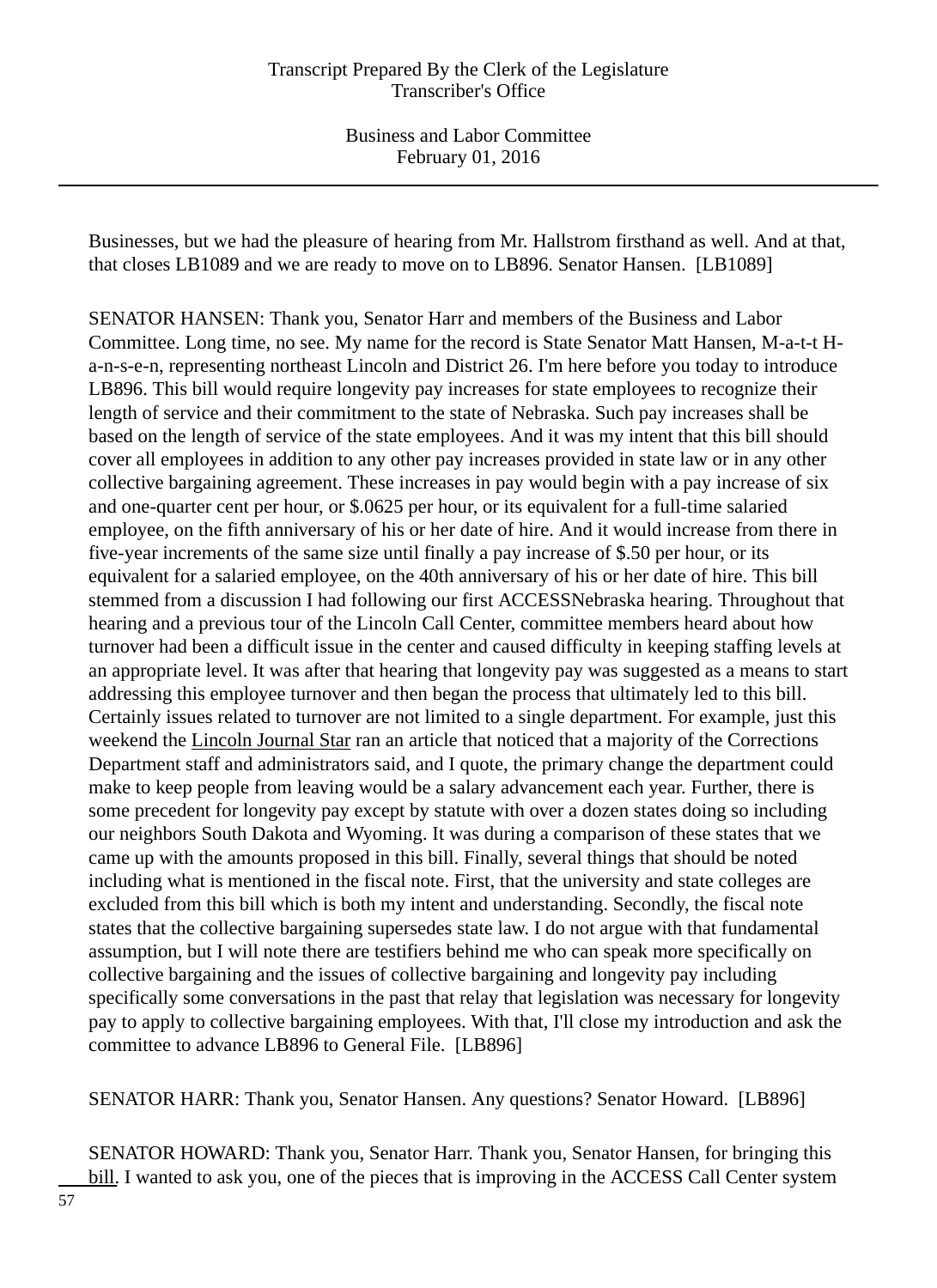is that they're working on creating a career ladder. So how would longevity pay interact with that career ladder that they're trying to create? [LB896]

SENATOR HANSEN: So longevity pay is simply recognizing your length of service with the state. And so if someone is say, moving up a career ladder in the department, they would also be earning the seniority needed for longevity. And so this would provide a pay increase on top of any other pay increases that would change in the career ladder. [LB896]

SENATOR HOWARD: Perfect. Thank you. [LB896]

SENATOR HARR: Any other questions? I have one. Longevity pay seems like a radical idea. Have we ever done this before in the state of Nebraska? [LB896]

SENATOR HANSEN: I mean there's been various concepts including step raises in the past if that's what you're comparing it to. [LB896]

SENATOR HARR: Okay. Can you tell us what the history is on longevity pay if you know. [LB896]

SENATOR HANSEN: I cannot at this moment. [LB896]

SENATOR HARR: Okay. I will ask those after you the same question then. I think they'll know. [LB896]

SENATOR HANSEN: Great. [LB896]

SENATOR HARR: All right. Great. Thank you very much. Anyone here proponents on LB896? [LB896]

MIKE MARVIN: (Exhibits 1-3) Good afternoon, Senator Harr, members of the Business and Labor Committee. My name is Mike Marvin, M-i-k-e M-a-r-v-i-n. I'm here today to testify in support of LB896 as introduced by Senator Hansen and cosponsored by Senator Watermeier. We'll also have others testifying on this bill; NAPE member Jerry Sonnek and the cospokesperson at our negotiations with the state of Nebraska will be testifying how we ended up seeking legislation. In essence, the state said if you want longevity, take it to the Legislature. Paul Essman, an expert on compensation in the Commission of Industrial Relations, was scheduled to appear today but he had to be in court so he has submitted his written testimony that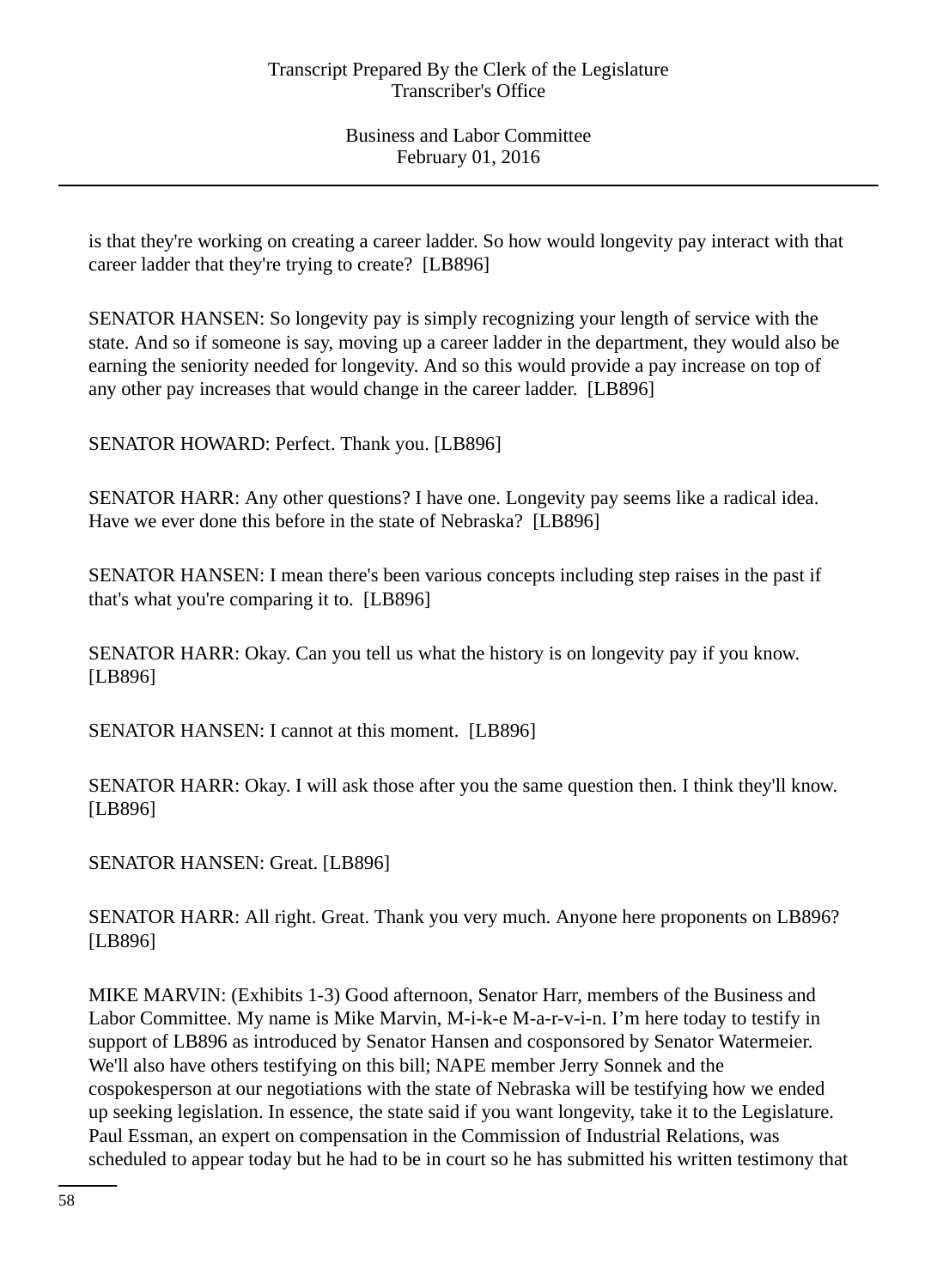Business and Labor Committee February 01, 2016

you should have. I worked with Senator Hansen's Office on this bill for several months. We looked at many states and how they handle compensation. You will see a chart in there that is from the National (Compensation) Association of State Governments. Let me comment on that chart for a minute. This is what happens when you let somebody who doesn't operate office machinery very often operate the office machinery: It's stapled wrong and I apologize for that. It shows you how many states have this as statute and how much is paid. As we worked on the bill, it became clear there was no real standard from state to state on longevity pay. Senator Hansen's staff and I then looked to see how much seemed to be about the prevalent amount. That is how we came up with the \$.0625 per hour figure. Personally wish it was much higher and would be willing to accept any amendment raising the amount. Senators, many of you heard me testify in this committee and in others how employees' years of service are not recognized and rewarded. You have all heard about the inability to retain employees--a common theme that a person hired today makes the same as a person hired in 2002. It does little for retention. It's not only a problem here but throughout the states, at Regional Centers, Department of Roads, ACCESSNebraska, Corrections, almost every agency and almost every division has a problem retaining employees. This bill does not mean a lot of money to employees. It mean something to employees. It will help. This bill has a price tag of under \$2.7 million to implement for the 10,300 employees that fall under our contract. I am confused on the fiscal note. Let me talk to you...put that out there right now. I'm not exactly sure how they came up with their figures and if it included the those under the collective bargaining agreement. I don't have the data to cost it out for the employees outside of the contract, but I've included a chart to show how many NAPEcovered employees this affects upon implementation, the cost for each group. Now I do want to note that in Mr. Essman's submitted testimony, he talks about the differences between a longevity raise and step raises or merit raises. I think that's going to lead to your question, Senator Harr. The longevity raises are not consider wages of the CIR. It is considered a benefit. So that is much different from a step raise or merit raises. And with that, I would be happy to answer any questions. [LB896]

SENATOR HARR: Any questions for Mr. Marvin? Senator Howard. [LB896]

SENATOR HOWARD: Thank you, Senator Harr. Thank you, Mr. Marvin, for your testimony today. If you remember, my mother worked for the state for 34 years. [LB896]

MIKE MARVIN: Yes. [LB896]

SENATOR HOWARD: So she would have missed out on that 35-year mark. But then she transitioned into a role as a state senator. State senators are excluded because they're not part of your bargaining contract, correct? [LB896]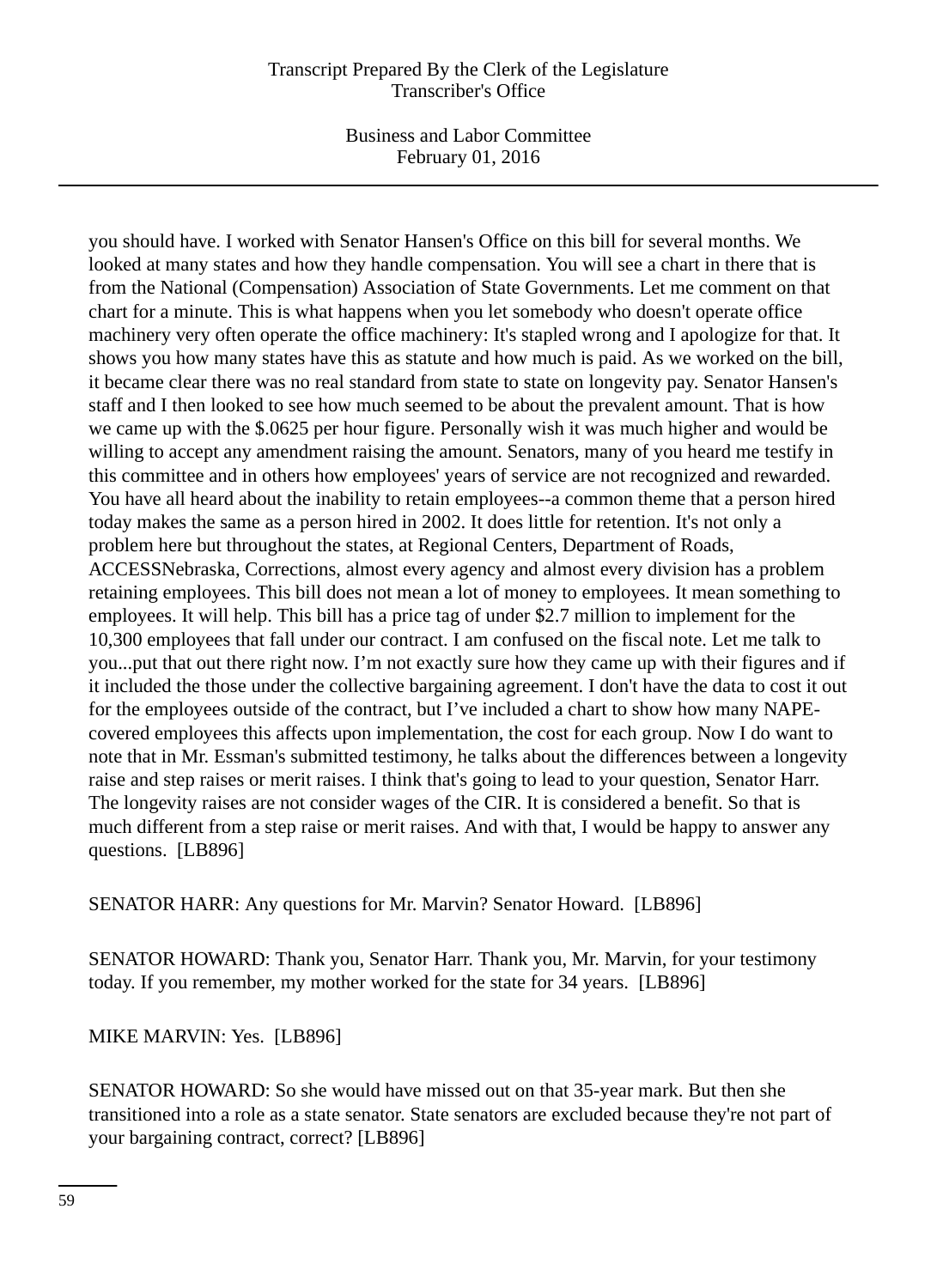MIKE MARVIN: This is going to be kind of difficult, I think, for them to figure out. This is to apply to all state employees, not just those represented under the NAPE collective bargaining agreements. This was written and intended for all state employees. [LB896]

SENATOR HOWARD: Does that include state senators then? [LB896]

MIKE MARVIN: I would hope so, but I think you guys are under a different statute. Personally, I wouldn't work for what you guys get paid. [LB896]

SENATOR HOWARD: Thank you, Mr. Marvin. [LB896]

SENATOR HARR: Thank you. Any other questions? Do you know, did the state used to provide longevity pay? [LB896]

MIKE MARVIN: Senator, they did not have longevity pay. What they had was a step raise. [LB896]

SENATOR HARR: Okay. [LB896]

MIKE MARVIN: We had negotiated for our bargaining units under Governor Nelson, we negotiated a way to progress through the pay line. It was not comparable under the CIR. And when Governor Johanns took office, he decided that he wasn't going to do anything that wasn't comparable and so we lost it. Governor Heineman had the same mentality that if it was not comparable, they were not going to pay. And it's...that attitude has really led to a lot of our problems with retention of employees. I think many of you saw in the Lincoln Journal Star, the Inspector General for Corrections' survey that he did and it overwhelmingly talked about employees didn't stay because there was no way to advance through the pay line. We have a minimum wage and a maximum wage. So since 2002, every employee who has been hired at the state of Nebraska stays at the minimum wage. If the minimum wage goes up 2.25 percent, that's what they go up. So there's been no advancement through the pay line since 2002 for state employees. [LB896]

SENATOR HARR: All right. Thank you very much. Any other questions? Seeing none, thank you for your testimony. [LB896]

MIKE MARVIN: Thank you for your time today. I'll be back up later. [LB896]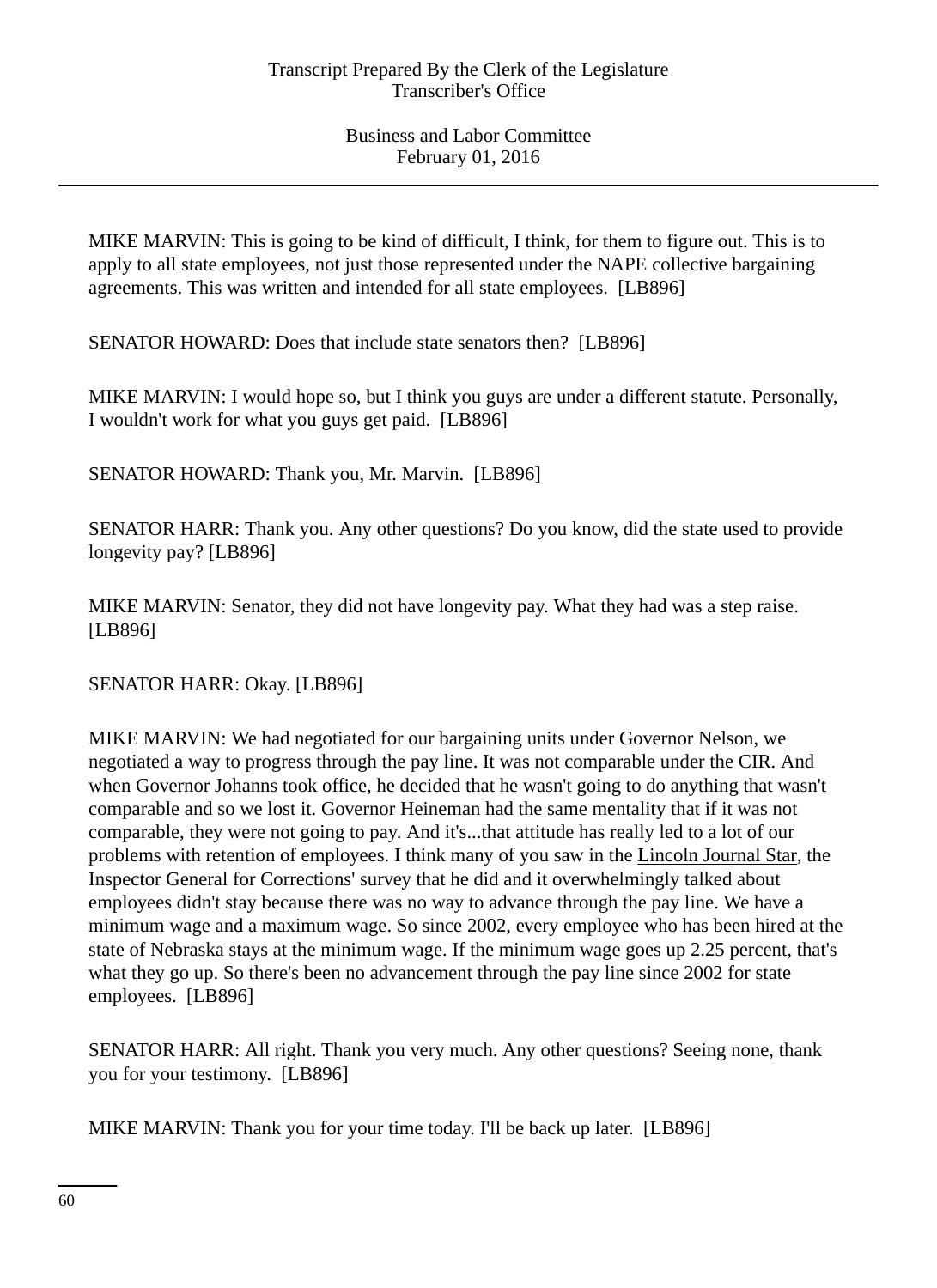SENATOR HARR: Any other proponents? [LB896]

JERRY SONNEK: (Exhibit 4) I have to take off my glasses or I can't see. My name is Jerry Sonnek, J-e-r-r-y S-o-n-n-e-k. I live in York, and I'm a 14-year career state employee of the Department of Corrections. I'm a NAPE union member and the elected cochair of the master contract bargaining team. During negotiations, the union presented various longevity increase proposals to financially reward career employees for their years of service and to create a separation in wages for long-term, more senior employees from the new hires and less senior employees, including temporarily suspending starting wage increases, thus a sense of value to long-term, more senior employees. The initial longevity increase proposals only affected career employees with more than 5 years of state service, thus resulting in a cost savings to the taxpayers because less money is used in the short-term implementation and the long-term continuation of the longevity pay plan. These longevity increase proposals would have an additional long-term impact to the taxpayers and to government services because when career employees are financially rewarded for their years of service, this creates retention, which reduces turnover, which in turn reduces the high cost of hiring and training new employees--a cost savings to the taxpayers. Our employer rejected the union's longevity increase proposals in favor of the standard proposal which cost the taxpayers more money in the short term and long term. The employer's proposal includes financially rewarding future new hires that haven't even been hired yet and provided no retention incentive for career employees. The employer's proposal continues to pay newly hired employees the same wage as career employees no matter how many years of service and experience, creating low morale and turnover among career state employees. During negotiations, the union stated it was prevalent that other states have longevity plans in state statues. The chief negotiator for the Governor told the union to take the longevity increase proposals to the Legislature. And that's why we're here: The Governor told us to bring it here. Your support by financially rewarding career employees that are also citizens and taxpayers of the state of Nebraska is appreciated. And that's all I have to say. I'll answer any questions that you have. [LB896]

SENATOR HARR: Thank you for coming, Mr. Sonnek. Any questions? Senator Crawford. [LB896]

SENATOR CRAWFORD: Thank you, Chairman Harr, and thank you for your testimony and the letter. Did you get any assurance from the Governor that if you took it to the Legislature the Governor would support it? [LB896]

JERRY SONNEK: No. [LB896]

SENATOR CRAWFORD: Thank you. [LB896]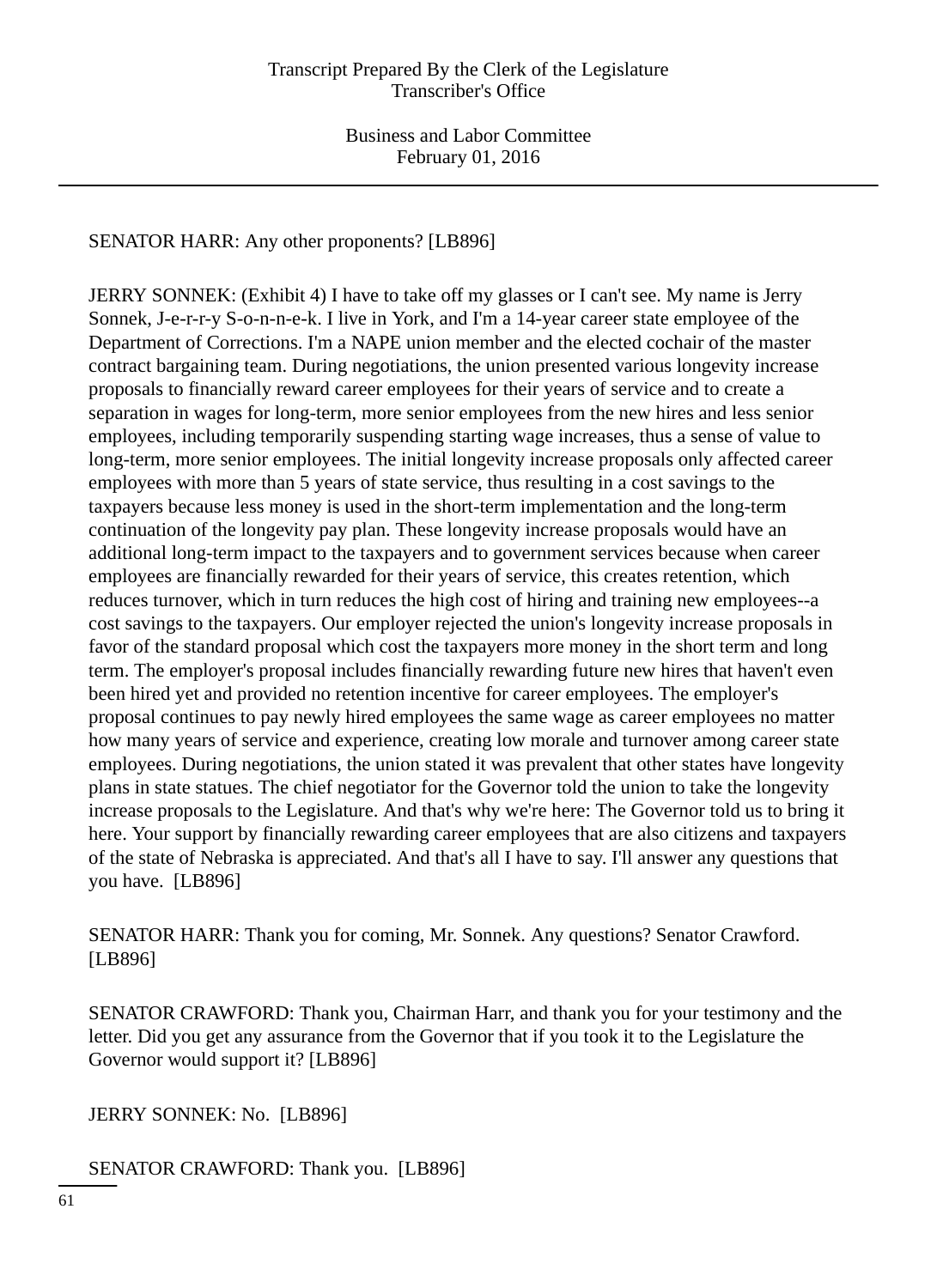SENATOR HARR: Any other questions? Well, thank you for taking the challenge of the Governor. Thank you for coming down here today. It's appreciated to hear from citizens. So we appreciate it. That being said, are there any other proponents on LB896? [LB896]

SUE MARTIN: (Exhibit 5) Good afternoon again. I am testifying...I'm testifying today in support of LB896. My name is Sue Martin, S-u-e M-a-r-t-i-n. I am the president of the Nebraska State AFL-CIO. Historically, companies give longevity raises to help attract and retain top talent. It is a way to recognize loyalty and to inspire new or potential employees to show that the company values experience and loyalty. Human resources departments know that the cost of turnover is high. The cost to train employees would be shifted to the longevity increase proposed by this bill. If you have a great culture, longevity helps protect that culture. Institutional knowledge is irreplaceable in this type of environment. The state of Nebraska pay scales are lower than private industry. We must think of ways to attract and retain good employees that will stay and serve the public. It's also a fairness issue. I was a 26-year state of Nebraska employee before taking this position. In order to attract new employees to the state, the department that I worked for started the practice of hiring new employees at the same rate or a higher rate of pay than current employees. One of the reasons for this was because they could not get anyone to fill those positions. In the last two years I was employed, there were at least two new employees hired in my same job classification at the same rate of pay that I was currently making. By passing this bill, it will not only reward long-term employees for their dedication to serve the state of Nebraska, it will also be an incentive to attract new employees to state employment rather than qualified candidates seeking employment elsewhere. I ask that you support the passing of this bill. [LB896]

SENATOR HARR: Thank you. Hold on, let me see if we have any questions. Quick question... [LB896]

SUE MARTIN: Yep. [LB896]

SENATOR HARR: ...the people hired after you for more wages, were they men or women? [LB896]

SUE MARTIN: Well, actually I think there was one of each. [LB896]

SENATOR HARR: Oh. There you go. All right. Well, thank you very much. Any other proponents on LB896? Seeing none, is there any opponents on LB896? [LB896]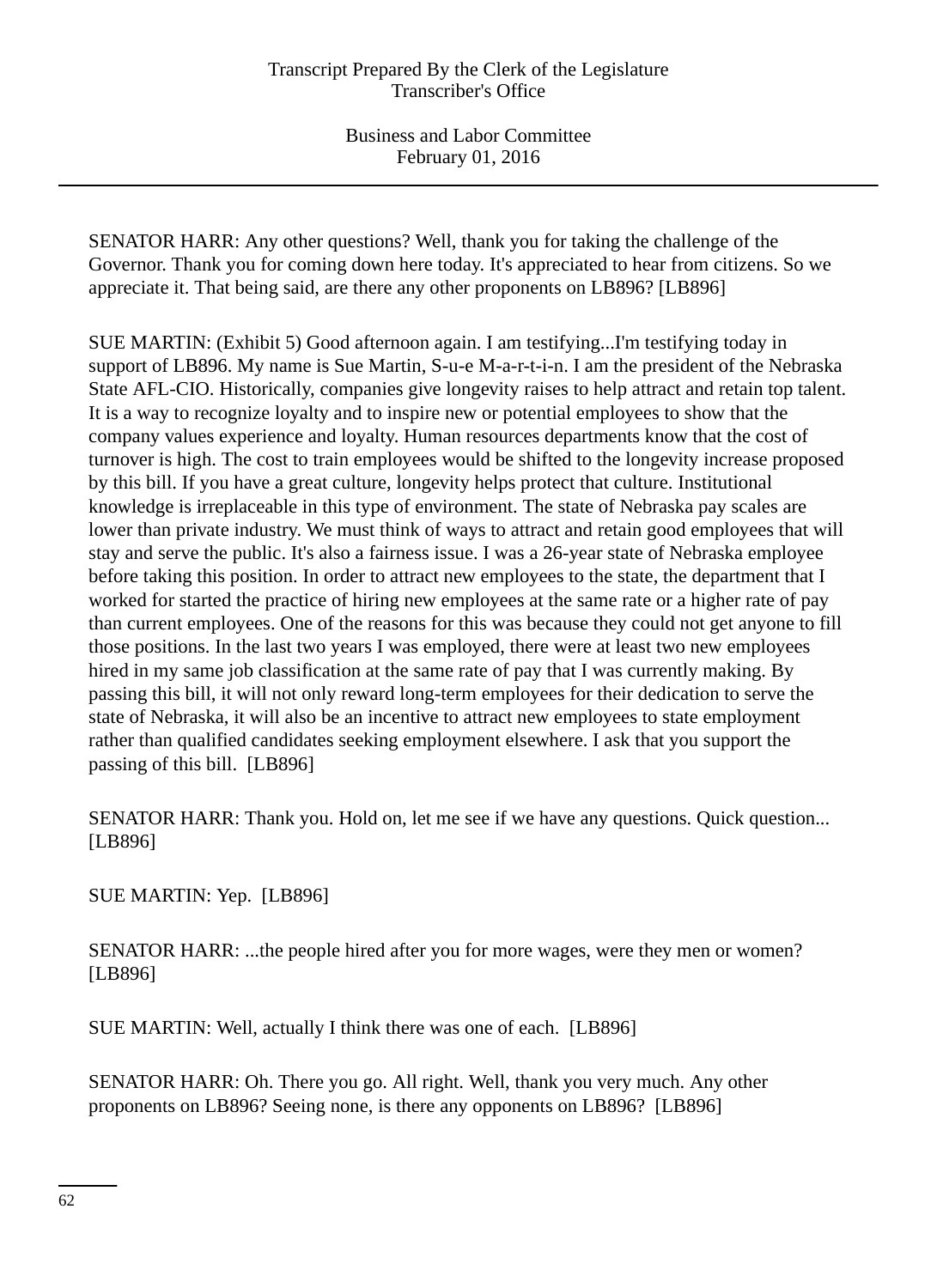BO BOTELHO: (Exhibit 6) Good afternoon, Senator Harr and members of the committee. My name is Bo Botelho, B-o B-o-t-e-l-h-o, deputy director and general counsel for the Department of Administrative Services. I'm here today to provide testimony in opposition to LB896. LB896 provides for pay increases for state employees based on longevity. These increases are in addition to those set by collective bargaining. This conflicts with portions of the State Employees Collective Bargaining Act. The act was written such that the executive branch was charged with negotiating wages. The Legislature did not attempt to retain a right to approve or an ability to modify the resulting contracts. The Bargaining Act contains a provision that states the DAS Employee Relations Division shall be responsible for negotiating and administering all labor contracts entered into by the state of Nebraska, with the exception of those entered into by the constitutional offices, the State Colleges, and the University of Nebraska. The Chief Negotiator is vested with authority on all mandatory topics of bargaining and may adjust or change rates of pay and other terms and conditions of employment that are mandatory topics. The act also provides that mandatory topics of bargaining shall mean those subjects of negotiation in which employers must negotiate pursuant to the Industrial Relations Act, including terms and conditions of employment which may otherwise be provided by law for state employees--and this was mentioned Senator Hansen--except when specifically prohibited by law from being a subject of bargaining, such as retirement benefits. Thus, in those areas addressed by the contracts, the contracts supersede statutory requirements or could, depending on how they're negotiated. Therefore, it appears that even if the Legislature were to pass LB896, the Employee Relations Division could bargain, with its granted authority, with the bargaining units different terms and conditions of employment even if they are otherwise provided by law, such that the contract would always prevail over this statutory requirement. This bill creates further uncertainty during an impasse where the Commission of Industrial Relations has the authority to establish rates of pay. It's unclear if the commission would even rely upon the statute and determine its decision. What they do is they look at similar states, what they call array states, and look at the comparability, which was discussed earlier, and see what the other states are doing. And they would make a decision as to what the raises would be or what the pay would be. Further, there is constitutionals issues as well. The Constitution of the State of Nebraska provides in Article IV, Section 6 that the supreme executive power shall be vested in the Governor. In State v. Board of Equalization, the Nebraska Supreme Court stated that the Legislature cannot, through appropriations, exercise or invade the constitutional rights or power of the executive and that the Legislature cannot administer appropriations once made. Article IV, Section 7, the state constitution provides that no appropriations are to be made in excess of the recommendation contained in the Governor's budget unless approved by a three-fifths vote of the Legislature and that the excess shall be subject to veto by the Governor. Further, in the Board of Regents case, the Legislature passed a bill that contained numerous statements directing the Board of Regents or employees of the university to take certain actions including pay raise. The court held in part, "The determination of salary schedules and the compensation to be paid to the employees of the Board of Regents is an integral part of the general government of the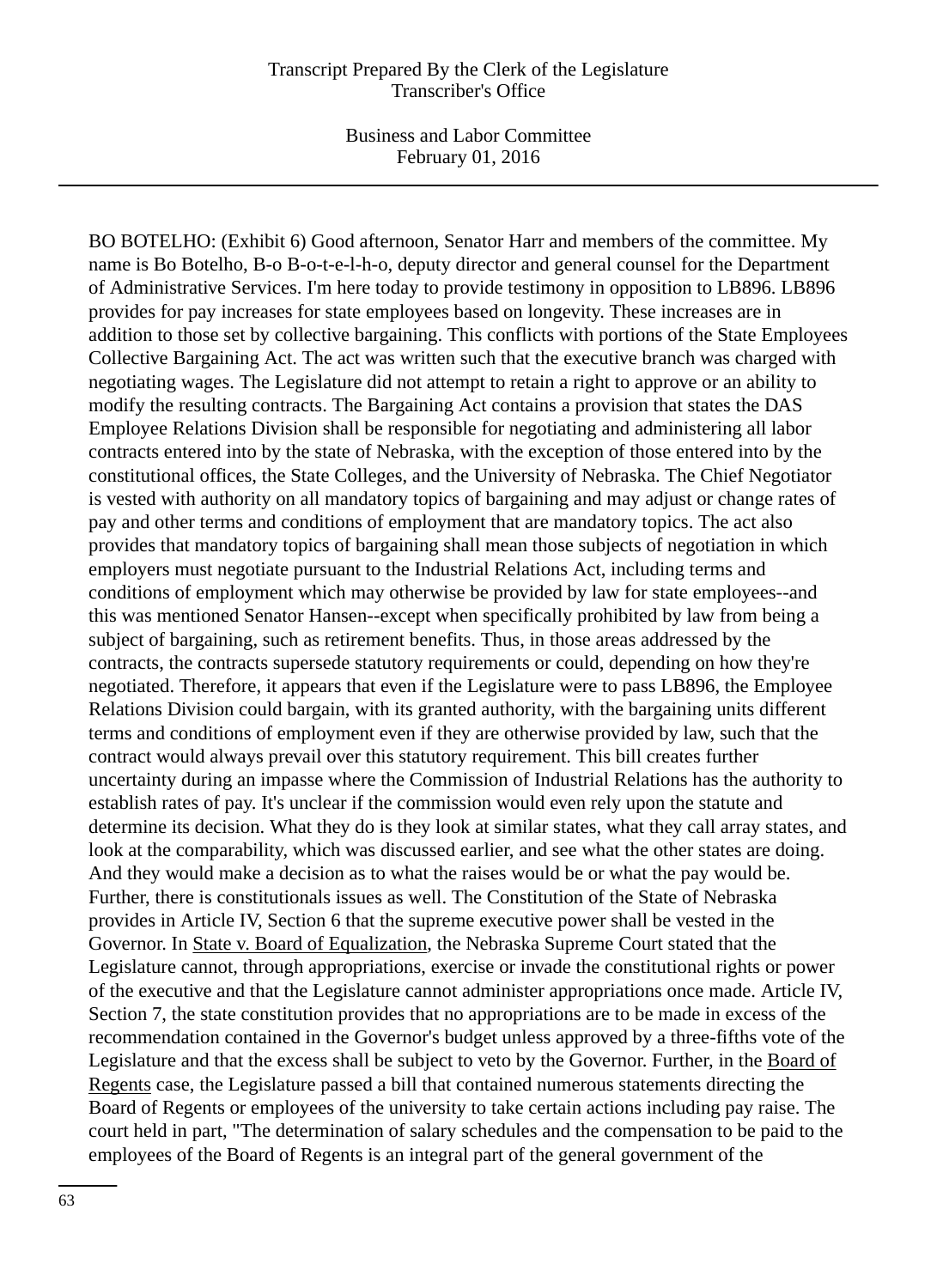University. The judgment should be modified by deleting that portion of the judgment," which allowed those pay raises to go forward. We think the above demonstrates that when the Legislature created the Collective Bargaining Act, it affirmed that the executive had the power to set wages. No attempt was made to retain authority to set wages or approve the wages. In fact, case law indicates that if such were done, it would be constitutionally suspect. I'll now answer any questions you may have, especially regarding the fiscal note as there appears to be some. [LB896]

SENATOR HARR: All right. Thank you. Any questions? Senator Ebke. [LB896]

SENATOR EBKE: Thank you. So would you...am I reading this right and hearing you right in suggesting that it would be the administration's position that the appropriate means for, if we want to call them step raises or whatever, should be written into the collective bargaining agreement? Is that a safe...? [LB896]

BO BOTELHO: Yes, for those positions that are labor covered. [LB896]

SENATOR EBKE: All right. [LB896]

BO BOTELHO: The fiscal note takes all state positions that we cover, not just the labor contract. So that would include the nonlabor employees which would be what we consider to be exempt, the rules-covered individuals. So labor contract controls over those positions that fall into the collective bargaining units. So the contract would...that would be the vehicle to determine what the raises are and what method you would use to create those raises over a period of time for just length of the contract because they're two-year contracts and so they can change every two years. [LB896]

SENATOR EBKE: Right. So you would...but you would suggest that this particular piece of legislation is the Legislature taking on executive function? [LB896]

BO BOTELHO: That's what the case law would seem to indicate. Yes, Senator. [LB896]

SENATOR EBKE: Okay. Thank you. [LB896]

SENATOR HARR: Any other questions? Senator Crawford. [LB896]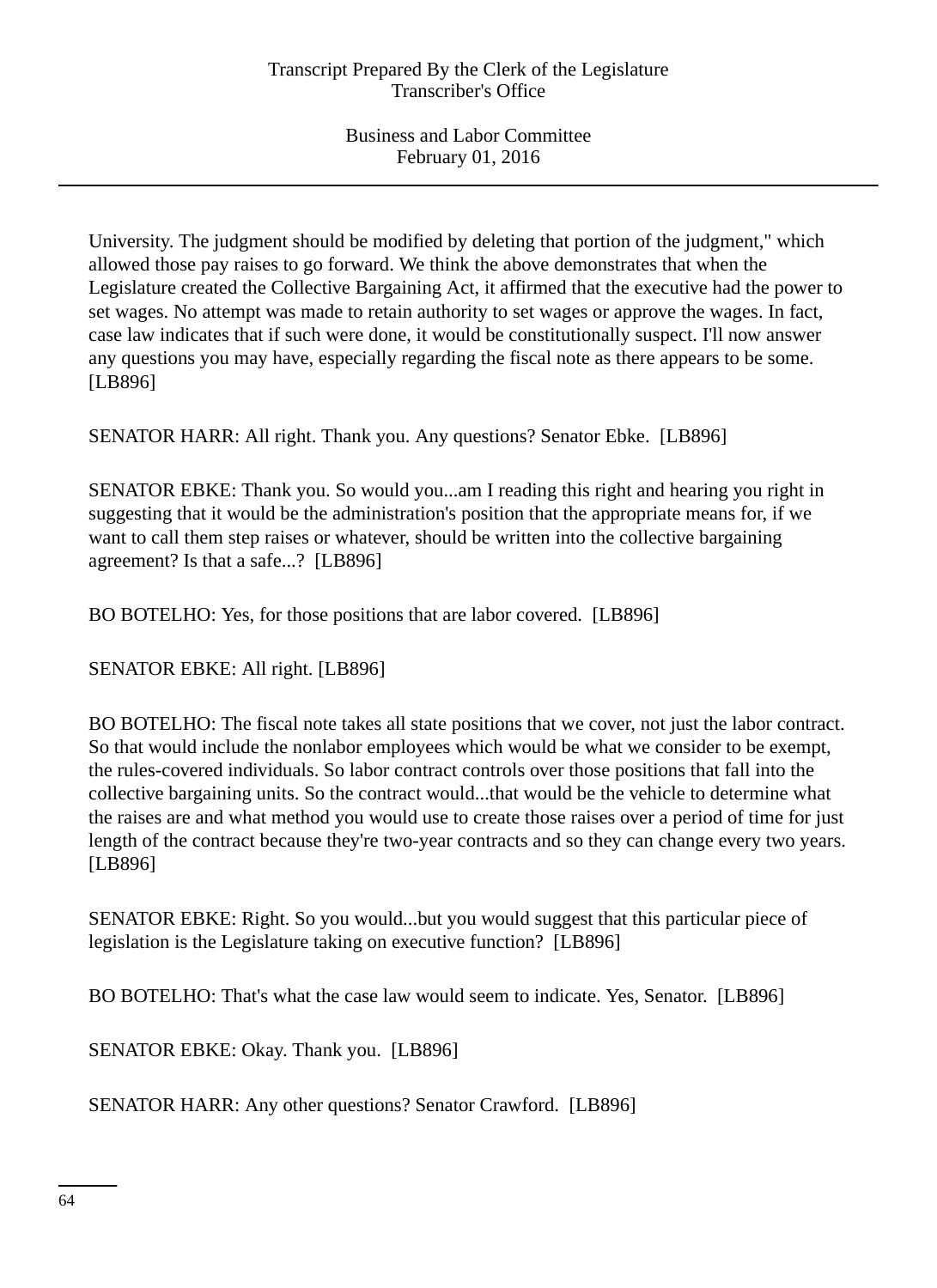SENATOR CRAWFORD: Thank you, Chairman Harr, and thank you for being here. So I'm just trying to understand the testimony. It talks about...on page 1 you're talking about there are mandatory topics of bargaining and then it talks about terms and conditions of employment which may otherwise be provided by law for state employees, except when specifically prohibited by law from being a subject of bargaining. Are there particular parts or particular elements that are currently prohibited by law from being the subject of bargaining? [LB896]

BO BOTELHO: I believe retirement benefits can't be bargained in the labor contracts. [LB896]

SENATOR CRAWFORD: Are there any...so is it retirement benefits only, or is it benefits that can't be negotiated? [LB896]

BO BOTELHO: No, benefits, health benefits are one of the topics that are addressed. [LB896]

SENATOR CRAWFORD: Okay, so it's retirement benefits. [LB896]

BO BOTELHO: Yeah, the one that I'm aware of--hopefully I'm not mistaken--is the retirement benefits. [LB896]

SENATOR CRAWFORD: Okay. So in one of the letters that we have, one of the letters of support talks about longevity pay as a benefit. Does that in any way impact your understanding of its ability to be set by statute as opposed to collective bargaining? [LB896]

BO BOTELHO: No. I mean, we would...it's compensation so it's a wage. I don't see how pull it out of the category of wages or compensation. I mean, I suppose that's an argument if the bill goes forward. The constitutionality of legislation is going to have to be addressed if it moves forward. I don't understand the benefit argument. It's a raise. It's a salary wage. [LB896]

SENATOR CRAWFORD: So would that legal information and that advice on the parts of the benefit and longevity benefit being something that needs to be done by bargaining instead of the state Legislature, would that have been information or advice you would given the Governor before he had this discussion telling the people who are bargaining with him to come to the Legislature for that? [LB896]

BO BOTELHO: I'm not sure which Governor they're referring to. I assume since it happened during a previous contract it may have been Governor Heineman. And I have no knowledge of that statement or why that would have been said. If you look at the history of the Collective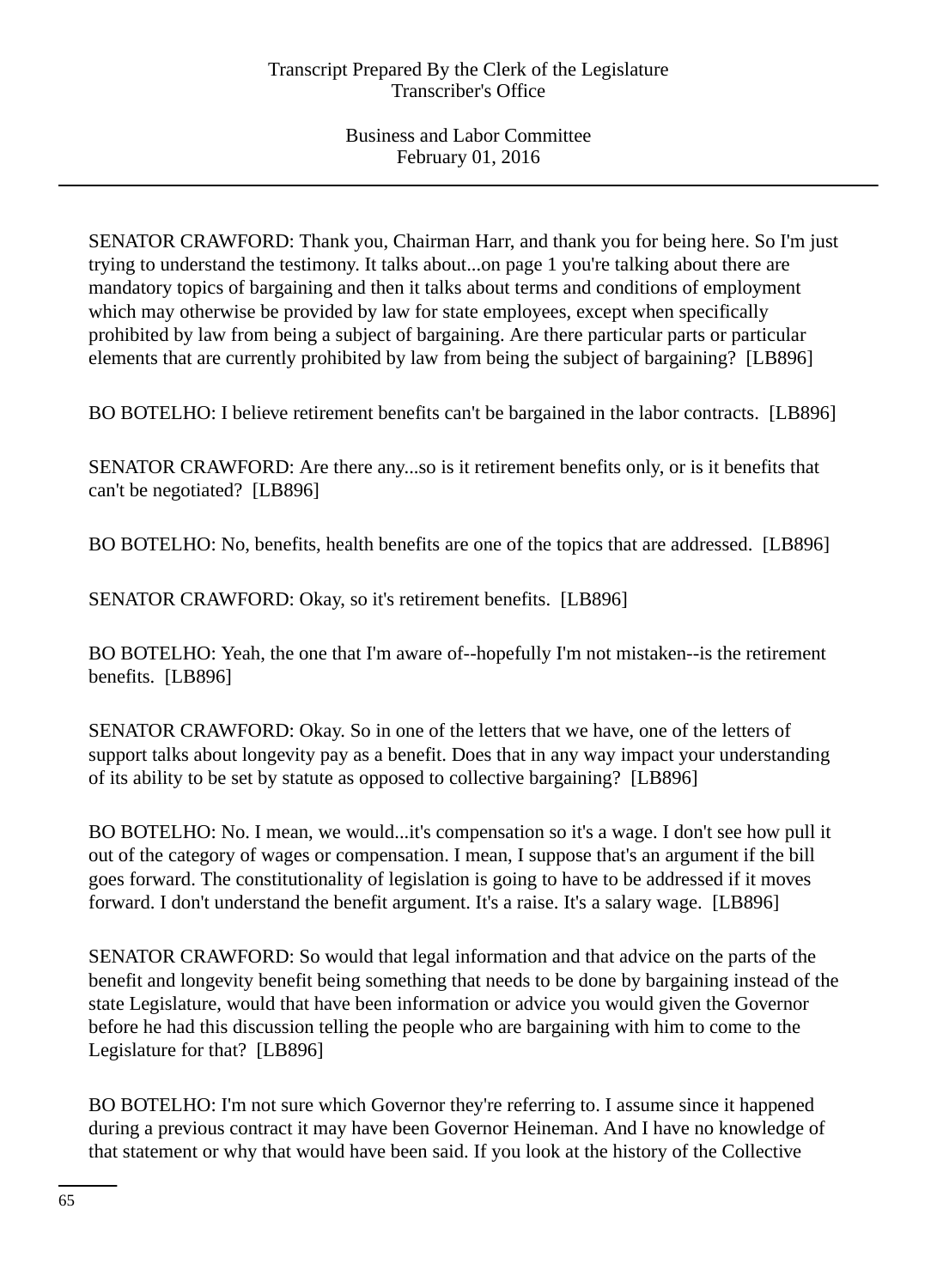Bargaining Act, wages and salary increases, they're negotiated. So I'm not sure...I can't speak to that statement. [LB896]

SENATOR CRAWFORD: All right. Thank you. [LB896]

SENATOR HARR: Thank you. I have a couple questions. So on the first page you have paragraph two. You state, "The act was written such that the executive branch was charged with negotiating wages." Now I was taught in law school never to use passive sentences. And the reason is and this is it states "the act was written," but we don't know who wrote the act. Who wrote the act? [LB896]

BO BOTELHO: Well, I don't know, Senator. I mean I... [LB896]

SENATOR HARR: Well, was it the legislative branch? Let's start there. [LB896]

BO BOTELHO: Yes. [LB896]

SENATOR HARR: Okay. So we wrote this. And by the way, I'm sure you're aware, I'm not telling you something you don't know, one Legislature cannot bind future Legislatures. So if we chose to change that, it would be within our prerogative assuming it did not conflict with the constitution, is that correct? [LB896]

BO BOTELHO: That's correct, Senator. [LB896]

SENATOR HARR: Okay. And whether it conflicts with the constitution or not is, we'll say, a gray area that we need to work on and maybe we can negotiate on. Would you agree with that, that it's a gray area? [LB896]

BO BOTELHO: The determination whether it conflicts with the constitution...(inaudible)? [LB896]

SENATOR HARR: Whether this is constitutional or not is a gray area, you'd agree with that? [LB896]

BO BOTELHO: It remains to be seen, Senator, yes. [LB896]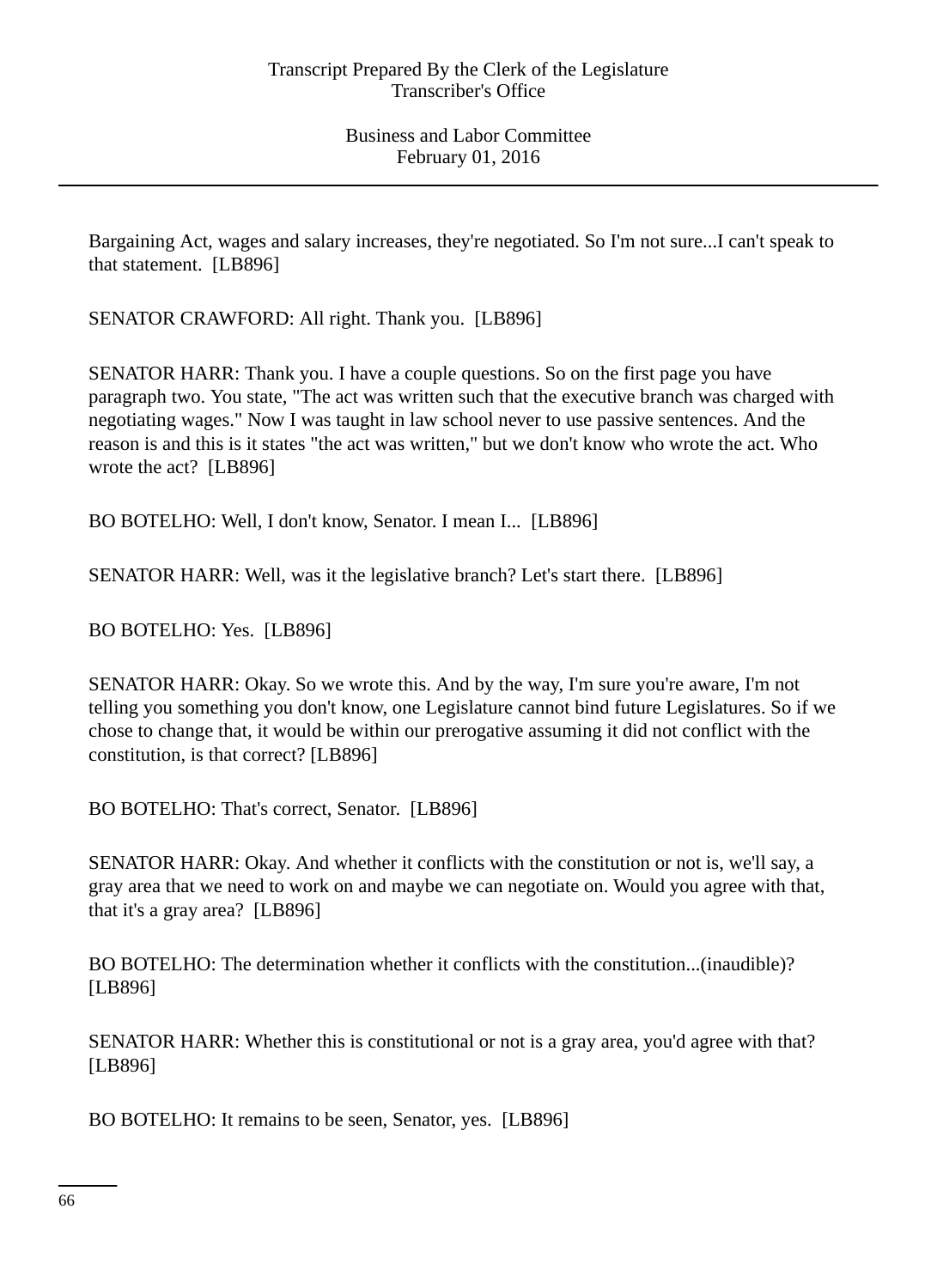SENATOR HARR: Okay. And that would be as it applies to both people who come under collective bargaining and those outside of collective bargaining. [LB896]

BO BOTELHO: Correct, Senator. [LB896]

SENATOR HARR: Okay. And then we have the additional issue of, hey, those under collective bargain, does this supersede our collective bargaining law or do we need to amend this to make sure that it does or does not apply to those individuals, is that your testimony? [LB896]

BO BOTELHO: That's correct. Yes, Senator. [LB896]

SENATOR HARR: Okay. [LB896]

BO BOTELHO: So there are two distinct issues, really. [LB896]

SENATOR HARR: Yeah, I get it. I get it. I get it. Well, we will be looking to the AG and other labor lawyers to help figure this out because I know I am not a labor lawyer and I don't believe you are either. [LB896]

BO BOTELHO: I am not, Senator. [LB896]

SENATOR HARR: Yeah, that's right. Okay, great. Well, I appreciate your testimony here today. Thank you very much. Anyone else here in opposition to LB896? Anyone here in the neutral? Seeing none, Senator Hansen, would you like to close? [LB896]

SENATOR HANSEN: Yes, I would. [LB896]

SENATOR HARR: Thank you. [LB896]

SENATOR HANSEN: Thank you, Chairman Harr and members of the committee. First, let me address Senator Howard's point. I do think longevity raises would have been prohibited against the other Senator Howard because Nebraska state senator's pay is actually explicit in the constitution. That is my interpretation. Thank you again for hearing this bill which would raise...which would provide state...longevity raises for state employees. I agree with you, Senator Harr, that if it's a legislative prohibition, the Legislature has full authority to change that prohibition. And if we need to work in tightening the language to see exactly how it can apply in this situation I would be happy to work with the committee and the committee legal counsel and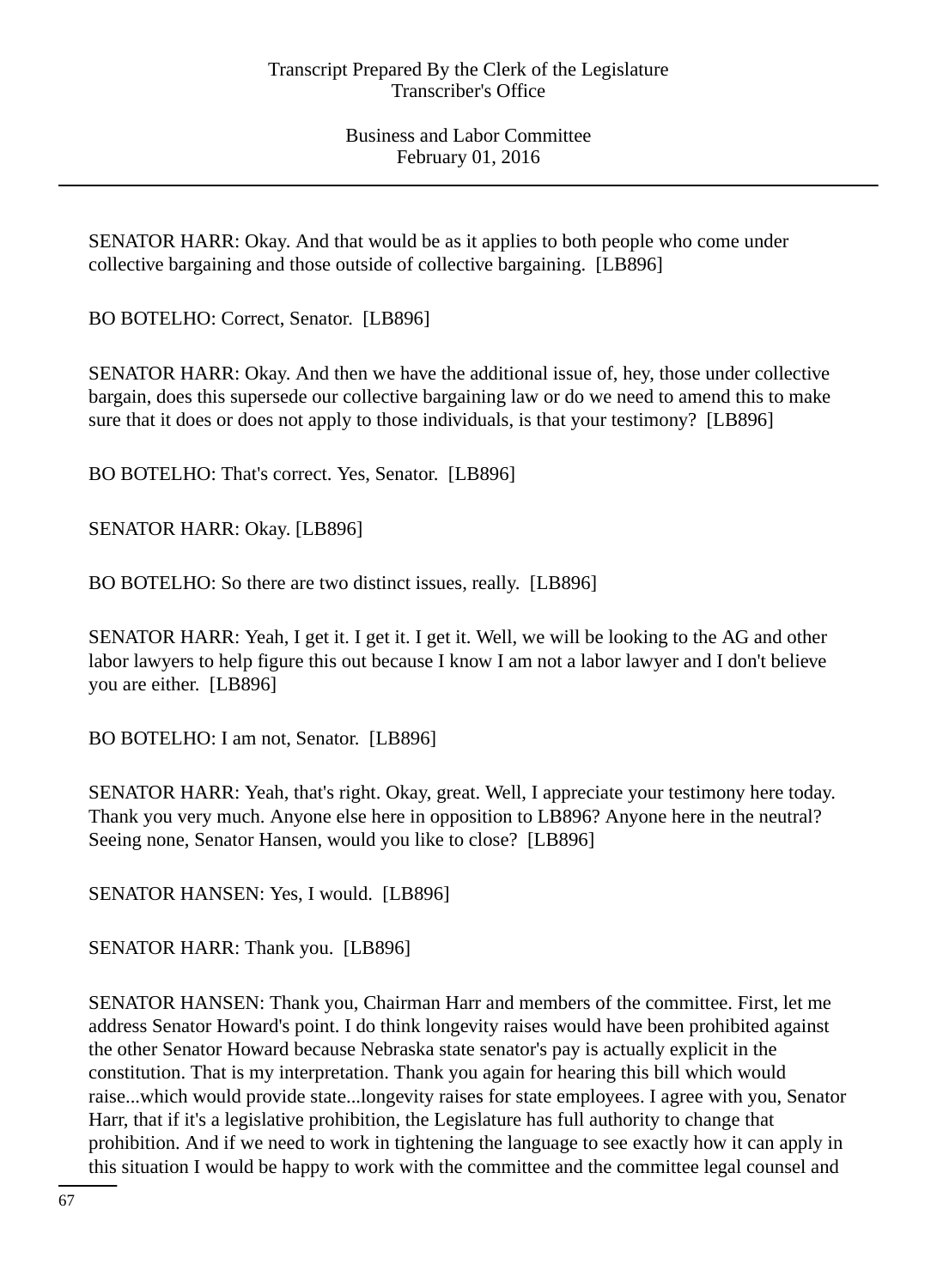others. A couple things, just, I made some notes. I believe the opposition testimony referenced- and I was not privy to the letter he passed out--referenced the case of Board of Regents v. Exon. I'll just note we had looked at that case and that was a very specific constitutional provision related to the university, which is also why when I said in my introduction we do not include the university, that had already been take into account. I would agree with that testifier and Chairman Harr that this is a gray area and we can certainly look at it further. Finally, I will note that in terms of longevity pay, whether that's a wage or benefit, there's been some precedent from the CIR, that they have ruled that that is a benefit and that...during the negotiations. With that, I would be very happy to work with the committee to advance this bill and reward our hardworking state employees. [LB896]

SENATOR HARR: Thank you, Senator Hansen. Senator Crawford. [LB896]

SENATOR CRAWFORD: Thank you, Chairman Harr, and thank you for bringing this bill, Senator Hansen. What is important for us to understand about it being a benefit as opposed to a wage? Why is that an important distinction that was made by one of the supporters and made by you in the closing? [LB896]

SENATOR HANSEN: That is a good point and I can follow up with you... [LB896]

SENATOR CRAWFORD: All right. Okay. Thank you. [LB896]

SENATOR HANSEN: ...on that. That's starting to get into deeper levels of CIR negotiation than I've personally been privy to. [LB896]

SENATOR CRAWFORD: Okay. Thank you. [LB896]

SENATOR HARR: Excellent. Thank you, Senator Hansen. Any other questions? Seeing none, I appreciate your testimony here today. [LB896]

SENATOR HANSEN: Thank you. [LB896]

SENATOR HARR: (Exhibits 7 and 8) We have letters of support as well on LB896 from Adam Johnson from the...an employee with DHHS, and Paul Essman from NAPE. And with that, that closes LB896 and we will move on to LB850 with our own Senator Crawford. Senator Crawford, the floor is yours. [LB896]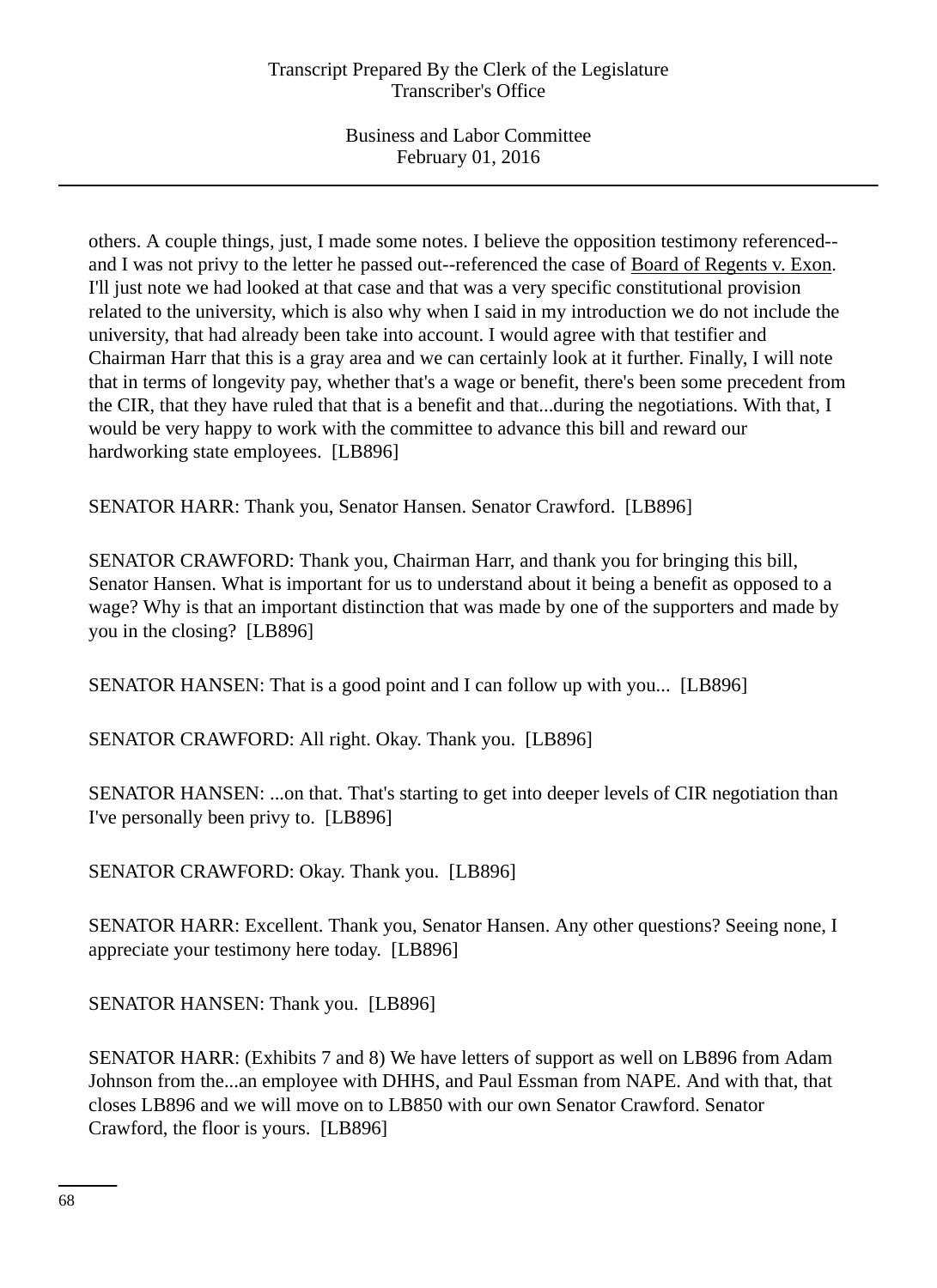SENATOR CRAWFORD: Good afternoon, Chairman Harr and fellow members of the Business and Labor Committee. My name is Sue Crawford, S-u-e C-r-a-w-f-o-r-d, and I represent the 45th Legislative District of Bellevue, Offutt, and eastern Sarpy County. I am honored to bring LB850, the Paid Family Medical Leave Insurance Act, before you today. It's been 21 years since Congress passed the Family Medical Leave Act providing unpaid leave for families. However, federal FMLA requirements apply to far too few families and provide no mechanism for wage replacement for workers that it does cover. A 2012 national work force survey found that almost half, 46 percent, of all workers eligible for the federal FMLA leave and who had unmet needs for family medical leave did not...who had unmet needs for family medical leave did not take the leave they needed because they could not afford it. In short, current policies put too many workers in the untenable position to keep the job they need or care for the families that they love. Currently, less than 12 percent of all workers have access to paid family leave. This overwhelming lack of paid family leave has serious consequences for families' budgets and our economy. In 2001, a quarter of two-income families who filed for bankruptcy did so after missing two or more weeks of work due to their own illness or the illness of a family member. A 2007 American Journal of Medicine study that updated this earlier work found that 40 percent of patients surveyed reported losing two weeks or more income before declaring bankruptcy. In slightly over half of these cases, the job loss was that of a family caregiver. What's more, a recent New York Times/CBS poll found that family responsibilities kept more than half of nonworking Americans out of the work force. A 2013 Pew survey found that 27 percent of women surveyed quit their jobs to care for a child or a family member. In Nebraska, recent data queries of reasons that Nebraskans who apply for unemployment assistance give for leaving a job show that nearly 20 percent of them report health and family issues. With Nebraska's serious work force shortages, we can't afford to have these workers sitting on the sidelines. States can invest in infrastructure to ensure workers can put families first without sacrificing their jobs. Three states--New Jersey, Rhode Island, and California--have made this important investment. While design of these programs vary, each of the states provides financial assistance for a worker who needs to take family or medical leave to care for themselves or a close family member through partial wage replacement. In each state, this assistance is financed by a modest employee contribution to a state-run insurance system. In New Jersey, for example, employees pay a maximum of 46 cents a week, or \$24.24 a year on the first \$30,300 of their earnings. Early statistical models of a paid family leave program in Nebraska show that leave could be available to workers for less than \$2 a week. LB850 establishes a partnership between the state of Nebraska, employers, and employees. The state establishes the infrastructure for the program, employers ensure workers are able to return back to their jobs after leave, and the employees pay a small premium for the insurance that provides a partial wage replacement when they need it. I want to turn for a moment to a discussion of some arguments you may hear against a paid family leave. You may hear concerns about how businesses will manage if a valued employee takes paid family leave. However, this view ignores the reality that when a family crisis hits, a valued employee who cannot take leave may feel the need to quit. In that case, they not only have to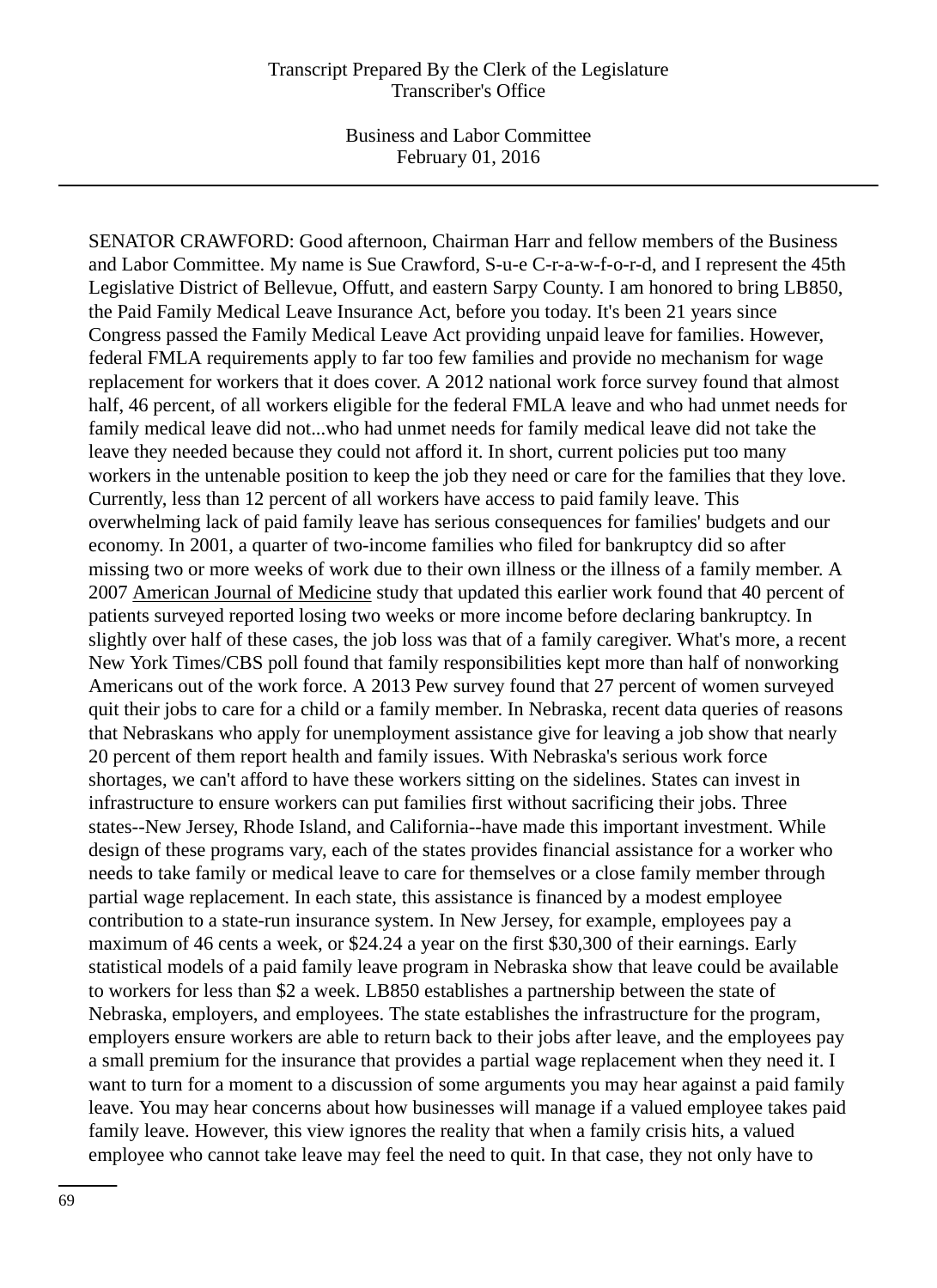Business and Labor Committee February 01, 2016

manage without that valued employee but they have the added cost of recruiting and replacing that employee. A meta-analysis of over 17 case studies regarding the cost to replace an employee shows that employee turnover could cost a business between 10 percent to 30 percent of the employee's annual earnings. In Nebraska, reducing employee turnover through family leave program could save businesses between \$4,000 and \$12,000 per employee per year. If the employee does manage to find a way to come to work at the cost of their own health or at the painful price of leaving a child alone in the hospital, that employee will be back at work distracted and resentful. We know from research that if the employee can take time off in those situations, they will come back more productive and more loyal to the employer instead. For example, in California which has had a paid family leave program for over ten years, over 95 percent of workers return to work following leave. Eighty-seven percent of California employers surveyed reported that the paid family leave program did not increase their costs. In fact, 8 percent of businesses reported cost savings because employers were able to access paid family leave instead of employer-provided benefits such as paid sick leave and vacation days. The fear about how a small business or any business will manage when an employee takes leave also fails to consider the entrepreneurial opportunities that paid family leave will foster. When an employee takes leave, that frees up the money that otherwise would have been going to that employee's wages since the employee will receive benefits from the paid family medical leave insurance fund instead in their absence. This can create a new, vibrant market for firms and selfemployed entrepreneurs who provide temporary replacement services. I see this as a particularly valuable market opportunity for women who choose to stay home with their children for longer periods of time. Women who stay out of the work force to be with their children for a few years need pathways back into the work force when they're ready to return. These temporary opportunities could be valuable opportunities to pave the way for these women. Think of how valuable it would be for a woman who stays home until her kids go to school. Once the kids start school she can start taking on some temporary assignments that fit her schedule to gain experience. In this way, paid family leave benefits both those women who choose to return soon after a birth and those women who choose to stay home with their children while they are young. Paid family leave is not just an important benefit for new parents or women, however. Working Nebraskans with aging parents may need time off to help an aging parent or a partner recently diagnosed with Alzheimer's or Parkinson's adjust to new routines or to move them into a new situation. Or a worker might need time to care for themselves after a major illness or car accident. That can happen to anyone at any age regardless of their family situation. LB850 ensures workers put families first without sacrificing their job. You also hear the small businesses are able to work out flexible schedules with their employees right now. I'm sure that many small businesses work hard to meet these needs of their valued employees. Let me conclude with two important realities for smart...small businesses should LB850 pass. First, LB850 offers partial wage replacement. For employees of a smaller business who make over \$27,000 a year, the wage replacement is at 66 percent. Nothing in the bill prevents a small business from working out an arrangement with an employee to offer them a way to continue to earn more. Businesses can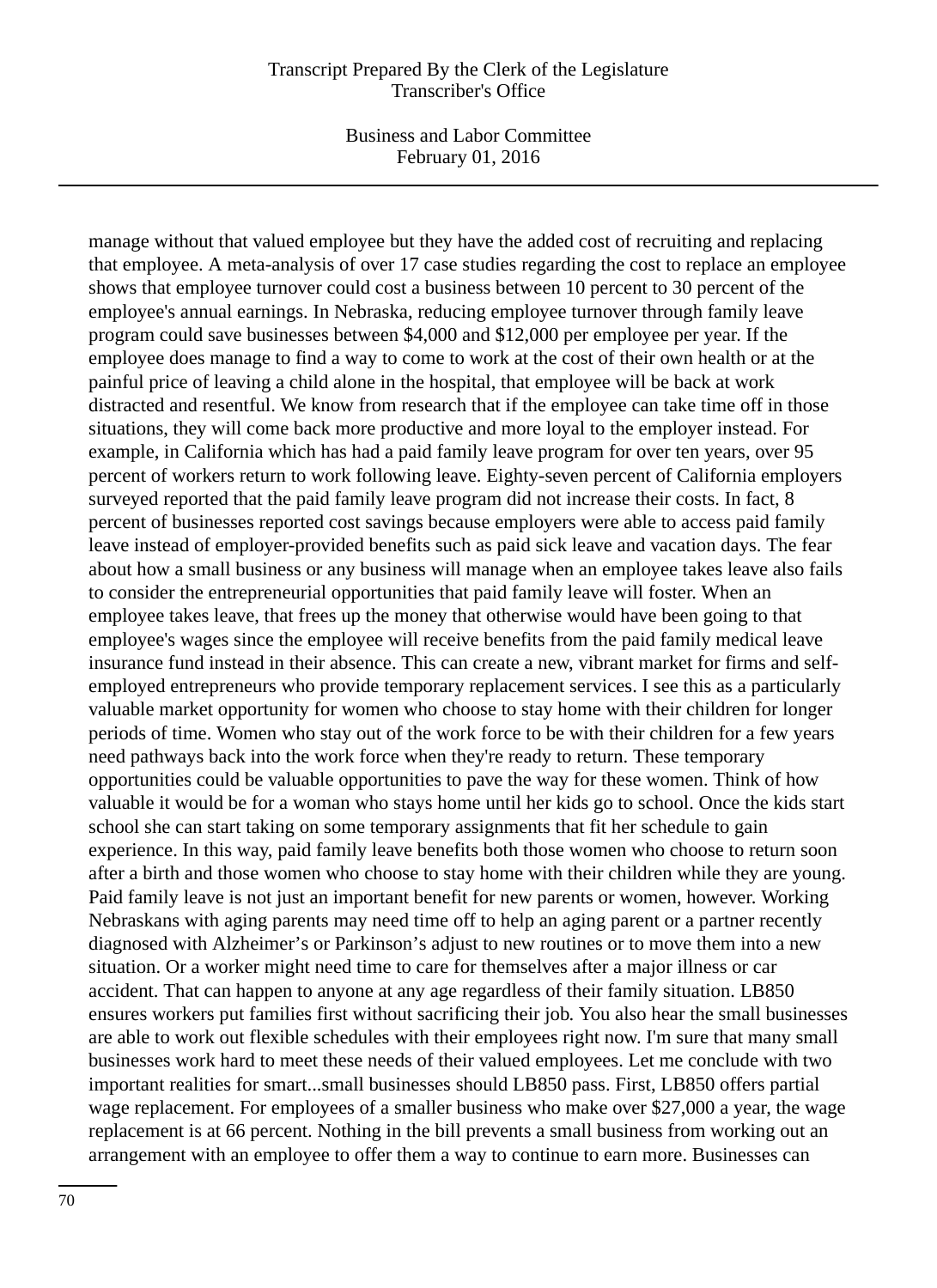Business and Labor Committee February 01, 2016

offer more generous leave to employees. A state paid family leave policy ensures that workers have an option to take the leave covered by the paid Family Medical Leave Insurance Act. Second, I have had a small business owner tell me that a state paid family leave would be beneficial because in a small business where you often are so close with your employees it's very difficult to tell them that you can't afford to help them during a family emergency. And in this case, the employer said sometimes...really not...perhaps to the detriment of the small business. A state paid family leave program allows small businesses and businesses of all sizes to know that there is a way for their employees to afford to take leave when they need to do so. Evidence from other states indicate that businesses will benefit from less turnover and more productive employees. Employees and their families benefit from being able to take the time they need to care for family members and get children off to a good start. Since the insurance provides only partial wage replacement, workers still need to plan and sacrifice and take the choice to ask for leave seriously. The most serious economic development challenge facing our state is work force shortages. We hear this over and over again. It's time to invest in workers and adopt policies to recruit workers to the state. A paid family leave insurance program can help us to do that. And with that, I'm happy to answer any questions now or at closing. I have a few comments in terms of answering questions that have been raised before or points on fiscal note too. [LB850]

SENATOR HARR: Great. Thank you, Senator Crawford. I'm going to ask a question. The fiscal note on this is rather large. [LB850]

SENATOR CRAWFORD: Yes, yes. [LB850]

SENATOR HARR: Could you address that issue? [LB850]

SENATOR CRAWFORD: Absolutely, I would be happy to do so. Thank you for asking. So when we...a couple of things on the fiscal note. The fiscal note...the bill was designed so that the ongoing costs would be paid for by the premiums. The fiscal note indicates that they were not clear about that. And so many of the costs in FY '17-18 are now ongoing administrative costs. So we will work with the committee and Fiscal Office to make sure if there's any other clarifying language we need to add to ensure that those...that it is...that the ongoing cost would be entirely covered by the premiums and there would not be General Funds in that case. So the other thing is that we did notice in comparing this fiscal note to the fiscal note in 2014 for a very similar bill that the hardware and software costs and the FTE costs were dramatically higher than in '14. So we'll be talking to the department about why that would be so much different in '16 than in '14 and what's behind some of those costs. [LB850]

SENATOR HARR: And do you know, how would this interact with employees that currently have a supplemental sick leave policy? [LB850]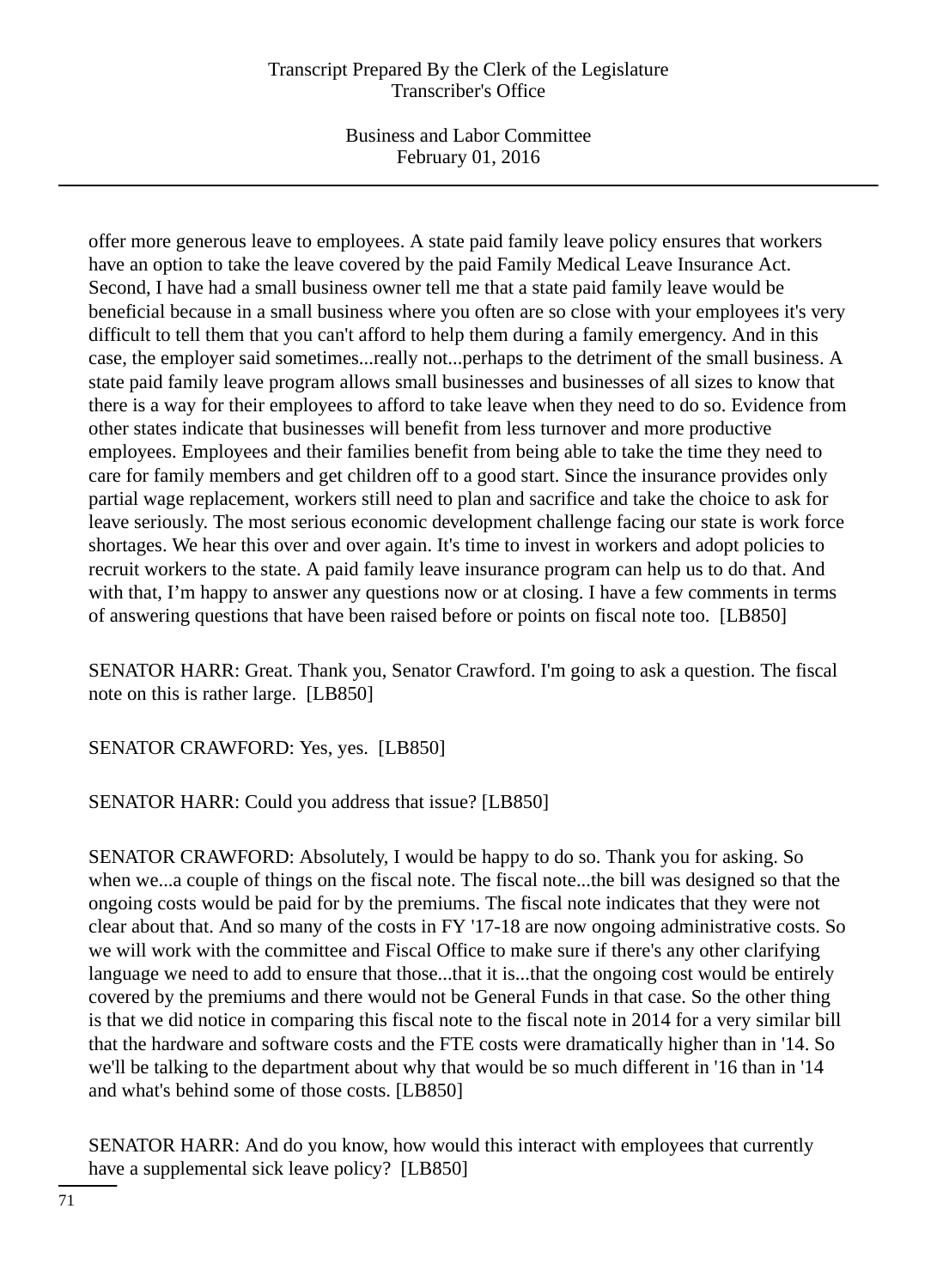SENATOR CRAWFORD: So this provides the option if you meet their criteria for the paid family leave to take it and have the partial wage replacement. It's still the case that an employer can offer other benefits to their employee above and beyond this. So someone could still have other sick pay that they wanted to provide in addition to this and I expect many will. Someone can still have temporary disability insurance. And we did talk to some individuals in the insurance industry and they said they did not see any market disruption in terms of competition with temporary disability insurance. They didn't see that and they hadn't heard any discussion at any national conferences, that there was any concern that that was...that that would be the case. [LB850]

SENATOR HARR: Okay. And has this been tried in other states? [LB850]

SENATOR CRAWFORD: Yes, so as I mentioned there are three other states that currently have a state family leave insurance program. Now I do want to make one other point about the...what the state part is versus the federal part. So currently employers with 50 or more employees have to provide unpaid leave. And what we've done in crafting the bill is we've tried to make the employer requirements similar, as similar as possible to the FMLA requirements so that HR departments that already follow federal law won't have to learn new restrictions. We're keeping those restrictions similar...the same so that...and we were very careful to do that and want to make sure to do that so that those HR departments that already have forms and processes for federal FMLA will be able to just...will be able to continue using those. And if there are any discrepancies that fall away from that aim, I'd be happy to work on that to make sure we get back to that because that is our intent--to make it so that HR departments that already have to follow federal FMLA will not see additional concerns in terms of meeting these requirements. [LB850]

SENATOR HARR: Great. Thank you very much. Anyone here proponents of LB850? [LB850]

SARAH KOLE: Hi, I'm Sarah Kole, S-a-r-a-h K-o-l-e. I currently reside in Omaha, Nebraska. I am a wife, a mother of two children, a full-time working woman, and as of this semester, a graduate student. I'm very proud of all these identities and I believe each are important contributions to my family and the community that I'm a part of. Seven months ago when our son Ellis was born, our family grew. How excited we were to welcome a sweet, but not little, nine pound, two ounce baby into the world. While we experienced joy, I remember feeling anxious and stressed. I've been with my current employer since April of 2013. At that time, my husband and I did not have plans to have any more kids. I accrued sick time and vacation time in my role and used them as necessary. If I was too sick to work, I stayed home. When my daughter was too sick to go to school, I would use the time to care for her. When I found out I was pregnant and that no paid family leave was available to me, I started saving as much sick and vacation time as I could. Nine months was not long enough to accrue 12 weeks' worth of sick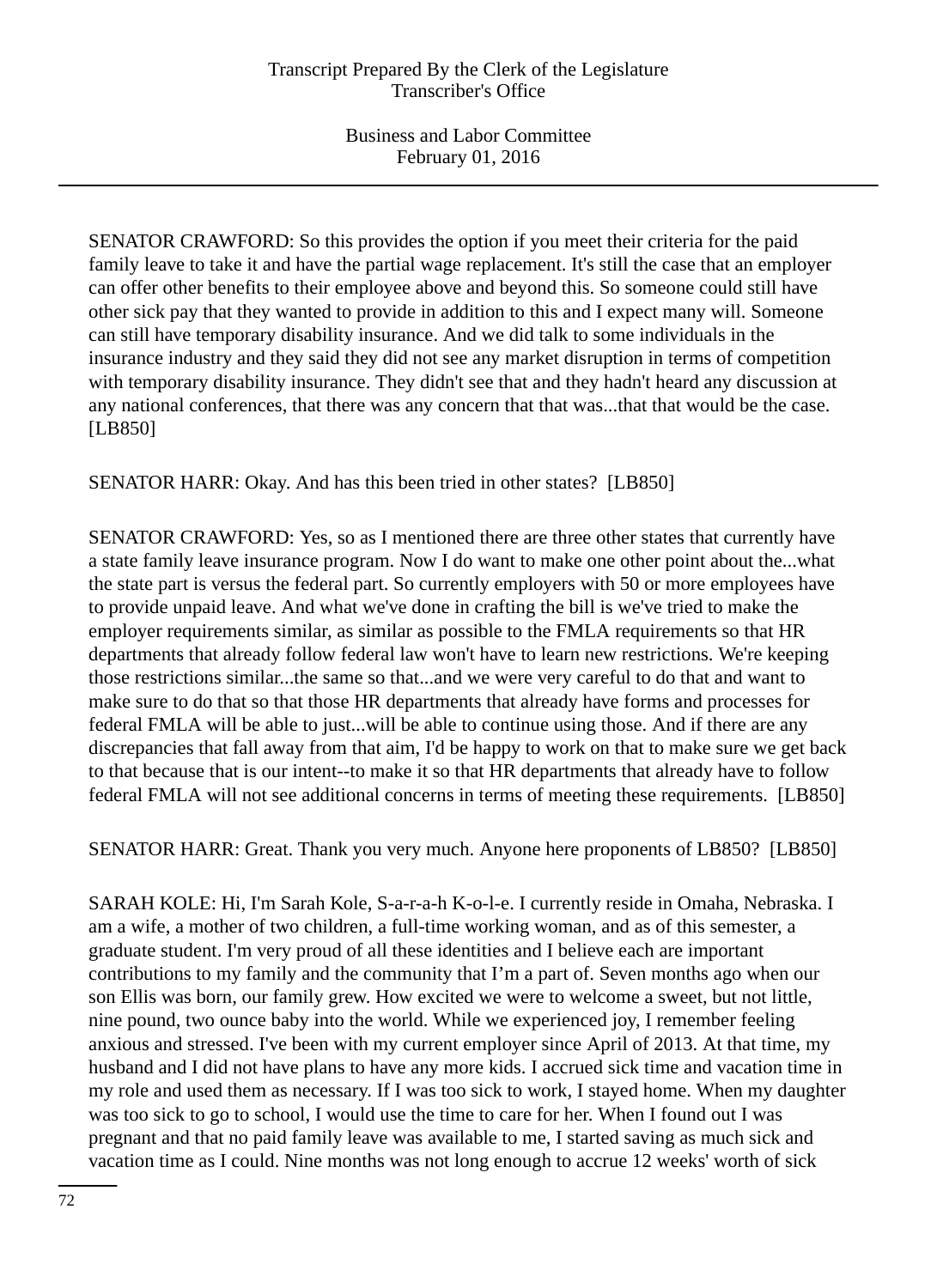Business and Labor Committee February 01, 2016

and vacation time. Thus, I only took six weeks of leave following the birth of Ellis, some of which I even had to take unpaid. Then I worked two weeks part time from home, two more weeks part time in the office after that. Any hours not worked remained unpaid and it was back to work full time just ten weeks after giving birth. While I desired to take the full 12 weeks of FMLA, I could not afford to do so as most of it would have been unpaid. While insurance covered a great deal of our prenatal and birthing expenses and we experienced no complications, having Ellis was a financial strain. My family simply needed my full-time income. I felt many emotions going back to work full time so soon. As other parents may know from experience, the birth of a child drastically changes day-to-day life. Their first few months are a period of adjustment in trying to identify a new normal. On top of that period of adjustment, I had to figure out pumping at work and bottle feeding before I ever felt fully comfortable with breastfeeding. I love my job. I wanted to be fully present and effective at work, yet I was exhausted both physically and mentally. Leave had wiped out my vacation and sick time. I was afraid of being sick or my loved ones getting sick and not having paid time available. Paid family leave would have allowed me to retain my vacation and sick time while also alleviating financial stress. It also would have provided me my family precious and focused time on being a mother of a newborn and a new mother of two, in addition to a fully present employee upon returning to work. I'm smart, capable, organized, efficient, dedicated, honest, and loyal. I believe education is invaluable. All these qualities better my ability to love my husband, care for my children and be an example for them, and to serve college students in my career. When my needs are met as a mother, I can more fully dedicate myself to my work and improve the lives of those around me. As a wife, as a mother, as a full-time working woman in Nebraska, and as an advocate for fulltime working parents in Nebraska, I support paid family leave. Thank you. [LB850]

SENATOR HARR: Great. Thank you for coming down, Ms. Kole. Any questions? Seeing none, I appreciate your testimony. Thank you very much. Thank you for being patient. Any other proponents on LB850? [LB850]

SOFIA JAWED-WESSEL: (Exhibit 1) I've been sitting so long (inaudible). (Laughter) Hello, my name is Dr. Sofia Jawed-Wessel. I reside at 2002 North 53rd Street in Omaha, Nebraska. I'm an assistant professor in public heath at the University of Nebraska-Omaha. I also have a joint appointment in women and gender studies. The testimony I give today does not reflect any official position of the University of Nebraska, however. I come before you as an expert in public health, maternal and child health, and social and behavioral research. I am also the mother of two very young children. I firmly support LB850, promoting 12 weeks' paid parental leave. As a faculty member at UNO, I have been fortunate to work for a university and a dean that is very supportive of families. When I gave birth nine months ago, we were able to work together and figure out a maternity leave plan that was mutually beneficial. I was able to care for my child the way that I wanted to, and I was able to stay focused and present in my career as well. This should not be the exception. My situation was well outside the norm of most parents. As a public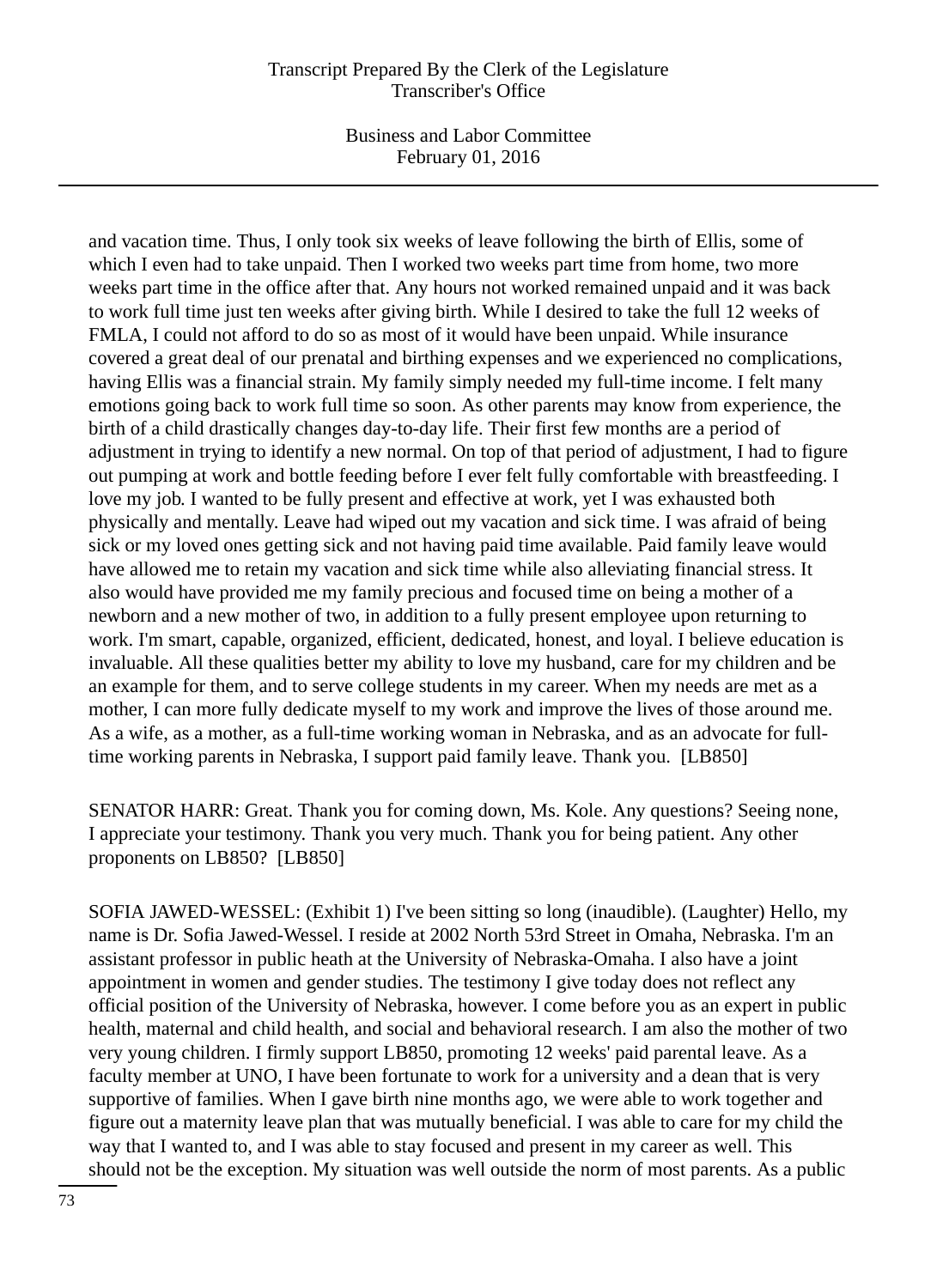Business and Labor Committee February 01, 2016

health professional who works with pregnant and postpartum women, I see firsthand the health benefits afforded to parents who are able to take parental leave without worrying about financial repercussions. Paid leave is absolutely a public health issue. The first 12 weeks postpartum are often referred to as the fourth trimester due to the intense amount of holding, nurturing, and constant attention newborns require during this time. You might as well still be pregnant. Interrupting those precious but difficult weeks with the financial need to return to work can be potentially devastating. This is especially true for mothers who are breastfeeding. We've all heard the mantra again and again, breast is best, breast is best, right, for babies repeated again. Most women who take leave return to work six to eight weeks later. And many of them have begun that leave while they're still pregnant, so in reality it's about, you know, five to six weeks after they've given birth. It takes closer to 12 weeks to build an adequate milk supply and sufficiently establish a breastfeeding relationship. Women who take less than six weeks of leave are four times less likely to establish breastfeeding and much more likely to stop after successful establishment. For public health to tell women that breastfeeding provides the best start for their babies, but not push for policies that would give new mothers the time to actually make it a reality is simply unethical. A new mother's mental health is also at risk when she returns to work sooner than she would like. Of course with a new baby comes sleep deprivation, but when a mother returns to work too soon, it is more likely she will slip into chronic sleep deprivation which is associated with cognitive impairment, postpartum depression, and even postpartum psychosis. Both postpartum depression and returning to work too soon can make it very difficult to bond with a new baby. Please do not underestimate the importance of this bond. A secure bond with a baby and its primary caregiver is essential for the physical and psychological health of the baby and the adult will one day become. We all have a vested interest in this outcome because we have to share our planet, if not our neighborhood with them--at least we should. We must stop expecting new mothers to go back to life as usual so soon after meeting their child for the first time. The cost of not doing so could be her mental health and the well-being of her child and that future adult. I'm happy to take any questions about my own personal experiences with parental leave as well as my professional opinions. [LB850]

SENATOR HARR: Excellent. Thank you, Doctor. Any questions? [LB850]

SOFIA JAWED-WESSEL: Thank you. [LB850]

SENATOR HARR: Thank you and thanks for coming all the down from Legislative District 8. (Laughter) Hopefully you'll send your kid to Harrison. [LB850]

IAN FALLON: (Exhibit 2) Hello, once again. Chairman Harr, members of the committee, once again, my name is Ian Fallon, I-a-n F-a-l-l-o-n, a community organizer with the Heartland Workers Center. I am here this evening now to testify in support of LB850. One of our clients,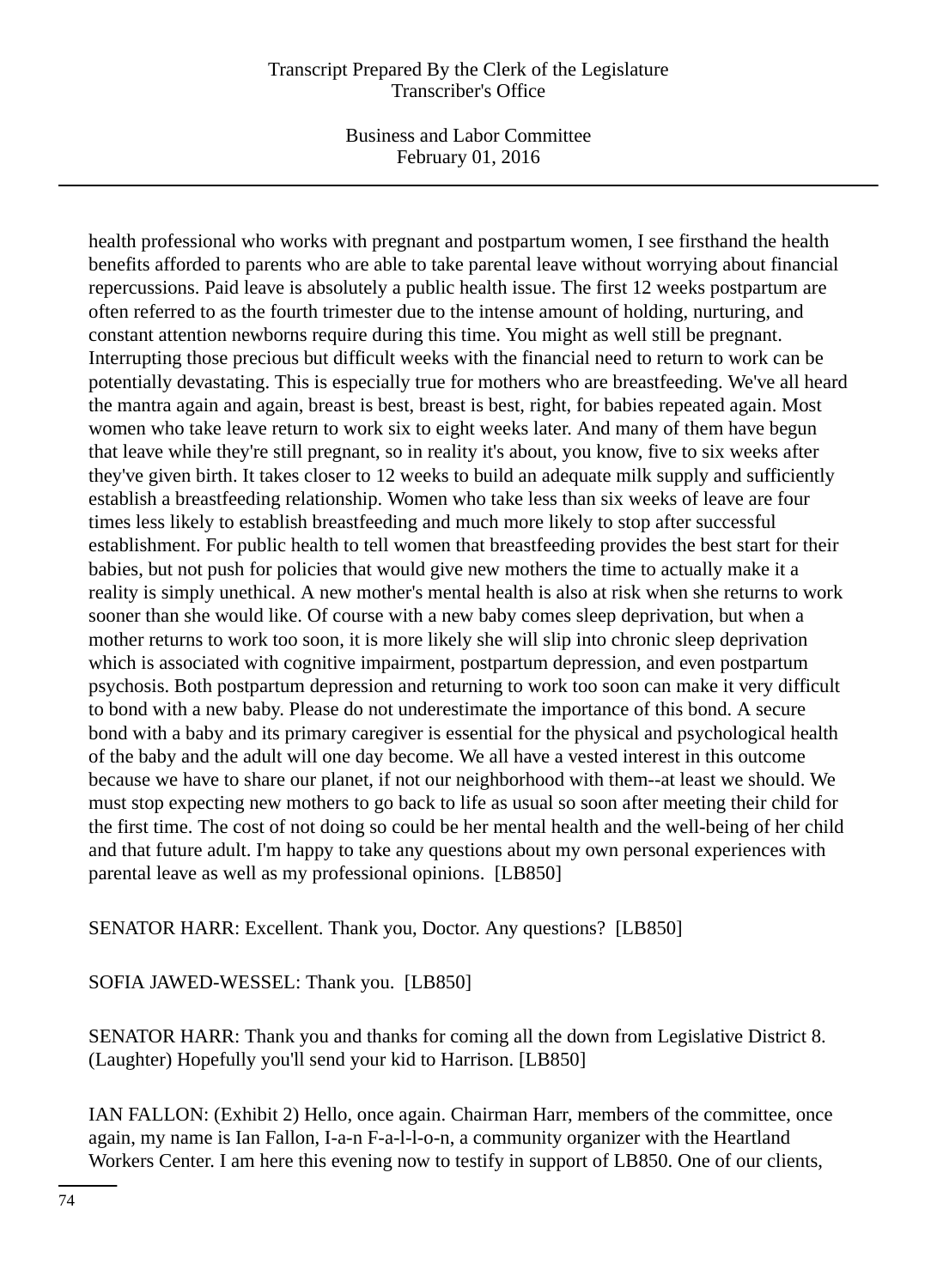Business and Labor Committee February 01, 2016

Julie, works at a restaurant in west Omaha. She is an hourly compensated waitress who earns wages in part via gratuities. And she's the same waitress who I referenced in support of LB1089. Her son was born prematurely while she was working at this restaurant, and she didn't have paid sick time or family leave. She returned to work soon after her son was born, but complications arose soon after she returned. She took leave from her place of employment to care for her sick child, all the while losing days of desperately needed wages. Soon after the child became ill, Julie's husband also asked for time off to be with his son. He was granted a week of unpaid family sick time, and when he called the following Monday, to inform his employers that his son had still not gotten better and that he needed more time off, he was fired. If LB850 passes, people like Julie and her husband will not be forced to lose their livelihood as a result of taking time off to care for their children. A woman named Maria, another employee that we work with, another worker that we work with in south Omaha, recently called our office looking for help. She told us that her husband worked for one of the meatpacking plants in our community and suffered from a torn rotator cuff as a result of the repetitive motions that meatpackers work with to cut and pack meat. Her husband received the proper worker's compensation for his medical bills and time off work, but after he was permanently injured at work and lost his ability to continue working, he fell into a deep depression. He was placed on suicide watch, so his wife needed to stay at home with him to keep him safe. She eventually had to quit her job because she had asked for time off for so long, so she gave up her income to care for her depressed husband and now they are surviving on only his disability income. We hope that this testimony convinces the committee to support LB850. And at this time, I would like to take any questions if there are any. [LB850]

SENATOR HARR: Great. Thank you very much. Any questions? Seeing none, thank you. [LB850]

IAN FALLON: Thank you, Chairman Harr. Thank you. [LB850]

MICHELLE ZYCH: (Exhibit 3) Good afternoon, Chairman Harr and members of the Business and Labor Committee. Again, my name is Michelle Zych, M-i-c-h-e-l-l-e Z-y-c-h, and I'm the executive director of the Women's Fund of Omaha. Again, we're an organization dedicated to improving the lives of women and girls in the Omaha community. To do this, we identify critical issues through research, fund innovative solutions through grants, and influence dynamic change through advocacy to ensure that every woman and girl has the opportunity and ability to reach her full potential. In order to achieve this, women and their families need economic security and the ability to better manage the dual demands of work and family. They also need access to financial literacy, employment training, and leadership development. The Women's Fund has invested more than \$700,000 into such programs over the last 25 years and we believe that a combination of public and private investments will be required to build economic security for women and their families. We also believe that access to paid family and medical leave is one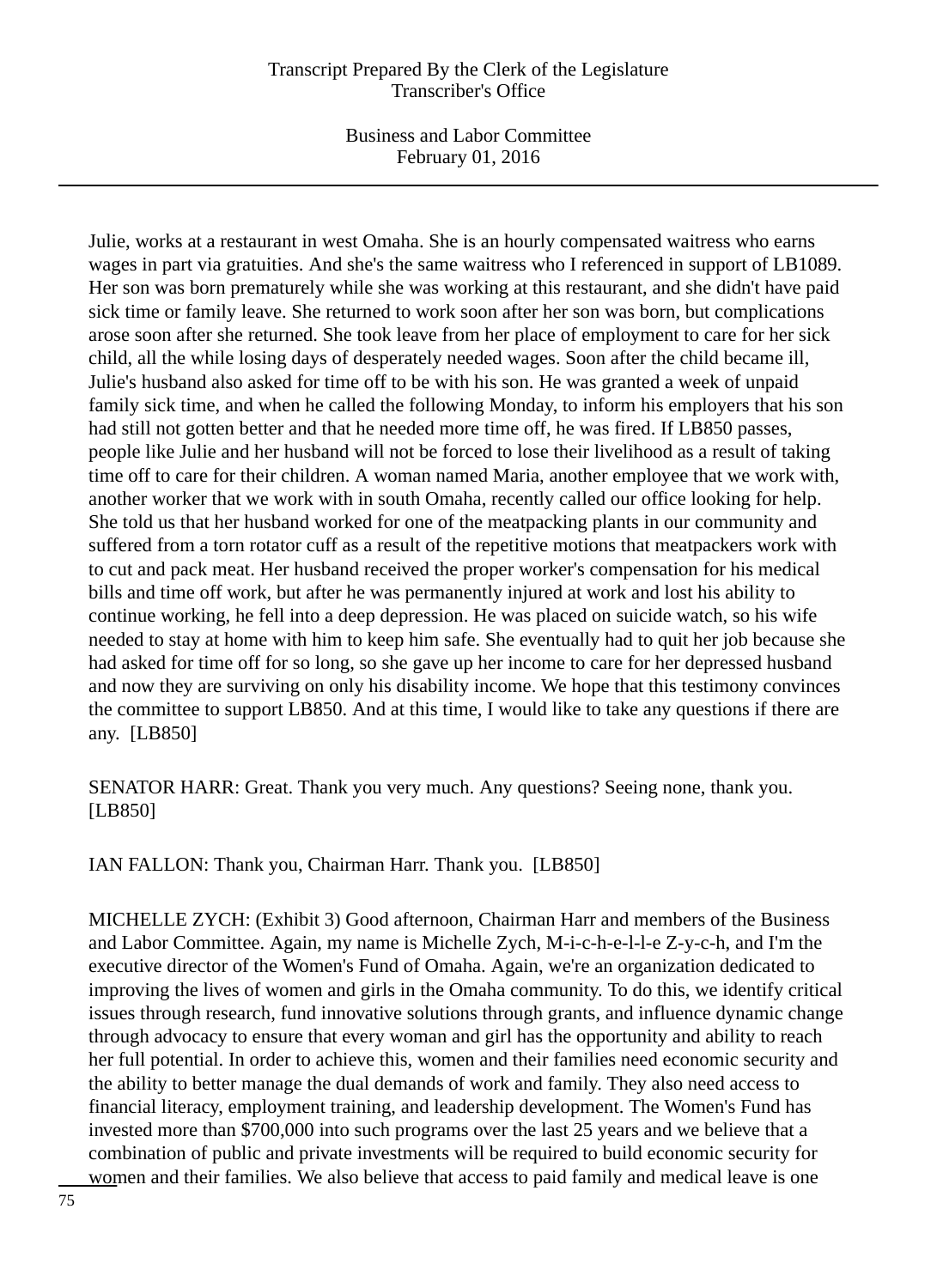Business and Labor Committee February 01, 2016

way that women can build and maintain their economic security. Having the ability to address a serious health condition, including pregnancy, care for a family member with a serious health condition and/or for a newborn, newly-adopted child or newly-placed foster child while continuing to earn a portion of their pay is critical to women's ability to provide for their families. Not having access to paid family and medical leave impacts women in particular, especially in Nebraska. While women make up 47 percent of the labor force, in Nebraska, they still only make 75 cents to each dollar that a man makes. For mothers, the pay gap can be even more substantial. Research shows that women experience a 7 percent decrease in pay for each child they have. Much of this, quote, motherhood penalty is a direct consequence of the wages women lose during unpaid leave and the time they lose toward scheduled earnings increases. Having access to paid leave changes this. Paid family leave increases wages for women with children. New mothers who have access to paid leave are more likely to return to the same employer within 9 to 12 months, and 97.6 percent of those who return to the same employer do so at their previous pay level or higher. In fact, women who take paid leaves of 30 or more days are 54 percent more likely to report wage increases in the year following the child's birth. Our research at the Women's Fund supports the need for this kind of flexibility and accelerated onramps to help women reactivate who temporarily opt-out to care for family. These avenues for advancement, along with paid and family medical leave, are best practices for improving the representation of women in leadership roles. Moreover, these practices also make sense for Nebraska businesses. Eighty-seven percent of businesses in California with paid family and medical leave saw no increased costs as a result of the program and for 9 percent, the program generated cost savings by reducing employee turnover. Likewise, women who go back to employment after paid leave are more likely stay employed years later, benefiting both their careers and business productivity. Finally, paid leave benefits families from all socioeconomic statuses. Research shows that when paid leave is not available to parents, some may rely on public assistance to supplement the incomes they lost while not at work. However, women who return to work after a paid leave have a 39 percent lower likelihood of receiving public assistance and a 40 percent lower likelihood of food stamp receipt after returning to work. We believe that paid family and medical leave is a policy solution that will help provide long-term economic stability for women and their families. Thank you for your time. I'm happy to answer any questions. [LB850]

SENATOR HARR: Thank you, Ms. Zych. Any questions? Seeing none, thank you. [LB850]

MICHELLE ZYCH: Thank you. [LB850]

SENATOR HARR: Any other proponents on LB850? Welcome back. [LB850]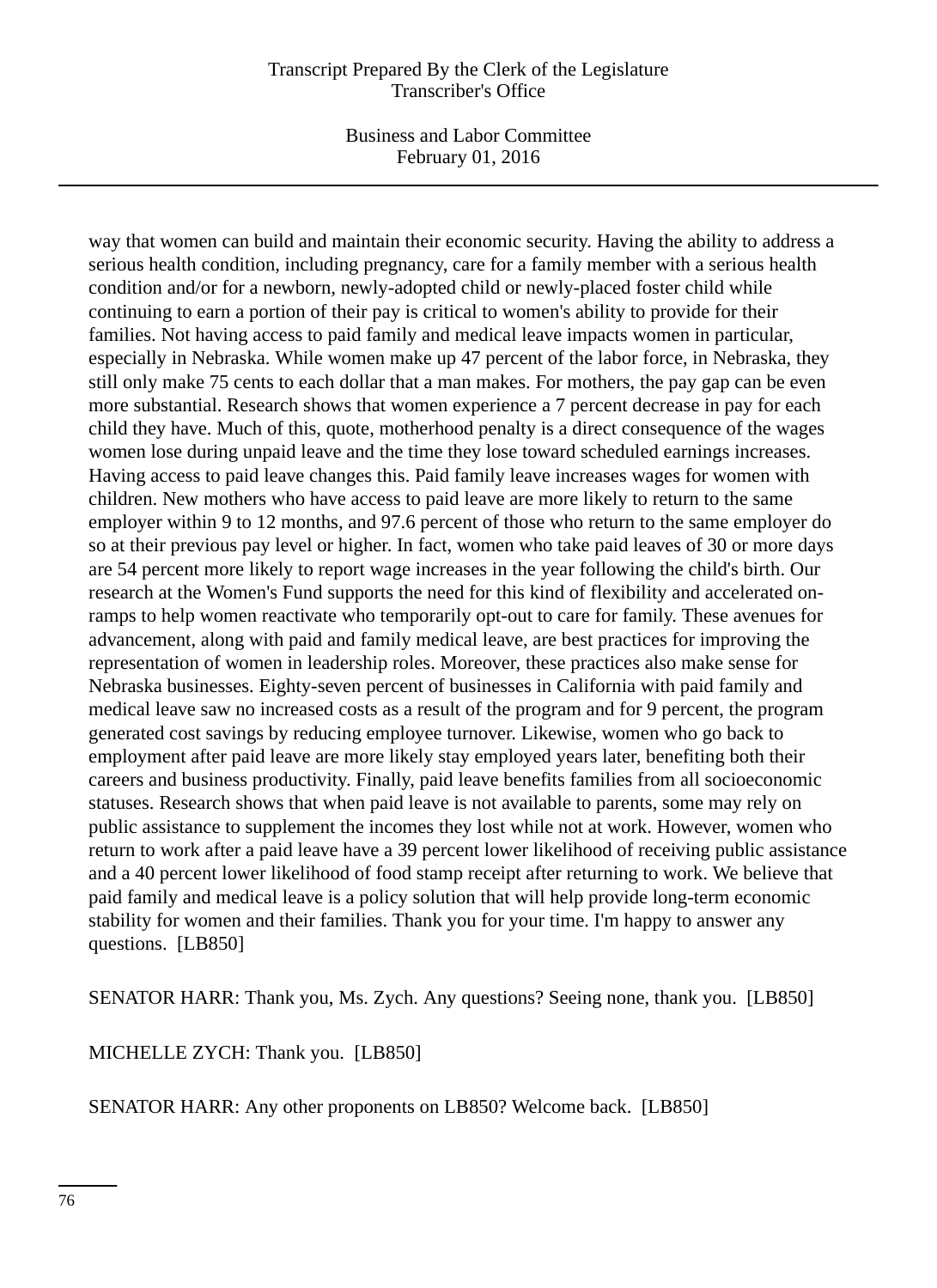Business and Labor Committee February 01, 2016

KEN SMITH: (Exhibit 4) Thank you, Senator Harr, and thank you again to the members of the committee. Again, my name is Ken Smith, K-e-n S-m-i-t-h, with Nebraska Appleseed's economic justice program. And I'm speaking with you again today in support of LB850. I'm not sure how much the United States has in common with Papua New Guinea, Suriname, and the Kingdom of Tonga which I may not be pronouncing correctly. But one of the things is that we are among the few countries in the world that do not offer paid maternity leave at the federal level. And in fact, the United States is the only country with an advanced economy to make that list. And I think that that is because at some point, and this is a recognition that many other countries have made, but at some point nearly everybody faces the need to take time away from work to take care of a newborn child, or in the case of medical leave, to tend to a medical emergency. As Senator Crawford alluded to, while the federal Family Medical Leave Act can prevent someone in this situation from losing their job, it only covers some of the work force and importantly, does not...it only guarantees unpaid leave, which many people, particularly those with a lower income, simply cannot afford to take. Senators, the working men and women of Nebraska should not have to choose between keeping their jobs and income and taking time off to care for a newborn child or deal with a medical emergency. And I...there was a breadth of testimony before me. I will not recite the facts that Senator Crawford and the other testifiers have already gone into. I want to focus on just one statistic that I don't think has been brought up yet. And that is that nationwide there is a trend of people who are around the age of 50 dropping out of the work force to take care of their parents. And generally, when someone who is 50 years old or older leaves the work force to take care of a parent, they stand to lose more than \$300,000 in wages and retirement income. I think that's again, an average statistic. So we support LB850 because it supports the working men and women of Nebraska, it promotes work force attachment, it eliminates having to choose between income and health. And as the senator alluded to, it fills a void in federal policy that we feel is very, very important to working Nebraskans, particularly those with a low income. With that, I'd thank you for your time and I would answer any questions. [LB850]

SENATOR HARR: Excellent. Any questions for Mr. Smith? Seeing none, thank you very much. [LB850]

KEN SMITH: Thank you. [LB850]

SENATOR HARR: Any other proponents on LB850? [LB850]

AUBREY MANCUSO: (Exhibit 5) Good evening, Senator Harr, members of the Committee. My name is Aubrey Mancuso, A-u-b-r-e-y M-a-n-c-u-s-o, and I'm here on behalf of Voices for Children in Nebraska. A new baby, a family member returning from military service with a critical injury, a parent starting to show signs of Alzheimer's, a child diagnosed with Leukemia--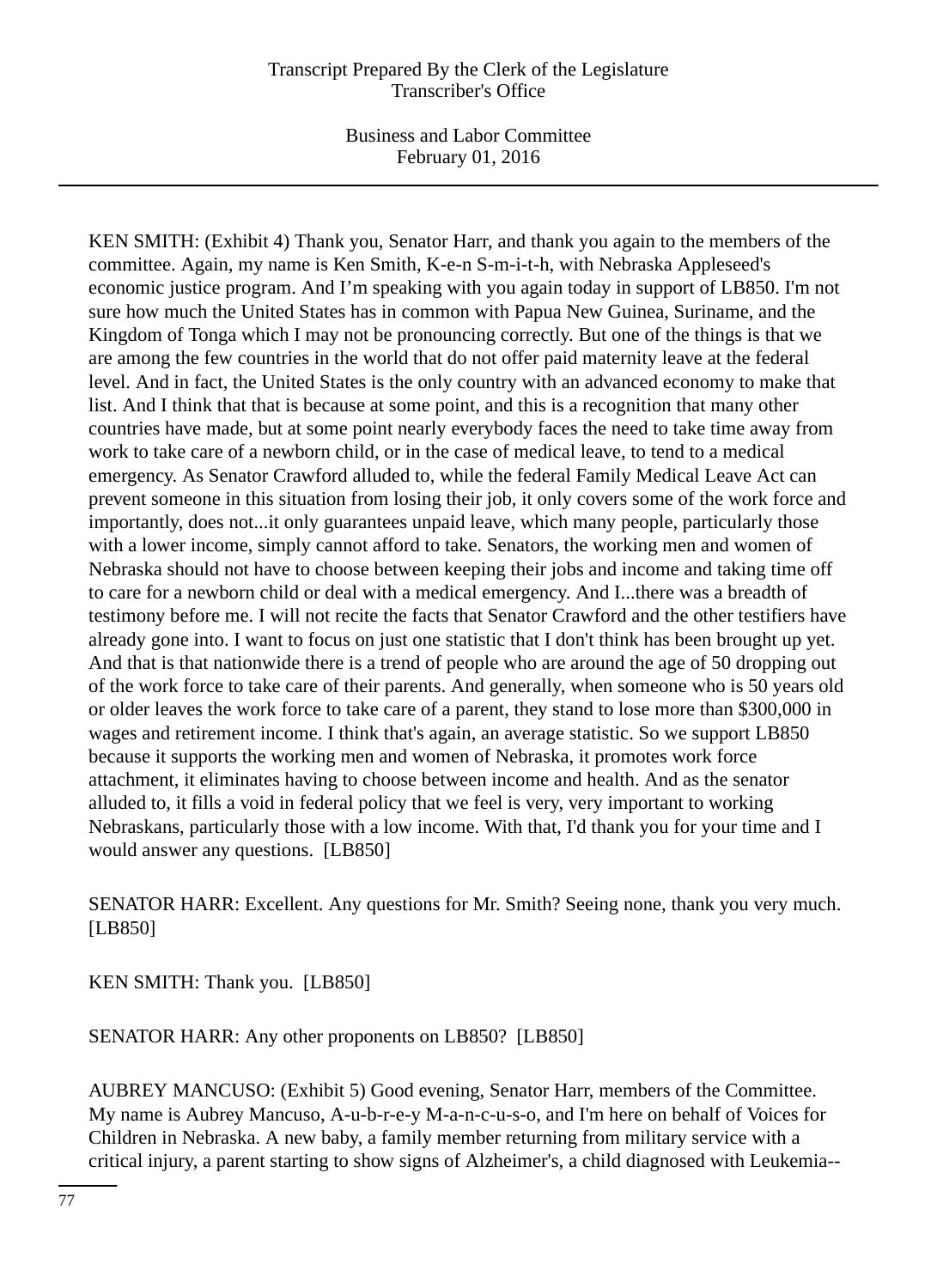Business and Labor Committee February 01, 2016

these are all experiences that families commonly have and significant moments that can create challenges for family well-being. Under our current law, these moments can also be a financial crisis. New data available at the state level reveal that only about half of working parents in Nebraska are ineligible for even unpaid leave under the Family and Medical Leave Act. For the parents who are ineligible, they're not even guaranteed that their job will still be there when they need time off to care for their family. Even when they are entitled to this leave, only 41 percent of Nebraska parents can afford to take it. This leaves the majority, about 60 percent of Nebraska parents unable to afford paid leave. This is especially critical in a state like ours where the vast majority of kids, 77.9 percent have all available parents in the work force. This is a problem that cuts against some of our most fundamental things that we value as Nebraskans: an honest day's work, ensuring the best possible start in life for our kids, and being there to care for a family member when they need us. Paid family leave acknowledges and addresses a reality that directly impacts every business and should be planned for strategically, uniformly, and deliberately. The lack of paid leave comes at a cost to workers, families, and businesses. Workers give up income they need to pay bills, buy groceries, and support their families. Workers, and especially women, lose or leave their jobs and put their long-term economic security at risk and increase their reliance on public assistance programs. Children lose out on better health outcomes right from the start by having their primary caregivers absent during a critical developmental time. Businesses can incur costs to replace talented and experienced employees and have their ability to compete for workers in a low-unemployment state like Nebraska limited. In an ideal world, employers would offer this leave on a voluntary basis, but over 20 years after the passage of the federal Family and Medical Leave Act, this just hasn't happened. As Senator Crawford mentioned, only about 12 percent of employees nationwide have access to paid family leave and this access is disproportionately skewed towards higher income earners. Only 5 percent of workers in the bottom 25 percent of wage earners have access to paid leave compared to the 22 percent of workers in the top 10 percent of earners. Nebraska can do better than this on behalf of our kids and families. A state paid family leave program would level the playing field, provide a way to retain and attract workers, and provide a systemic solution to the current patchwork system that isn't working for families or businesses. We respectfully urge the committee to advance LB850. Thank you for your time and I'm happy to answer any questions. [LB850]

SENATOR HARR: Thank you. Any questions? Seeing none, thank you, Ms. Mancuso. [LB850]

AUBREY MANCUSO: Thank you. [LB850]

SENATOR HARR: Appreciate it. [LB850]

SARAH ANN KOTCHIAN: (Exhibits 6 and 7) Good afternoon, Chairman Harr and members of the Business and Labor Committee. My name is Sarah Ann Kotchian, S-a-r-a-h A-n-n K-o-t-c-h-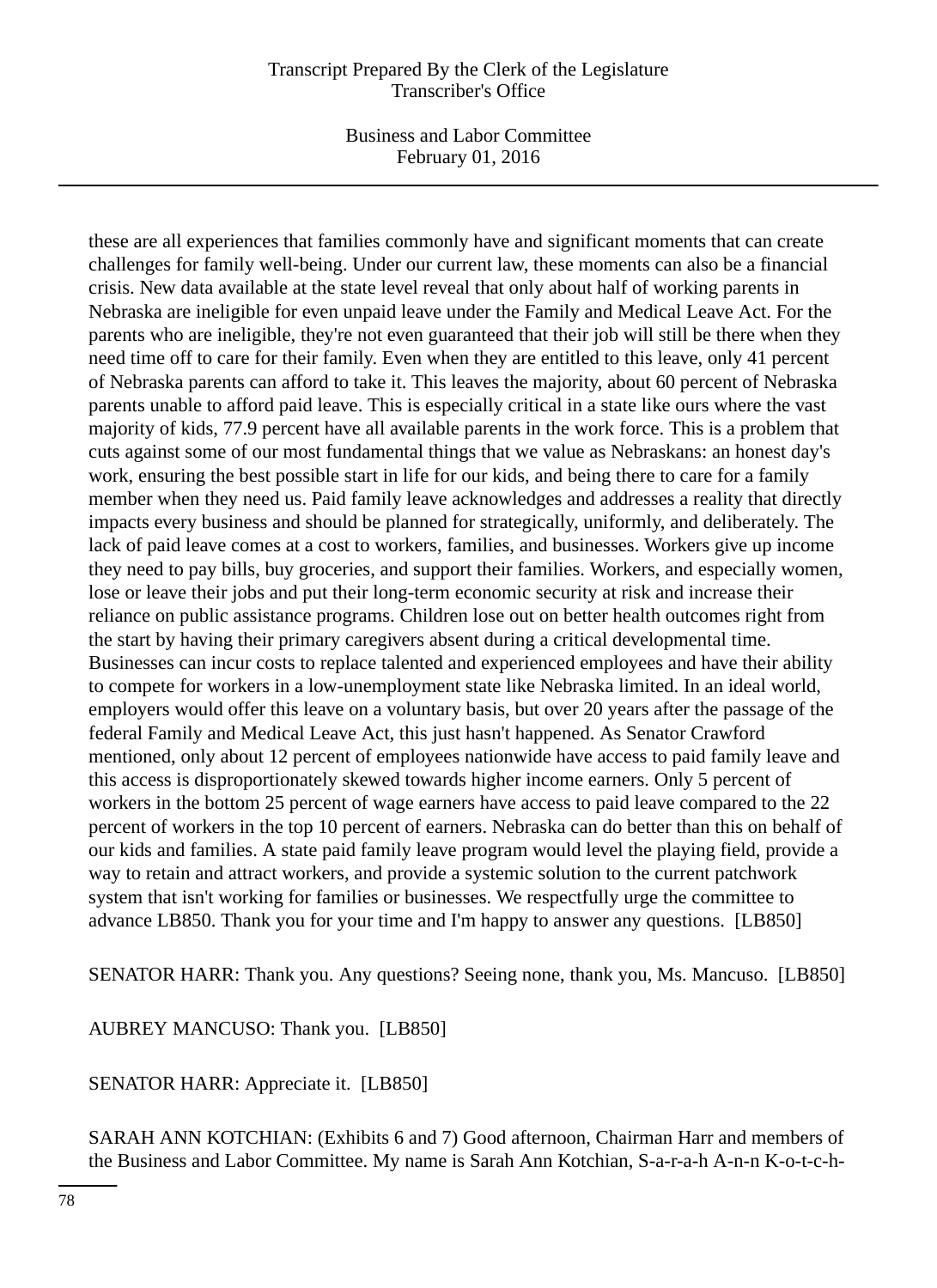Business and Labor Committee February 01, 2016

i-a-n, and I am here today and in support of LB850 on behalf of the Holland Children's Movement, a nonpartisan, not-for-profit organization committed to improving public policies essential to providing opportunities for success for children and families living in poverty. I'm also here on behalf of the Nebraska Child Health and Education Alliance, a broad coalition of healthcare providers and advocates for quality education across the state of Nebraska. We would like to thank Senator Crawford for the introduction of this bill to adopt the Paid Family Medical Leave Insurance Act. You have heard some really great and moving testimony about the importance of this bill and we have prepared written statements for you from both organizations. But I would like to add another aspect of this proposal for your consideration that is critical in the lives of newborns and families by sharing a story. In that unbelievable heat of the summer in late July about four years ago--I think there was a heat advisory out at the time--I was expecting and looking and feeling about 11 months pregnant. As I was driving home one day during this time, I saw young woman walking along the sidewalk and she looked unbelievably hot and uncomfortable and just as pregnant as I was at the time. I recognized her as an employee of the neighborhood grocery store, turned around, pulled over, and offered her a ride. I scared her at first obviously, but once she saw the condition I was in, in the condition she in, and that we were both safe, she gladly accepted and we headed off. While we were going to where she was headed, she was more than happy to excitedly share all the information she could about the baby boy she was expecting in just a couple of weeks, right before my little girl was to arrive. And she told me she had his name picked out was gushing about all the hopes and dreams and plans she had for when he arrived. But what she didn't have planned was how she was going to support her new family. She didn't have paid family leave of work. She hardly had any PTO at all and so she was headed into the delivery of her first child expecting to either quit a job she liked or be fired so she could care for her son and herself after the delivery. Moreover, because of childcare licensing rules and regulations in the Nebraska, she was unable to access child care for her son before he was six weeks and could not piece together care for him from family and friends during this time. So here she was, planning on how she was going to welcome a newborn as an unemployed mom and during a critical binding period between a mother and child that we heard about today so eloquently from Dr. Jawed-Wessel. This young mother was going to have to navigate the public benefit system, seek out childcare, and find a new job, all while trying to figure out how to make ends meet. The absence of a paid family leave policy like that proposed in LB850 only exacerbates child poverty and what we often refer to as the academic achievement gap and the opportunity gap. And this is a perfect example. Here I was, luckily employed with 12 paid weeks ahead at home with my newborn and childcare plans for her after I returned to work, while this young mother who was also working and just as excited about becoming a mother was inevitably facing one barrier after another because of the lack of paid leave. And it is very possible that our children, with such different beginnings on a very unlevel playing field, will one day be friends and classmates. LB850 provides a way to strengthen families, businesses, and the economy and provide a strong start for our children. I'd like to sincerely thank you for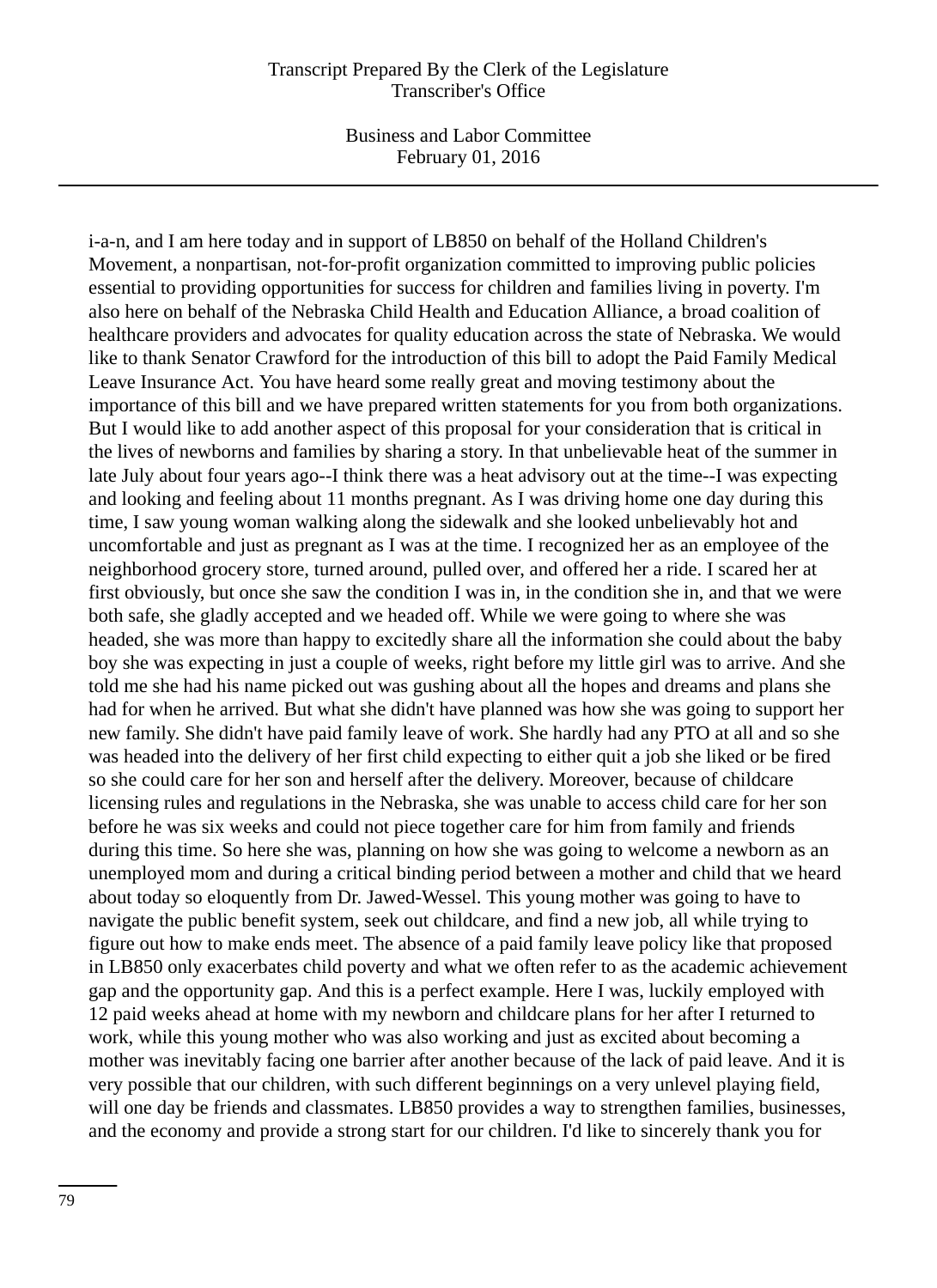your time this late in the day and for your consideration of this critical proposal before you and would urge you to advance LB850 to General File. [LB850]

SENATOR HARR: Great. Thank you, Ms. Kotchian. Any questions? Seeing none, thank you. [LB850]

SARAH ANN KOTCHIAN: Thank you. [LB850]

SENATOR HARR: Any other proponents on LB850? [LB850]

SUE MARTIN: (Exhibit 8) Good evening. My name is Sue Martin, S-u-e M-a-r-t-i-n, president of the Nebraska State AFL-CIO. Today I'm testifying today in support of LB850. The Paid Family Medical Leave Insurance Act will benefit our Nebraska workers, families, businesses, and our economy. A birth is the most expensive health event for families during childbearing years. Paid leave helps keep families on track to meet new expenses. In the year following a birth, new mothers who take paid leave are more likely than those who take no paid leave to stay in the work force and 54 percent more likely to report wage increases. The Paid Family Medical Leave Act...the Paid Family Leave Act spreads the cost of leave, reducing the burden on individual employers and allowing many more employees access to paid leave. Paid leave contributes to reduced turnover and increased employee engagement and loyalty. Workers in low-wage, high-turnover industries are much more likely to return to their jobs after using the program. A paid leave insurance program would help keep new parents and family caregivers in the work force and boost their earnings and savings over time, all of which would contribute to economic productivity and growth. In contrast, when people have to forgo pay or lose a job when a serious medical or caregiving needs arises, they often jeopardize their ability to afford even the most basic necessities. This hurts workers, their families, and the businesses that depend on revenue from these purchases and it stifles economic growth. Family leave insurance has existed in California since 2004 and New Jersey since 2009 and began in Rhode Island in January 2014. Analyses of California's program show that both employers and employees have benefited. In New Jersey, the program costs are even lower than expected and public attitudes toward the program are favorable. A preliminary analysis of Rhode Island's first year also shows favorable results. It's well past time for an America that meets our nation's needs and truly honors our families. I ask that you support this bill and the state of Nebraska because it's the right thing to do. [LB850]

SENATOR HARR: Great. Thank you very much, Ms. Martin. Any questions? Seeing none, you've worn us down. Appreciate it. [LB850]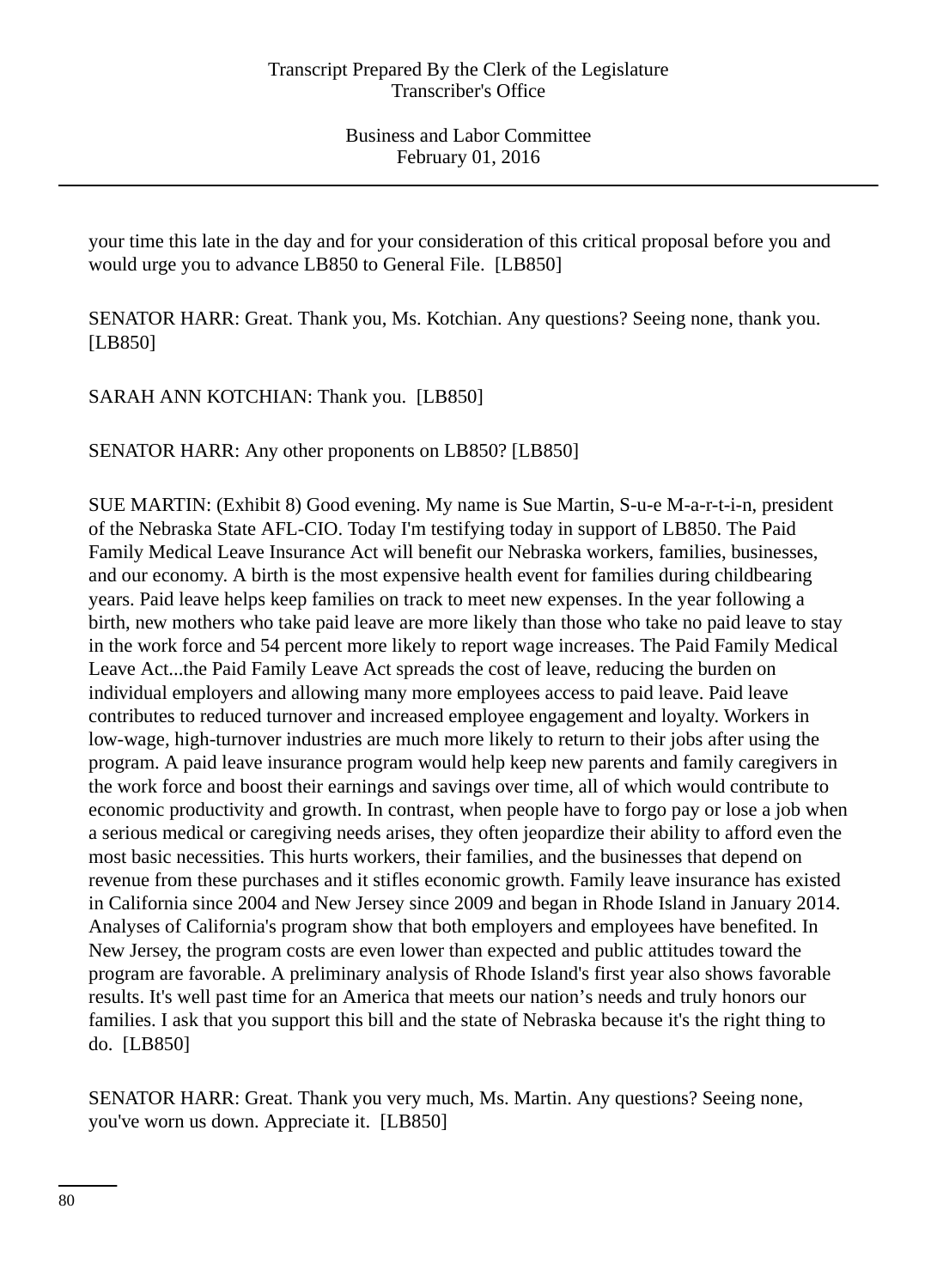MARK INTERMILL: (Exhibit 9) Good evening, Senator Harr and members of the committee. My name is Mark Intermill, M-a-r-k I-n-t-e-r-m-i-l-l, and I'm here today on behalf of AARP. AARP supports LB850 as a means of supporting the efforts of family caregivers. Last fall, AARP conducted a survey of Nebraskans over the age of 45 to try to gain an understanding of their experiences with family caregiving. We found that one in seven respondents was actively providing care to an adult family member. Works out to an estimate of about 125,000 Nebraskans over the age of 45 and providing care to an adult family member. Based on the demographics of the group, we are able to develop a profile of a family caregiver. That profile is a 58-year-old woman who is married and employed with a household income between \$50,000 and \$60,000. At least half of the caregivers reported providing at least one of the eight services listed there. On average, the caregivers in the survey performed 5.5 of the 8 tasks listed; 52 percent of caregivers were working; 31% were retired; 14% were unemployed. We asked active and former caregivers who were also working about the challenges of being a working caregiver. We found that 73 percent had to go in late or leave early or take time off to provide Care; 29 percent had to take a leave of absence; 18 percent had to go from full-time to part-time; and 15 percent had to give up working entirely to take care of a loved one. We also asked the respondents if they supported requiring employers to provide paid leave to all employees that can be used for family caregiving purposes and 71 percent of respondents supported it, 21 percent opposed it. And for caregivers, the ratio of support to opposition was 74:19. Women were more likely to support paid caregiver leave than men. Lower income respondents were more likely to support paid caregiver leave than higher income respondents. Two of the work force challenges Nebraska faces in the coming years are to have enough workers to maintain and promote economic growth in the state and also to have enough paid and unpaid assistance to meet the increased demand for long-term care. There is a growing need...the growing number of Nebraskans who are reaching the age at which they are more likely need long-term services and supports. They have fewer family members to provide those services. The people we need to meet the first challenge are the ones who will be called upon to meet the second. LB850 offers an option for reconciling the two challenges. It offers workers who may have caregiving responsibilities a means of financial support if they need to take time off from work to attend to those responsibilities. We have just listed some of the things that we've identified that...the benefits that caregivers provide. We estimate that they're probably saving the state about \$60 million a year in reduced nursing home cost. We think that it's important to make sure that we do what we can to support those efforts. And I'd be happy to try to answer questions. [LB850]

SENATOR HARR: All right. Thank you, Mr. Intermill. Any questions? Seeing none, I appreciate the testimony and the information. Any other proponents? Seeing none, any opponents? [LB850]

COBY MACH: Good evening. My name is Coby Mach, C-o-b-y M-a-c-h. I'm the president of the Lincoln Independent Business Association. And I was not supposed to testify tonight. We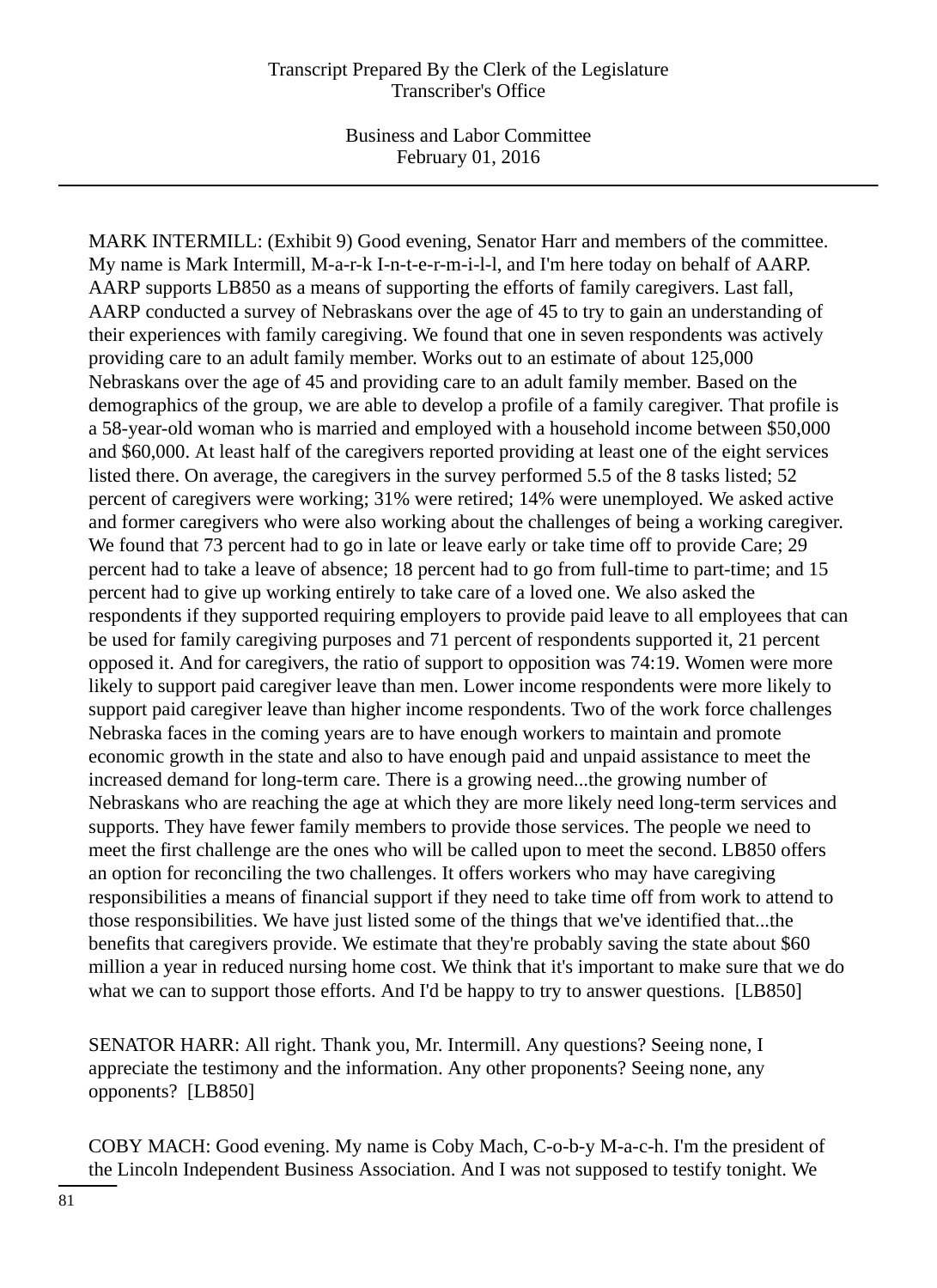Business and Labor Committee February 01, 2016

had a labor attorney who understands this a lot more than I do who was going to testify, but due to the late hour, had a client appointment. And so I will attempt to relay our message to you this afternoon. And I'll attempt to be brief. I will tell you that tonight I am recording opposition not only for LIBA, but also for the Lincoln Chamber of Commerce, the Omaha Chamber of Commerce, and the Nebraska Chamber as well. While we understand that Senator Crawford's proposal in its current form does not place direct costs on businesses by way of a monetary contribution to this insurance pool, we offer our opposition in light of the indirect costs and practical burdens this legislation will place on many Nebraska businesses. Specifically we raise concerns about the impact the legislation would have on the ability of small- and mid-size businesses to succeed under this bill. A few of the bullet points that we've identified is that there really is no incentive to work with...between the employer and the employee on the use of flex time. Rather, it gives more of an incentive to actually take advantage of the state-paid leave. The employee can be gone as much as three months every year. We also worry about the sustainability of the program. And if it isn't sustainable, will there be a call upon the business owner to also help fund this program. We're also worried that it takes...taxes our state workers \$74 million per year. That is \$74 million per year out of the pockets of hard-working Nebraskans. Tonight I also will share with you that compliance and the burden and the cost are a big concern. The University of Nebraska has calculated the financial burden of nearly \$350,000 per year to carry out this program for their employees and yet the University of Nebraska already has a very large HR department. Most small businesses do not. The fiscal note also states that the state will have to hire 29 FTE. It's a very complicated bill. If you're a small business, maybe you have two employees, this quite frankly could be very crippling to a small business. It could also lead potentially to a property tax increase. You see, if the university's cost to administer this program every year is \$350,000 other government entities would likely also...to have a fiscal note. The city of Lincoln, for example, the county, Lincoln Public Schools also with thousands of employees will face this new HR burden and they will have to pass those costs on to the property taxpayer. It should be...understand...should be noted that we understand the predicament faced by employees in handling family matters. Many employers currently offer leave programs to their employees and a growing number are adding such programs or are seriously considering them. But the businesses that provide these programs have chosen to do so because they have determined that they have the capacity to handle the temporary loss of an employee. Allowing businesses to make the choice that is best for them and their employees we believe is the best way to protect Nebraska's small businesses and ensure their success. We heard today how this bill will help small business and this bill will help businesses across our state. If it did, the Lincoln Chamber of Commerce, Omaha Chamber of Commerce, State Chamber, and Lincoln Independent Business Association would not be opposed to this bill. I thank you for your time. As I mentioned, our labor lawyer is not able to be here. I'll attempt to answer any questions you might have. [LB850]

SENATOR HARR: Great. Thank you very much. Senator Howard. [LB850]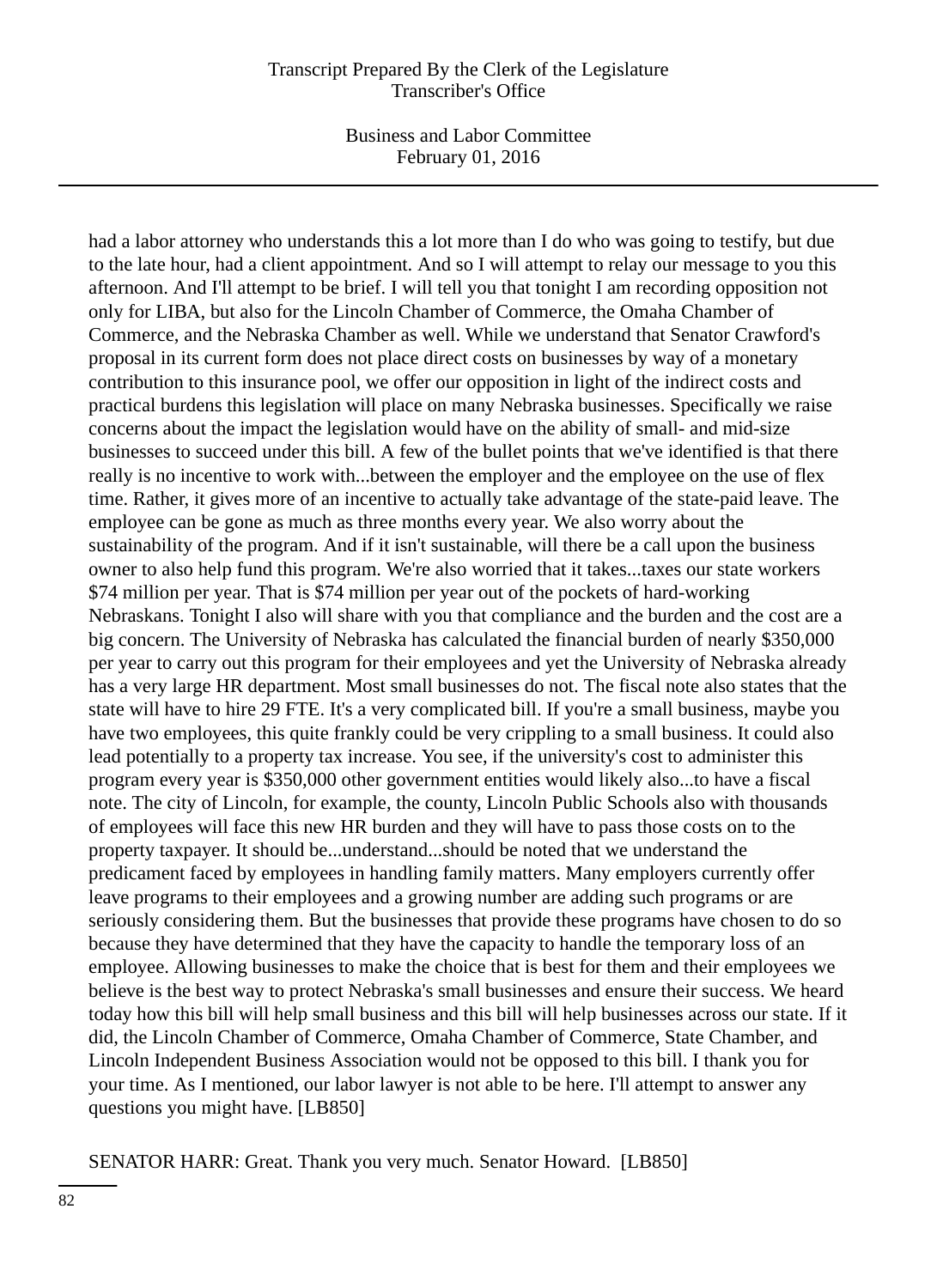SENATOR HOWARD: Thank you, Senator Harr. Thank you for your testimony today, Mr. Mach, and for bringing your lovely voice back up. [LB850]

COBY MACH: Bless your heart. Thank you. [LB850]

SENATOR HOWARD: (Laugh) I wanted to see if you had any response to the testifier from the Women's Fund, Ms. Zych. She noted that in California when they had paid family medical leave, 87 percent of the businesses saw no increased costs and 9 percent of them saw an increased savings from turnover rates. Has your federation considered savings in regards to turnover? [LB850]

COBY MACH: You know, and again, I am not a licensed attorney. [LB850]

SENATOR HOWARD: Sure. [LB850]

COBY MACH: In fact, I'm not an unlicensed attorney. And I have not compiled all the research that he had done on this. But what I do know regarding the California legislation is that this is not California's legislation. In fact it's really not even close. California's legislation, I believe, is capped at six weeks. They're not apples and orange. Beyond that, I have not studied their bill. [LB850]

SENATOR HOWARD: Sure. And if I may, a follow up? Thank you, Senator. Have you taken a little bit of time to speak with Senator Crawford about your concerns and see if there's some type of middle ground between your organization and her drafted bill? [LB850]

COBY MACH: I have not. [LB850]

SENATOR HOWARD: Thank you. [LB850]

COBY MACH: Thank you, Senator Howard. [LB850]

SENATOR HARR: Any other questions? Seeing none, thank you. [LB850]

COBY MACH: Thank you and have a good evening. [LB850]

SENATOR HARR: Good evening. [LB850]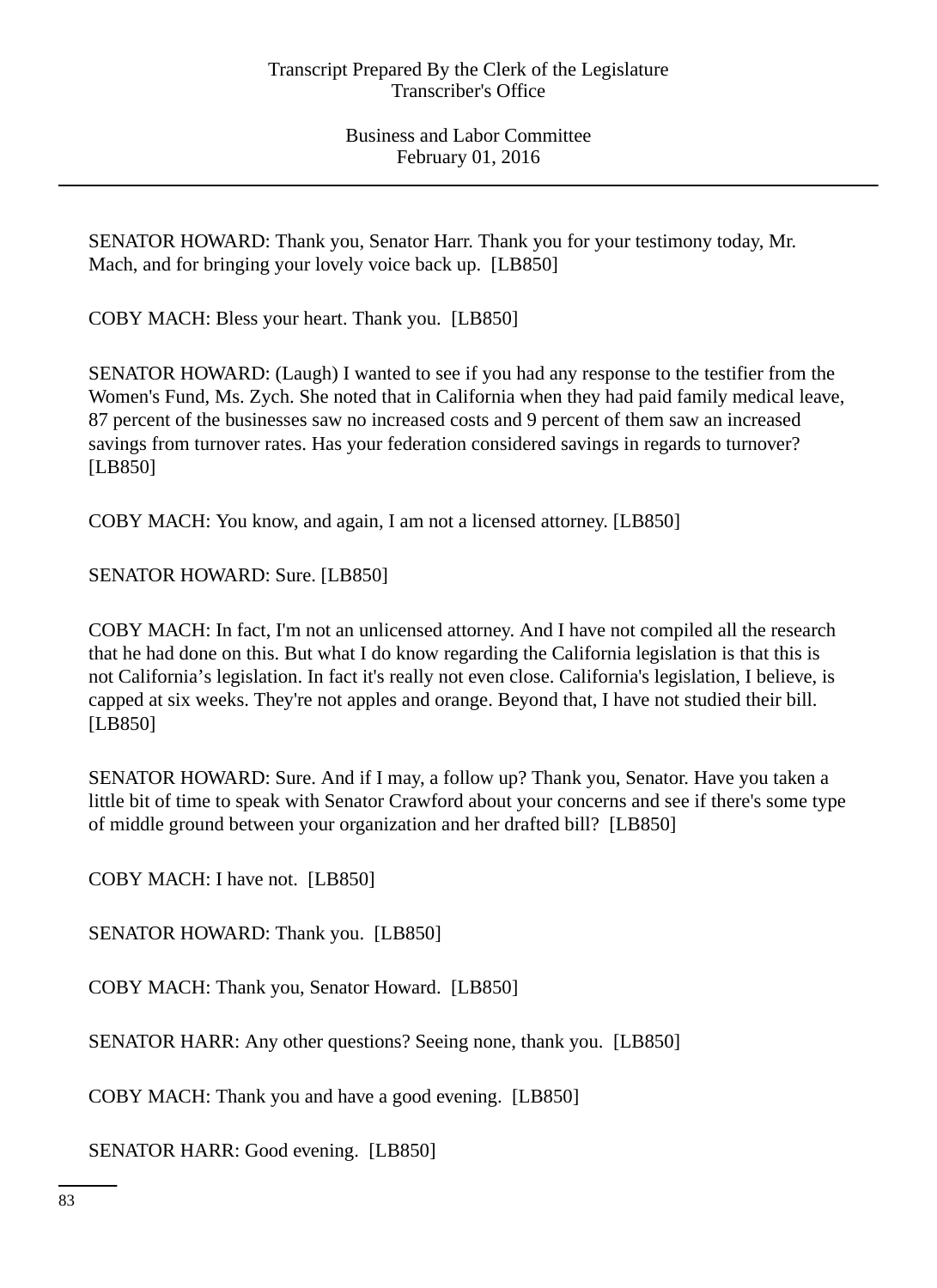RICHARD REISER: Good evening, Chairman Harr, members of the committee, and staff. My name is Richard Reiser, R-i-c-h-a-r-d R-e-i-s-e-r, testifying on behalf of the Nebraska Trucking Association. I will try to identify some of what I consider the many technical problems with this bill and leave the social issues to others. It's been pretty thoroughly covered. In the federal law, private employers must have at least 50 employees to be covered. Also, you must have worked for the employer of least 12 months before you're entitled to coverage. And even if you work for an employer with more than 50 employees, they must have 50 employees located within 75 miles of the work site at which the person works before they're eligible to be covered. Obviously the purpose of that is to prevent the small employer from holding a job open for an individual or individuals for a period of 8 to 12 weeks when the individual may or may not come back. Looking at some of the other issues here of the bill, and this is really just kind of giving you a flavor for some of these, but there's a section that says, "A covered individual shall not simultaneously receive family medical leave benefits and unemployment compensation." That's good. It doesn't say anything about workers' compensation coverage. So now we've got an individual who's injured at work and is being paid 66.66 percent of the average weekly wage also getting this payment on top of it. And perhaps the individual's spouse who worked for the same employer decides that it's time to stay home and take care of that person for eight weeks. So they're now getting...the individual injured is receiving more than he would have received had he been working. We're going to have a tough time getting that person back to work for eight weeks. Provides that in no case shall the contribution or the tax on the individual that we're imposing now exceed .5 percent of his or her wages in any 12-month period. It doesn't talk about what wages we're talking about. Is that their gross wages? Is that their wages after deduction for Social Security and other benefits? It just says wages. The part that we probably have the most problem with is the restoration of the employee to the position held by the individual. Keep in mind here that there's no requirement that the individual have worked for the company for any period of time to be eligible. So worst case scenario, individual comes to work today, tomorrow the individual comes in, fills out the form, designates somebody as a person they need to take care of if they have serious problems, tells you they won't be in the next day to work. They get benefits. They get those benefits for eight weeks per year. So if it's...happens to be November and December when they start this, they work for November and December you're over there trying to keep the job open for them with your other one employee doing the work of two, they announce, yeah, they're going to take their next eight weeks beginning January 1 for the next year. So now they've been gone for a total of, what, 32 weeks, something like that, 16 weeks. And you're holding the job open for them. There's a provision that requires the covered employee who acquires knowledge the person may qualify to give them notice of these benefits. They've already had to do it when they were hired and put up posters. But for a large employer who may be somebody down the line hears that this person has a problem, don't report up through the chain of command and all of sudden that notice isn't given because they didn't know they were supposed to tell...they don't know why person is not there. The employer is required to establish a process back to that designated individual. And this is just some person that they want to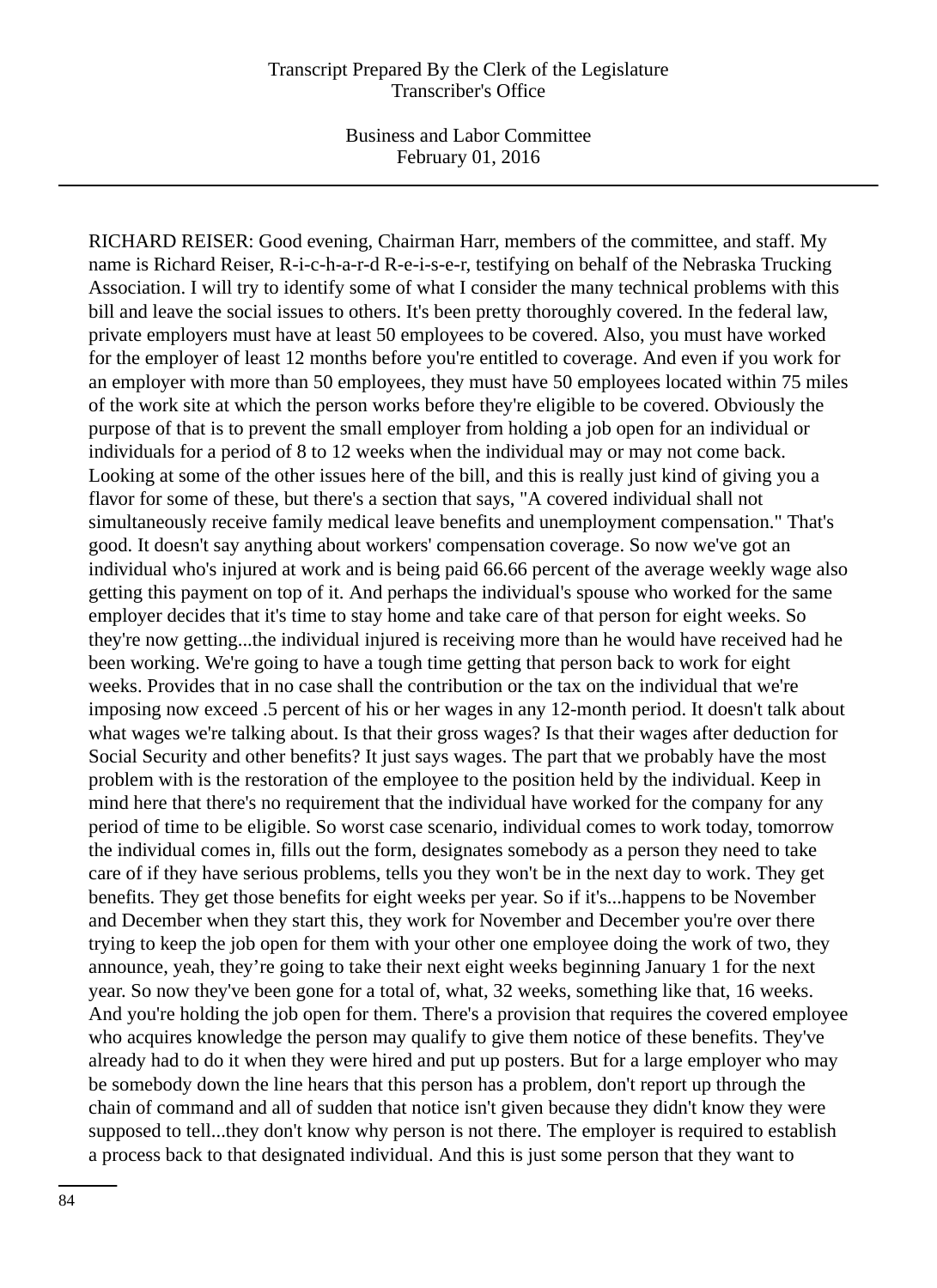designate as somebody they would like to help if they ever need to. If the employer doesn't see this, it's a real trap because if the employer hasn't put out a program the covered individual may make such determination when filing a claim. So you can come in and say, hey, that person I mentioned to you yesterday is sick now or was sick before--can I stay home? [LB850]

SENATOR HARR: The time is up, however, you're providing good technical advice. If you want to keep going, I would be glad to listen. [LB850]

RICHARD REISER: That's really...I'll wrap it up there, just to say I think this bill is very unfair to employers. And I think the unfair parts specifically are the, no, the person doesn't have to have worked for them for any period of time. And for small employers who may have two, three, four, employees, even ten, holding a critical job open for a period of time for an individual who may or may not come back. You're not sure they're coming back. You hold the job open for eight weeks and they call and say, yeah, well, I got a different job. And you've been trying to get along without them for eight weeks. It's not fair to employers to impose this on them. [LB850]

SENATOR HARR: Great. Thank you. Senator Johnson. [LB850]

SENATOR JOHNSON: Thank you. Would you be supportive of this if it mirrored the federal law? Or what other issues would be out there as far as the 50 employees or more, a waiting period, those types of things? [LB850]

RICHARD REISER: That would make it much more acceptable. I would still say there's a lot of... [LB850]

SENATOR JOHNSON: Still. [LB850]

RICHARD REISER: ...a lot of technical issues in the drafting of this that need to be looked at, things like whether it's gross wages or... [LB850]

SENATOR JOHNSON: Right. [LB850]

RICHARD REISER: ...those kind...a lot of things. For example, it says covered insurance. You have to have...you have to continue their insurance while they're gone. And it says--go to the language here real quick--the covered individual continues to pay the covered individual's share of the cost. Okay, what does that mean? There's a part that you pay sometimes when you're working: the employee's share. But if, for example, you elect COBRA benefits that amount goes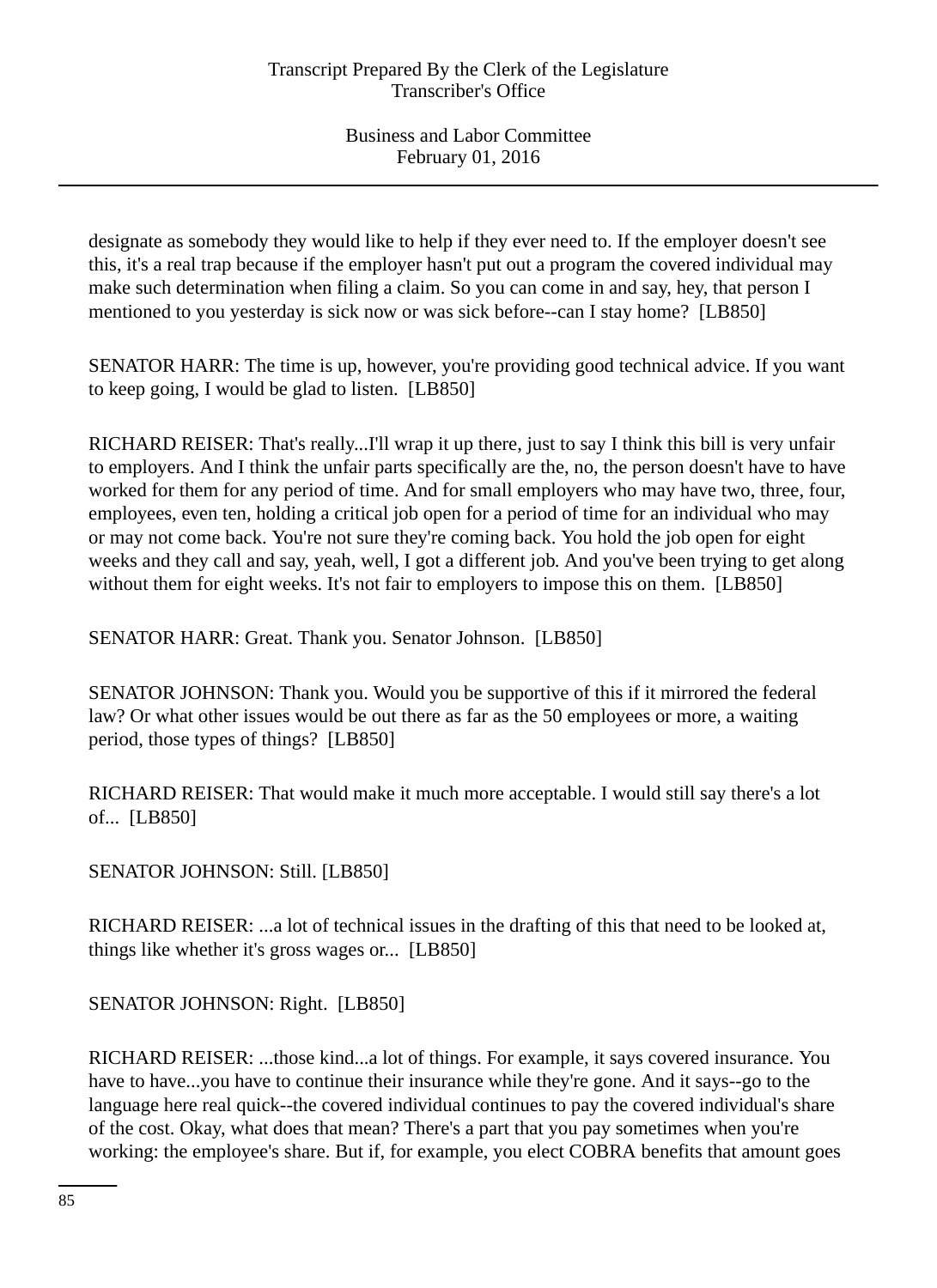up considerably because the true employee cost is much higher than the part that most employers charge the employees as a benefit. [LB850]

SENATOR JOHNSON: Thank you. That's all. [LB850]

SENATOR HARR: Great. Thank you for that thorough reading. Senator Howard has a question. [LB850]

SENATOR HOWARD: Thank you, Senator Harr. Thank you for your testimony today, Mr. Reiser. I wanted to check in. These technical concerns are actually very helpful and I think they would strengthen the language of the bill. Have you brought them to Senator Crawford and discussed them with her? [LB850]

RICHARD REISER: No, the only discussion with Senator Howard is when she came to... [LB850]

SENATOR HOWARD: No, I'm Senator Howard. [LB850]

RICHARD REISER: I'm sorry. I'm sorry. Crawford. The only conversation, she came to...got to the committee of the Omaha Chamber of Commerce, public policy committee about the bill. That's the only conversation that I've been part of with Senator Howard (sic). [LB850]

SENATOR HOWARD: If these technical changes were made, would that change your position on the bill? [LB850]

RICHARD REISER: I suppose if it could be cleaned up and we dealt with that provision on... [LB850]

SENATOR HOWARD: The time period... [LB850]

RICHARD REISER: ...how long, they had to work there awhile... [LB850]

SENATOR HOWARD: ...holding it open. [LB850]

RICHARD REISER: ...and not...and have 50 or more employees. [LB850]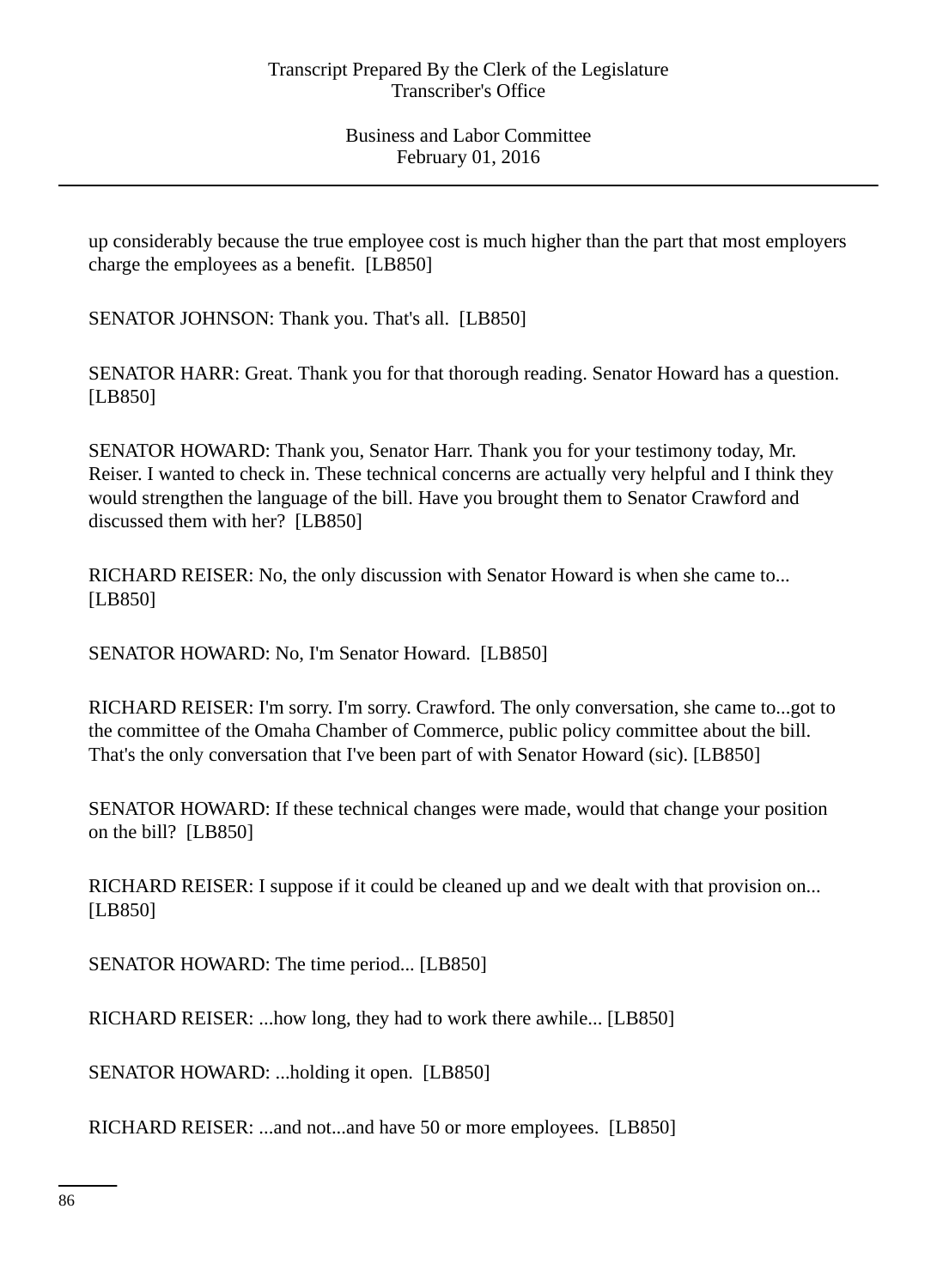# SENATOR HOWARD: Okay. Thank you. [LB850]

SENATOR HARR: Thank you, sir. Appreciate it. Thanks for waiting around. [LB850]

RICHARD REISER: Thank you. [LB850]

SENATOR HARR: Mr. Hallstrom, welcome back to your committee. [LB850]

ROBERT HALLSTROM: (Exhibit 10) Chairman Harr, members of the committee, my name is Robert J. Hallstrom. I appear before you today as registered lobbyist for the National Federation of Independent Business to testify in opposition to LB850. Even though employers are not responsible for funding the leave authorized under LB850 as others have indicated, the legislation will have significantly adverse impact on the productivity of small business operations. I provided in my testimony an example. Most NFIB members have five or fewer employees. So if you do the math, you've got someone that's going to consist or constitute 20 percent of the work force taking medical leave if one person takes leave; 20 percent of the work force is out and depending on the type of leave that they take, they could be gone from 15 percent to 25 percent of the entire year. Obviously hiring temporaries is not always the best solution under those situations. So it does have a disproportionate impact, I think, on smaller businesses. I've indicated in my testimony that this is a government mandate on the employee since the employee has to pay for it. And as in other areas--health insurance is one that comes to mind--some individuals don't want to have to pay for a particular benefit. They might prefer to have a higher salary, or at least not have that taken out of their paycheck. They will all be required to contribute to this program and subsidize those who may be in a position to have more need for family and medical leave. I've indicated towards the end of my testimony the additional cost on employers having to maintain an absent employee's healthcare coverage, hiring temporary placement workers, or having other workers within the work force have to pitch in and do more work, perhaps have to pay them overtime to get the job done, turning down business opportunities because you're short handed and then the possibility of the employee turnover if people don't return to work after taking leave. As others have indicated, I think a major issue, too, when the federal law was enacted some 23 years ago, a lot of discussion over the thresholds, we've had a threshold of 50 or fewer employees in place since that time. And this would clearly put those similar types of burdens and cost on everybody with one or more employee. I'd also note in reviewing the other states that have done something similar, Senator Crawford noted the three states that have an insurance type of program. I think there's about another five or six states that have some form of paid or unpaid leave. Those states, quite frankly, probably look more like California than they do Nebraska and, by my read none of the state had a threshold of less than maybe 15 or 20 employees, even in enacting that type of legislation. So with that, I'd be happy to address any questions. [LB850]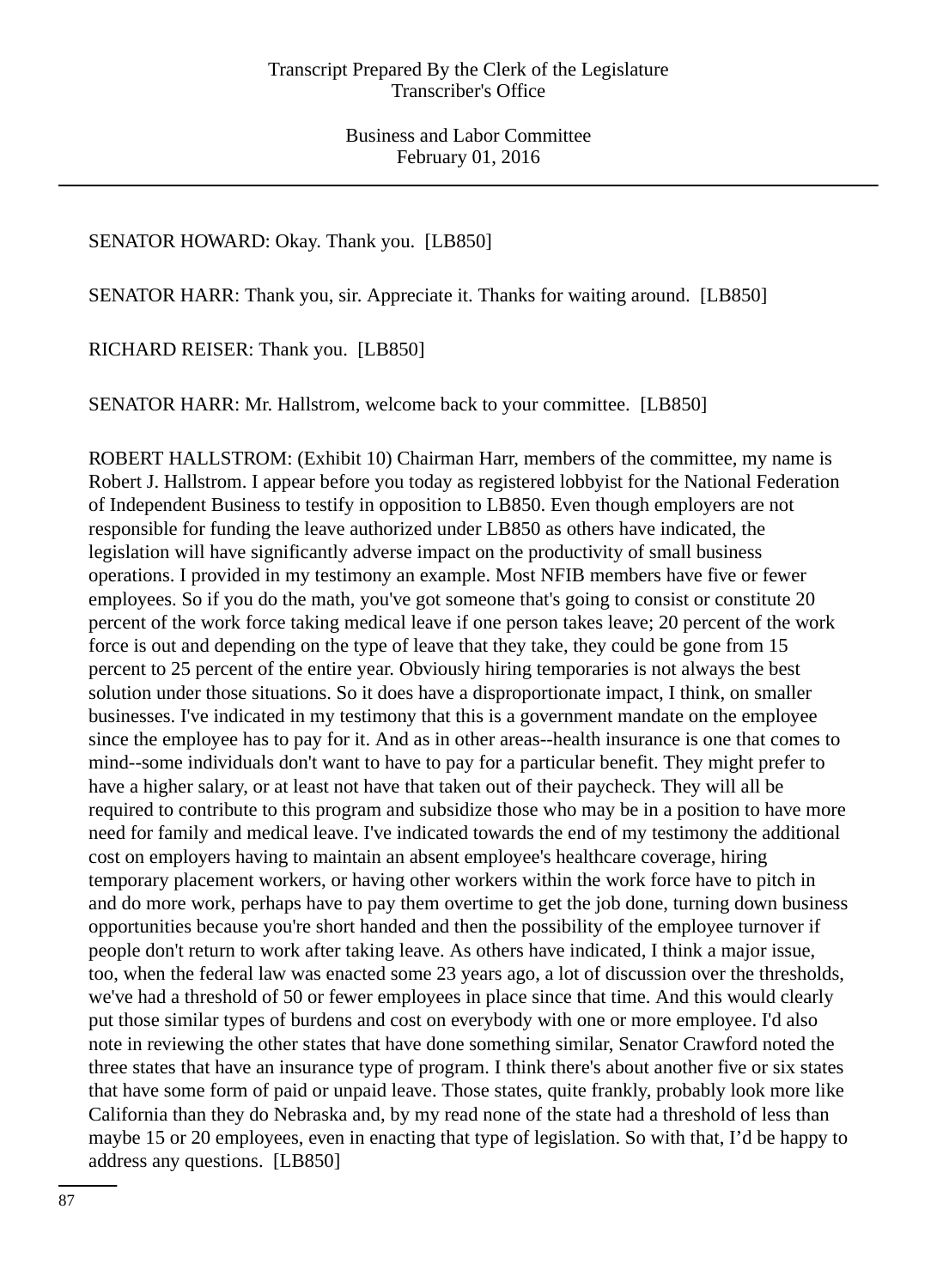SENATOR HARR: Any questions for Mr. Hallstrom? Seeing none, thank you. [LB850]

ROBERT HALLSTROM: Thank you. [LB850]

SENATOR HARR: Thanks for sticking around. Commissioner Albin, thank you for waiting patiently today. I hope we kept you entertained. [LB850]

JOHN ALBIN: (Exhibit 11) Thank you, Senator Harr, members of the Business and Labor Committee. For the record, my name is John Albin and I'm Commissioner of Labor. I do apologize for my voice, but the cold that was visiting me last week has decided to stay for additional period of time. First name is spelled J-o-h-n, last name is A-l-b-i-n. I'm appearing here today in opposition to LB850. LB850 creates the Paid Family Medical Leave Act and has me, as the Commissioner of Labor, enforcing the act. The structure of the bill as drafted leaves several questions, which the Department of Labor must consider when building the program. For example, Section 2 defines an employer as being an employer subject to the Employment Security Law. Some employers are specifically exempted from unemployment coverage, but have the option of electing coverage, such as agricultural employers. So I guess the question is, would paid FMLA coverage be limited to employers who are required to pay unemployment taxes? Would an exempt employer opting into unemployment coverage automatically opt into paid FMLA coverage or would the general exemption from unemployment coverage for that employer preclude paid FMLA coverage? Not all employees of a covered employer are eligible for unemployment insurance; for example, commissioned insurance sales representatives. Since the insurance company or agency itself is a covered employer for purposes of paying support staff and other noncommissioned sales staff, it would appear that a commissioned sales representative would be eligible for FMLA, but not unemployment benefits. Section 3 outlines five different scenarios when a person is entitled to take paid family medical leave and the amount of time a person is entitled to be paid FMLA benefits under each scenario. However, it's unclear if a person would be eligible to tack on multiple paid FMLA periods under some scenarios; for example, a serious medical leave, which is 12 week, followed by one of the 8 week periods that are allowed otherwise. Under the federal FMLA law, it's a hard cap at 12 weeks, where under this law it's not clear if there is a cap as long as you meet the conditions. The percentage of earnings replaced benefit calculation in Section 3 is based upon yearly earnings, but it's unclear what date to use to start the yearly calculation. Wages are reported to the department on a quarterly basis and unemployment insurance benefits are based upon four completed calendar quarters. LB850 does not describe the one-year look-back period and administration of the act could be substantially complicated if the look-back period is a rolling calendar year. It is unclear how much enforcement is expected from the agency. Section 4 requires covered individuals to provide information to the commissioner, but there's no requirement for covered employers to provide information. Section 5 requires the employer to be responsible for evaluating and determining on an annual basis, the amount of contributions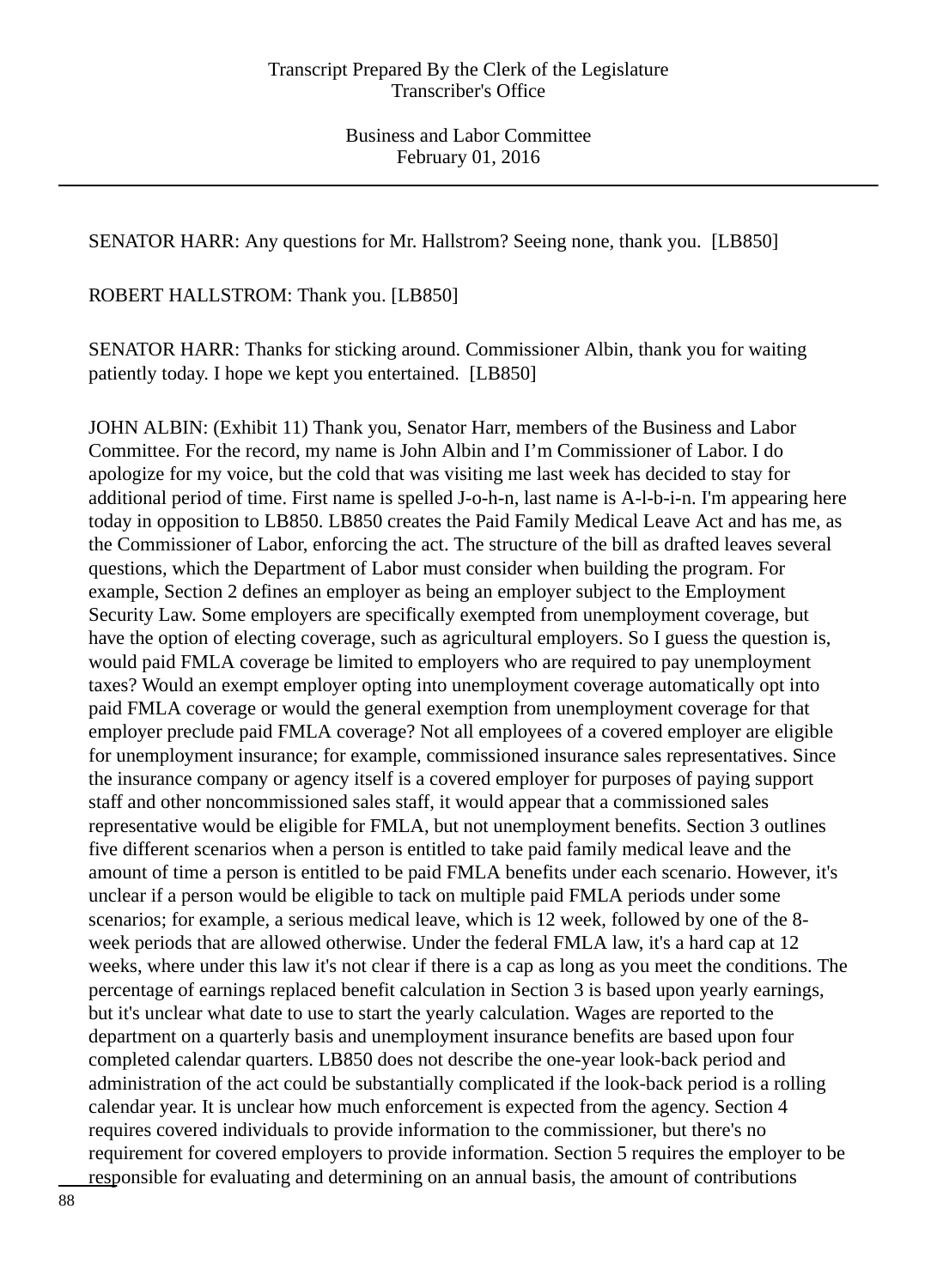Business and Labor Committee February 01, 2016

necessary to finance the total amount of FMLA payable under the act, not to exceed .5 percent of an individual's wages in any 12-month period. LB850 only authorizes the commissioner to collect taxes from businesses, not employees. In addition, the bill does not establish penalties or liabilities for an employer who fails to collect or remit the new payroll tax. While the act apparently assumes that the commissioner will set a tax rate each year, it does not specifically authorize the commissioner to tax individuals. Section 8 of the bill makes it unlawful to interfere or retaliate against a covered individual trying to take paid FMLA. It also states individuals have, "The right to inform the commissioner of any alleged violation of the act." However, it's unclear what if any investigatory and enforcement powers the commissioner has or is expected to exercise. LB850 will also have a significant fiscal impact on the agency. Even if the department could use wage records filed under the Employment Security Law to establish FMLA benefit amounts, it would still be required to create a parallel FMLA benefit payment system and, in all likelihood, obtain approval from USDOL for a cost-sharing agreement reflecting the use of UI data for a non-UI purpose. As outlined in our fiscal note, there are anticipated expenditures \$12,498,000 in year one and \$6,794,000 (sic--\$6,794,359) in year two. We will not start bringing in any revenue until after July 1, 2018. Based upon other state models, it is anticipated we would have approximately 16,563 claims per year and pay out approximately \$74 million per year. This is a large program that will require significant staffing and technology increases. And with that, I'd be happy to answer any questions. [LB850]

SENATOR HARR: You timed that well. (Laughter) Any questions for Commissioner Albin? Seeing none, thank you for waiting and being patient. [LB850]

JOHN ALBIN: Thank you. [LB850]

SENATOR HARR: Always a pleasure to have you here. [LB850]

JOHN ALBIN: Always a pleasure to be here. [LB850]

SENATOR HARR: If only you meant that. (Laughter) Any other opponents? Here we go. [LB850]

FRANK VELINSKY: (Exhibit 12) Good afternoon, Senator Harr, members of the committee. My name is Frank Velinsky, F-r-a-n-k V-e-l-i-n-s-k-y, 11904 Arbor Street, Suite 201 in Omaha. I am the CEO and cofounder of Caretech, Incorporated and president of the Nebraska chapter of the Home Care Association of America. I'm going to start very quickly by saying that on Christmas Day, my daughter presented me with a brand new grandson. And I'd like you know that she is a wound care nurse, a very successful WOC--wound, ostomy, and continence--head of wound care at one of the local hospitals. She gets great benefits while she's on maternity leave.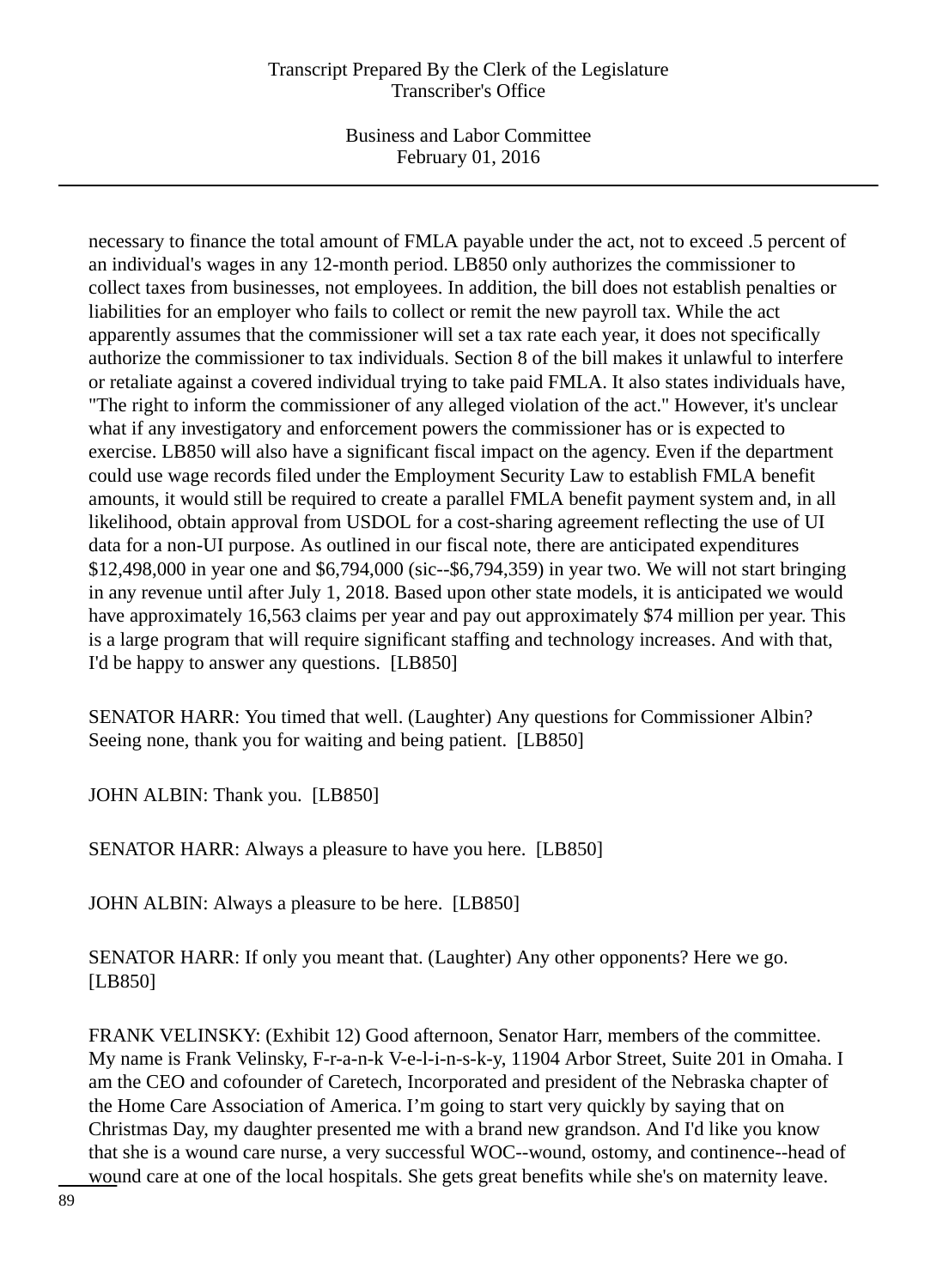Business and Labor Committee February 01, 2016

In my business in what I do and what...and the clients we care for, we simply can't afford that, granted that the...there's a contribution being made. But the amount of work that it takes, the overhead costs can be very significant to a program such as mine that provides in-home care to the elderly and disabled people who are on Medicaid waiver. Essentially we have poor people caring for poor people throughout the state of the Nebraska, from Henry, Nebraska, near the Wyoming line all the way to the south and northeast corners of Nebraska. We have approximately 210 employees that do this work; half of them are in Nebraska, however. Approximately, they work 20 hours a week; some are more, most of them are less than that. So you don't have to have a large number of employees. I think it's the hours that should be looked at, rather. The work they do is absolutely wonderful. The people that we care for have met nursing home level of care, 90 percent of them. They are saving the state tons of money by not being in the nursing homes. The work that is being done by this program is quite significant, but we are not a huge, lucrative healthcare facility. We have...the money we receive is from you, from the taxpayers of Nebraska. We are limited. And that money often is supporting our scheduling staff, filling in staff, everybody that is working toward making this program work. We do not have a lot of extra funds to go around. And it is the administrative duties that seem to be just piling on more and more apparently as the government programs tighten down or whatever reason it is. In Iowa, in western Iowa we used to have seven competitors. We're down to two and most of that is due to the crushing rules and regulations that came down within the last six to seven years in Iowa. And I would be happy to discuss what...the details of what happened there and why it's taking place. Iowa has emerged as number four in the number of seniors placed in the nursing homes with low care needs. That means they are not going to their own homes. They're having to choose to go to these facilities, to nursing homes. This is not...these are not my statistics. They are in the Iowa state plan, aging plan. The other point I wanted to make also, the program we are administering--and I know most of you know this--the clients we serve have choice as to who they want as a caregiver. If a caregiver leaves on family medical leave, we cannot guarantee that the client is going to take that caregiver back. They may choose to take the replacement caregiver. That puts us in a bind. That choose requirement is both federal and state required. Believe me, we know that. That has been thrown in our face 17 years, you know. So it is very clear to us. What you heard in the testimony here from the suits, if I will, I never thought that I would be lining up with the chamber of commerces as strongly as I am, but they were spot on as well as some of the other testimony. So I hope you listen to what they have to say. And I would be happy to answer any questions. Thank you. [LB850]

SENATOR HARR: Thank you, Mr. Velinsky. Thank you for taking the time to come down here to testify. I know you had to wait a long time. We really appreciate it. I know five minutes may not seem like a lot, but it does to us. [LB850]

FRANK VELINSKY: Thank you. Hopefully I can beat the snow back. [LB850]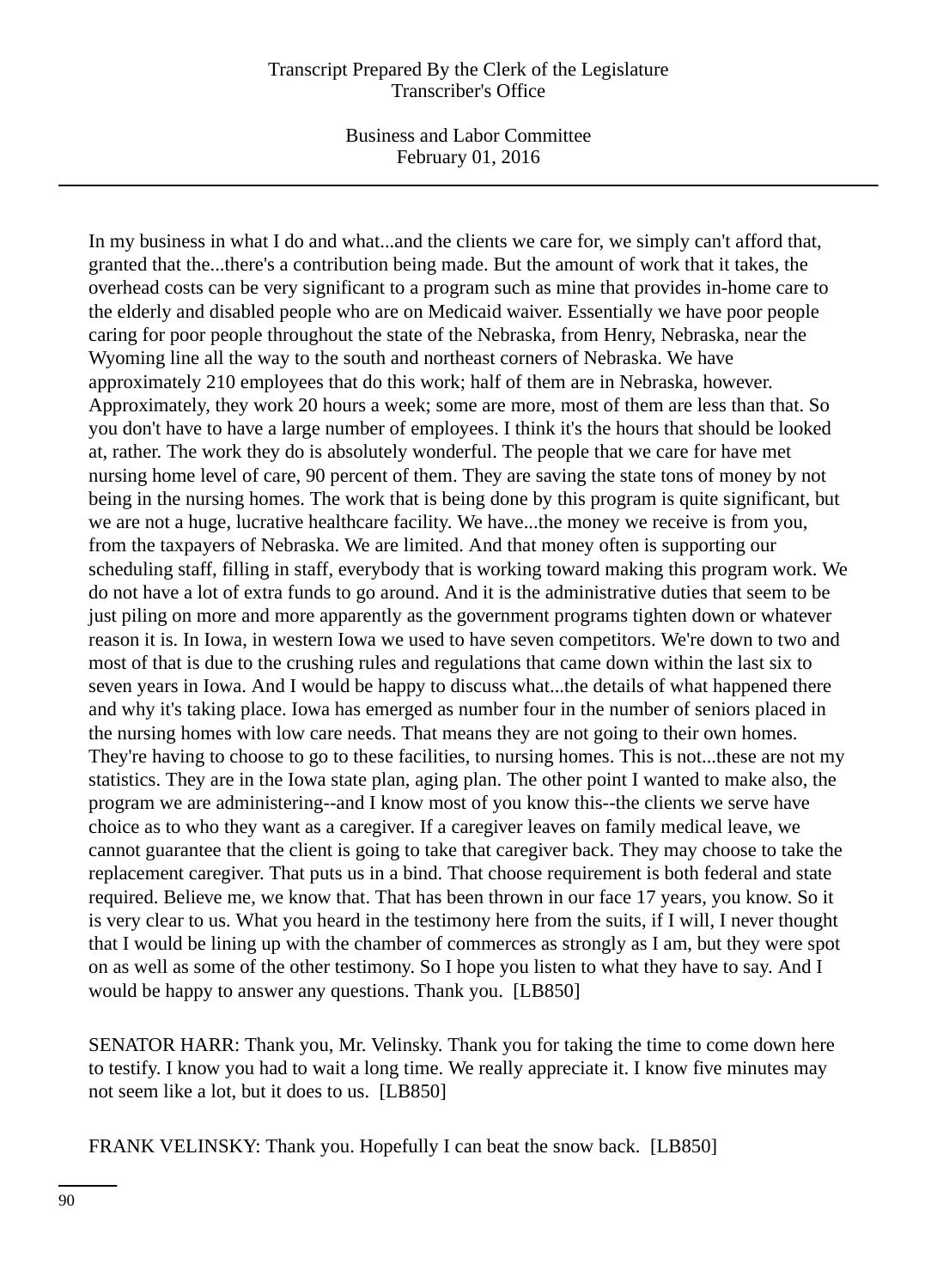SENATOR HARR: Yeah. You and me both, right? Thanks. Anybody else here in opposition? Anyone in the neutral capacity? Seeing none, Senator Crawford, you are closing. [LB850]

SENATOR CRAWFORD: Thank you. And thank you, everyone, for your patience. I know it's late in the evening and I really appreciate everyone's time here, the committee's time, the testifiers' time, and the evidence and the experiences brought by the proponents and the detailed comments that were brought by the opponents. We've taken very thorough notes on some of the questions that they have about clarifying the law and some of their concerns and we will be following up on those. So I'm not going to respond to all of them. I'm just going to highlight a couple of responses for the record as I close. One of the issues that I wanted to highlight is the question about who is covered and in the interim Senator Johnson had asked about agricultural workers. The law itself indicates those who are covered by the security law are covered. And there are exemptions for many kinds of ag workers in that. Senator Chambers is not here to ask me about domestic workers but I'll answer that question. Domestic workers who make over \$1,000 would be covered. So this, LB850 recognizes that domestic workers have families of their own and may very well need time to take care of those. It is the case that there are temp childcare services and temp cleaning services and other things. So there is already a market out there to help deal with the situations where you...where a domestic worker would need to take time away. There's already markets out there to provide replacement work for that. The point made by NFIB that in some cases it would be 20 percent of their work force, I just want to remind the committee that then they have 20 percent or so wage savings. And so sometimes in a small business and even Creighton when someone has to take a leave sometimes the other employees step up and try to help out, often with no compensation. In this case, because if someone takes leave they aren't getting their wage, that wage is available to compensate other employees to help fill in or again, to provide replacement workers. And that's the important thing to recognize. It does provide incentives for flex time. We didn't really get into it detail. But just as the federal FMLA allows intermittent leave, we copy that in this provision. And again, as I noted in my opening that this is only partial wage replacement. There still...so that provides incentives to work with employees if there's something more generous the employer would like to do to provide leave. I also want to note on sustainability, since I haven't had a chance to comment on that, some of the...I think one of the letters in opposition talks about unemployment insurance as an example and asks...and indicates a challenge in sustainability of unemployment insurance. Just want to note how the cycle for unemployment insurance is very different than paid family leave. In the case of unemployment insurance, your costs get high when the economy is bad. So you know, you need the money the most when your economy is at the worst. Paid family leave is not cyclical in that way. If anything, if the economy gets bad you might have less births, all right. But people getting leukemia, people being in motorcycle accidents, those are not...many of those events are not cyclical. And so it's much easier to predict what money you need for paid family leave coverage as opposed to unemployment coverage. It's different dynamics in that way. And I also want to note as you may have picked up in one of the last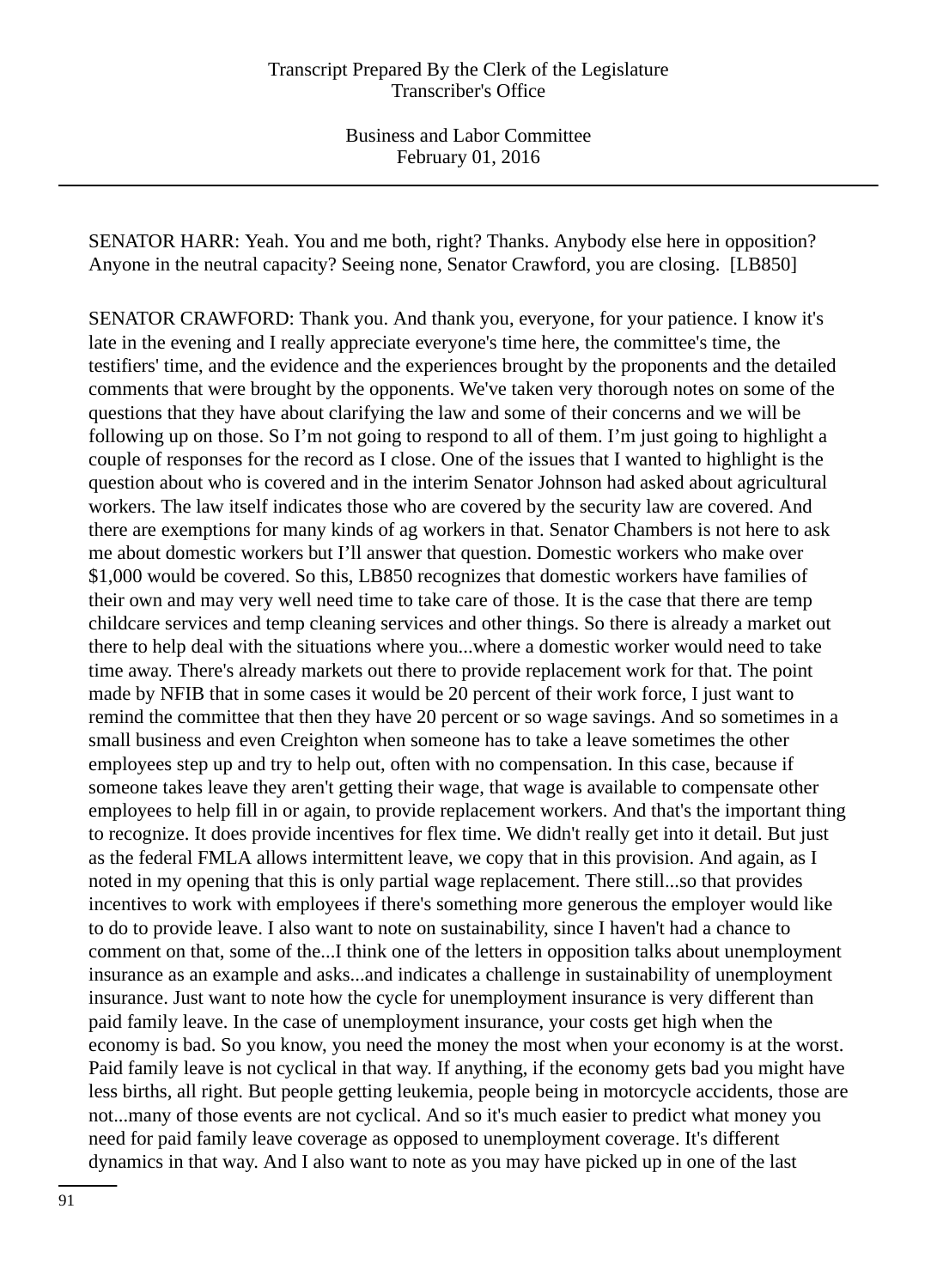proponent testimonies, in her story there was a very important fact there. And that is that Nebraska...in Nebraska, we license day cares starting at six weeks old. So what are you supposed to do before six weeks? There's no licensed day care prior to six weeks old in our licenses. So I'm happy to work with others and again, happy to talk with others on the committee or others who have concerns. I'll just close in saying again, the bill envisions a partnership where the state provides infrastructure, the employee provides the contributions, and the employer provides job protections. [LB850]

SENATOR HARR: Great. Thank you. Any questions? Certainly a lot to chew on. [LB850]

SENATOR CRAWFORD: Yes. Absolutely. It's a complex problem. [LB850]

SENATOR HARR: (Exhibits 13-20) Look forward to working with you and seeing what we can do on something like this. So thank you very much. I have some letters of support on LB850 starting with a Kara, K-a-r-a, Schweiss, S-c-h-w-e-i-s-s; Christie Abdul, A-b-d-u-l, from the National Association of Social Workers; Mike Marvin from NAPE-AFSCME Local 61; Kim Quick from the International Brotherhood of Teamsters Local 554. In opposition we have David McBride from the Association of Insurance and Financial Advisors; Robert Andersen from the Nebraska Cooperative Council; Mikki Frost on behalf of the Mayor's Office at the city of Omaha. And in the neutral, Al Riskowski from the Nebraska Family Alliance. With that, we will close LB850 and go to the bill we've all been waiting for. I'm going to go ahead and turn it over to Senator Johnson. [LB850]

SENATOR JOHNSON: Thank you. Senator Harr, while you are moving toward the chair, remind you that your bill is the only thing that stands between you and 30 more hours (laughter) with your children. [LB850]

SENATOR HARR: Is it snowing yet? [LB850]

SENATOR CRAWFORD: I don't think it's supposed to come until late. [LB850]

SENATOR HARR: No snow? [LB850]

SENATOR JOHNSON: No snow. [LB850]

SENATOR HARR: All right. [LB850]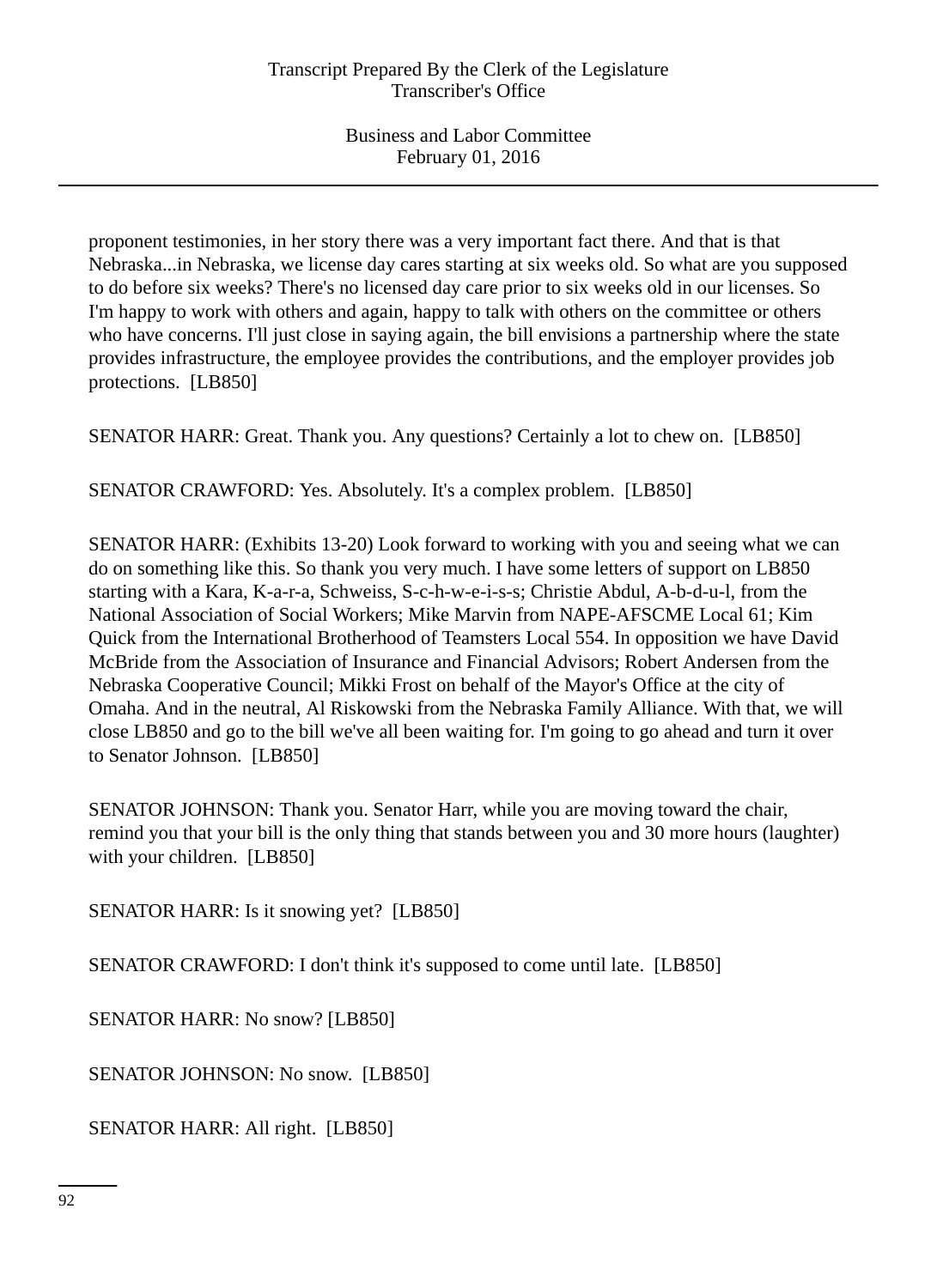SENATOR JOHNSON: Senator Harr, your opening on LB830, change provisions relating to vacation leave for state employees. [LB830]

SENATOR HARR: Great. Thank you very much. Senator Johnson, members of the Business and Labor Committee, my name is Burke Harr, H-a-r-r, and I am here to introduce LB830. LB830, as we like to say, is a simple law...bill. It allows state employees the opportunity to use vacation leave before it is forfeited under the current use-it-or-lose-it policy. If a state employee makes a reasonable request to use the vacation leave--that should be "written request" to use vacation leave--and their request is denied, the employing agency must pay the employee the cash equivalent of that forfeited leave that was requested and denied. We're hearing there is a problem that exists in agencies with work force shortages where employees are working overtime. This is especially true within the Veterans' Homes and correctional facilities. There are a number of facilities that are understaffed. Therefore, when current employees request vacation leave, many times they are denied due to staffing shortages. Oftentimes multiple requests are denied within a single year. Employees have earned the vacation time through their service to the state. Their denial is through no fault of their own. This bill is an expenditure already owed the employees. Last weekend, the Journal Star article quoted, stating that 66 percent of Tecumseh Correctional Institute employees said the Legislature doesn't value them. This is a bill to show that in fact we do. There is a fiscal note attached to this bill. What you will see is that, in fact, there is no fiscal cost to the state. However, there is language that comes along this says, hey, here at least within DAS is how much time was forfeited last year. What the key element that is missing is there is no statement as to whether those individuals requested and were denied vacation. So that's what this bill goes after are the ones who requested and were denied and yet the fiscal note, at least the editorial that goes with it, doesn't address that issue as to whether any of these employees were in fact denied. This bill is not setting a salary schedule or compensation for agencies. These hours are already all earned by the employee. What we are saying is this is a way to compensate the employees for what they have already earned when they are denied by the state. I am sure DAS is going to come up and raise some of the same arguments they did earlier. Again, to differentiate, they've already earned it. So there's no additional money. It's, they've earned this vacation and the state has denied them what they have earned. So there's a key differential there. And I think that that's important when we're looking at the constitutionality. That being said, the hour is late and I will wrap it up there. [LB830]

SENATOR JOHNSON: Thank you. Senator Crawford, do you have a question? [LB830]

SENATOR CRAWFORD: Yes. [LB830]

SENATOR JOHNSON: Oh, I didn't mean to lead it into you, but we're the only ones here. (Laughter) [LB830]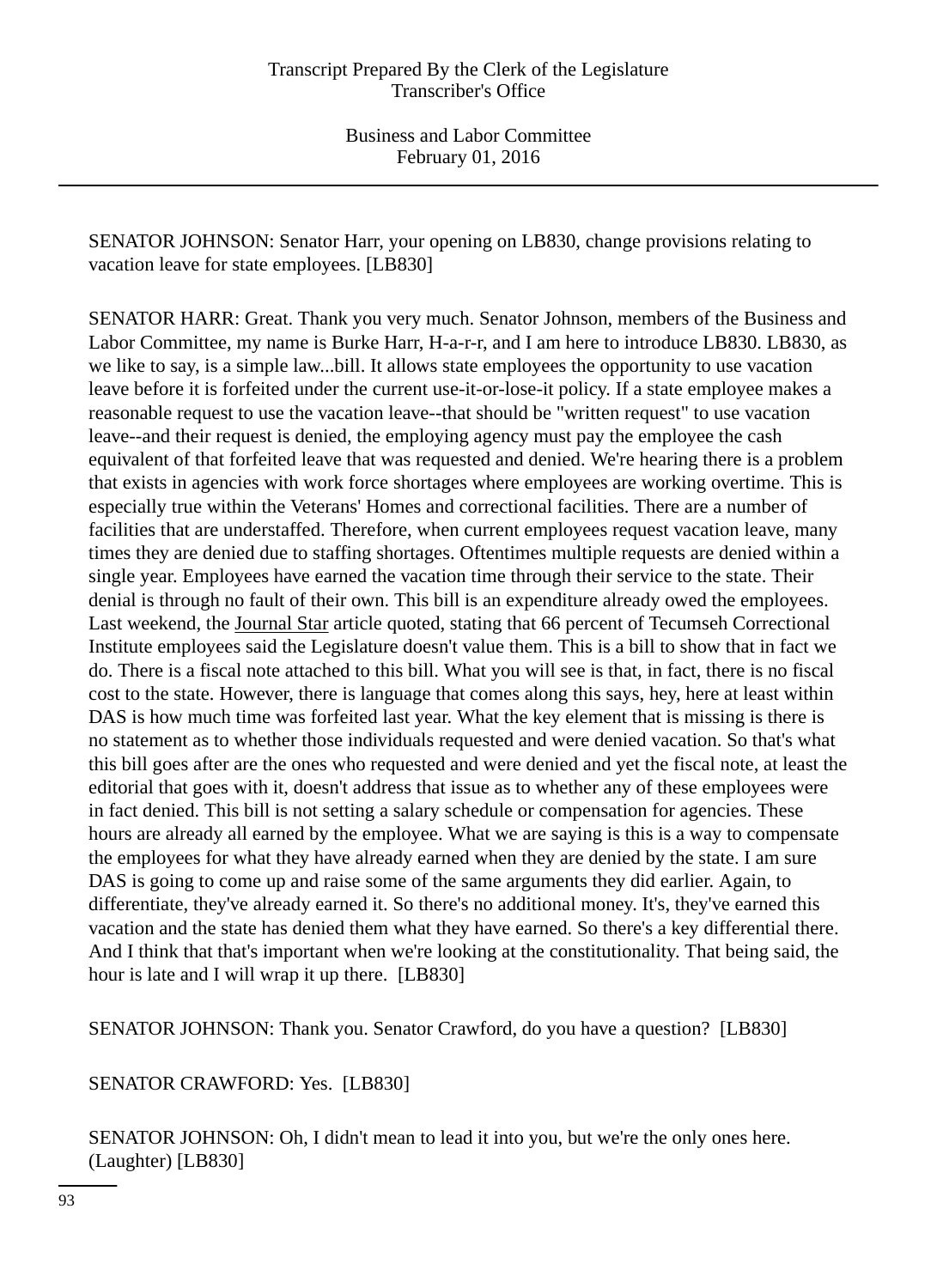SENATOR HARR: Yes, Senator Crawford. [LB830]

SENATOR CRAWFORD: Unless someone else wants to go first. Thank you, Senator Harr. So just what I understand you to say is that we've already budgeted for this time, as well. [LB830]

SENATOR HARR: That is correct. [LB830]

SENATOR CRAWFORD: All right. Great. Do you have any sense of how many employees we're talking about that have been denied vacation? [LB830]

SENATOR HARR: Yes. In 2012, what we've seen are there are 19 employees that I have been made aware of that lost vacation time; 2013, 17 employees lost vacation time; in 2014, 19 employees lost vacation time where they...and this is with the veterans, excuse me, where they had requested vacation time and it was denied and then they lost that time. So it's a real issue. We got to find a way to hold on to the employees that we have. We invest a lot in the state in these employees and we provide training for them. And when we let them leave, we give them a benefit and then we say you can't use it. You know, that is not very welcoming. We lose these employees and they're gone. And all that training we have, all the time walks out the door with them and we bring in a new employee that's going to take time to train and that's additional dollars. So again, this money, as you stated, is already budgeted. It's already been earned. It's just whether the employees, in fact, get to use what they have earned. [LB830]

SENATOR CRAWFORD: Thank you. [LB830]

SENATOR JOHNSON: A question, is there any thought of being able to bank this in a different way for catastrophic illness-type of a thing a carried it over for that so it's specific where somebody...heart attack, something like that and the sick leave isn't going to be enough that it could be used that way? [LB830]

SENATOR HARR: You know, we are the policymaking body. We could do something like that. I just know that there are a lot of employees out there who again...Department of Corrections stated in 2015, 2,000 hours were forgone in vacation by 125 employees. You know, you go down the list, HHS gave us a number, Roads, Revenue. And so you have to ask yourself, what is the best policy to reward our employees so we can hold on to them and to say, hey, we do value you. I mean... [LB830]

SENATOR JOHNSON: Yeah. [LB830]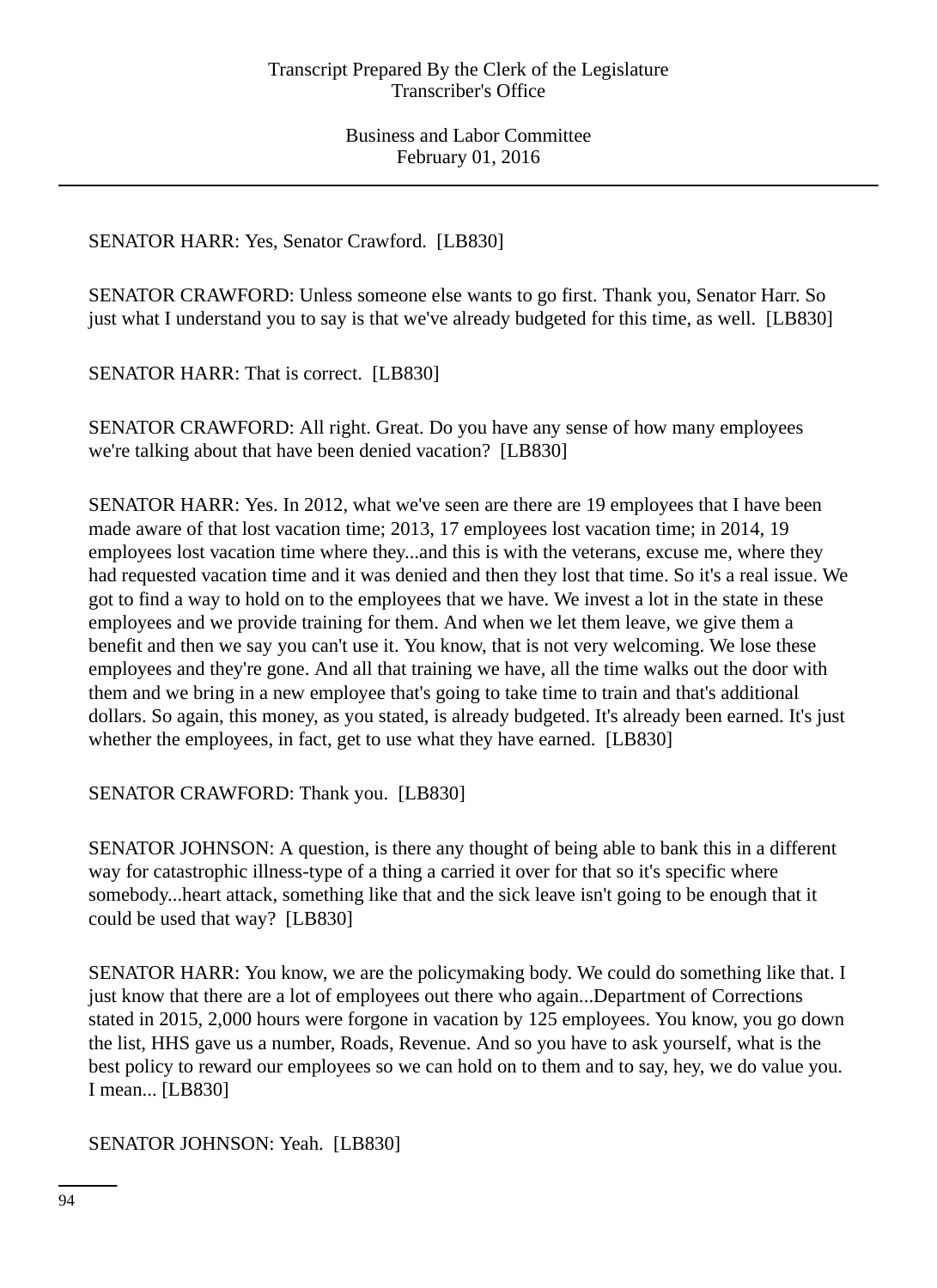SENATOR HARR: ...we've already said we value you by giving you this vacation time saying we think you need this so that...because you've earned it and this is part of what you negotiated with us when we hired you. And then we turn around and say, hey, I know we said we'd give that to you. But we lied. [LB830]

SENATOR JOHNSON: I know some businesses that have done that instead of the lose it, just curious. [LB830]

SENATOR HARR: Yeah, and I'm open to any amendments. I don't think it's an "either/or" but "and" really. [LB830]

SENATOR JOHNSON: Right. Thank you. [LB830]

SENATOR HARR: Thank you. [LB830]

SENATOR JOHNSON: Any other questions? If not, thank you, Senator Harr. Proponents? Welcome back and thank you for staying. [LB830]

MIKE MARVIN: (Exhibits 1-4) Good afternoon. Good evening, members of the committee. Thank you for remaining around this evening. My name is Mike Marvin. I am the executive director of NAPE-AFSCME. My spelling is M-i-k-e M-a-r-v-i-n. I'm here today in support of LB830 introduced by Senator Harr and I want to thank Senator Harr for carrying this bill. Two years ago, I was approached by an employee of the Norfolk Veterans' Home who had been denied the opportunity to take her vacation several times in 2013, and then had to forfeit vacation on December 31 of 2013. Senators, this is wrong to earn and be promised a benefit and then to lose it through no fault of your own. In our negotiations in the fall of 2014, we attempted to address the issue. The state negotiator pointed to statute 81-1328 and basically said their hands were tied on the issue. Now I must tell you, the statute as currently written does allow for vacation to be carried over in certain circumstances. The state has requested from me at times that a person be allowed to carry over excess vacation. The problem is, it doesn't happen in all cases. It depends on who you are and how fair your manager wants to be. This will put the burden on management to allow the employees a reasonable chance at receiving their earned vacation, or pay them for it before it is forfeited. That is fair. I did not bring this to you during the 2015 Session because by the time we were done...negotiation had been completed, there was no time to have a bill drafted and introduced. After not being able to negotiate anything on this issue in the fall of 2014, in the spring of 2015 I asked John Hilgert of Veterans' Affairs for a breakdown of how often this has happened at our Veterans' Homes. I have attached that email and his response to my testimony. You will see it has been happening for years with no request from the agency to be allowed to carry it over. I have also given you another attachment showing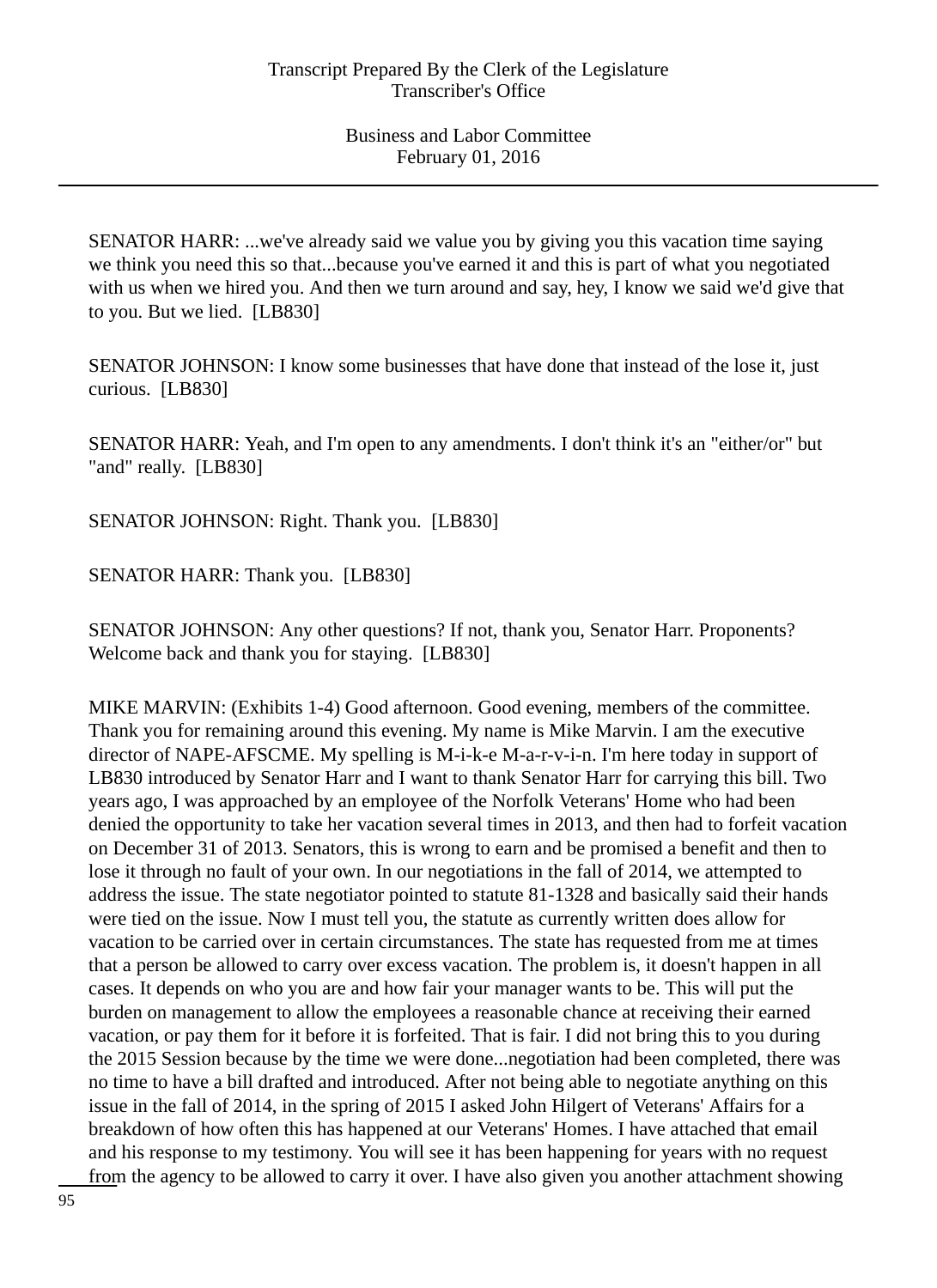Business and Labor Committee February 01, 2016

a recent request from DAS to approve carryover for three employees this year. Included with that are two emails I sent to Kari Foote, the interim HR administrator for HHS. To this date I have not received any response from Ms. Foote and I believe this shows how selectively this vacation carryover is allowed. Sorry. Here I'm getting my papers mixed up. This bill is necessary to ensure that employees who are denied the opportunity to use an earned benefit do not lose the value of that benefit. I would like to point out that this bill only requires the payout when management has denied employees the opportunity to take vacation. It does not allow any employee to use their vacation as a bank to have a big payout at the end of the year. Whether or not there is a payout, however, on any cases is totally in control of the management. I do want to say, I asked the employee who brought this to my attention to come and testify today and she feared retaliation from the agency if she did and declined to come. We have employees who have benefits they have earned denied them and then are fearful of management retaliation if they stand up for their rights. No wonder we have a problem retaining employees. Thank you for your time and attention and I will be happy to answer any questions. And I don't know if I said at the beginning, I submitted testimony for Sue Martin who had to leave. [LB830]

SENATOR JOHNSON: Okay. Thank you. Questions? I have a question. Is vacation on a date-ofemployment accrual or... [LB830]

MIKE MARVIN: Yes, it is. [LB830]

SENATOR JOHNSON: It is. So we're not stacked up at the end of a calendar year which would mean... [LB830]

MIKE MARVIN: Right, right. And those people that are early on employees really won't accumulate enough vacation. Basically you have to accumulate about 280 hours. This tends to affect more senior employees. Let's say in 2013 you earned 200 hours but were denied using 160 of it. So you carry that over to the next year and you have 360 hours that you have to have and 80 of that have to be burned or you're going to lose it. But if we're already not excusing people because we're short staffed, well, then that person gets to that point where they're going to be losing. [LB830]

SENATOR JOHNSON: Yeah. Thank you. Any other questions? Thank you, Mr. Marvin. [LB830]

MIKE MARVIN: Thank you for your time. [LB830]

SENATOR JOHNSON: Next proponent. Welcome again. Thanks for staying. [LB830]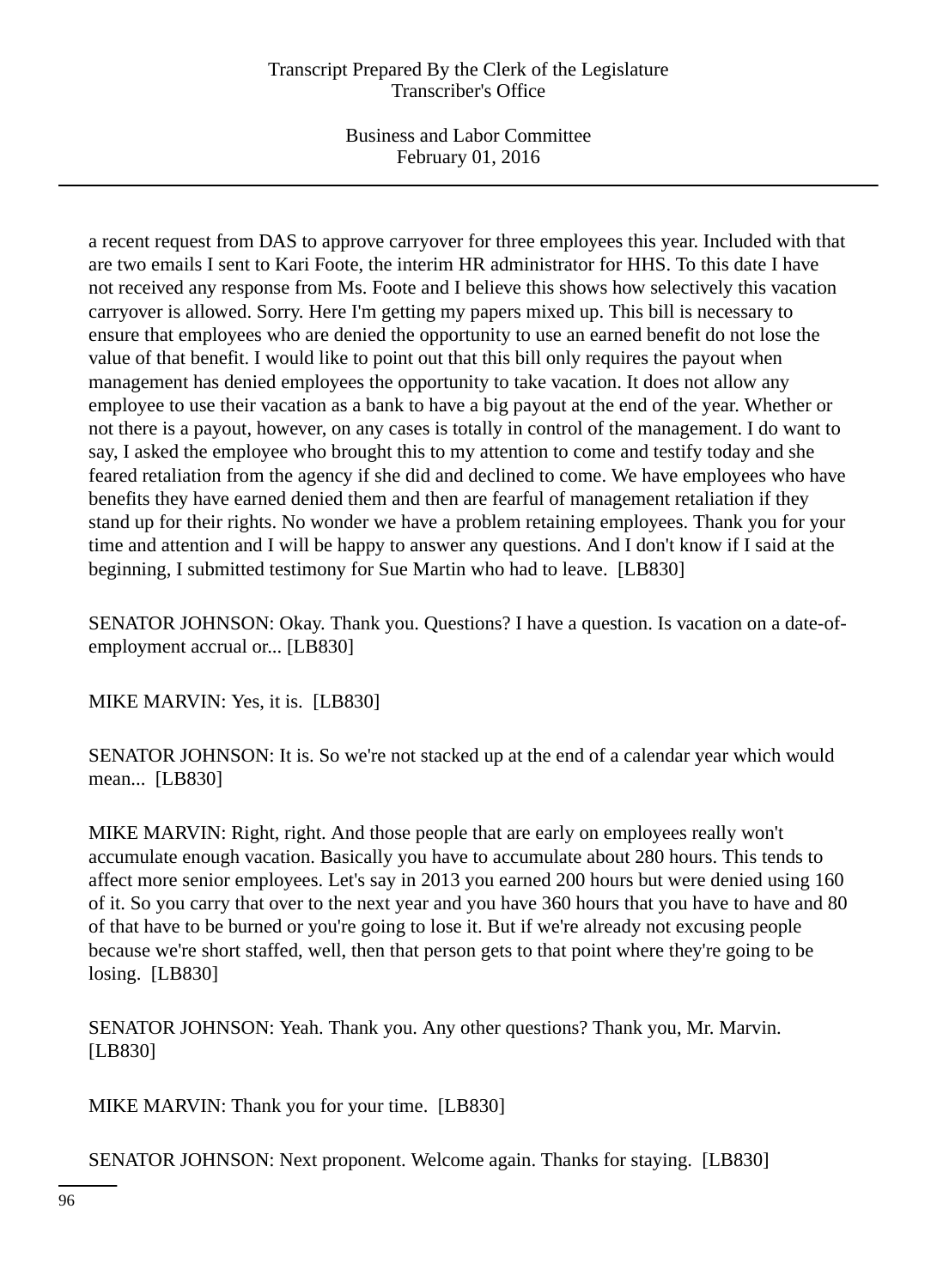JERRY SONNEK: Welcome. My name is Jerry Sonnek, J-e-r-r-y S-o-n-n-e-k. I live in York, Nebraska. I'm a 14-year career state employee with the Department of Corrections. I'm union member of NAPE and an elected cochair of the master contract bargaining team. I have nothing written on this subject, just to speak exactly the way it is, as I read some stuff, I'll make it quick. Two hundred eighty hours is what the contract says is what I can carry over. The first four years...the first five years you earn 96 hours of vacation, so it takes you time you get to 280. So what did I do and some other responsible people do when I first got hired? I didn't take much vacation. I banked it to get up there. Why? Well, let's say I get sick, I get hurt. I need the time off. It doesn't matter. I want to be responsible so I can take the time off if I need it. Okay? What this means now is, since I maxed out, I am forced to take the vacation that I'm now earning. If I don't take it, I understand I will lose it--pretty simple. But if I now request to take it and I'm denied it and denied it and denied it, that's not my fault. I have never been denied any myself personally--been lucky in that--though I have heard of, there are others that do get it denied and they repeatedly put in for it and they're just told: no staff, tough luck. So it's not right. We're trying to retain people and there are so many things that our employer is doing to not retain people right now. There's things I could tell you, but we're not here on those subjects, to not retain. And this is just another one. We're taking senior people, we've trained, told them benefits, sold them this, and then we're not taken care of them. We're going to take your money from you and give it to somebody...it's just gone. And if you have any questions, I'll answer them. [LB830]

SENATOR JOHNSON: Are you required to take so much vacation a year? [LB830]

JERRY SONNEK: I am not required actually to take any. That's...I'm not required. But myself right now, if I...any time that I have over 280 hours, on December 31, I donate back to the state. [LB830]

SENATOR JOHNSON: Yeah. [LB830]

JERRY SONNEK: That's what the contract reads. So I have 280 hours. So I make sure that I'm earning 200 right now, I take all 200. [LB830]

SENATOR JOHNSON: Yeah. [LB830]

JERRY SONNEK: I know if I don't, I lose it. [LB830]

SENATOR JOHNSON: Yes, Senator Crawford. [LB830]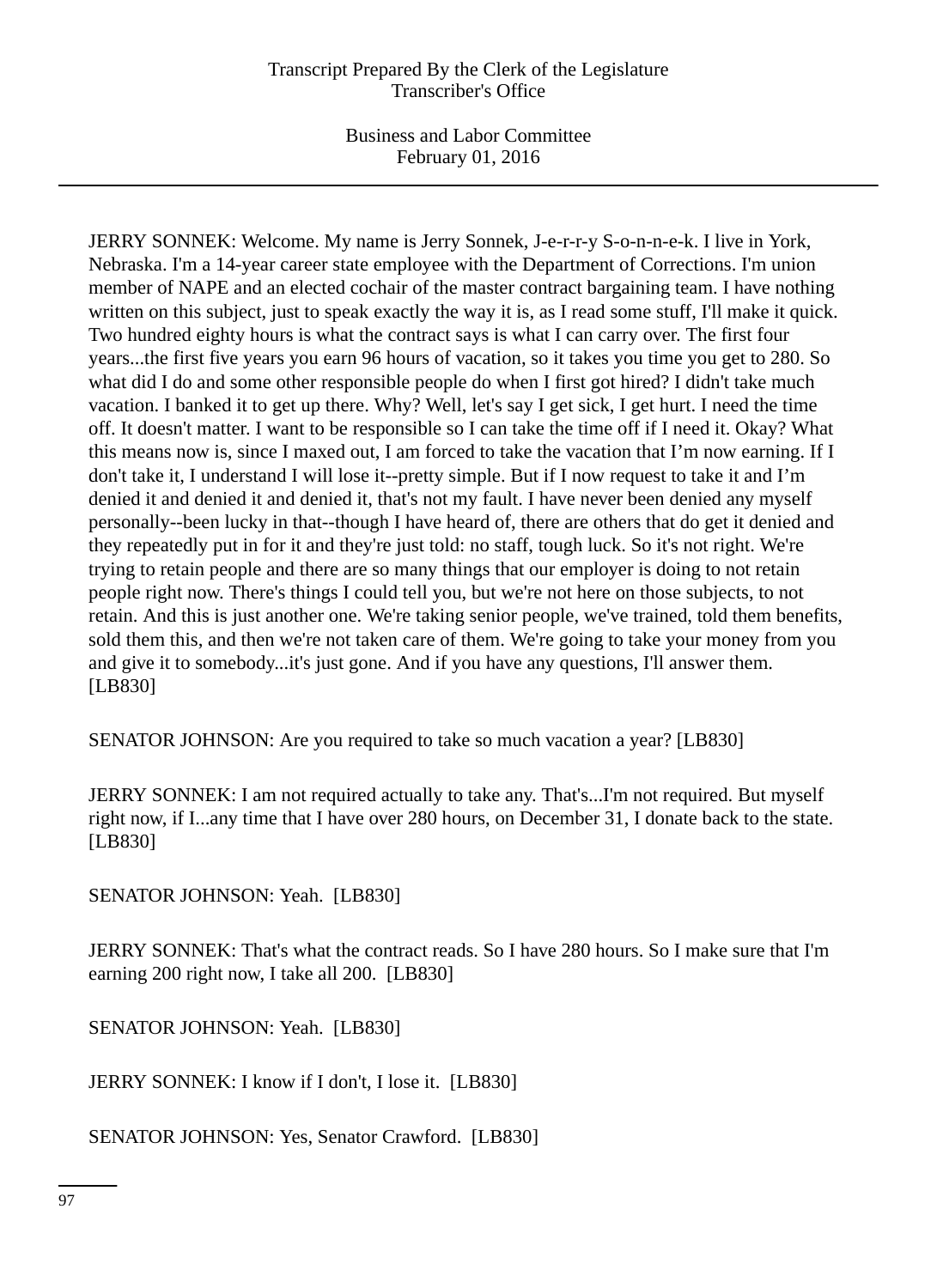SENATOR CRAWFORD: Not a question, just a comment. I just wanted to thank you for staying with the state, being a long-term employee and just thank you for bringing that issue to us today and being here to testify. [LB830]

JERRY SONNEK: Thank you very much. I am very proud to be from this state. I'm proud to work for the state. I'm very proud to work for the Department of Corrections. I am a very...I'm a happy...I'm not a disgruntled employee. I'm very happy and thankful I have a job. [LB830]

SENATOR JOHNSON: Thank you, Mr. Sonnek. I appreciate your testimony. Other proponents. Other proponents? Seeing none, opponents. Welcome again. [LB830]

BO BOTELHO: (Exhibit 5) Thank you. Good afternoon, committee, Senator Harr. Again, my name is Bo Botelho, B-o B-o-t-e-l-h-o, deputy director and general counsel for the Department of Administrative Services and we're here to provide testimony in the opposition to LB830. And Senator Harr was correct. Our opposition is essentially the same as LB896. There was a legislative issue in regards to conflict with the Collective Bargaining Act, and there's a separate and distinct constitutional issue of separation of powers between the Legislature and the executive branch. My testimony is in essence almost identical. I handed it out to you. I'm not going to read it into you so we can get Senator Harr home to his children. But the one thing that is unique about this and Senator Harr addressed it regarding the fiscal note so I will address that. In the event this committee would want to support the concepts of LB830, my agency respectfully would request the bill be held for interim study. The state's current payroll system cannot calculate the rollback of vacation and leave hours on a systemwide basis or enterprise wide, which is why what we submitted was just what was rolled over for DAS. And even then, like the senator pointed out, I can't tell you if those hours would be impacted by this bill. The leave would have to be requested and then...it'd have to be reasonable. There's an issue of what is reasonableness. It has to be denied and then the employee then would not have the opportunity to request leave prior to it being forfeited. So there's a lot of variables in there that can be managed. So the fiscal impact of this bill, as expressed in the fiscal, is unclear. And anyway, this would be a large endeavor that would take a long period of time to get good data from fiscal. And I believe more agencies did not file fiscal impact because they were not capable of doing the calculations required to reach a final fiscal determination given a short time between the bill's introduction and this hearing. And part of that is you have to figure out was it requested, was it denied, was it reasonable to see if it would even be impacted by this bill. So I want to caution the fiscal does not present anywhere near potential fiscal impact of this bill. The other thing I want to point out is that agencies do not budget for forfeited vacation. There would be no need to because there's no buy back. So that is not part of our budgeting process. So legislation like this would in essence require some budgeting to compensate for any vacation buy back if it would be forfeited and if it did fall under the bill. So there's a lot of thinking that needs to be done here really to determine what the fiscal impact of this legislation would be. [LB830]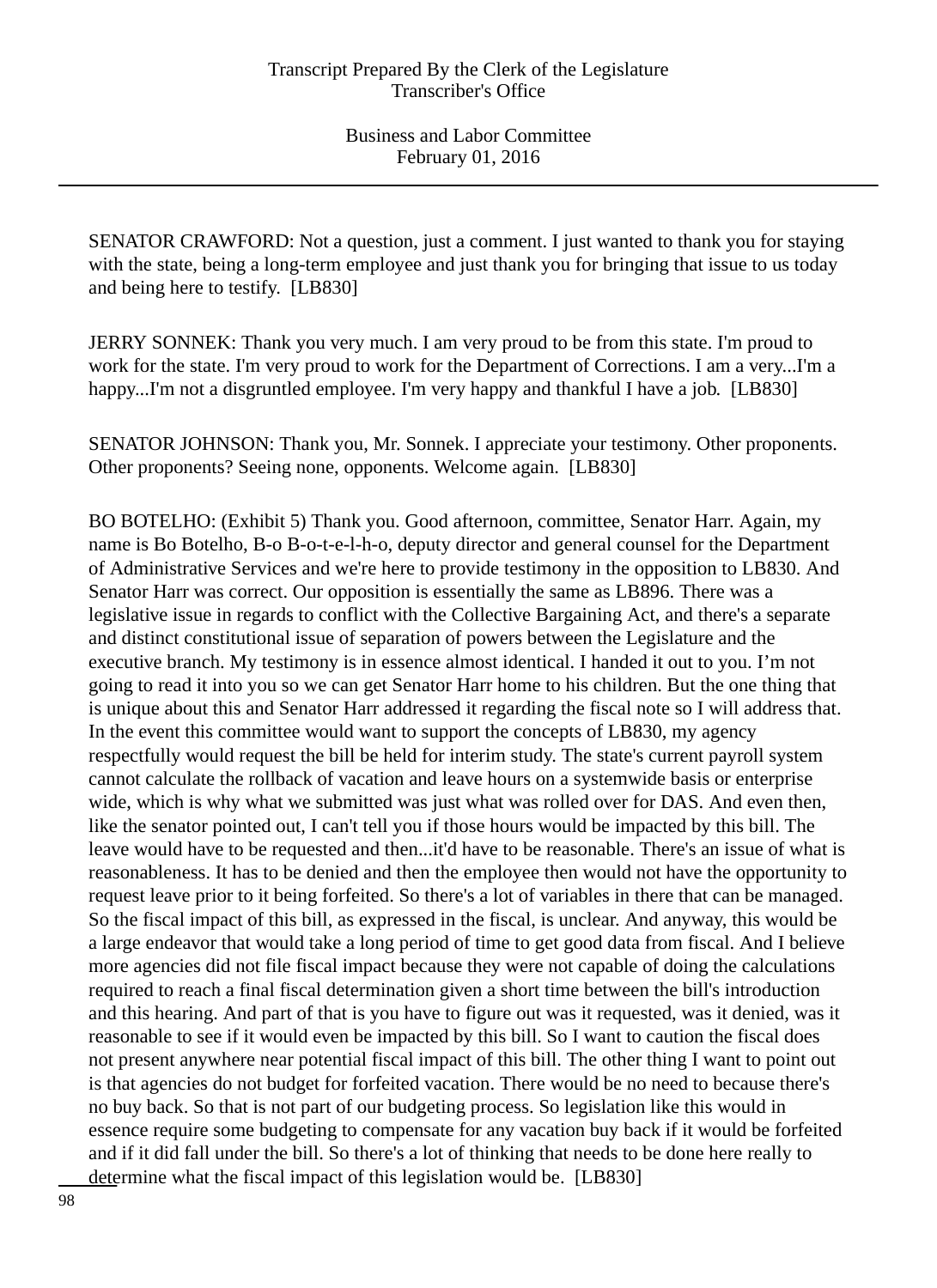SENATOR JOHNSON: Okay. Any questions? Yes, Senator Crawford. [LB830]

SENATOR CRAWFORD: Thank you. Do we...do our systems record when vacation is requested? Is that something that agencies have to indicate? So we would have...we could do data pulls on vacation requested and vacation denied, could we do that? [LB830]

BO BOTELHO: Not at an enterprise level. That would be essentially at an agency level. What the state accounting system does is, kind of how a previous testifier said, when you become an employee of the state, you begin accruing vacation at a rate and that rate increases the longer you're with the state. And so the system, the payroll system sort of calculates that. But how it's applied or requested or denied, that's something you probably would have to go on an agencyby-agency basis. [LB830]

SENATOR CRAWFORD: All right. So it would...this bill would no doubt be then implemented agency by agency. We wouldn't need to have a statewide infrastructure for it. It would...each enterprise would be implementing it themselves, would that be true? [LB830]

BO BOTELHO: Yeah, as...currently how HR issues like vacation leave requests are handled now, it would be done by the agency. [LB830]

SENATOR CRAWFORD: Okay. [LB830]

BO BOTELHO: They would make the determination as to whether or not they could grant the leave. You have issues regarding, you know, staff, making sure you have minimum staffing. And if the leave was denied it would then be up to the agency. You still have the reasonableness, but help...to help that employee I think make sure they can get that vacation in, less it be forfeited and less it be paid. So there's management issues here that would need to be addressed and figured into. [LB830]

SENATOR CRAWFORD: Thank you. [LB830]

SENATOR JOHNSON: You mentioned if we, if the committee would move this forward you would ask for an interim study or time. Is it more time to evaluate? Or I didn't catch all of that. [LB830]

BO BOTELHO: Yes. I mean we're requesting because we again, there's some moving parts to this bill. And if it does go forward it is going to require some budgeting. If vacation is forfeited... [LB830]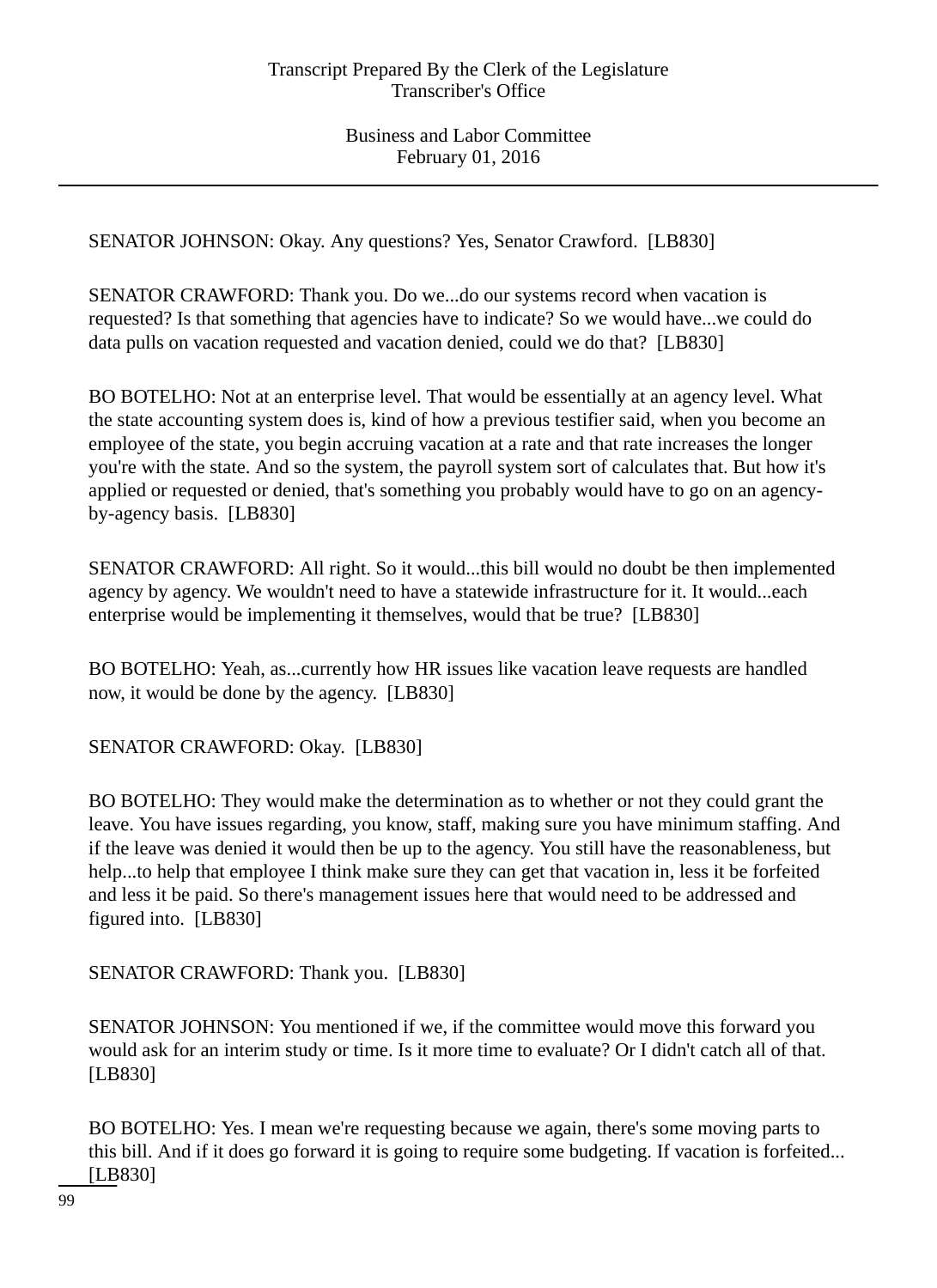# SENATOR JOHNSON: Yeah. [LB830]

BO BOTELHO: ...we would need to have the capacity to pay that back. In essence it could be an extra pay period for, you know, employees depending on how many days are forfeited. And that's something that's not currently in our budget. So that would...there would need to be some mechanism to make an employee whole under this legislation. [LB830]

SENATOR JOHNSON: So if we moved it forward, and I don't know if it's going to be prioritized or not, but would a moratorium of the implementation of it for another year which would bring it back again next year for us to discuss on the floor, would that be...so we kind of get a reading from the body as to whether they support it or not? [LB830]

BO BOTELHO: I mean we would have to look at that consider that... [LB830]

SENATOR JOHNSON: I'm just curious how we might try and move it forward with debate and then see how we implement it and there might be a reason next year then that we would not keep the moratorium on for some reason, have to repeal it or something. I was just curious how that might work. So, okay. Thank you. Okay. Thank you for your testimony. Other opponents? Seeing none, anybody in the neutral? [LB830]

ORRON HILL: (Exhibit 6) Good evening, Chairperson Harr and senators of the Labor Committee. My name is Orron Hill, spelled O-r-r-o-n H-i-l-l. I'm the legal counsel for the Public Employees Retirement Board, or PERB, and the Nebraska Public Employees Retirement Systems, or NPERS if I use those acronyms. I'm here to testify to LB830 in the neutral capacity. I'm also here offer a little bit of testimony on a potential amendment that we've been working with Senator Harr's Office on to try to help clarify some language. It would help us as the PERB and NPERS in implementing this if that is what the Legislature chooses to do. The PERB and NPERS administer the retirement plans for Nebraska school employees, State Patrol Troopers, judges, state employees, and county employees. The School, Patrol, and Judges Plans are defined benefit plans. The State and County Plans have two aspects: a defined contribution benefit and a cash balance benefit. Unused sick leave and vacation leave converted to cash payments are specifically excluded from the definition of compensation in the defined benefit plans. No such exclusion is found in the definition of compensation for the state or county plans' DC and cash balance benefits. The difference is based upon how the benefits are calculated between the two plans. The DB plans are based upon a formula benefit which is in short: salary times years of service times a formula factor, which varies based upon which plan we're discussing. It is a richer benefit than the retirement plans for the DC and cash balance benefits which are based upon a total account balance. LB830, in essence, creates a new form of unused leave converted to cash payments. However, LB830 as drafted does not provide the PERB or NPERS direction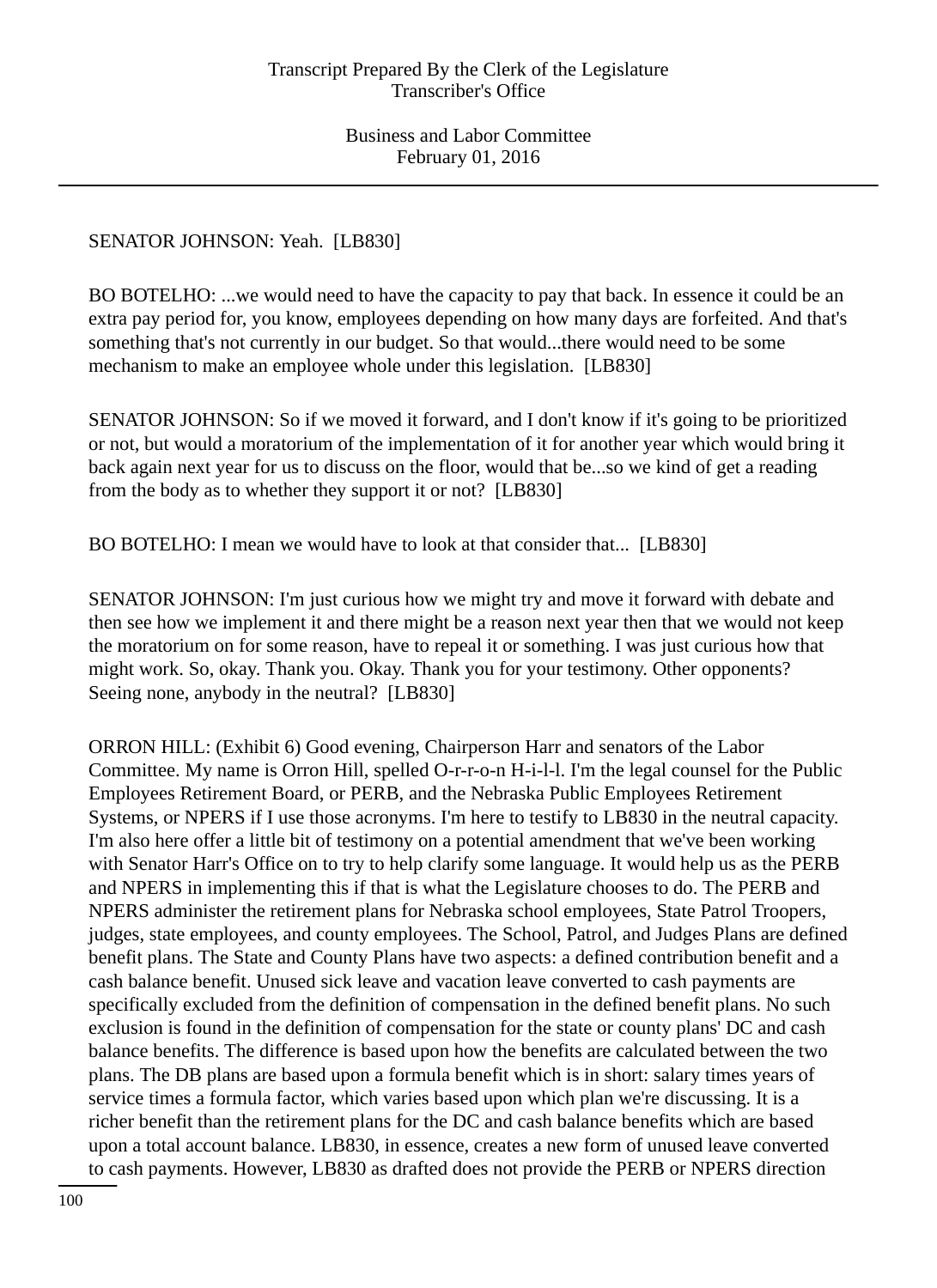on whether these payments should be treated as compensation for retirement purposes. We brought this concern to Kate Allen, the Retirement Systems Committee's legal counsel. We worked with Ms. Allen, Senator Kolterman, the Retirement Systems Committee Chairperson, and Senator Harr, their staff members, and others, to develop the language of what we believe to be AM1956 or the amendment that would go towards this bill. AM1956 treats the forfeited leave converted to cash payments consistently with how other forms of unused leave converted to cash payments are currently treated in the various retirement plans. Specifically, forfeited leave converted to cash payments will not be considered compensation for the defined benefit plans, and will be considered compensation for the DC and cash balance benefits. This provides the clarity necessary for us to consistently administer the plans. This concludes my testimony. I will be happy to answer any questions you may have. [LB830]

SENATOR JOHNSON: I don't have any questions. Thanks for that clarification and that amendment. I assume that's a friendly amendment. (Laugh) [LB830]

SENATOR HARR: Yes. [LB830]

SENATOR JOHNSON: Okay. [LB830]

ORRON HILL: Thank you. [LB830]

SENATOR JOHNSON: Any other in the neutral? Seeing none, Meghan, do we have any letters of support opposition? No? Okay. [LB830]

SENATOR HARR: Just quickly. I have an amendment I forgot on my opening. I've included an amendment that makes three changes to bill. First, in reference to employees...references to employees is amended to state employees for consistency purposes throughout the section. Secondly, the amendment provides that such cash payments must be made within 30 days after the request and denied leave is forfeited. And finally, it includes language in response to a concern raised by the Nebraska Retirement System Committee, which I think has been clarified. So we are the policymaking body. And I've heard some complaints--well, I shouldn't say complaints--some concerns that this may be difficult to do. But it's not impossible. And we have individuals who have worked hard for the state who have given their time and earned vacation. And all we're doing is asking that the time they earned be given to them. There is somewhat of a budget issue but I'll argue that if they had taken vacation before hand, the state would have had to have paid for someone to do their work while they were gone. So I guess it goes back to do we want to...what relationship do we want to have with our employees that we hire? That's really what it comes down to. So with that, I would answer any questions. [LB830]